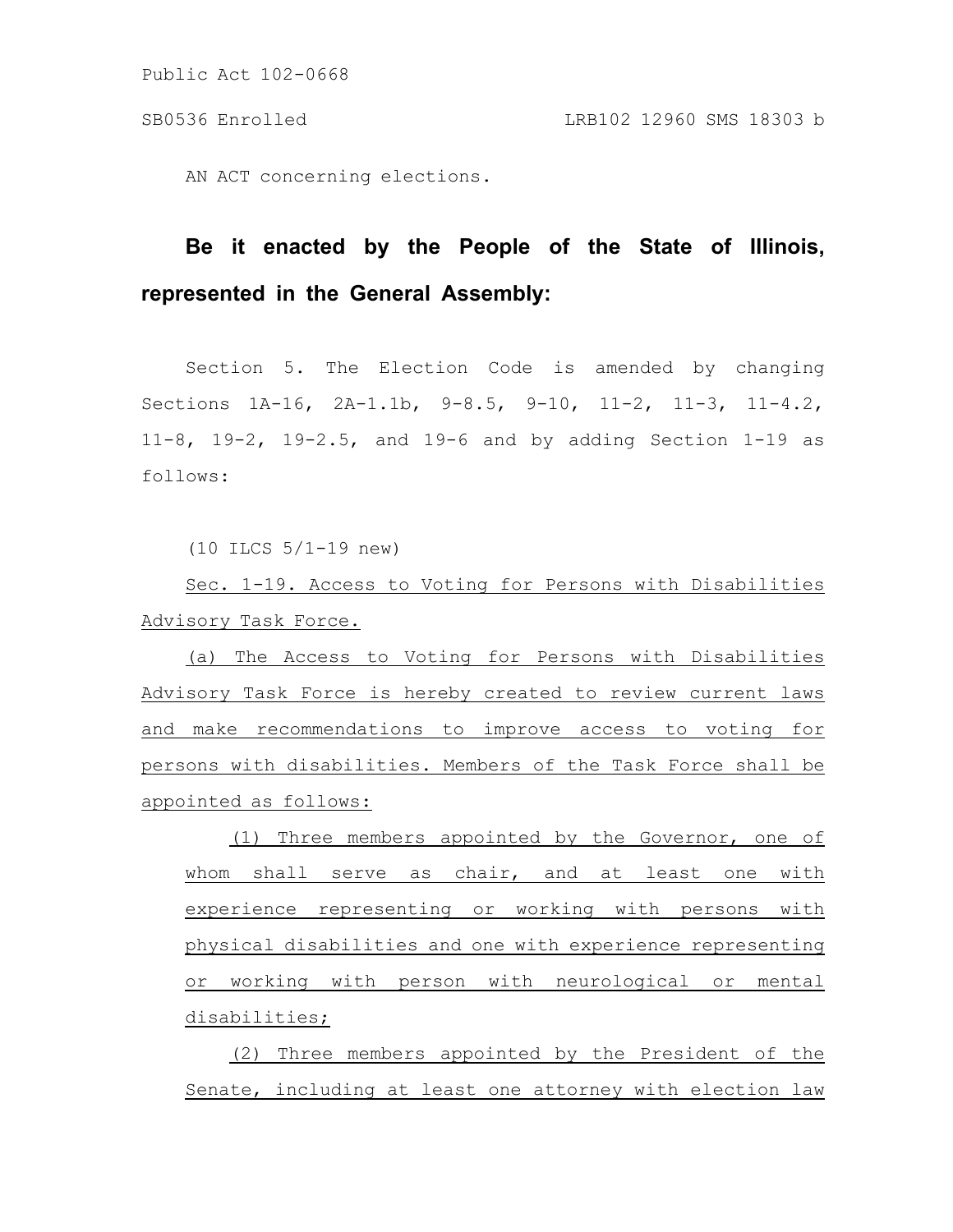#### experience;

(3) Three members appointed by the Senate Minority Leader, including at least one attorney with election law experience;

(4) Three members appointed by the Speaker of the House of Representatives, including at least one attorney with election law experience;

(5) Three members appointed by the Minority Leader of the House of Representatives, including at least one attorney with election law experience.

(b) The Task Force shall hold a minimum of 4 meetings. No later than August 1, 2022, the Task Force shall produce and the State Board of Elections shall publish on its website a report with a summary of the laws and resources available for persons with disabilities seeking to exercise their right to vote. The Task Force shall produce a report with recommendations for changes to current law or recommendations for election authorities submit the report to the Governor and General Assembly no later than December 15, 2022.

(c) The Members shall serve without compensation. If a vacancy occurs on the Task Force, it shall be filled according to the guidelines of the initial appointment. At the discretion of the chair, additional individuals may participate as non-voting members in the meetings of the Task Force.

(d) The State Board of Elections shall provide staff and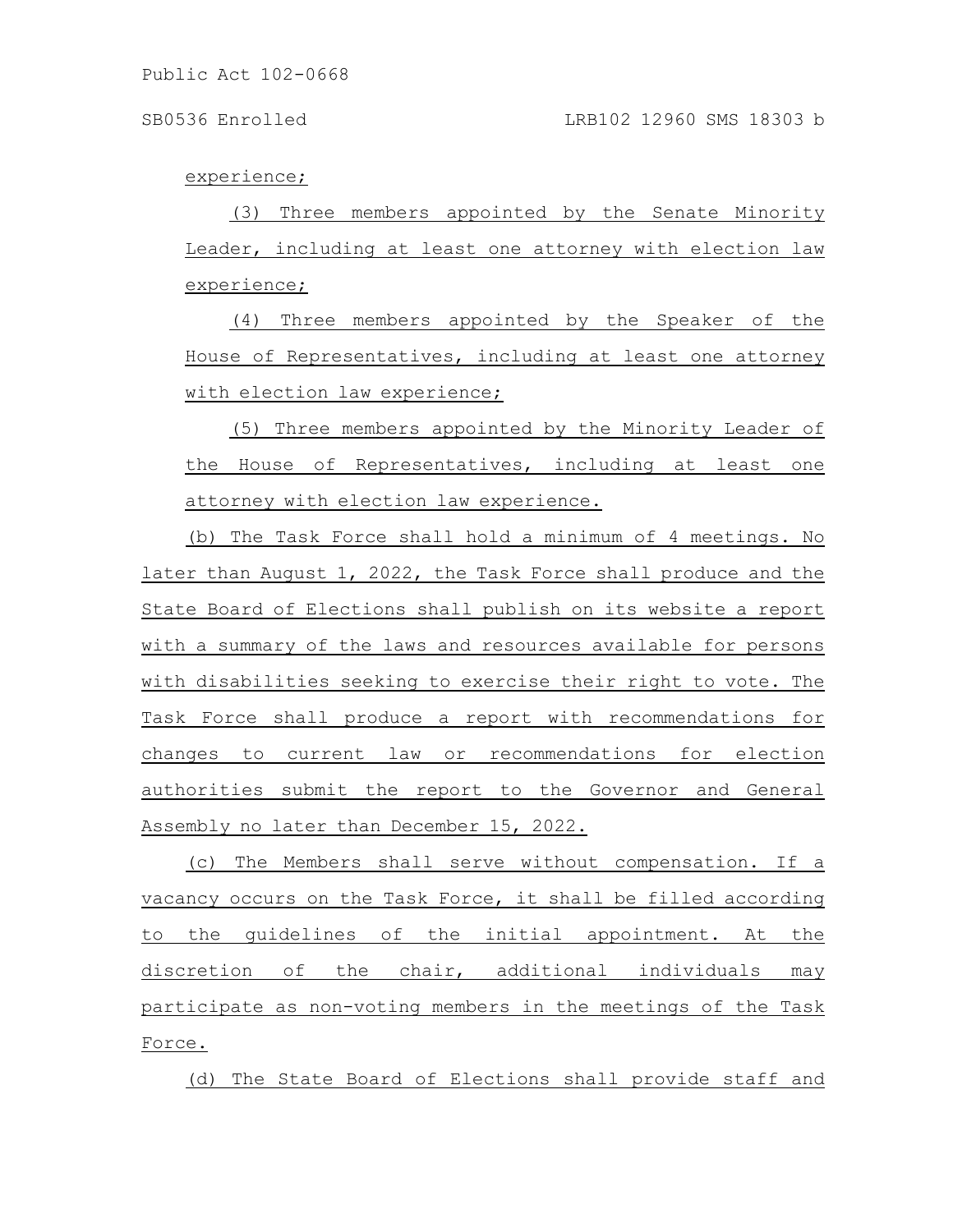#### SB0536 Enrolled LRB102 12960 SMS 18303 b

#### administrative support to the Task Force.

(e) This Section is repealed on January 1, 2024.

(10 ILCS 5/1A-16)

(Text of Section before amendment by P.A. 102-292)

Sec. 1A-16. Voter registration information; Internet posting; processing of voter registration forms; content of such forms. Notwithstanding any law to the contrary, the following provisions shall apply to voter registration under this Code.

(a) Voter registration information; Internet posting of voter registration form. Within 90 days after August 21, 2003 (the effective date of Public Act 93-574), the State Board of Elections shall post on its World Wide Web site the following information:

(1) A comprehensive list of the names, addresses, phone numbers, and websites, if applicable, of all county clerks and boards of election commissioners in Illinois.

(2) A schedule of upcoming elections and the deadline for voter registration.

(3) A downloadable, printable voter registration form, in at least English and in Spanish versions, that a person may complete and mail or submit to the State Board of Elections or the appropriate county clerk or board of election commissioners.

Any forms described under paragraph (3) must state the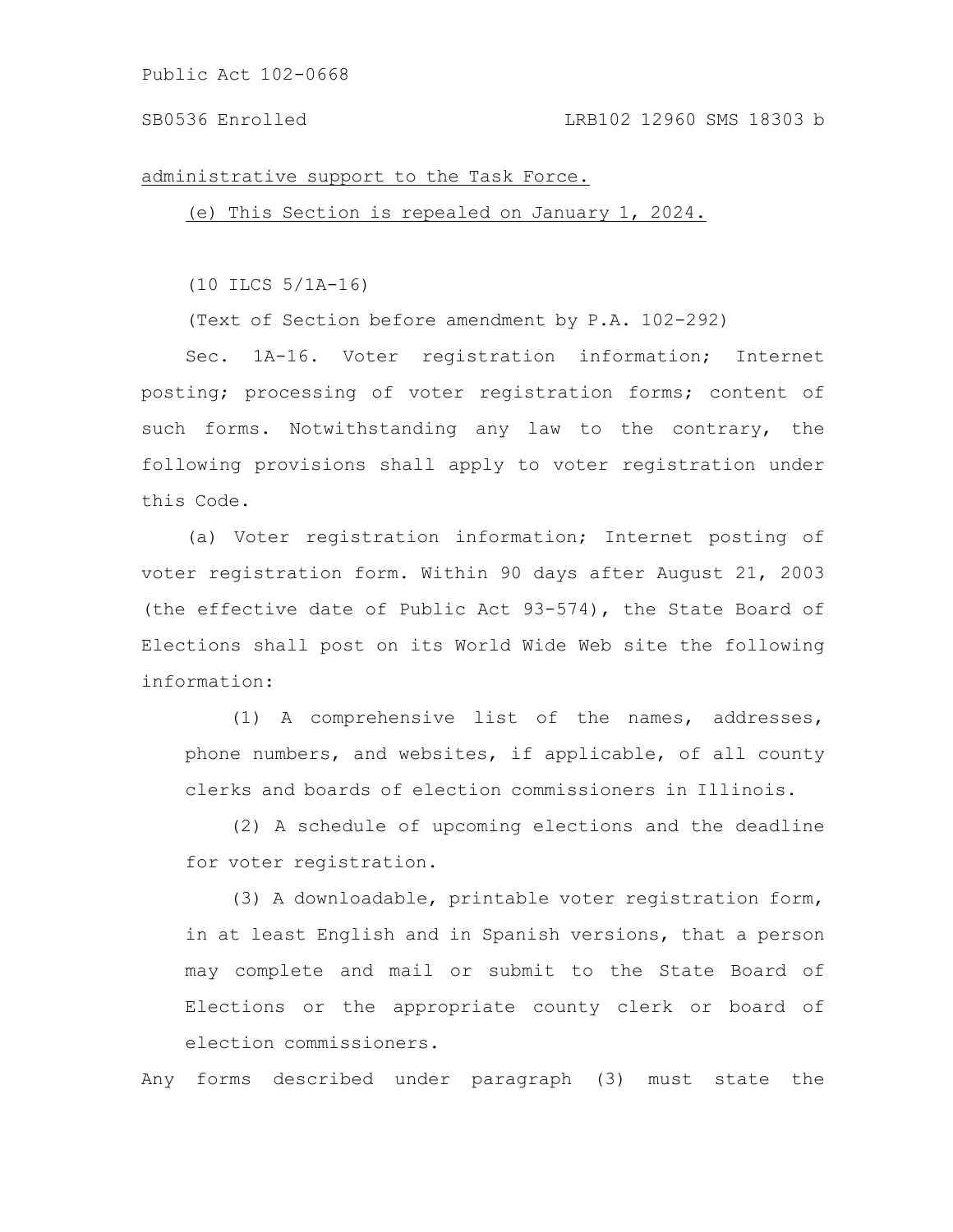#### SB0536 Enrolled LRB102 12960 SMS 18303 b

following:

If you do not have a driver's license or social security number, and this form is submitted by mail, and you have never registered to vote in the jurisdiction you are now registering in, then you must send, with this application, either (i) a copy of a current and valid photo identification, or (ii) a copy of a current utility bill, bank statement, government check, paycheck, or other government document that shows the name and address of the voter. If you do not provide the information required above, then you will be required to provide election officials with either (i) or (ii) described above the first time you vote at a voting place.

(b) Acceptance of registration forms by the State Board of Elections and county clerks and board of election commissioners. The State Board of Elections, county clerks, and board of election commissioners shall accept all completed voter registration forms described in subsection (a)(3) of this Section and Sections 1A-17 and 1A-30 that are:

(1) postmarked on or before the day that voter registration is closed under this Code;

(2) not postmarked, but arrives no later than 5 days after the close of registration;

(3) submitted in person by a person using the form on or before the day that voter registration is closed under this Code; or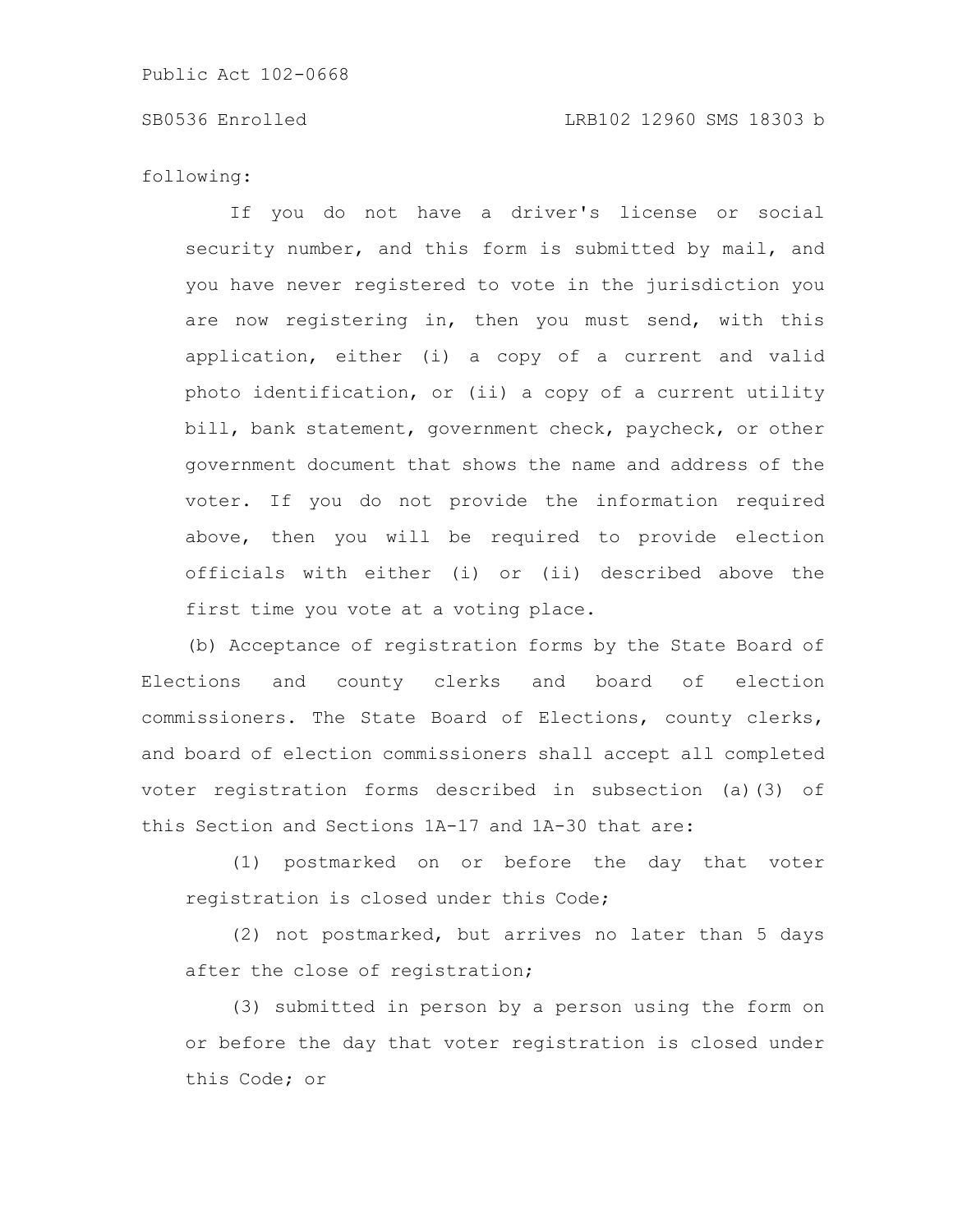(4) submitted in person by a person who submits one or more forms on behalf of one or more persons who used the form on or before the day that voter registration is closed under this Code.

Upon the receipt of a registration form, the State Board of Elections shall mark the date on which the form was received and send the form via first class mail to the appropriate county clerk or board of election commissioners, as the case may be, within 2 business days based upon the home address of the person submitting the registration form. The county clerk and board of election commissioners shall accept and process any form received from the State Board of Elections.

(c) Processing of registration forms by county clerks and boards of election commissioners. The county clerk or board of election commissioners shall promulgate procedures for processing the voter registration form.

(d) Contents of the voter registration form. The State Board shall create a voter registration form, which must contain the following content:

(1) Instructions for completing the form.

(2) A summary of the qualifications to register to vote in Illinois.

(3) Instructions for mailing in or submitting the form in person.

(4) The phone number for the State Board of Elections should a person submitting the form have questions.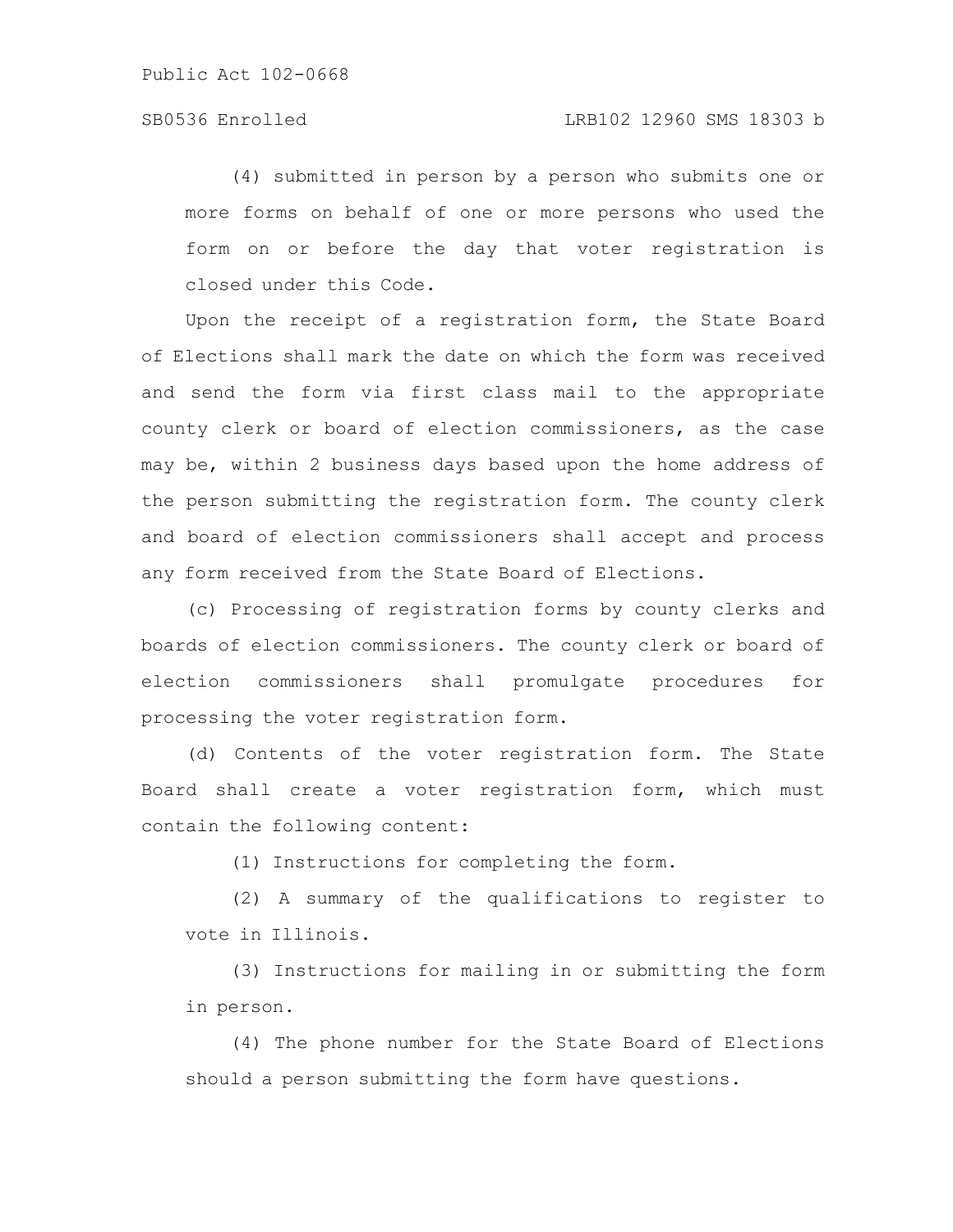(5) A box for the person to check that explains one of 3 reasons for submitting the form:

- (a) new registration;
- (b) change of address; or
- (c) change of name.

(6) a box for the person to check yes or no that asks, "Are you a citizen of the United States?", a box for the person to check yes or no that asks, "Will you be 18 years of age on or before election day?", and a statement of "If you checked 'no' in response to either of these questions, then do not complete this form.".

(7) A space for the person to fill in his or her home telephone number.

(8) Spaces for the person to fill in his or her first, middle, and last names, street address (principal place of residence), county, city, state, and zip code.

(9) Spaces for the person to fill in his or her mailing address, city, state, and zip code if different from his or her principal place of residence.

(10) A space for the person to fill in his or her Illinois driver's license number if the person has a driver's license.

(11) A space for a person without a driver's license to fill in the last four digits of his or her social security number if the person has a social security number.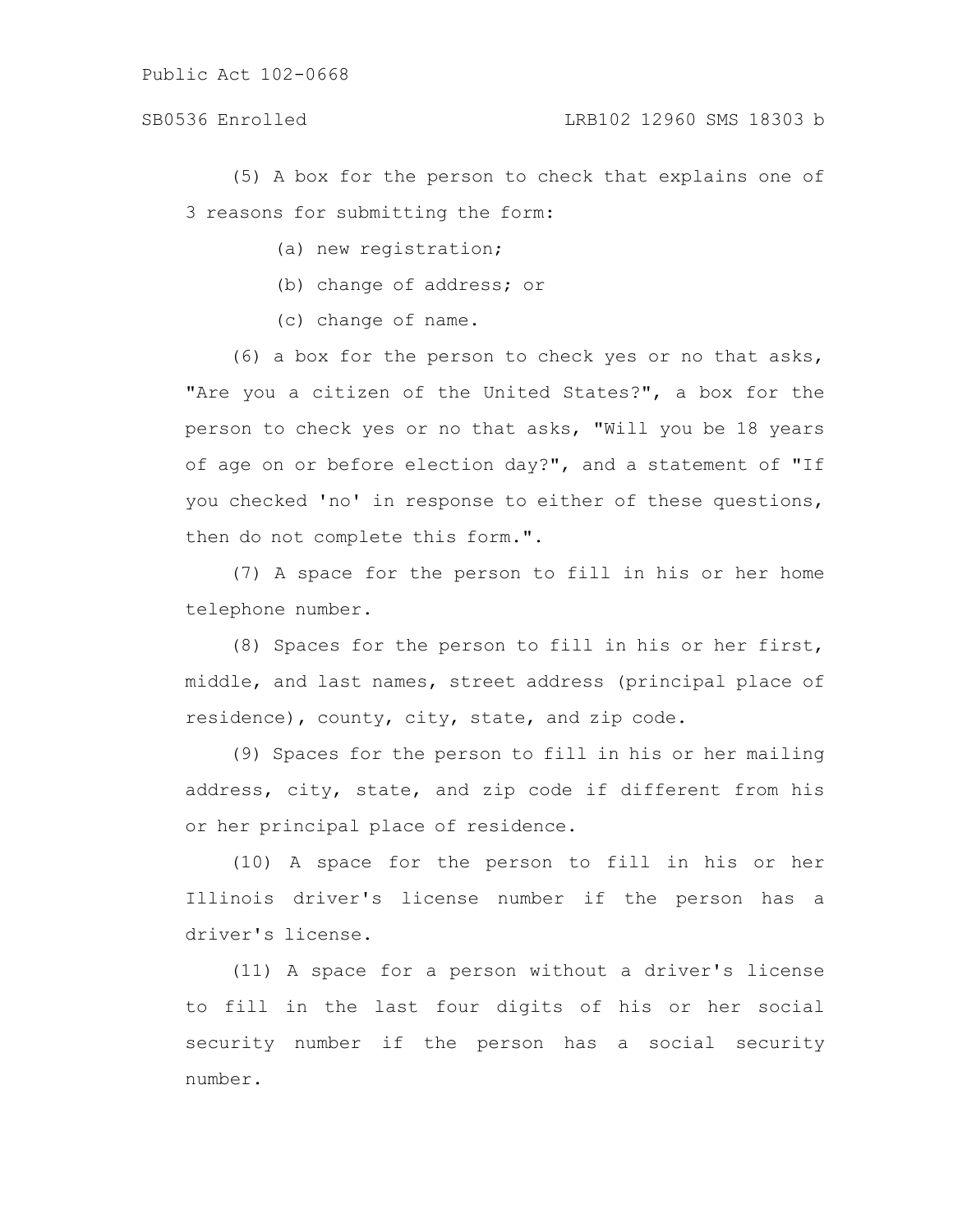(12) A space for a person without an Illinois driver's license to fill in his or her identification number from his or her State Identification card issued by the Secretary of State.

(13) A space for the person to fill the name appearing on his or her last voter registration, the street address of his or her last registration, including the city, county, state, and zip code.

(14) A space where the person swears or affirms the following under penalty of perjury with his or her signature:

(a) "I am a citizen of the United States.";

(b) "I will be at least 18 years old on or before the next election.";

(c) "I will have lived in the State of Illinois and in my election precinct at least 30 days as of the date of the next election."; and

(d) "The information I have provided is true to the best of my knowledge under penalty of perjury. If I have provided false information, then I may be fined, imprisoned, or, if I am not a U.S. citizen, deported from or refused entry into the United States.".

(15) A space for the person to fill in his or her e-mail address if he or she chooses to provide that information.

(d-5) Compliance with federal law; rulemaking authority.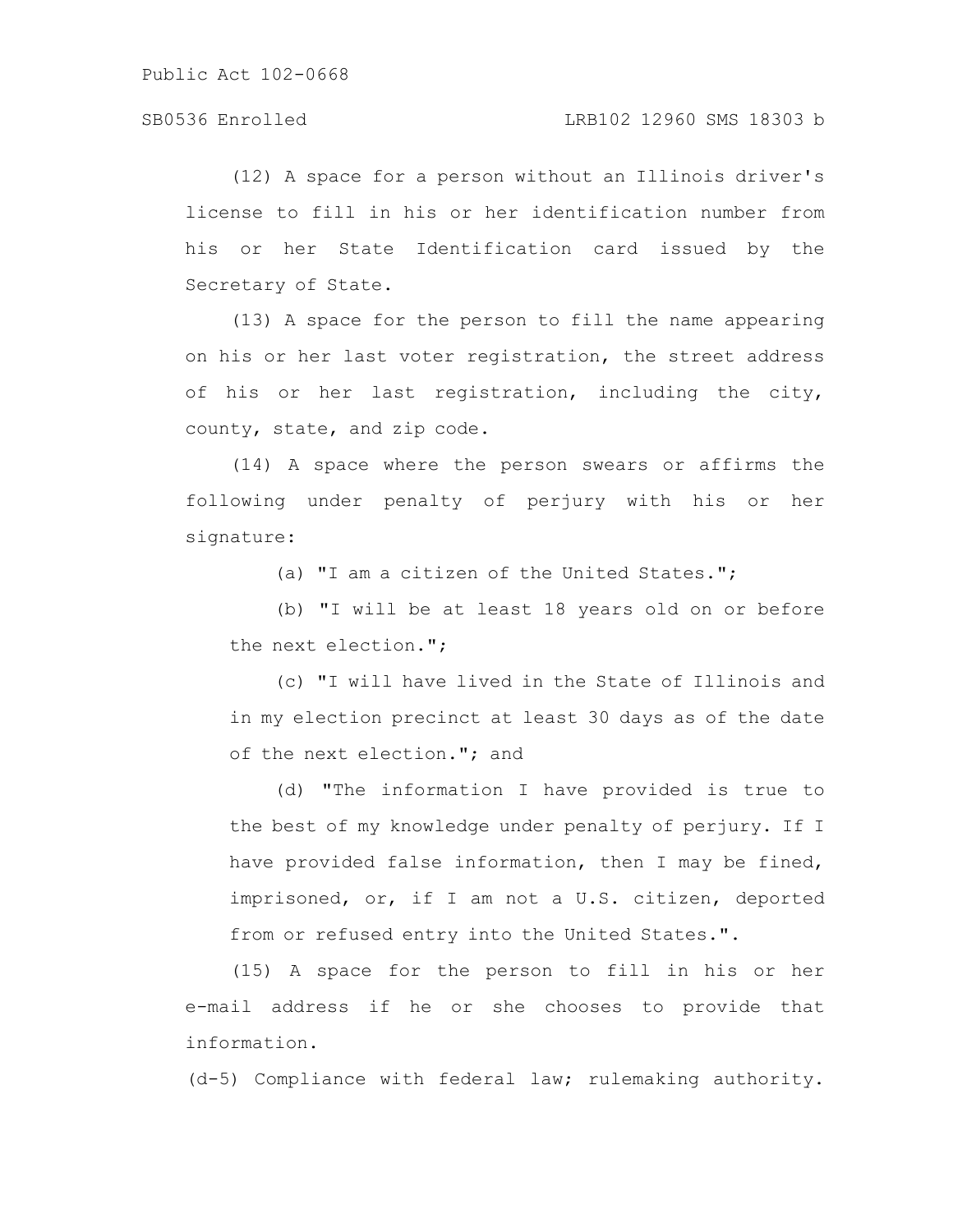The voter registration form described in this Section shall be consistent with the form prescribed by the Federal Election Commission under the National Voter Registration Act of 1993, P.L. 103-31, as amended from time to time, and the Help America Vote Act of 2002, P.L. 107-252, in all relevant respects. The State Board of Elections shall periodically update the form based on changes to federal or State law. The State Board of Elections shall promulgate any rules necessary for the implementation of this Section; provided that the rules comport with the letter and spirit of the National Voter Registration Act of 1993 and Help America Vote Act of 2002 and maximize the opportunity for a person to register to vote.

(d-10) No later than 90 days after the 2022 general election, the State Board of Elections shall permit applicants to choose between "male", "female", or "non-binary" when designating the applicant's sex on the voter registration form.

(e) Forms available in paper form. The State Board of Elections shall make the voter registration form available in regular paper stock and form in sufficient quantities for the general public. The State Board of Elections may provide the voter registration form to the Secretary of State, county clerks, boards of election commissioners, designated agencies of the State of Illinois, and any other person or entity designated to have these forms by this Code in regular paper stock and form or some other format deemed suitable by the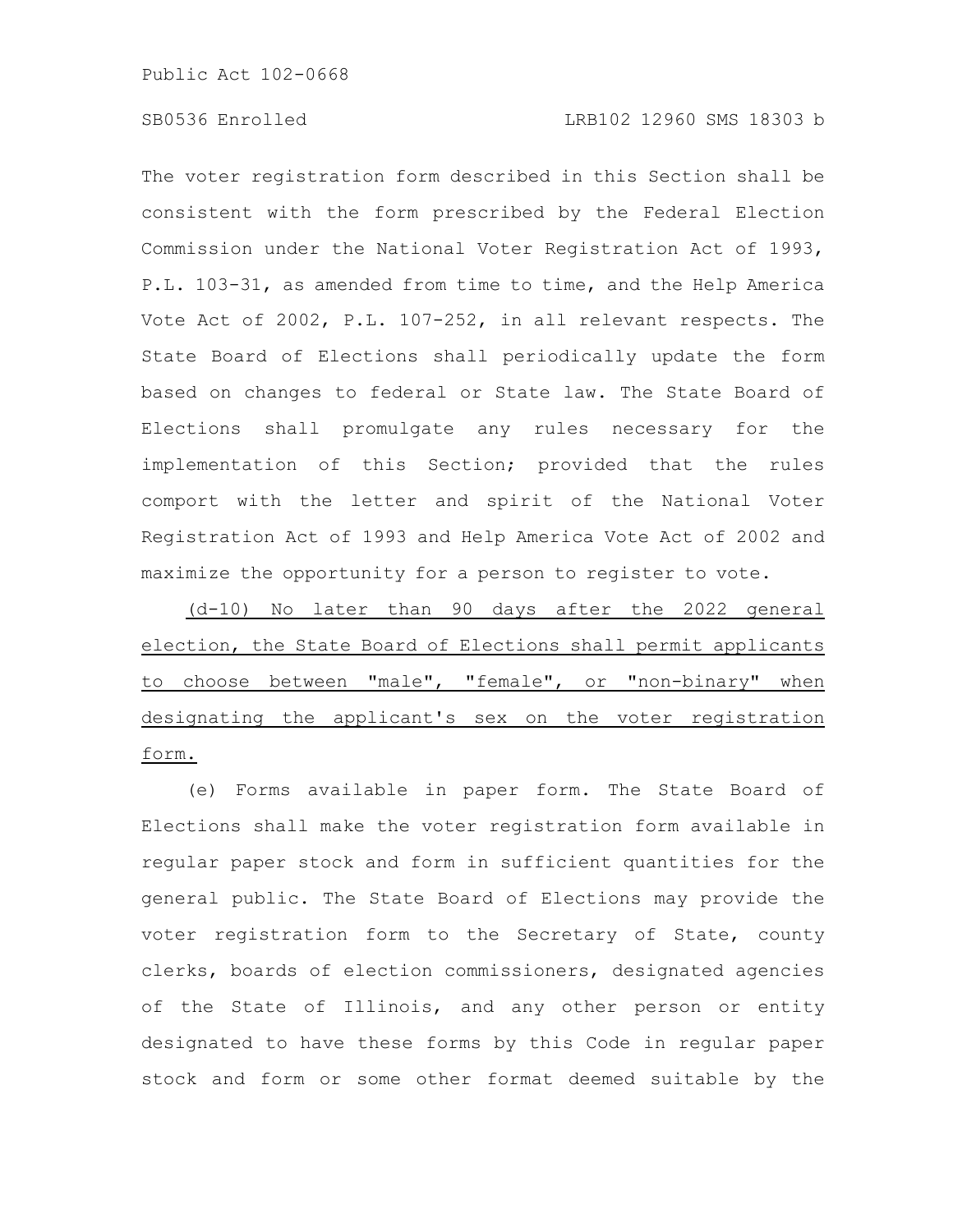### SB0536 Enrolled LRB102 12960 SMS 18303 b

Board. Each county clerk or board of election commissioners has the authority to design and print its own voter registration form so long as the form complies with the requirements of this Section. The State Board of Elections, county clerks, boards of election commissioners, or other designated agencies of the State of Illinois required to have these forms under this Code shall provide a member of the public with any reasonable number of forms that he or she may request. Nothing in this Section shall permit the State Board of Elections, county clerk, board of election commissioners, or other appropriate election official who may accept a voter registration form to refuse to accept a voter registration form because the form is printed on photocopier or regular paper stock and form.

(f) (Blank).

(Source: P.A. 100-863, eff. 8-14-18.)

(Text of Section after amendment by P.A. 102-292)

Sec. 1A-16. Voter registration information; Internet posting; processing of voter registration forms; content of such forms. Notwithstanding any law to the contrary, the following provisions shall apply to voter registration under this Code.

(a) Voter registration information; Internet posting of voter registration form. Within 90 days after August 21, 2003 (the effective date of Public Act 93-574), the State Board of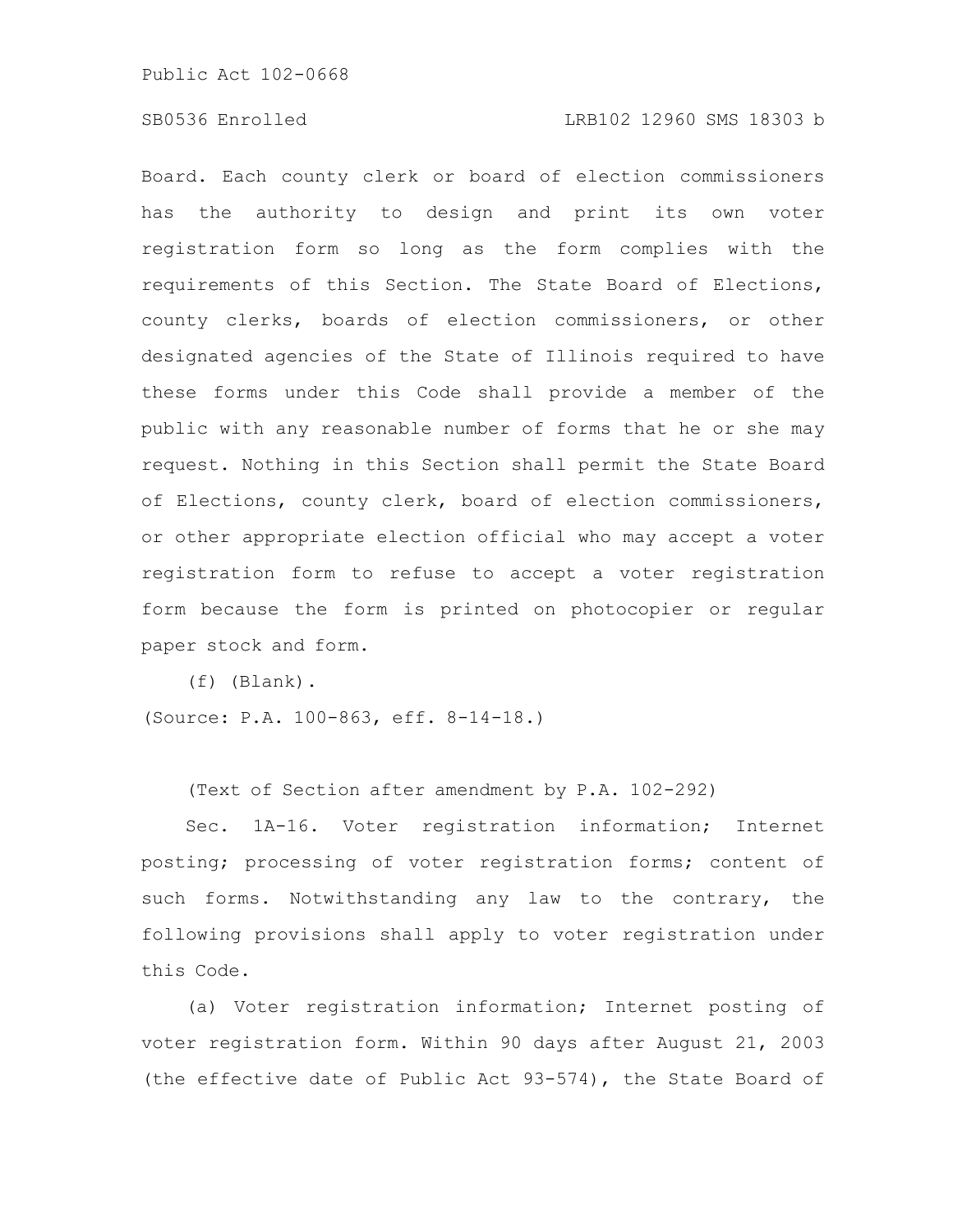Elections shall post on its World Wide Web site the following information:

(1) A comprehensive list of the names, addresses, phone numbers, and websites, if applicable, of all county clerks and boards of election commissioners in Illinois.

(2) A schedule of upcoming elections and the deadline for voter registration.

(3) A downloadable, printable voter registration form, in at least English and in Spanish versions, that a person may complete and mail or submit to the State Board of Elections or the appropriate county clerk or board of election commissioners.

Any forms described under paragraph (3) must state the following:

If you do not have a driver's license or social security number, and this form is submitted by mail, and you have never registered to vote in the jurisdiction you are now registering in, then you must send, with this application, either (i) a copy of a current and valid photo identification, or (ii) a copy of a current utility bill, bank statement, government check, paycheck, or other government document that shows the name and address of the voter. If you do not provide the information required above, then you will be required to provide election officials with either (i) or (ii) described above the first time you vote at a voting place.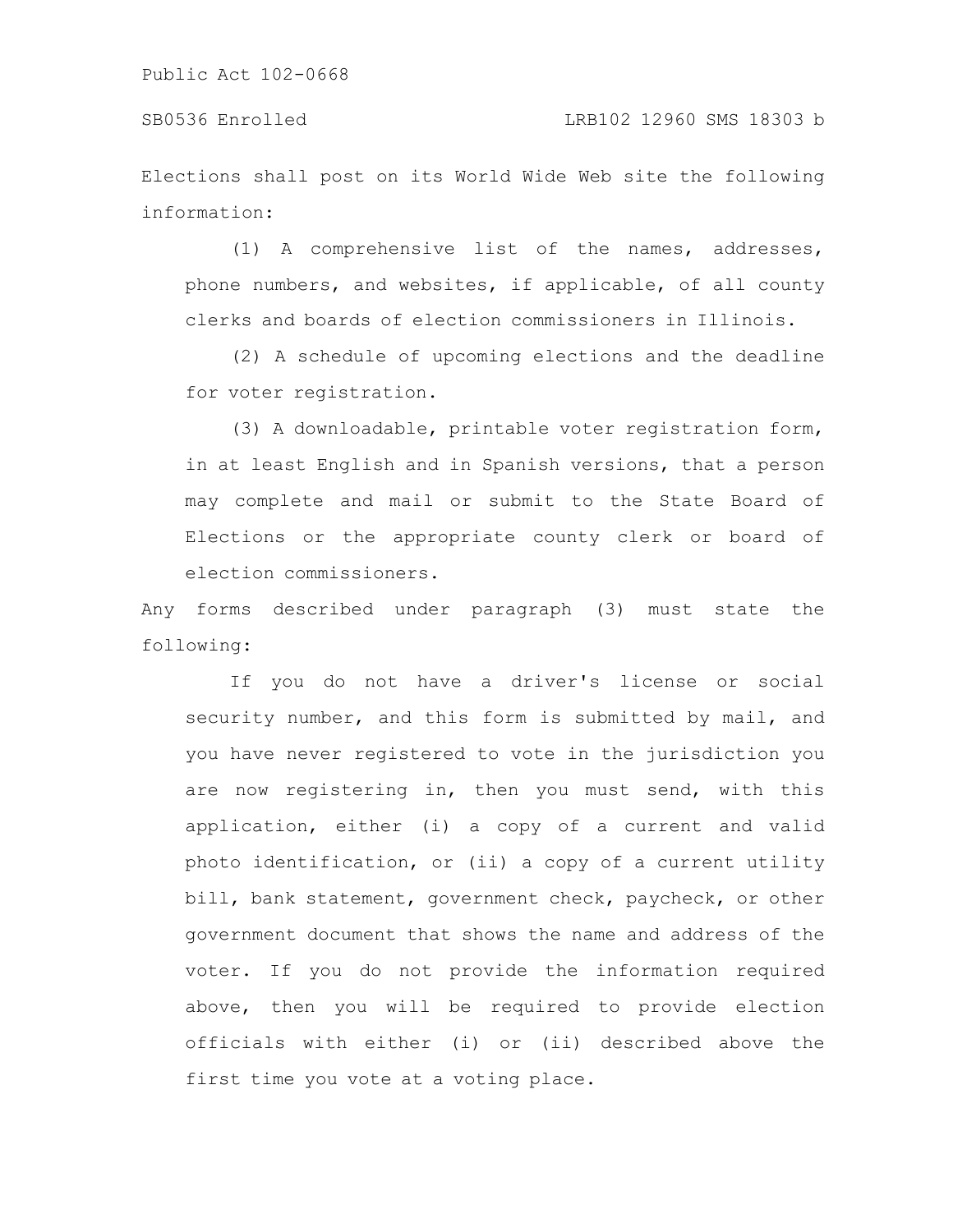### SB0536 Enrolled LRB102 12960 SMS 18303 b

(b) Acceptance of registration forms by the State Board of Elections and county clerks and board of election commissioners. The State Board of Elections, county clerks, and board of election commissioners shall accept all completed voter registration forms described in subsection (a)(3) of this Section and Section 1A-17 and voter registration forms created under Section 30 of the Address Confidentiality for Victims of Domestic Violence, Sexual Assault, Human Trafficking, or Stalking Act that are:

(1) postmarked on or before the day that voter registration is closed under this Code;

(2) not postmarked, but arrives no later than 5 days after the close of registration;

(3) submitted in person by a person using the form on or before the day that voter registration is closed under this Code; or

(4) submitted in person by a person who submits one or more forms on behalf of one or more persons who used the form on or before the day that voter registration is closed under this Code.

Upon the receipt of a registration form, the State Board of Elections shall mark the date on which the form was received and send the form via first class mail to the appropriate county clerk or board of election commissioners, as the case may be, within 2 business days based upon the home address of the person submitting the registration form. The county clerk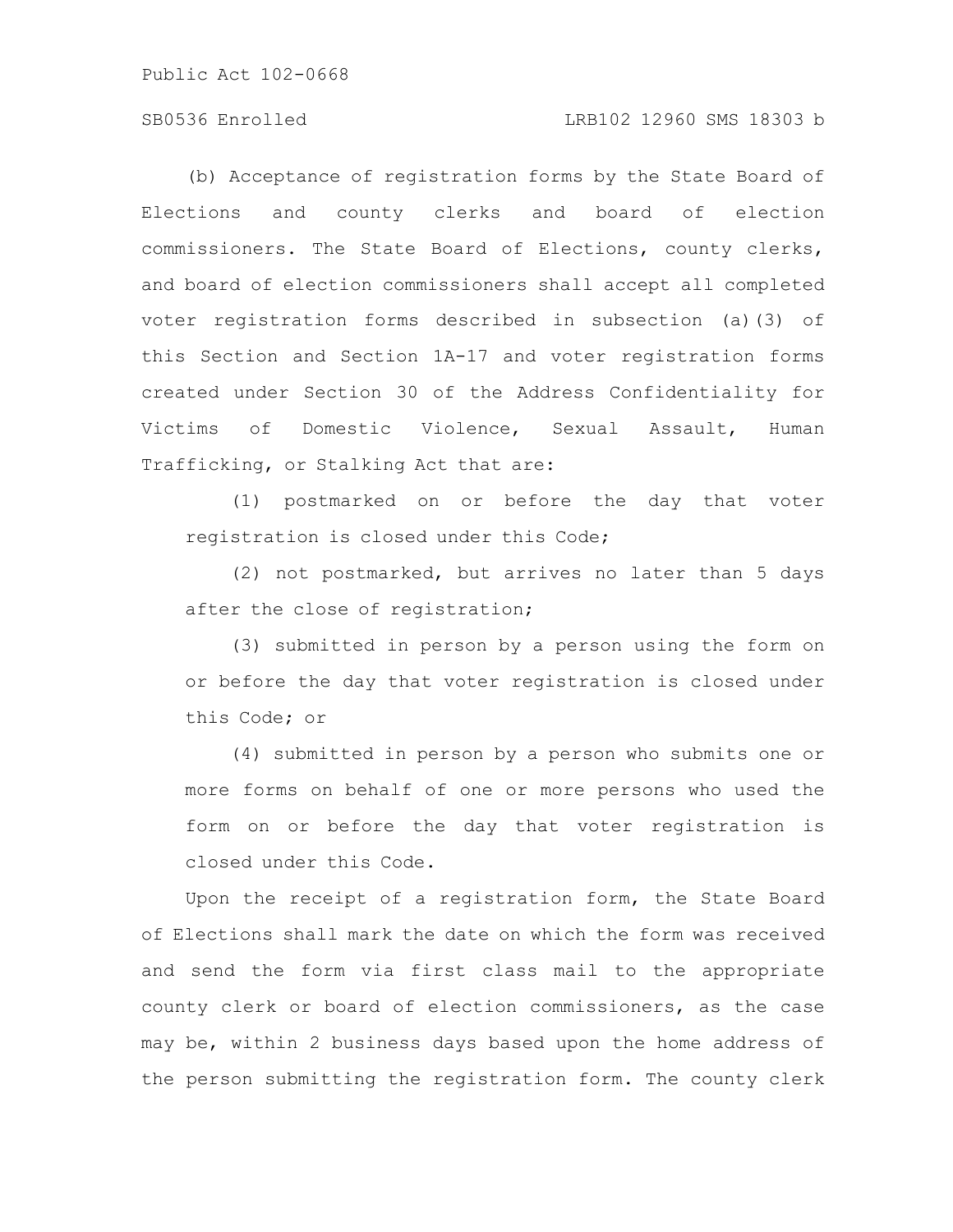#### SB0536 Enrolled LRB102 12960 SMS 18303 b

and board of election commissioners shall accept and process any form received from the State Board of Elections.

(c) Processing of registration forms by county clerks and boards of election commissioners. The county clerk or board of election commissioners shall promulgate procedures for processing the voter registration form.

(d) Contents of the voter registration form. The State Board shall create a voter registration form, which must contain the following content:

(1) Instructions for completing the form.

(2) A summary of the qualifications to register to vote in Illinois.

(3) Instructions for mailing in or submitting the form in person.

(4) The phone number for the State Board of Elections should a person submitting the form have questions.

(5) A box for the person to check that explains one of 3 reasons for submitting the form:

(a) new registration;

(b) change of address; or

(c) change of name.

(6) a box for the person to check yes or no that asks, "Are you a citizen of the United States?", a box for the person to check yes or no that asks, "Will you be 18 years of age on or before election day?", and a statement of "If you checked 'no' in response to either of these questions,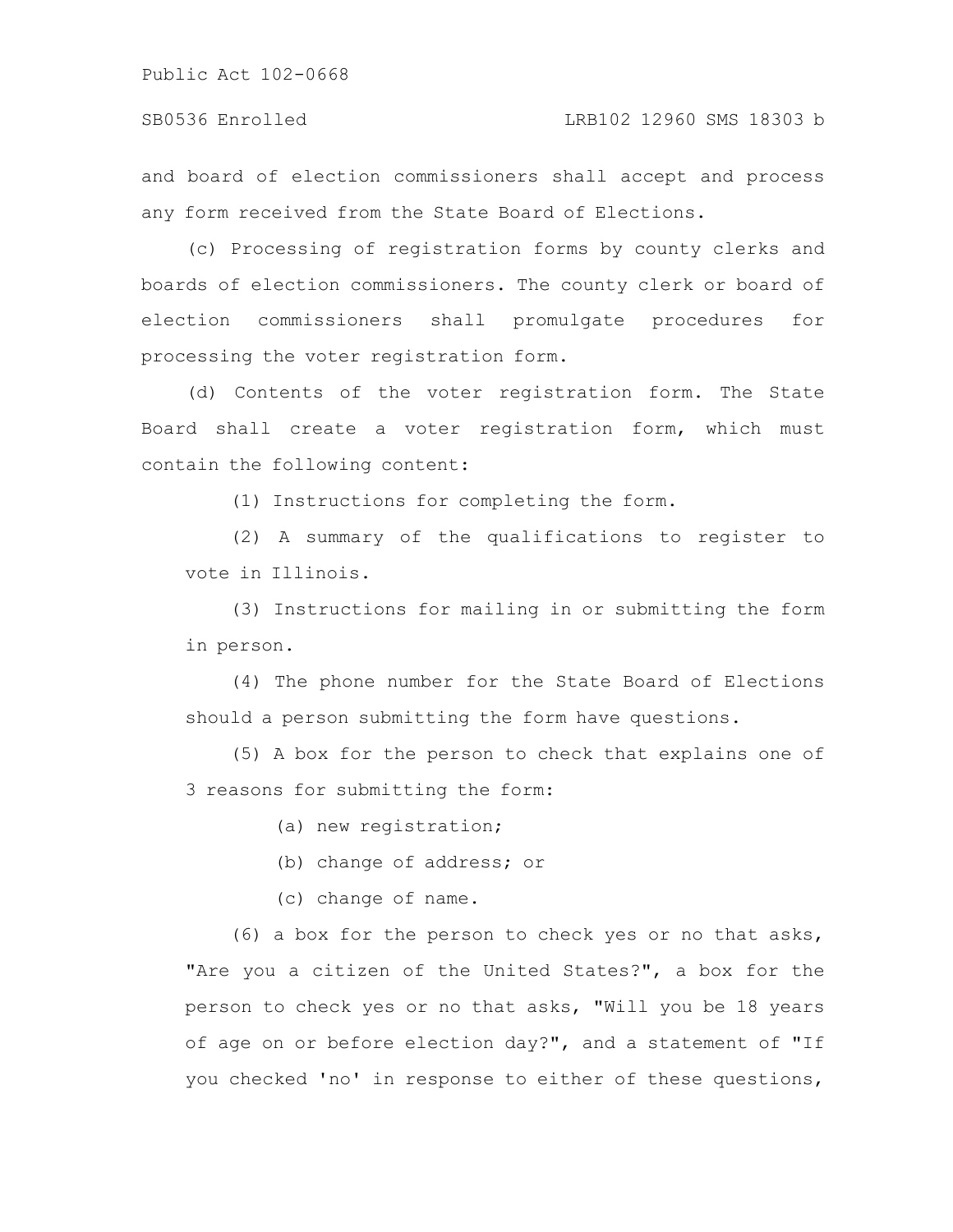#### SB0536 Enrolled LRB102 12960 SMS 18303 b

then do not complete this form.".

(7) A space for the person to fill in his or her home telephone number.

(8) Spaces for the person to fill in his or her first, middle, and last names, street address (principal place of residence), county, city, state, and zip code.

(9) Spaces for the person to fill in his or her mailing address, city, state, and zip code if different from his or her principal place of residence.

(10) A space for the person to fill in his or her Illinois driver's license number if the person has a driver's license.

(11) A space for a person without a driver's license to fill in the last four digits of his or her social security number if the person has a social security number.

(12) A space for a person without an Illinois driver's license to fill in his or her identification number from his or her State Identification card issued by the Secretary of State.

(13) A space for the person to fill the name appearing on his or her last voter registration, the street address of his or her last registration, including the city, county, state, and zip code.

(14) A space where the person swears or affirms the following under penalty of perjury with his or her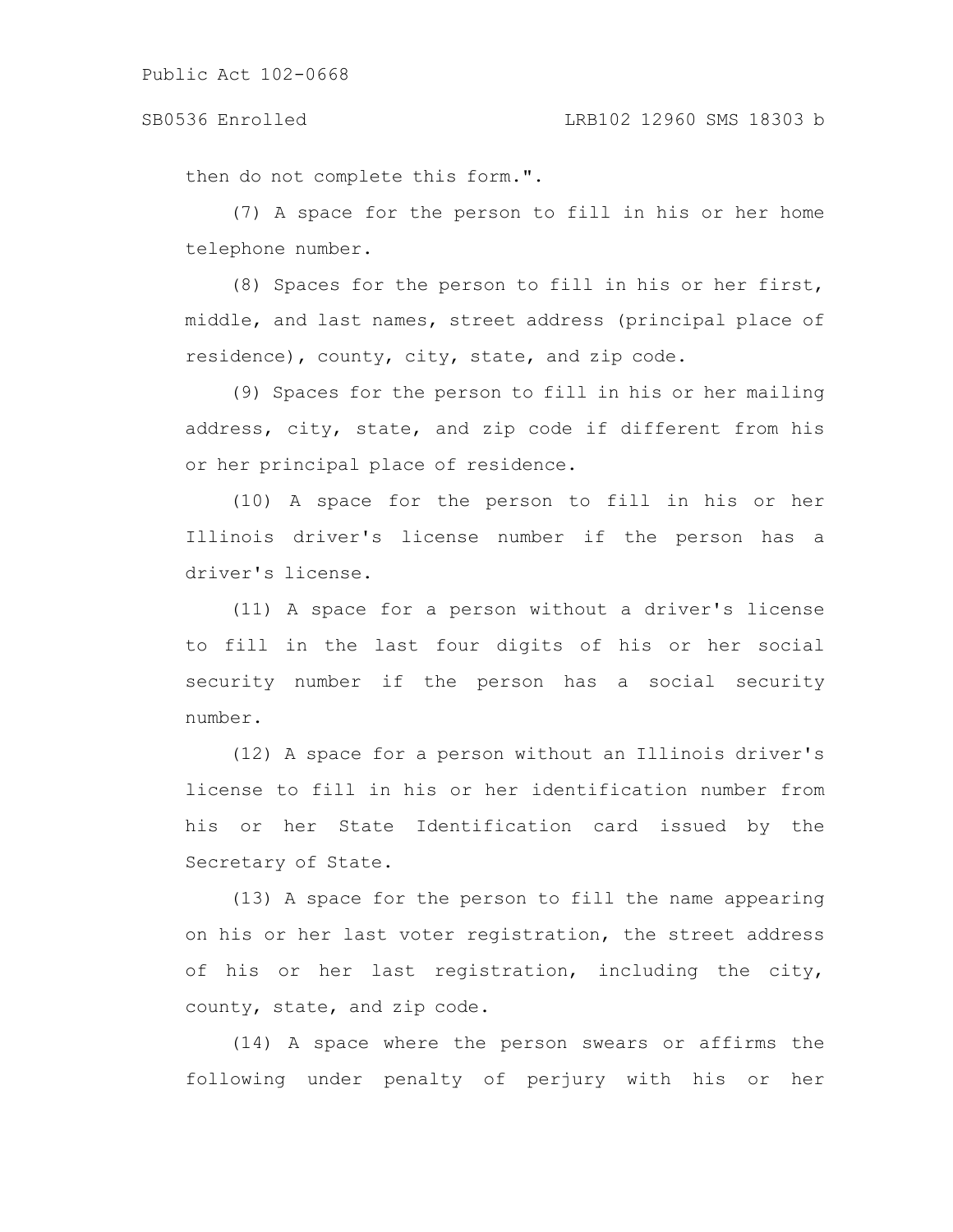signature:

(a) "I am a citizen of the United States.";

(b) "I will be at least 18 years old on or before the next election.";

(c) "I will have lived in the State of Illinois and in my election precinct at least 30 days as of the date of the next election."; and

(d) "The information I have provided is true to the best of my knowledge under penalty of perjury. If I have provided false information, then I may be fined, imprisoned, or, if I am not a U.S. citizen, deported from or refused entry into the United States.".

(15) A space for the person to fill in his or her e-mail address if he or she chooses to provide that information.

(d-5) Compliance with federal law; rulemaking authority. The voter registration form described in this Section shall be consistent with the form prescribed by the Federal Election Commission under the National Voter Registration Act of 1993, P.L. 103-31, as amended from time to time, and the Help America Vote Act of 2002, P.L. 107-252, in all relevant respects. The State Board of Elections shall periodically update the form based on changes to federal or State law. The State Board of Elections shall promulgate any rules necessary for the implementation of this Section; provided that the rules comport with the letter and spirit of the National Voter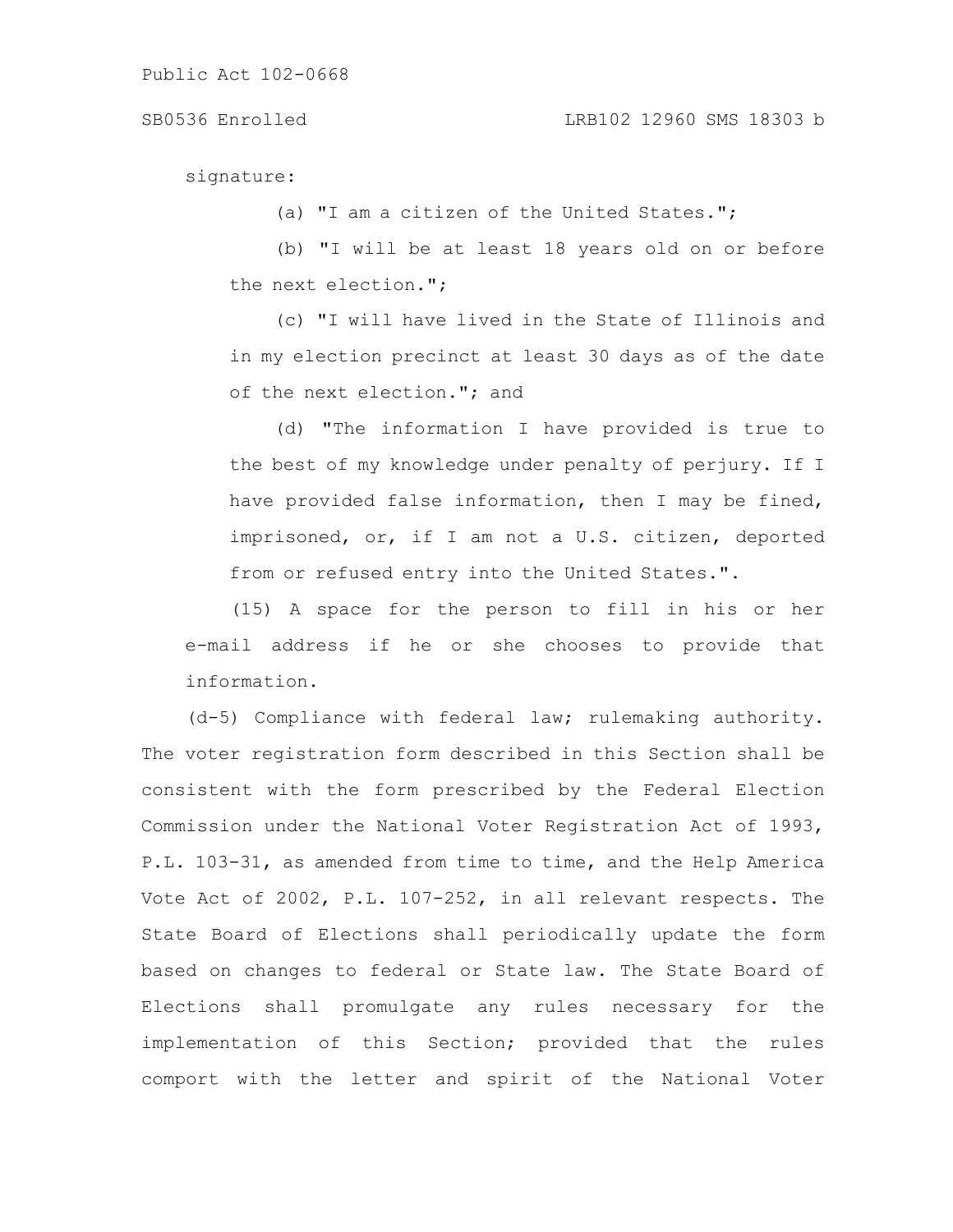Registration Act of 1993 and Help America Vote Act of 2002 and maximize the opportunity for a person to register to vote.

(d-10) No later than 90 days after the 2022 general election, the State Board of Elections shall permit applicants to choose between "male", "female", or "non-binary" when designating the applicant's sex on the voter registration form.

(e) Forms available in paper form. The State Board of Elections shall make the voter registration form available in regular paper stock and form in sufficient quantities for the general public. The State Board of Elections may provide the voter registration form to the Secretary of State, county clerks, boards of election commissioners, designated agencies of the State of Illinois, and any other person or entity designated to have these forms by this Code in regular paper stock and form or some other format deemed suitable by the Board. Each county clerk or board of election commissioners has the authority to design and print its own voter registration form so long as the form complies with the requirements of this Section. The State Board of Elections, county clerks, boards of election commissioners, or other designated agencies of the State of Illinois required to have these forms under this Code shall provide a member of the public with any reasonable number of forms that he or she may request. Nothing in this Section shall permit the State Board of Elections, county clerk, board of election commissioners,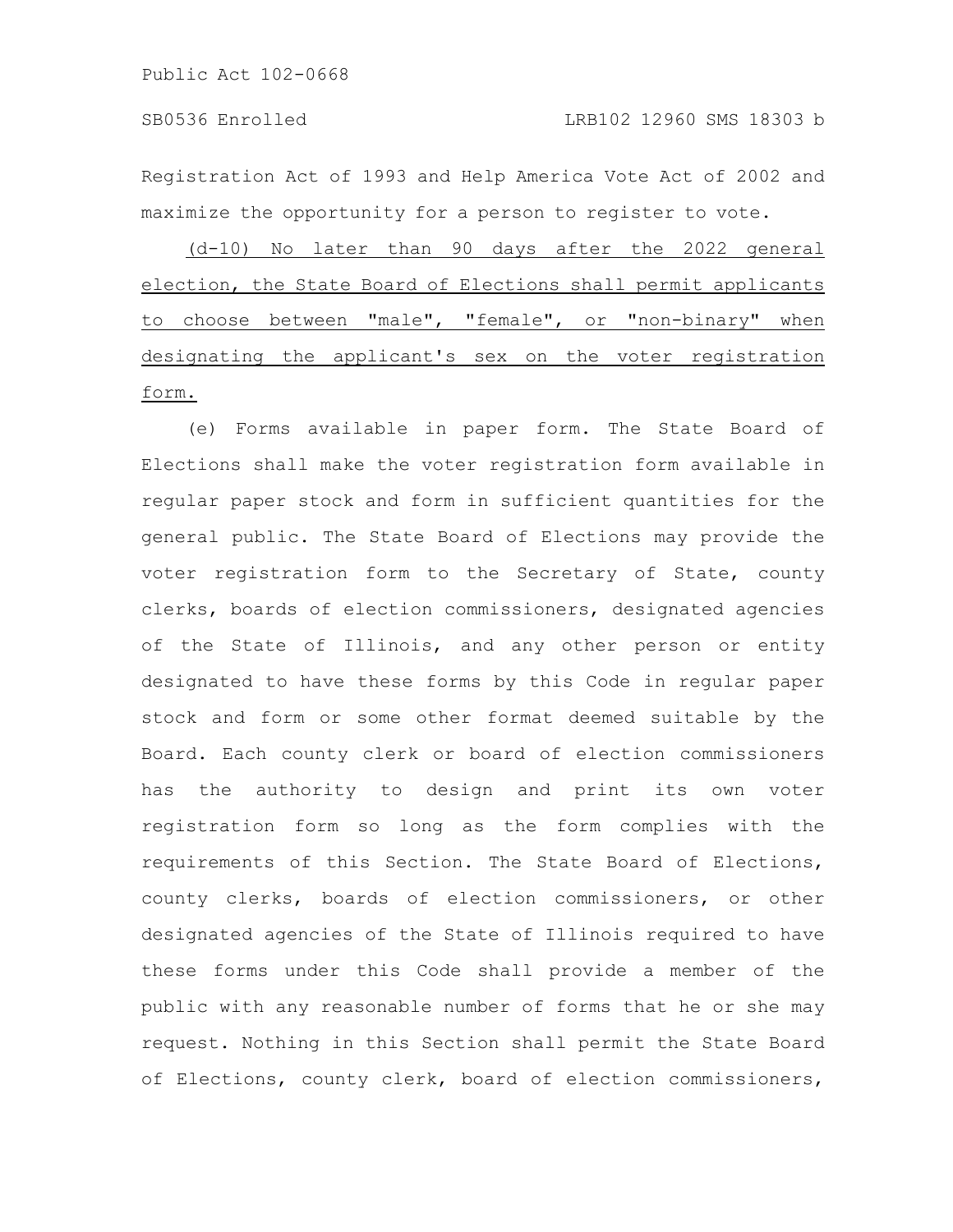### SB0536 Enrolled LRB102 12960 SMS 18303 b

or other appropriate election official who may accept a voter registration form to refuse to accept a voter registration form because the form is printed on photocopier or regular paper stock and form.

(f) (Blank).

(Source: P.A. 102-292, eff. 1-1-22.)

(10 ILCS 5/2A-1.1b)

(Section scheduled to be repealed on January 1, 2023)

Sec. 2A-1.1b. 2022 general primary election and general election dates.

(a) In addition to the provisions of this Code and notwithstanding any other law to the contrary, the provisions in this Section shall govern the dates for the conduct of the 2022 general primary election and for preparing for the 2022 general election. The provisions of this Code shall control any aspect of the administration or conduct of the 2022 general primary election and 2022 general election that is not provided for in this Section, provided that in the event of conflict between this Section and any other provision of this Code or any other law, the provisions of this Section shall control. The provisions of this Section shall apply to all election authorities, including, but not limited to, those under the jurisdiction of a Board of Election Commissioners. The provisions of this Section shall apply for the dates for the 2022 general primary election and the 2022 general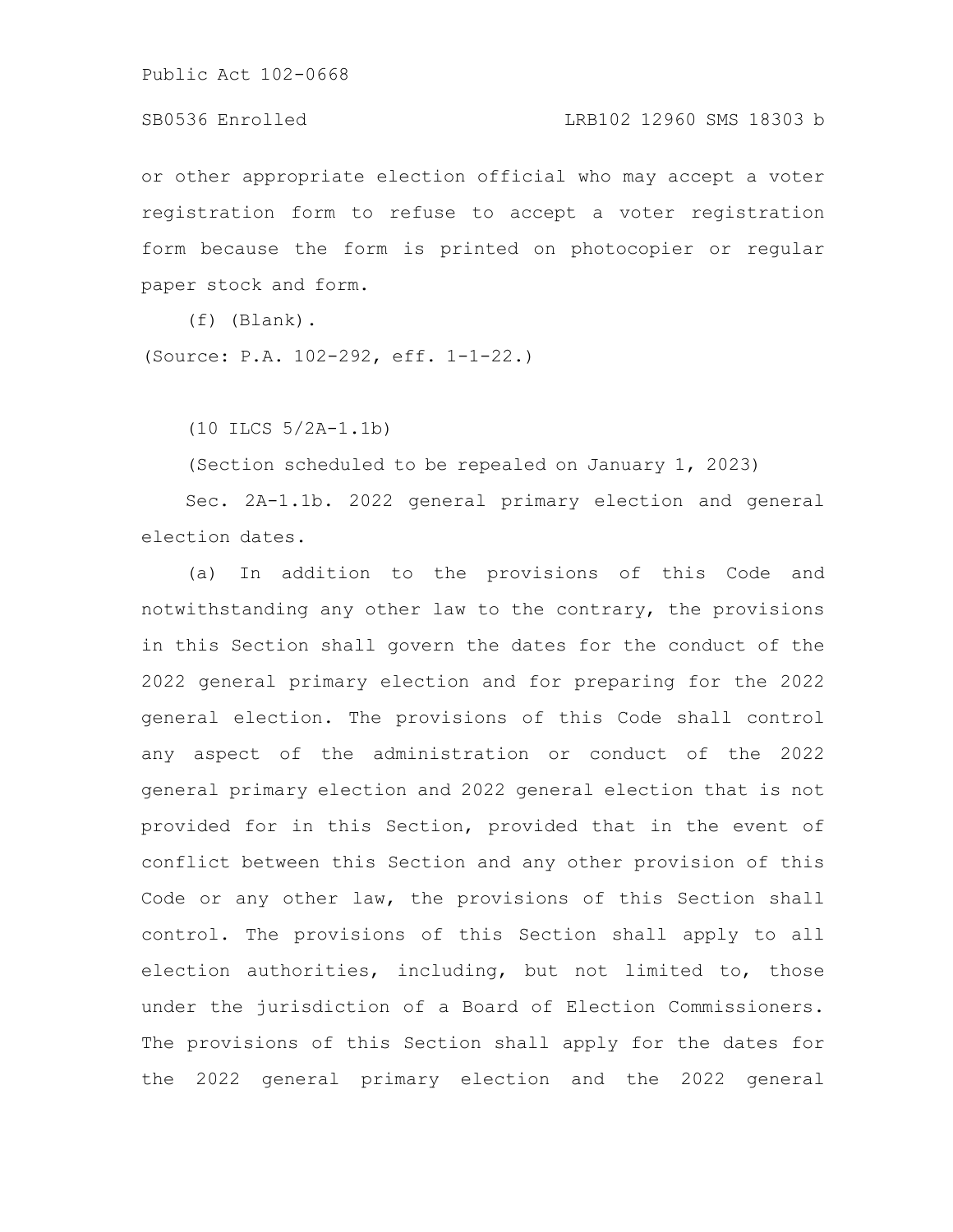election only and the provisions of this amendatory Act of the 102nd General Assembly shall be in effect through December 31, 2022.

(b) Petitions for nomination for the general primary election may begin circulation on January 13, 2022. All petitions for nomination of an established party candidate for statewide office shall be signed by at least 3,250 but not more than 6,500 of the qualified primary electors of the candidate's party. All petitions for nomination of an established party candidate for the office of Representative in the General Assembly shall be signed by at least 400 but not more than 1,000 of the qualified primary electors of the candidate's party in the candidate's representative district. All petitions for nomination of an established party candidate for the office of State Senator shall be signed by at least 650 but not more than 2,000 of the qualified primary electors of the candidate's party in the candidate's legislative district. The signature requirement for an established party candidate for all other offices shall be reduced by one-third and any provision of this Code limiting the maximum number of signatures that may be submitted for those offices shall be reduced by one-third.

(c) Petitions for nomination for congressional, or judicial office, or for any office a nomination for which is made for a territorial division or district which comprises more than one county or is partly in one county and partly in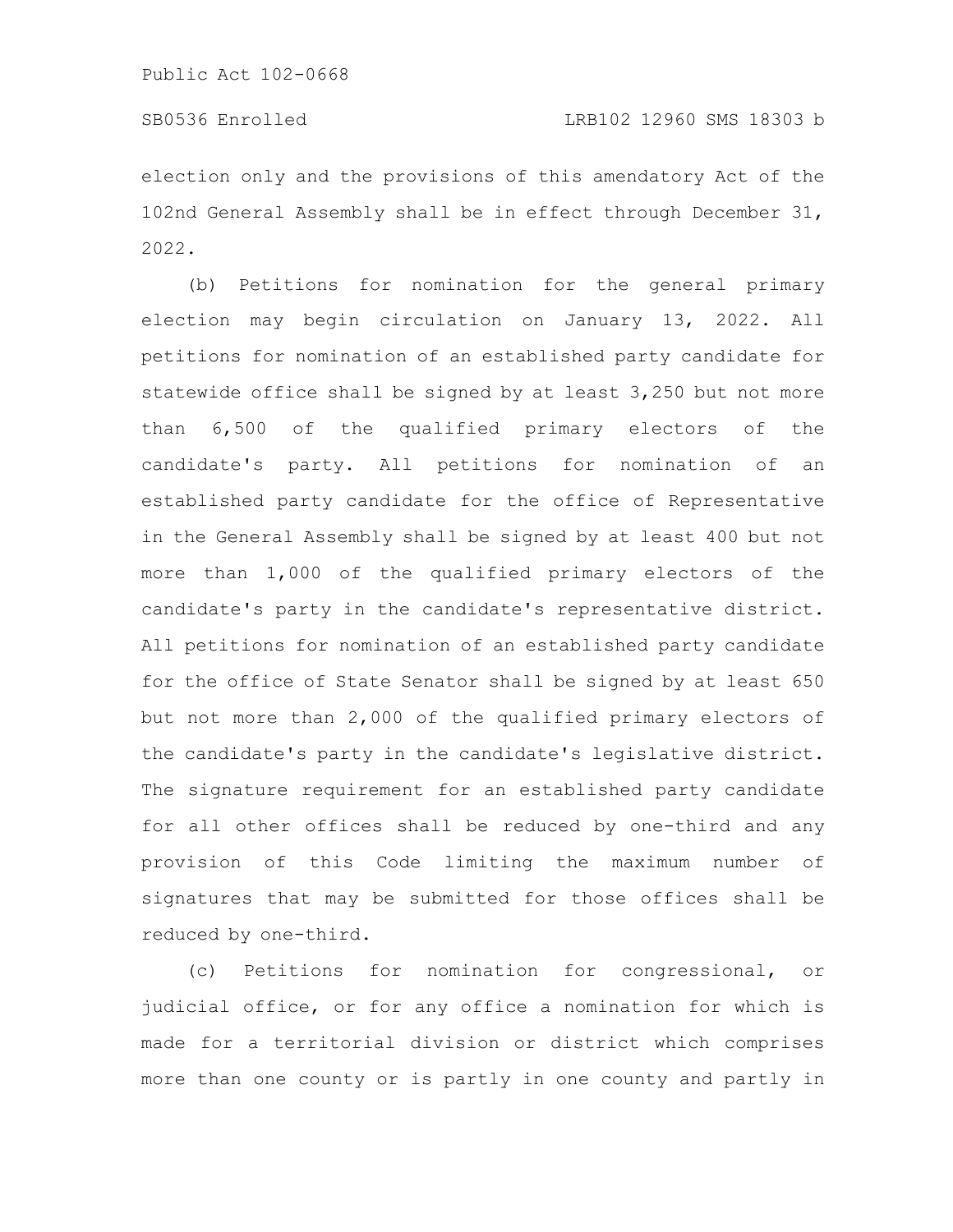### SB0536 Enrolled LRB102 12960 SMS 18303 b

another county or counties (including the Fox Metro Water Reclamation District) for the general primary election may be filed in the principal office of the State Board of Elections beginning on March 7, 2022 but no later than March 14, 2022; a petition for nomination to fill a vacancy by special election in the office of representative in Congress from this State (for vacancies occurring between February 21, 2022 and March 14, 2022) for the general primary election may be filed in the principal office of the State Board of Elections beginning March 28, 2022 but no later than April 4, 2022.

(d) Objections to certificates of nomination and nomination papers and petitions to submit public questions to a referendum for the general primary election shall be filed no later than March 21, 2022.

(e) Electors may request vote by mail ballots for the general primary election beginning on March 30, 2022 but no later than June 23, 2022.

(f) Petitions for nomination for independent candidates and new political party candidates for the general election may begin circulation on April 13, 2022.

(g) The State Board of Elections shall certify the names of candidates who filed nomination papers or certificates of nomination for the general primary election with the Board no later than April 21, 2022.

(h) A notarized declaration of intent to be a write-in candidate for the general primary election shall be filed with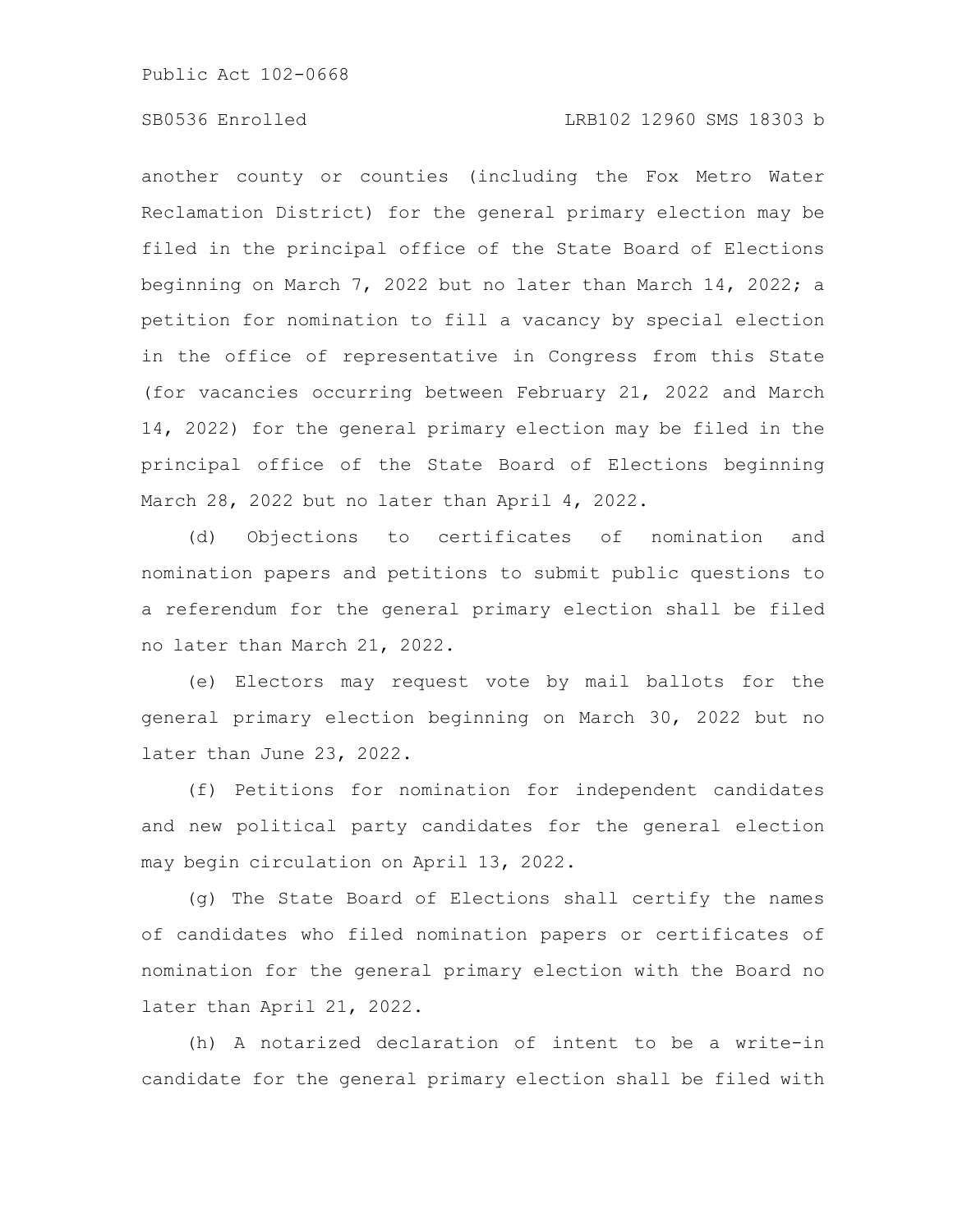the proper election authority or authorities no later than April 28, 2022.

(i) Each election authority shall mail ballots to each person who has filed an application for a ballot for the general primary election under Article 20 no later than May 14, 2022, and any application received after May 12, 2022 shall be mailed within 2 business days after receipt of the application.

(j) The period for early voting by personal appearance for the general primary election shall begin on May 19, 2022.

(k) The general primary election shall be held on June 28, 2022.

(l) The last day for an established party managing committee to appoint someone to fill a vacancy for the general election when no candidate was nominated at the general primary election and for the appointee to file the required documentation is July 25, 2022 August 13, 2022. The signature requirement for an established party candidate filing to fill a vacancy shall be reduced by two-thirds and any provision of this Code limiting the maximum number of signatures that may be submitted for those offices shall be reduced by two-thirds. Objections to nomination papers, certificates of nomination, or resolutions for established party candidates filing to fill a vacancy shall be filed no later than August 1, 2022.

(m) Certificates of nomination and nomination papers for the nomination of new political parties and independent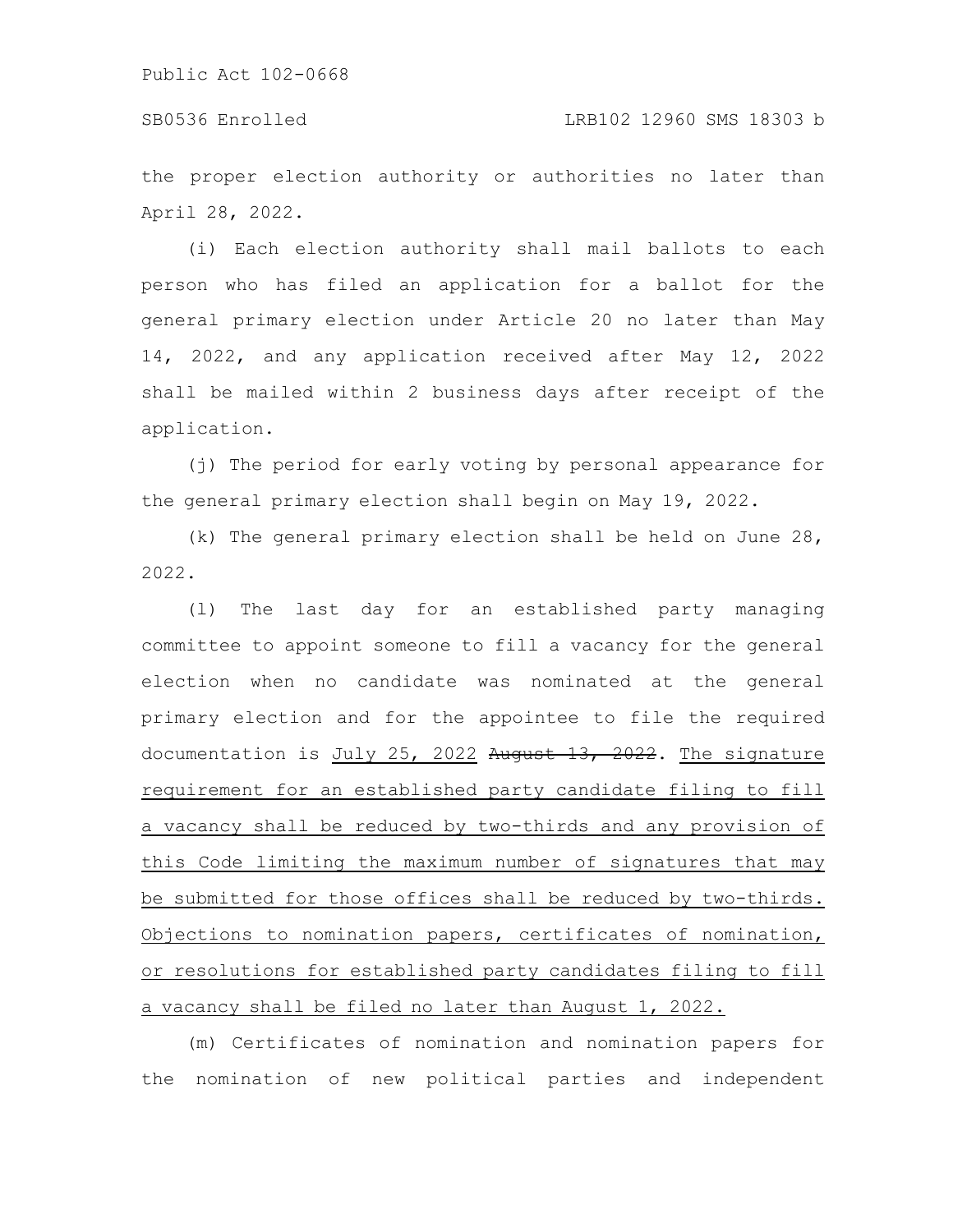candidates for offices to be filled by electors of the entire State, or any district not entirely within a county, or for congressional, State legislative or judicial offices shall be presented to the principal office of the State Board of Elections beginning July 5, 2022 but no later than July 11, 2022. Certificates of nomination and nomination papers for the nomination of new political parties and independent candidates for all other offices shall be presented to the appropriate election authority or local election official with whom such nomination papers are filed beginning July 5, 2022 but no later than July 11, 2022.

(n) Objections to certificates of nomination and nomination papers for new political parties and independent candidates for the general election shall be filed no later than July 18, 2022.

(o) (Blank). A person for whom a petition has been filed for the general election may withdraw his petition with the appropriate election authority August 13, 2022.

(p) (Blank). The State Board of Elections shal the county clerks the names of each of the candidates to appear on the ballot for the general election no later than September 6, 2022.

(q) This Section is repealed on January 1, 2023. (Source: P.A. 102-15, eff. 6-17-21.)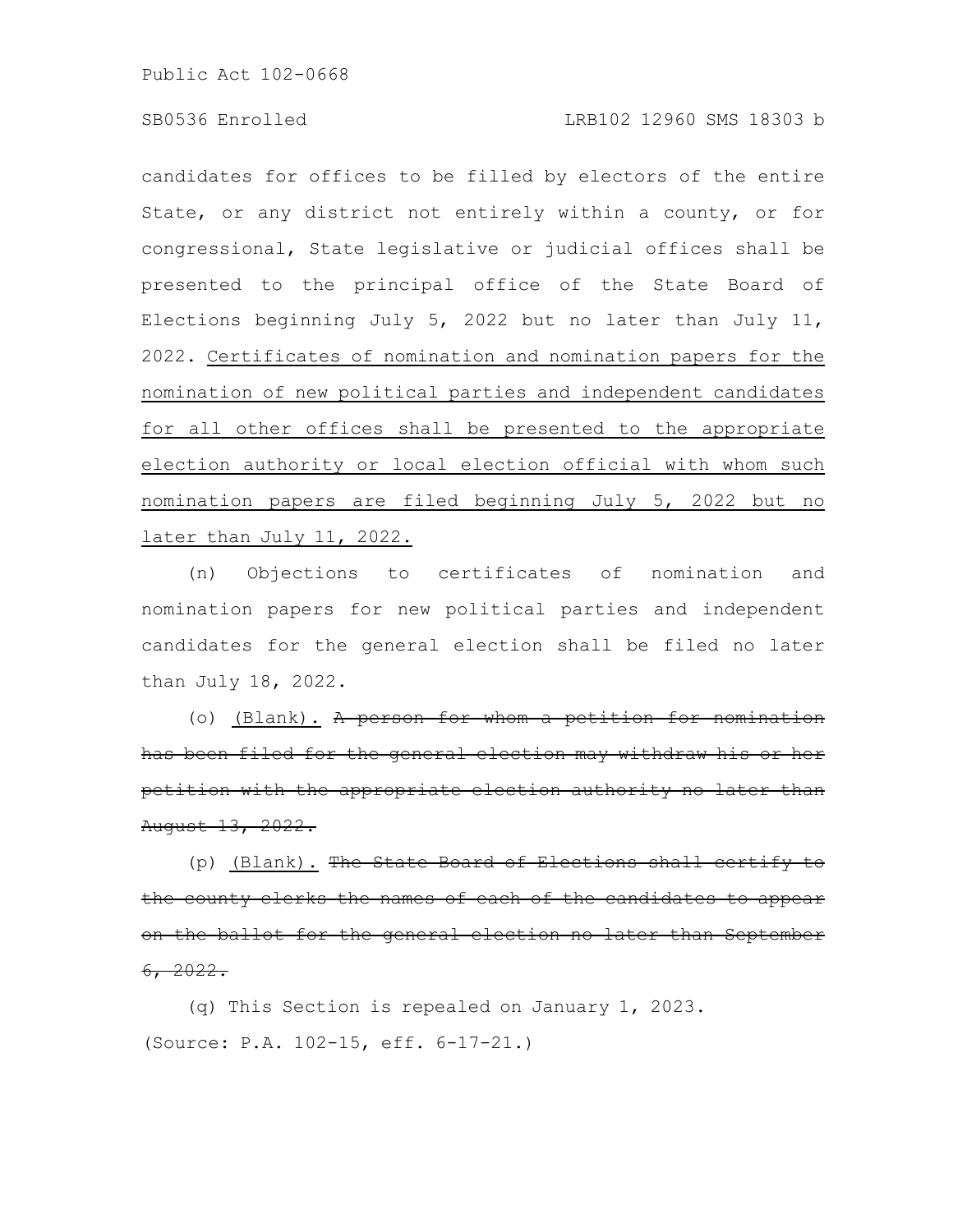#### SB0536 Enrolled LRB102 12960 SMS 18303 b

(10 ILCS 5/9-8.5)

(Text of Section before amendment by P.A. 102-664)

Sec. 9-8.5. Limitations on campaign contributions.

(a) It is unlawful for a political committee to accept contributions except as provided in this Section.

(b) During an election cycle, a candidate political committee may not accept contributions with an aggregate value over the following: (i) \$5,000 from any individual, (ii) \$10,000 from any corporation, labor organization, or association, or (iii) \$50,000 from a candidate political committee or political action committee. A candidate political committee may accept contributions in any amount from a political party committee except during an election cycle in which the candidate seeks nomination at a primary election. During an election cycle in which the candidate seeks nomination at a primary election, a candidate political committee may not accept contributions from political party committees with an aggregate value over the following: (i) \$200,000 for a candidate political committee established to support a candidate seeking nomination to statewide office, (ii) \$125,000 for a candidate political committee established to support a candidate seeking nomination to the Senate, the Supreme Court or Appellate Court in the First Judicial District, or an office elected by all voters in a county with 1,000,000 or more residents, (iii) \$75,000 for a candidate political committee established to support a candidate seeking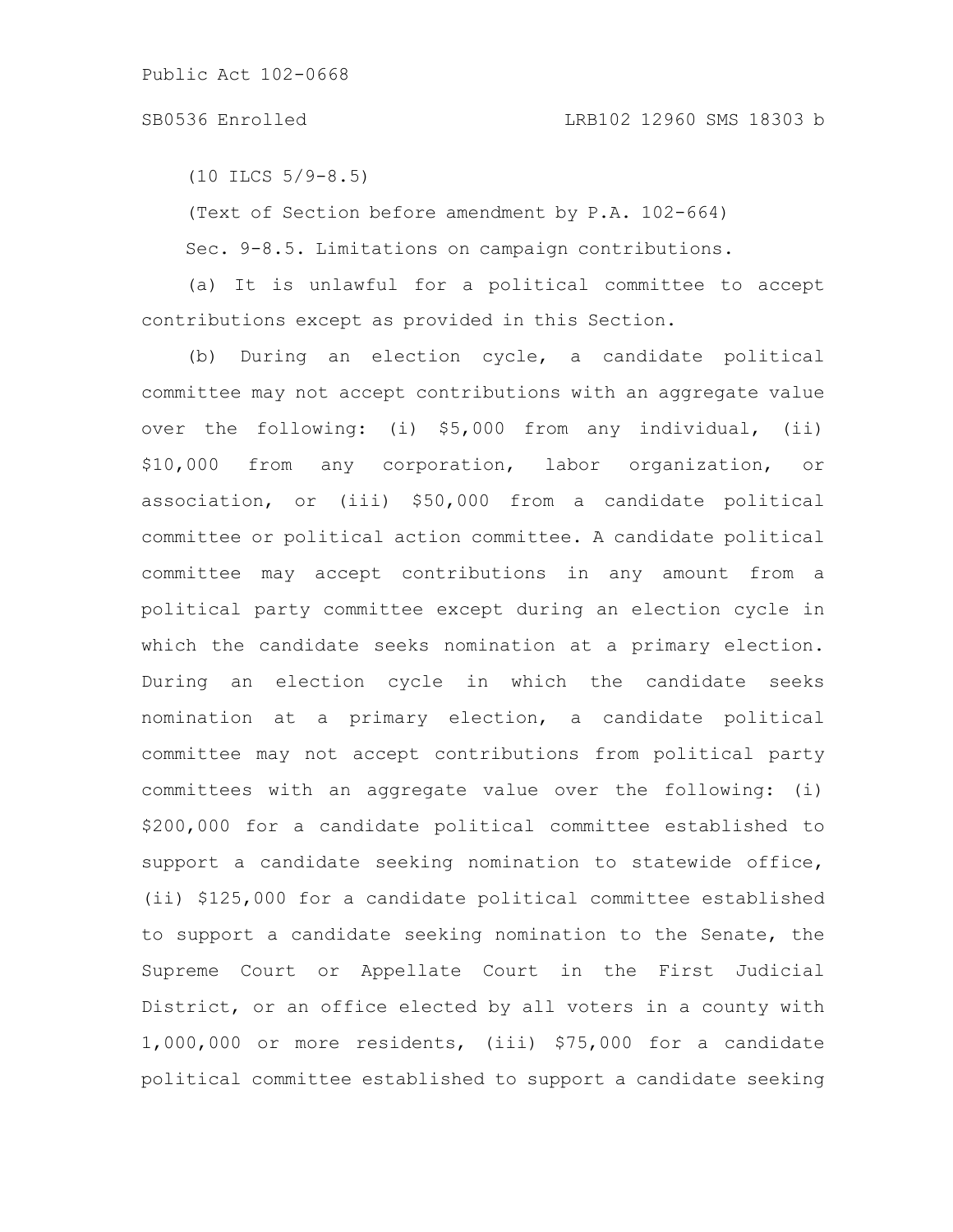nomination to the House of Representatives, the Supreme Court or Appellate Court for a Judicial District other than the First Judicial District, an office elected by all voters of a county of fewer than 1,000,000 residents, and municipal and county offices in Cook County other than those elected by all voters of Cook County, and (iv) \$50,000 for a candidate political committee established to support the nomination of a candidate to any other office. A candidate political committee established to elect a candidate to the General Assembly may accept contributions from only one legislative caucus committee. A candidate political committee may not accept contributions from a ballot initiative committee or from an independent expenditure committee.

(b-5) Judicial elections.

(1) In addition to any other provision of this Section, a candidate political committee established to support a candidate seeking nomination to the Supreme Court, Appellate Court, or Circuit Court may not:

(A) accept contributions from any entity that does not disclose the identity of those who make contributions to the entity, except for contributions that are not required to be itemized by this Code; or

(B) accept contributions from any out-of-state person, as defined in this Article.

(2) As used in this subsection, "contribution" has the meaning provided in Section 9-1.4 and also includes the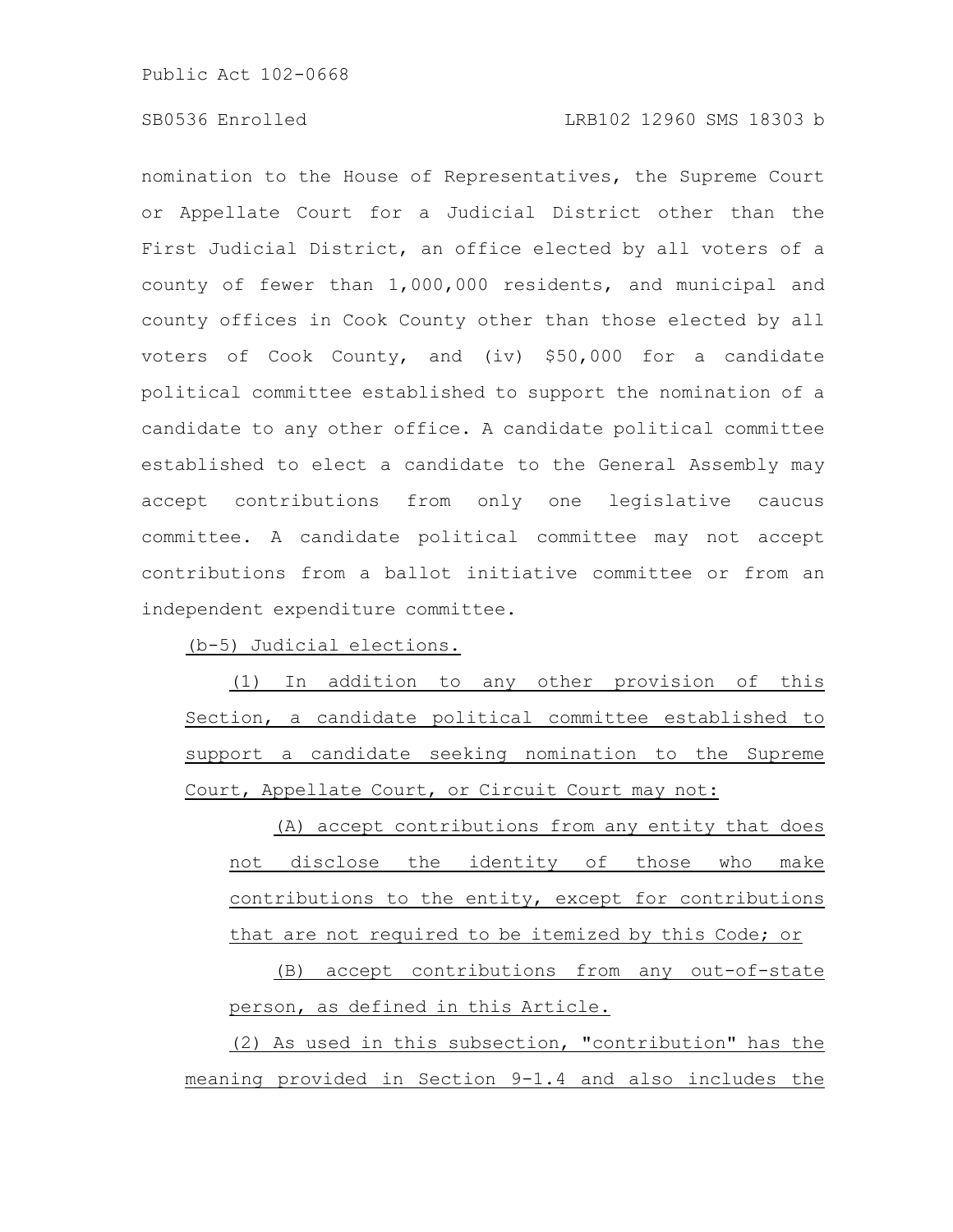following that are subject to the limits of this Section:

(A) expenditures made by any person in concert or cooperation with, or at the request or suggestion of, a candidate, his or her designated committee, or their agents; and

(B) the financing by any person of the dissemination, distribution, or republication, in whole or in part, of any broadcast or any written, graphic, or other form of campaign materials prepared by the candidate, his or her campaign committee, or their designated agents.

(3) As to contributions to a candidate political committee established to support a candidate seeking nomination to the Supreme Court, Appellate Court, or Circuit Court:

(A) No person shall make a contribution in the name of another person or knowingly permit his or her name to be used to effect such a contribution.

(B) No person shall knowingly accept a contribution made by one person in the name of another person.

(C) No person shall knowingly accept reimbursement from another person for a contribution made in his or her own name.

(D) No person shall make an anonymous contribution.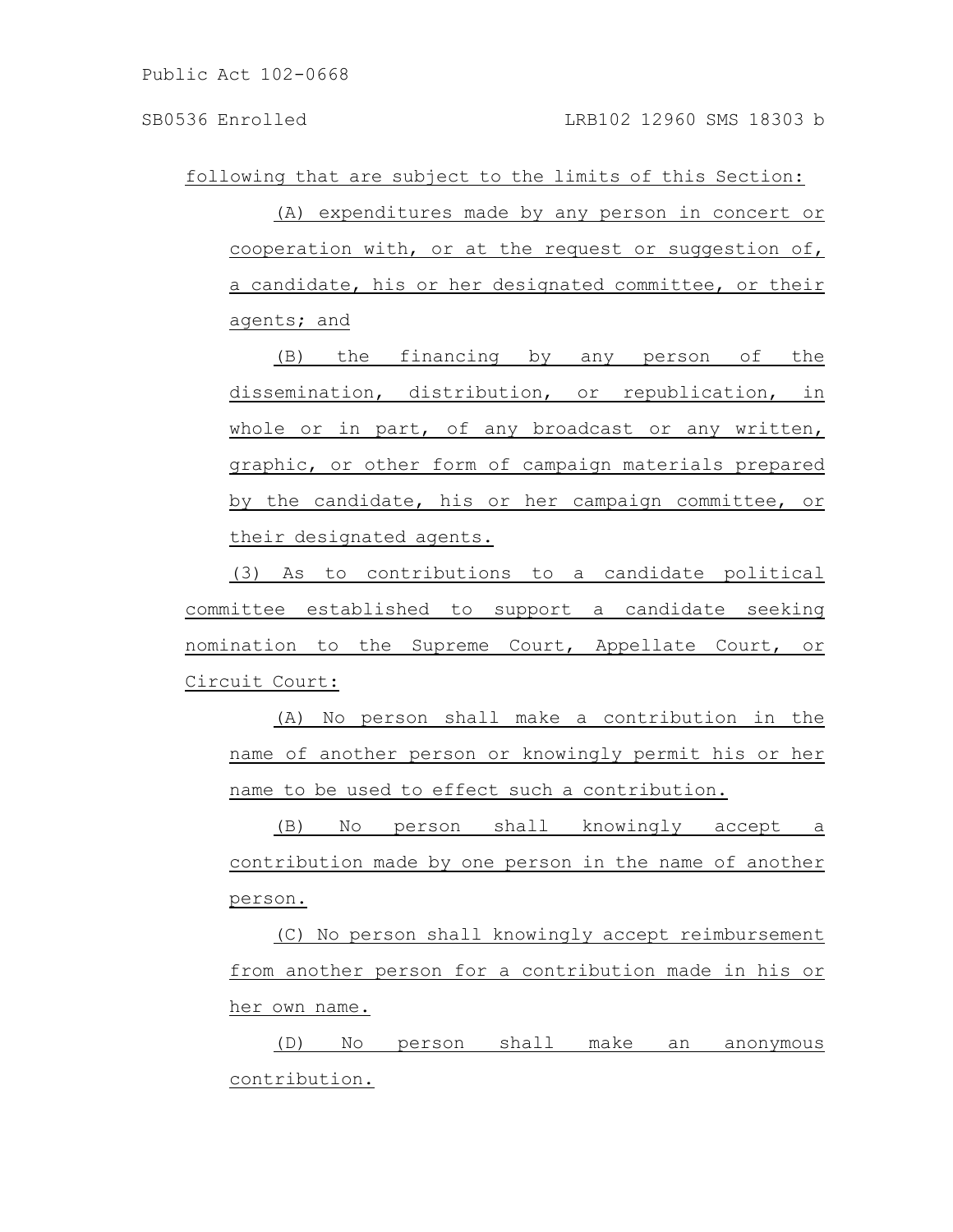(E) No person shall knowingly accept any anonymous contribution.

(F) No person shall predicate (1) any benefit, including, but not limited to, employment decisions, including hiring, promotions, bonus compensation, and transfers, or (2) any other gift, transfer, or emolument upon:

(i) the decision by the recipient of that benefit to donate or not to donate to a candidate; or

(ii) the amount of any such donation.

(4) No judicial candidate or political committee established to support a candidate seeking nomination to the Supreme Court, Appellate Court, or Circuit Court shall knowingly accept any contribution or make any expenditure in violation of the provisions of this Section. No officer or employee of a political committee established to support a candidate seeking nomination to the Supreme Court, Appellate Court, or Circuit Court shall knowingly accept a contribution made for the benefit or use of a candidate or knowingly make any expenditure in support of or opposition to a candidate or for electioneering communications in relation to a candidate in violation of any limitation designated for contributions and expenditures under this Section.

(5) Where the provisions of this subsection (b-5)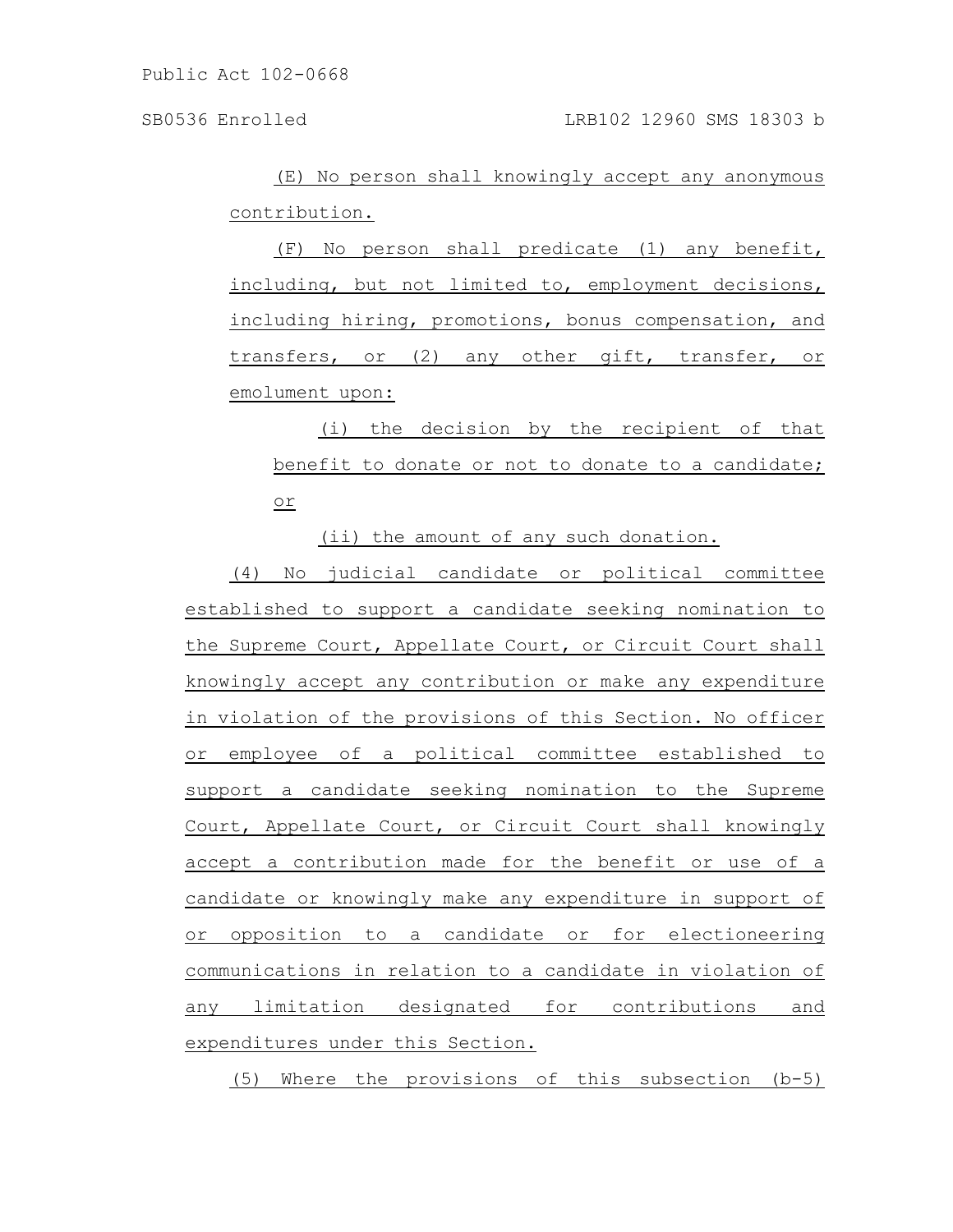## conflict with any other provision of this Code, this subsection (b-5) shall control.

(c) During an election cycle, a political party committee may not accept contributions with an aggregate value over the following: (i) \$10,000 from any individual, (ii) \$20,000 from any corporation, labor organization, or association, or (iii) \$50,000 from a political action committee. A political party committee may accept contributions in any amount from another political party committee or a candidate political committee, except as provided in subsection (c-5). Nothing in this Section shall limit the amounts that may be transferred between a political party committee established under subsection (a) of Section 7-8 of this Code and an affiliated federal political committee established under the Federal Election Code by the same political party. A political party committee may not accept contributions from a ballot initiative committee or from an independent expenditure committee. A political party committee established by a legislative caucus may not accept contributions from another political party committee established by a legislative caucus.

(c-5) During the period beginning on the date candidates may begin circulating petitions for a primary election and ending on the day of the primary election, a political party committee may not accept contributions with an aggregate value over \$50,000 from a candidate political committee or political party committee. A political party committee may accept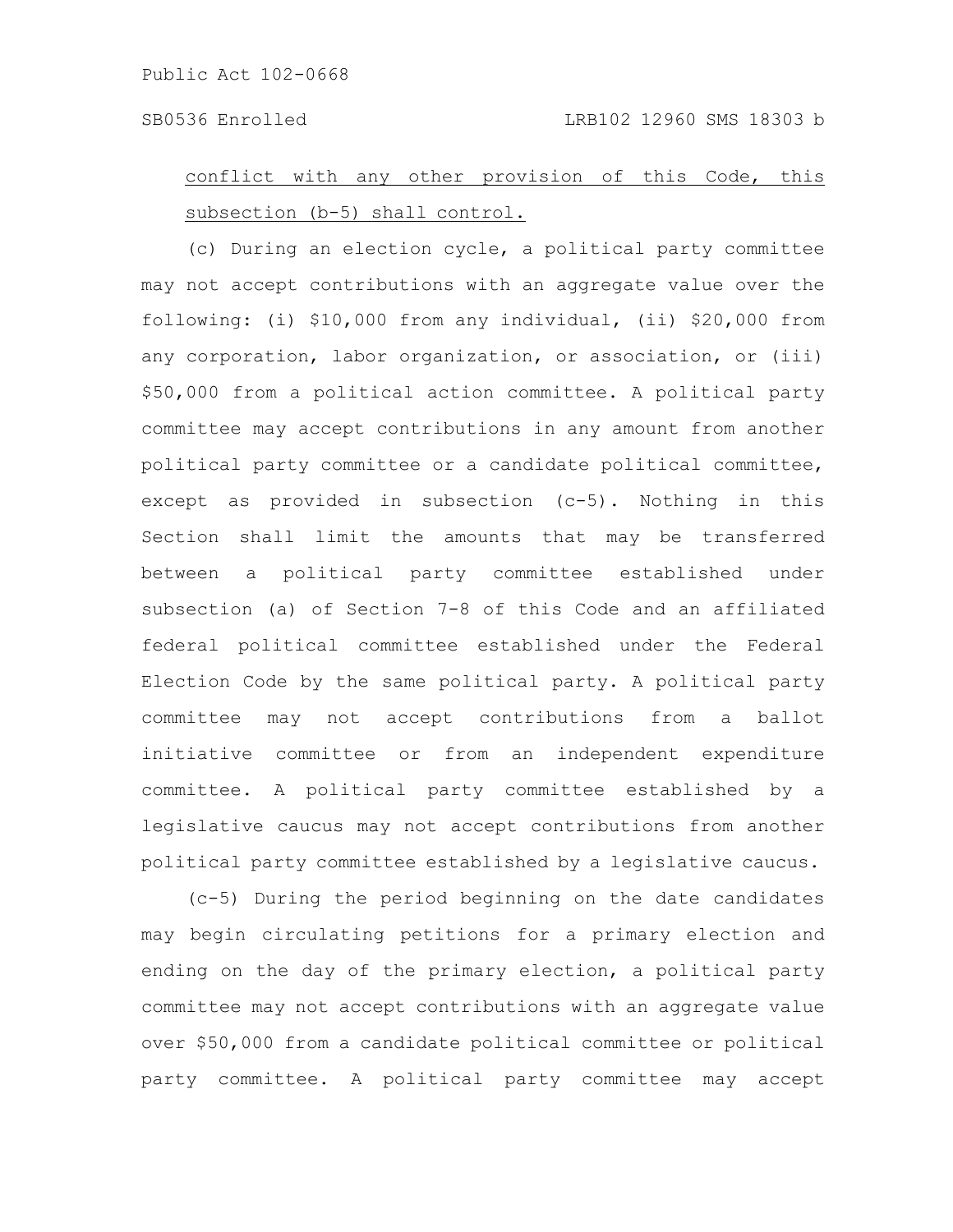### SB0536 Enrolled LRB102 12960 SMS 18303 b

contributions in any amount from a candidate political committee or political party committee if the political party committee receiving the contribution filed a statement of nonparticipation in the primary as provided in subsection (c-10). The Task Force on Campaign Finance Reform shall study and make recommendations on the provisions of this subsection to the Governor and General Assembly by September 30, 2012. This subsection becomes inoperative on July 1, 2013 and thereafter no longer applies.

(c-10) A political party committee that does not intend to make contributions to candidates to be nominated at a general primary election or consolidated primary election may file a Statement of Nonparticipation in a Primary Election with the Board. The Statement of Nonparticipation shall include a verification signed by the chairperson and treasurer of the committee that (i) the committee will not make contributions or coordinated expenditures in support of or opposition to a candidate or candidates to be nominated at the general primary election or consolidated primary election (select one) to be held on (insert date), (ii) the political party committee may accept unlimited contributions from candidate political committees and political party committees, provided that the political party committee does not make contributions to a candidate or candidates to be nominated at the primary election, and (iii) failure to abide by these requirements shall deem the political party committee in violation of this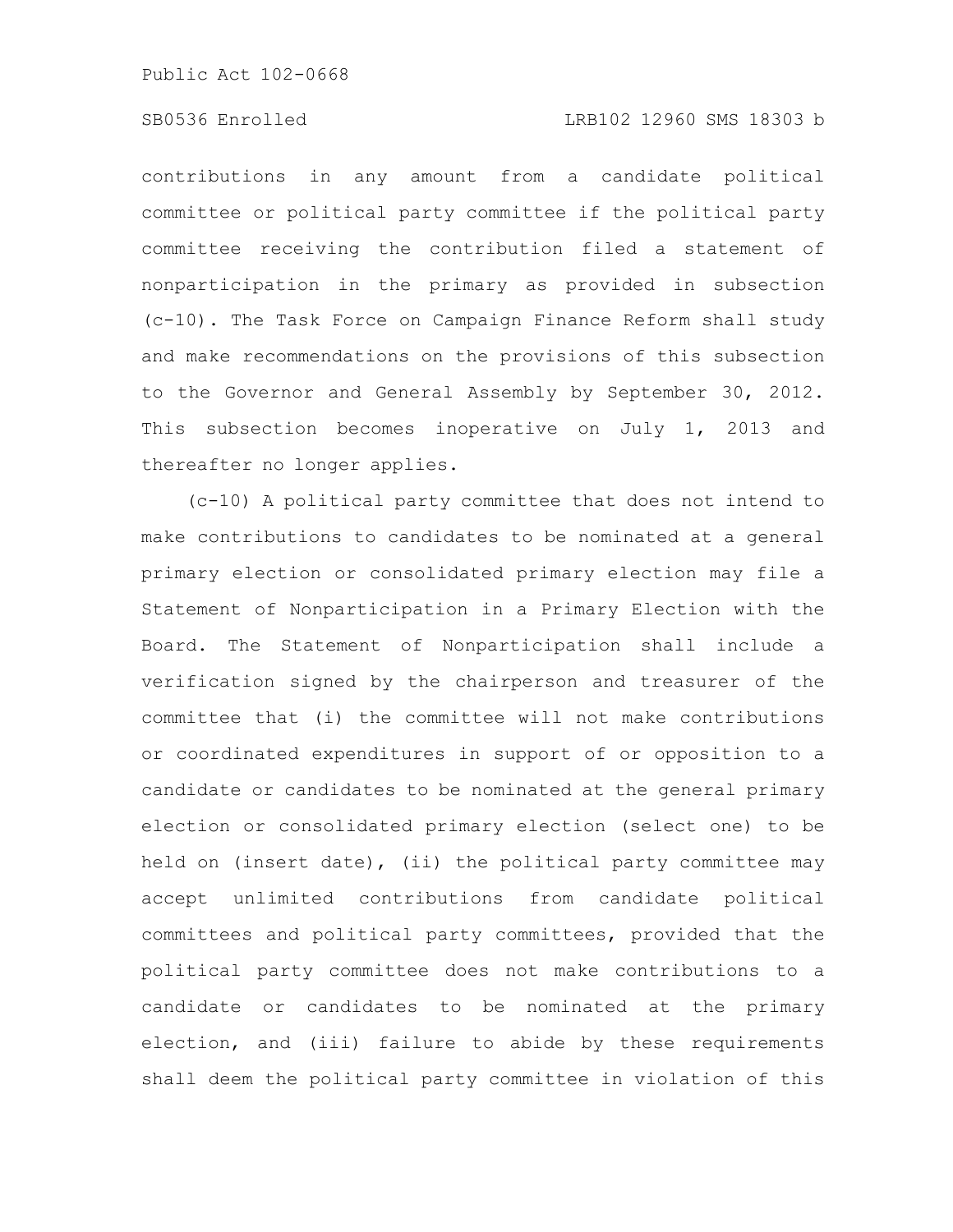Article and subject the committee to a fine of no more than 150% of the total contributions or coordinated expenditures made by the committee in violation of this Article. This subsection becomes inoperative on July 1, 2013 and thereafter no longer applies.

(d) During an election cycle, a political action committee may not accept contributions with an aggregate value over the following: (i) \$10,000 from any individual, (ii) \$20,000 from any corporation, labor organization, political party committee, or association, or (iii) \$50,000 from a political action committee or candidate political committee. A political action committee may not accept contributions from a ballot initiative committee or from an independent expenditure committee.

(e) A ballot initiative committee may accept contributions in any amount from any source, provided that the committee files the document required by Section 9-3 of this Article and files the disclosure reports required by the provisions of this Article.

(e-5) An independent expenditure committee may accept contributions in any amount from any source, provided that the committee files the document required by Section 9-3 of this Article and files the disclosure reports required by the provisions of this Article.

(f) Nothing in this Section shall prohibit a political committee from dividing the proceeds of joint fundraising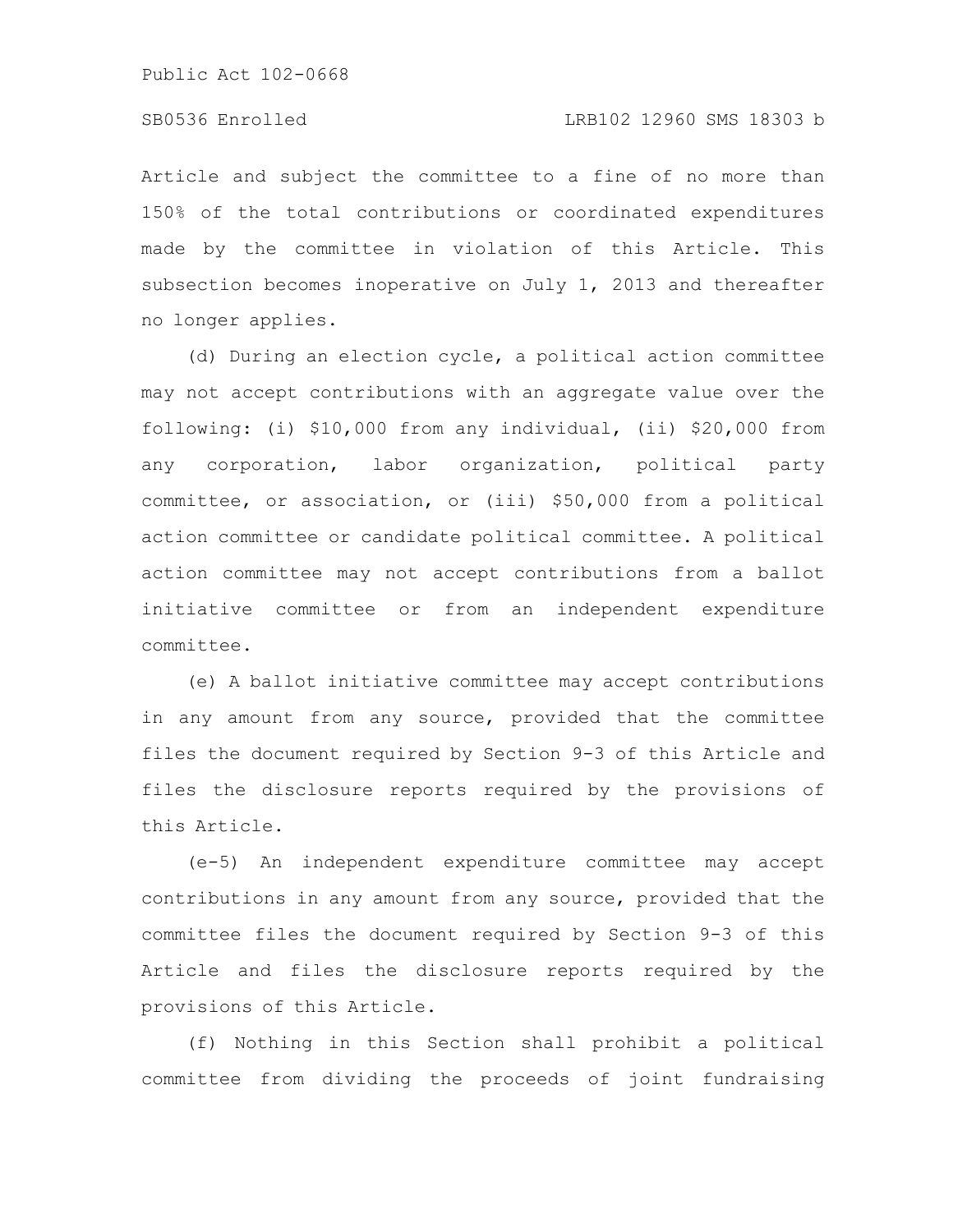efforts; provided that no political committee may receive more than the limit from any one contributor, and provided that an independent expenditure committee may not conduct joint fundraising efforts with a candidate political committee or a political party committee.

(g) On January 1 of each odd-numbered year, the State Board of Elections shall adjust the amounts of the contribution limitations established in this Section for inflation as determined by the Consumer Price Index for All Urban Consumers as issued by the United States Department of Labor and rounded to the nearest \$100. The State Board shall publish this information on its official website.

(h) Self-funding candidates. If a public official, a candidate, or the public official's or candidate's immediate family contributes or loans to the public official's or candidate's political committee or to other political committees that transfer funds to the public official's or candidate's political committee or makes independent expenditures for the benefit of the public official's or candidate's campaign during the 12 months prior to an election in an aggregate amount of more than (i) \$250,000 for statewide office or (ii) \$100,000 for all other elective offices, then the public official or candidate shall file with the State Board of Elections, within one day, a Notification of Self-funding that shall detail each contribution or loan made by the public official, the candidate, or the public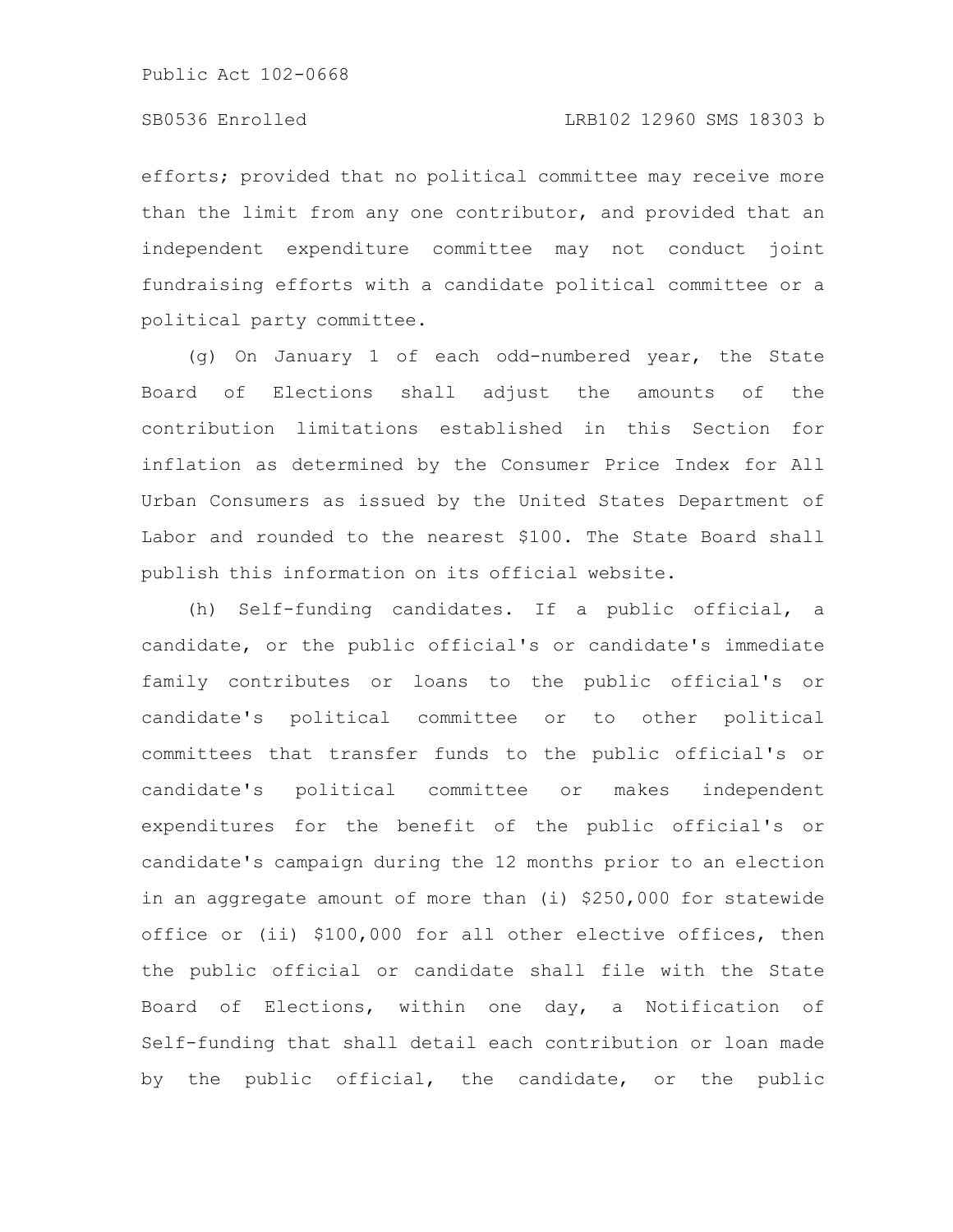official's or candidate's immediate family. Within 2 business days after the filing of a Notification of Self-funding, the notification shall be posted on the Board's website and the Board shall give official notice of the filing to each candidate for the same office as the public official or candidate making the filing, including the public official or candidate filing the Notification of Self-funding. Notice shall be sent via first class mail to the candidate and the treasurer of the candidate's committee. Notice shall also be sent by e-mail to the candidate and the treasurer of the candidate's committee if the candidate and the treasurer, as applicable, have provided the Board with an e-mail address. Upon posting of the notice on the Board's website, all candidates for that office, including the public official or candidate who filed a Notification of Self-funding, shall be permitted to accept contributions in excess of any contribution limits imposed by subsection (b). If a public official or candidate filed a Notification of Self-funding during an election cycle that includes a general primary election or consolidated primary election and that public official or candidate is nominated, all candidates for that office, including the nominee who filed the notification of self-funding, shall be permitted to accept contributions in excess of any contribution limit imposed by subsection (b) for the subsequent election cycle. For the purposes of this subsection, "immediate family" means the spouse, parent, or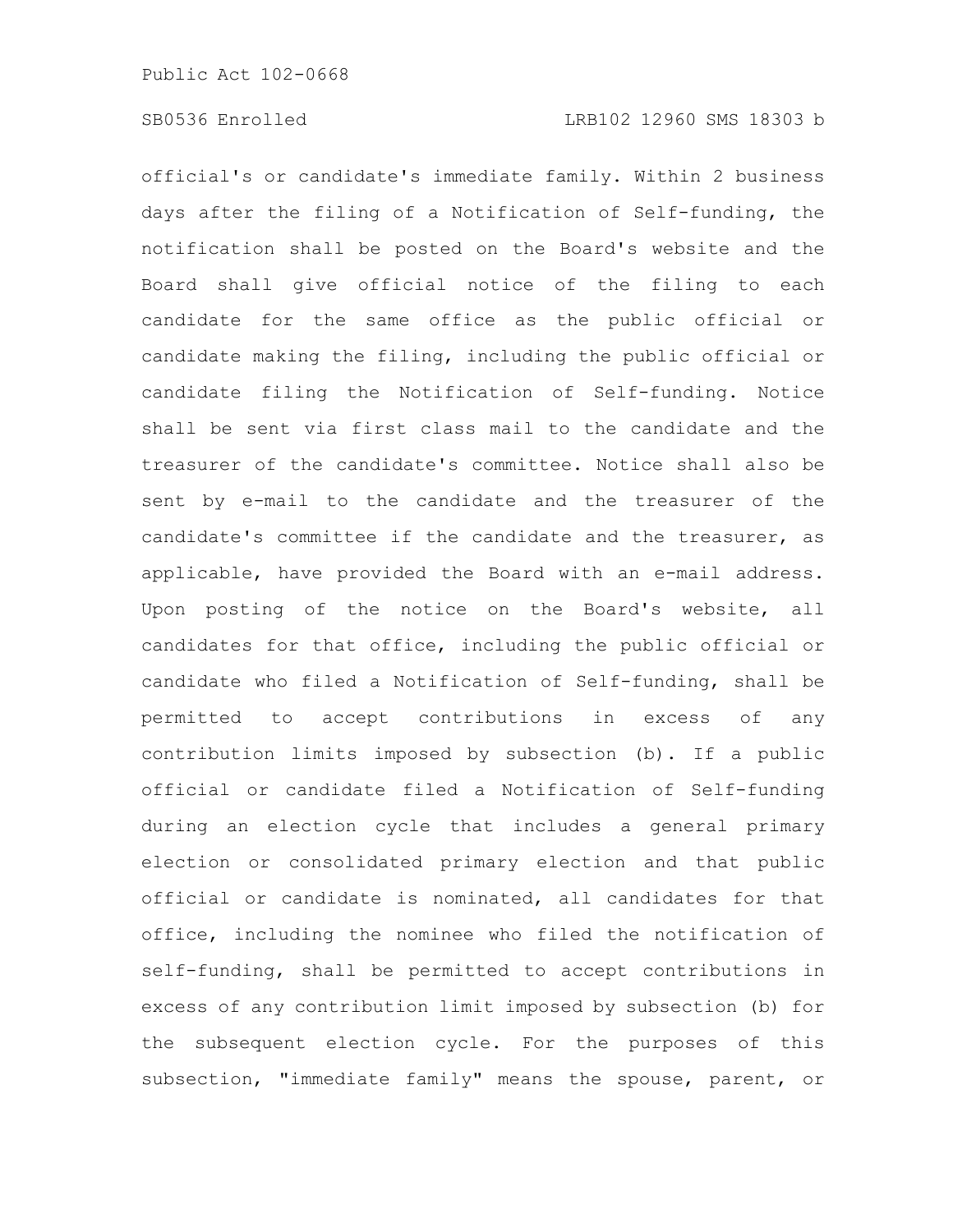child of a public official or candidate.

(h-5) If a natural person or independent expenditure committee makes independent expenditures in support of or in opposition to the campaign of a particular public official or candidate in an aggregate amount of more than (i) \$250,000 for statewide office or (ii) \$100,000 for all other elective offices in an election cycle, as reported in a written disclosure filed under subsection (a) of Section 9-8.6 or subsection (e-5) of Section 9-10, then the State Board of Elections shall, within 2 business days after the filing of the disclosure, post the disclosure on the Board's website and give official notice of the disclosure to each candidate for the same office as the public official or candidate for whose benefit or detriment the natural person or independent expenditure committee made independent expenditures. Upon posting of the notice on the Board's website, all candidates for that office in that election, including the public official or candidate for whose benefit or detriment the natural person or independent expenditure committee made independent expenditures, shall be permitted to accept contributions in excess of any contribution limits imposed by subsection (b).

(h-10) If the State Board of Elections receives notification or determines that a natural person or persons, an independent expenditure committee or committees, or combination thereof has made independent expenditures in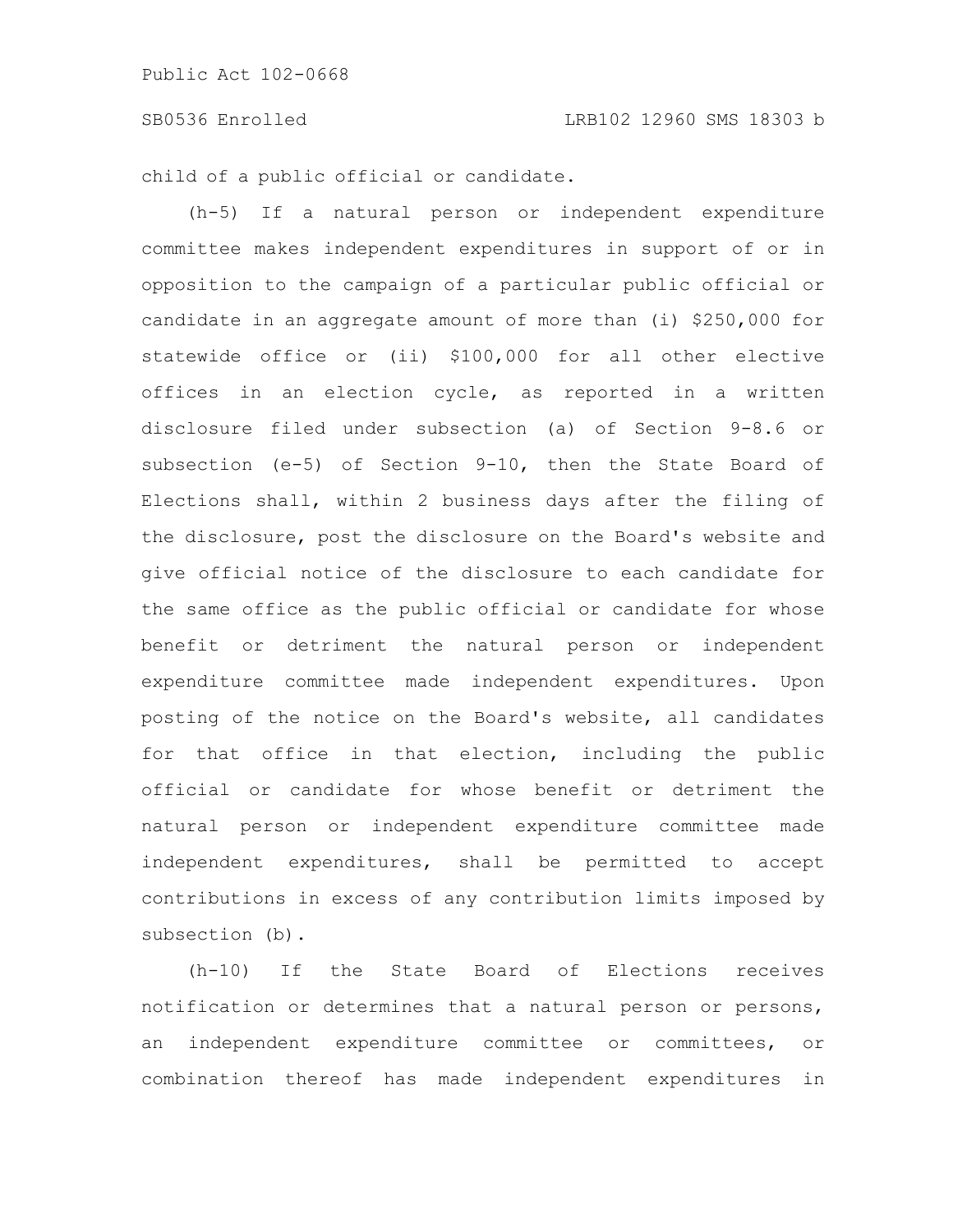support of or in opposition to the campaign of a particular public official or candidate in an aggregate amount of more than (i) \$250,000 for statewide office or (ii) \$100,000 for all other elective offices in an election cycle, then the Board shall, within 2 business days after discovering the independent expenditures that, in the aggregate, exceed the threshold set forth in (i) and (ii) of this subsection, post notice of this fact on the Board's website and give official notice to each candidate for the same office as the public official or candidate for whose benefit or detriment the independent expenditures were made. Notice shall be sent via first class mail to the candidate and the treasurer of the candidate's committee. Notice shall also be sent by e-mail to the candidate and the treasurer of the candidate's committee if the candidate and the treasurer, as applicable, have provided the Board with an e-mail address. Upon posting of the notice on the Board's website, all candidates of that office in that election, including the public official or candidate for whose benefit or detriment the independent expenditures were made, may accept contributions in excess of any contribution limits imposed by subsection (b).

(i) For the purposes of this Section, a corporation, labor organization, association, or a political action committee established by a corporation, labor organization, or association may act as a conduit in facilitating the delivery to a political action committee of contributions made through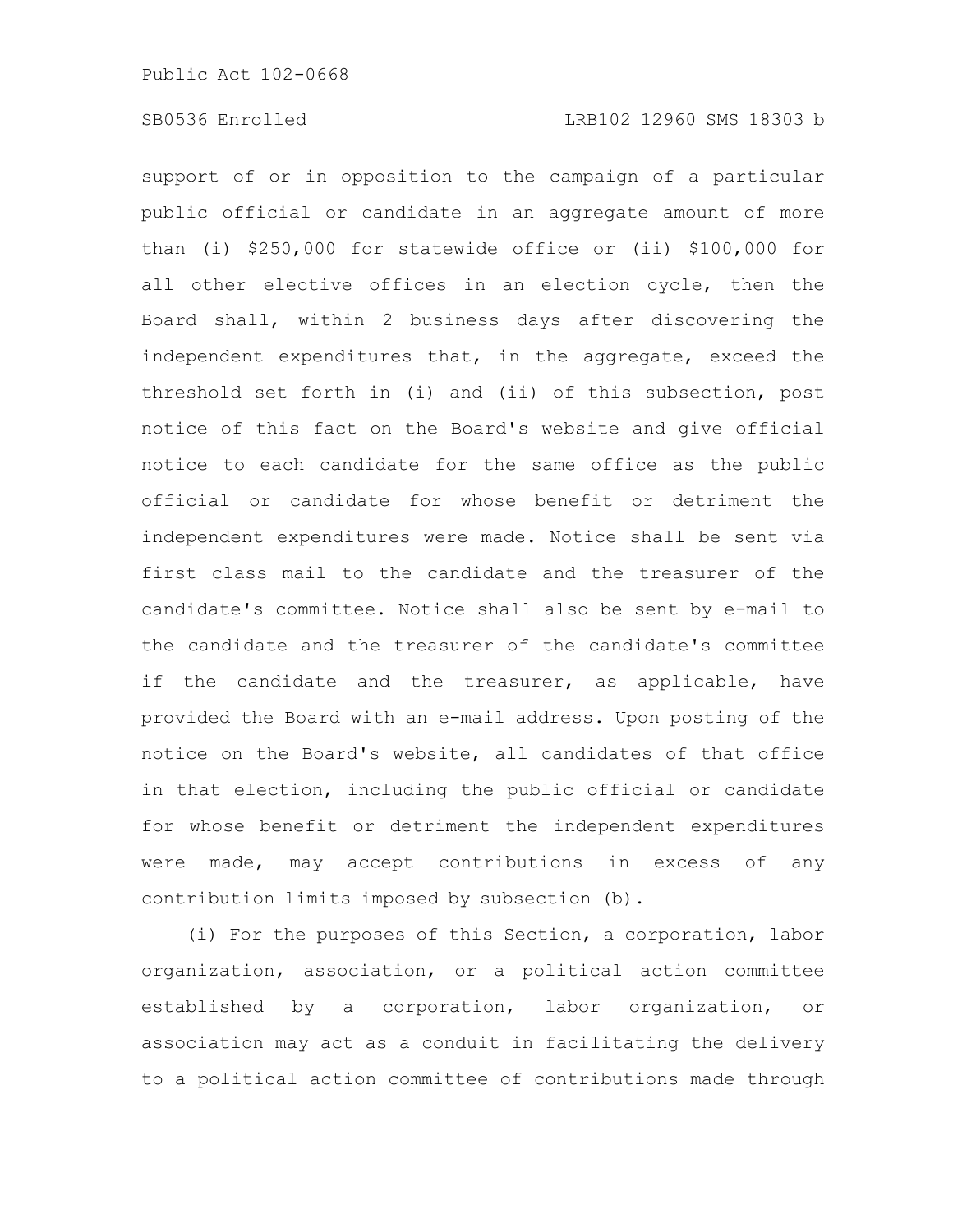dues, levies, or similar assessments and the political action committee may report the contributions in the aggregate, provided that: (i) contributions made through dues, levies, or similar assessments paid by any natural person, corporation, labor organization, or association in a calendar year may not exceed the limits set forth in this Section; (ii) the corporation, labor organization, association, or a political action committee established by a corporation, labor organization, or association facilitating the delivery of contributions maintains a list of natural persons, corporations, labor organizations, and associations that paid the dues, levies, or similar assessments from which the contributions comprising the aggregate amount derive; and (iii) contributions made through dues, levies, or similar assessments paid by any natural person, corporation, labor organization, or association that exceed \$1,000 \$500 in a quarterly reporting period shall be itemized on the committee's quarterly report and may not be reported in the aggregate. A political action committee facilitating the delivery of contributions or receiving contributions shall disclose the amount of contributions made through dues delivered or received and the name of the corporation, labor organization, association, or political action committee delivering the contributions, if applicable. On January 1 of each odd-numbered year, the State Board of Elections shall adjust the amounts of the contribution limitations established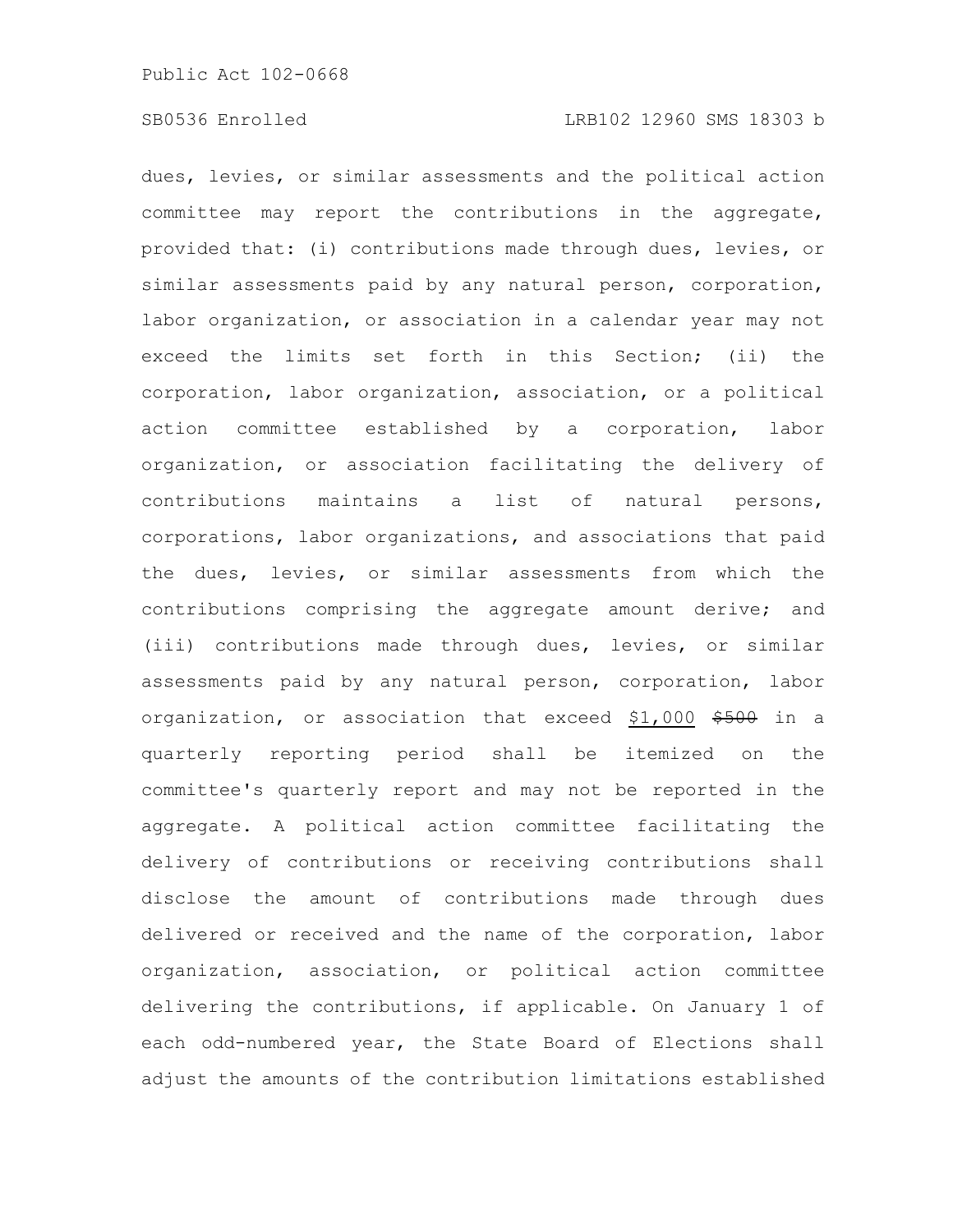in this subsection for inflation as determined by the Consumer Price Index for All Urban Consumers as issued by the United States Department of Labor and rounded to the nearest \$100. The State Board shall publish this information on its official website.

(j) A political committee that receives a contribution or transfer in violation of this Section shall dispose of the contribution or transfer by returning the contribution or transfer, or an amount equal to the contribution or transfer, to the contributor or transferor or donating the contribution or transfer, or an amount equal to the contribution or transfer, to a charity. A contribution or transfer received in violation of this Section that is not disposed of as provided in this subsection within 30 days after the Board sends notification to the political committee of the excess contribution by certified mail shall escheat to the General Revenue Fund and the political committee shall be deemed in violation of this Section and subject to a civil penalty not to exceed 150% of the total amount of the contribution.

(k) For the purposes of this Section, "statewide office" means the Governor, Lieutenant Governor, Attorney General, Secretary of State, Comptroller, and Treasurer.

(l) This Section is repealed if and when the United States Supreme Court invalidates contribution limits on committees formed to assist candidates, political parties, corporations, associations, or labor organizations established by or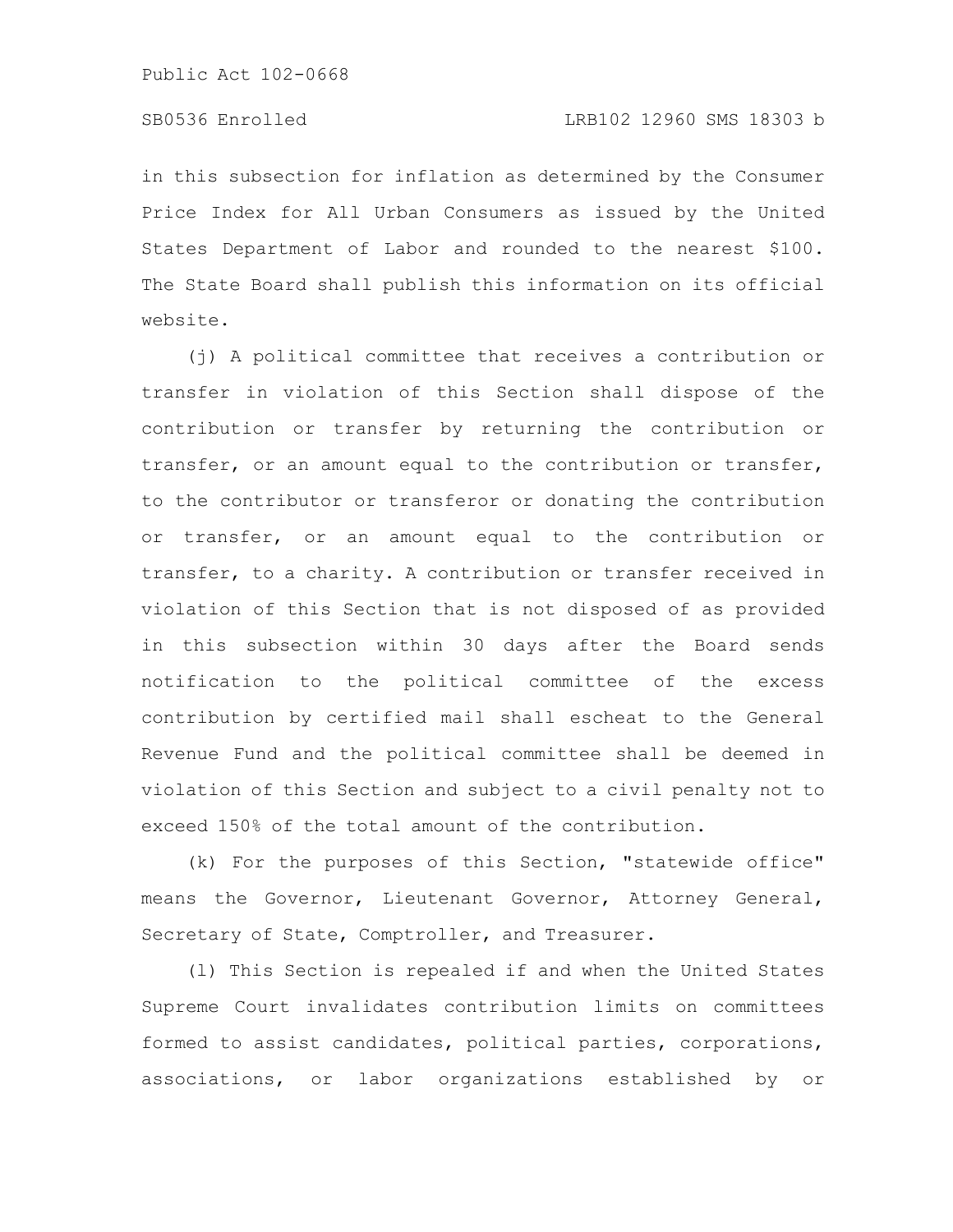SB0536 Enrolled LRB102 12960 SMS 18303 b

pursuant to federal law.

(Source: P.A. 97-766, eff. 7-6-12; 98-115, eff. 7-29-13.)

(Text of Section after amendment by P.A. 102-664)

Sec. 9-8.5. Limitations on campaign contributions.

(a) It is unlawful for a political committee to accept contributions except as provided in this Section.

(b) During an election cycle, a candidate political committee may not accept contributions with an aggregate value over the following: (i) \$5,000 from any individual, (ii) \$10,000 from any corporation, labor organization, or association, or (iii) \$50,000 from a candidate political committee or political action committee. A candidate political committee may accept contributions in any amount from a political party committee except during an election cycle in which the candidate seeks nomination at a primary election. During an election cycle in which the candidate seeks nomination at a primary election, a candidate political committee may not accept contributions from political party committees with an aggregate value over the following: (i) \$200,000 for a candidate political committee established to support a candidate seeking nomination to statewide office, (ii) \$125,000 for a candidate political committee established to support a candidate seeking nomination to the Senate, the Supreme Court or Appellate Court in the First Judicial District, or an office elected by all voters in a county with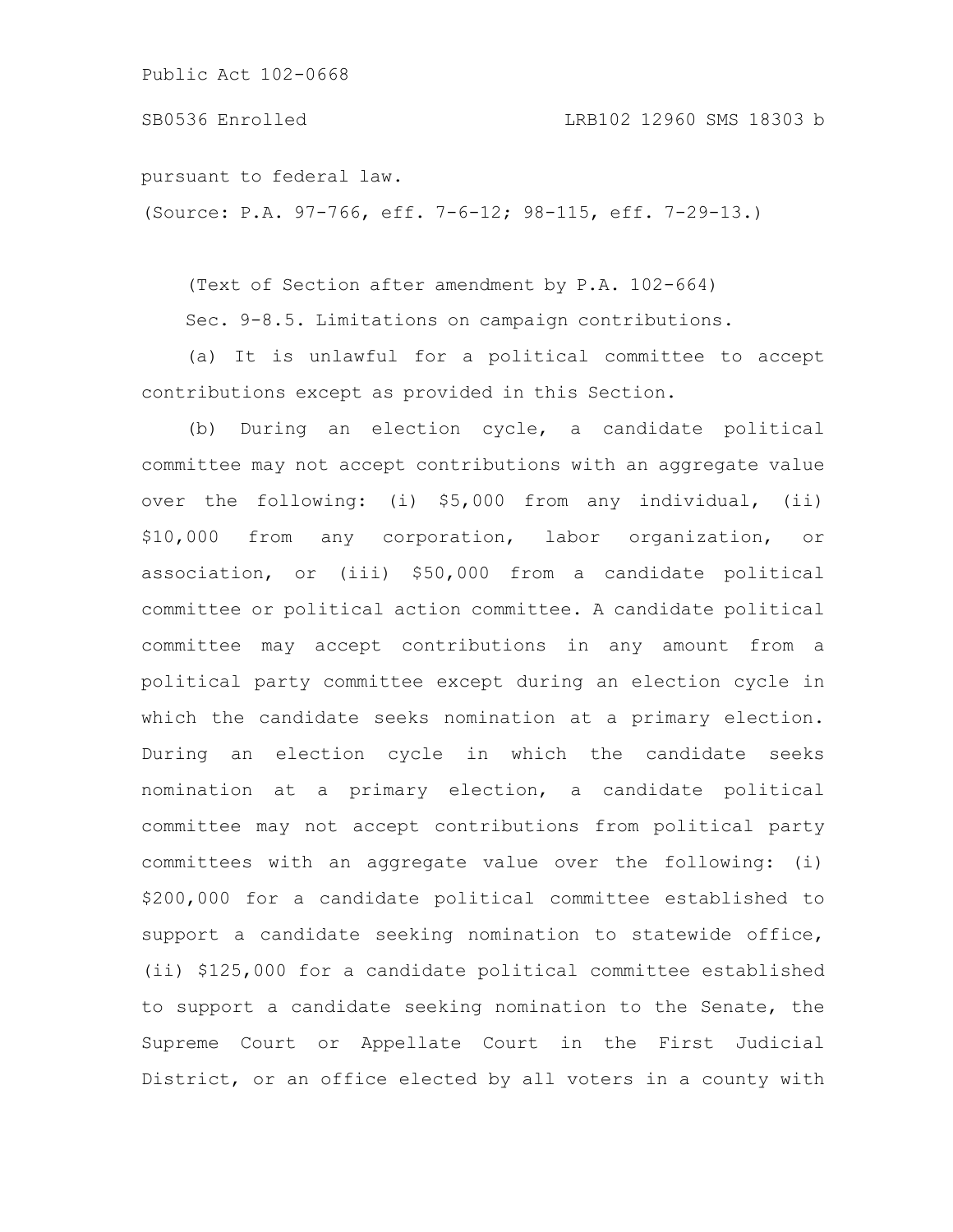### SB0536 Enrolled LRB102 12960 SMS 18303 b

1,000,000 or more residents, (iii) \$75,000 for a candidate political committee established to support a candidate seeking nomination to the House of Representatives, the Supreme Court or Appellate Court for a Judicial District other than the First Judicial District, an office elected by all voters of a county of fewer than 1,000,000 residents, and municipal and county offices in Cook County other than those elected by all voters of Cook County, and (iv) \$50,000 for a candidate political committee established to support the nomination of a candidate to any other office. A candidate political committee established to elect a candidate to the General Assembly may accept contributions from only one legislative caucus committee. A candidate political committee may not accept contributions from a ballot initiative committee or from an independent expenditure committee.

(b-5) Judicial elections.

(1) In addition to any other provision of this Section, a candidate political committee established to support a candidate seeking nomination to the Supreme Court, Appellate Court, or Circuit Court may not:

(A) accept contributions from any entity that does not disclose the identity of those who make contributions to the entity, except for contributions that are not required to be itemized by this Code; or (B) accept contributions from any out-of-state person, as defined in this Article.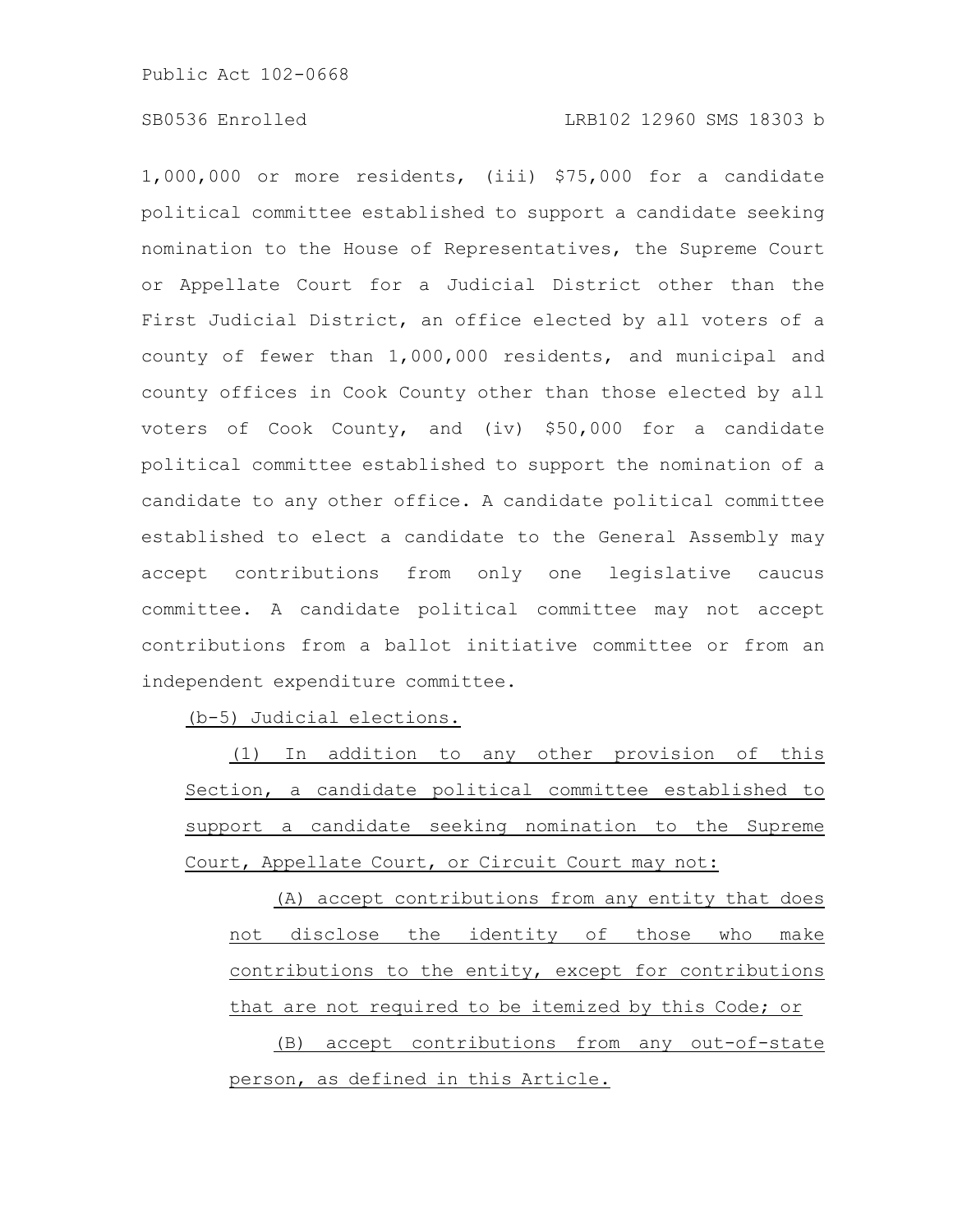(2) As used in this subsection, "contribution" has the meaning provided in Section 9-1.4 and also includes the following that are subject to the limits of this Section:

(A) expenditures made by any person in concert or cooperation with, or at the request or suggestion of, a candidate, his or her designated committee, or their agents; and

(B) the financing by any person of the dissemination, distribution, or republication, in whole or in part, of any broadcast or any written, graphic, or other form of campaign materials prepared by the candidate, his or her campaign committee, or their designated agents.

(3) As to contributions to a candidate political committee established to support a candidate seeking nomination to the Supreme Court, Appellate Court, or Circuit Court:

(A) No person shall make a contribution in the name of another person or knowingly permit his or her name to be used to effect such a contribution.

(B) No person shall knowingly accept a contribution made by one person in the name of another person.

(C) No person shall knowingly accept reimbursement from another person for a contribution made in his or her own name.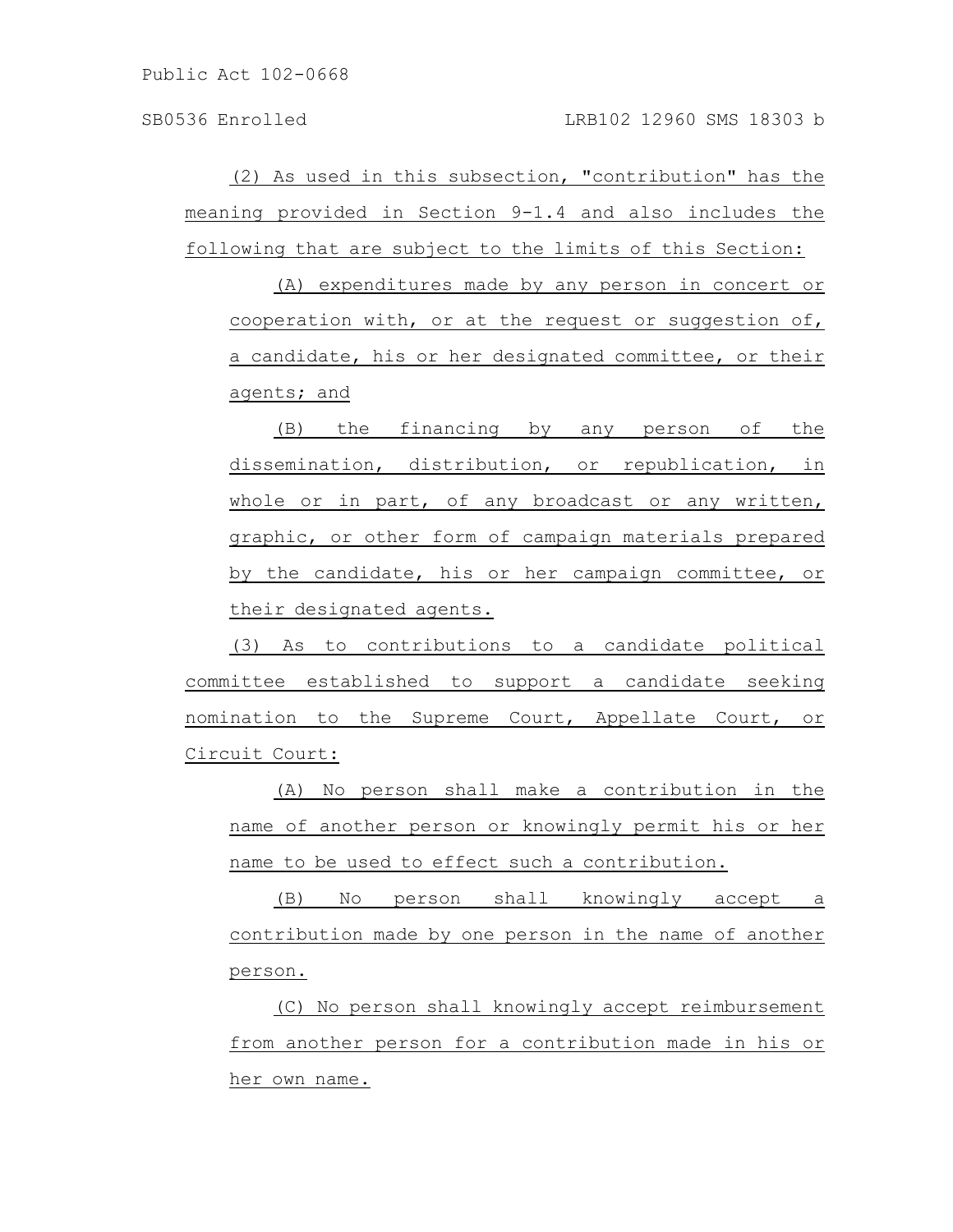(D) No person shall make an anonymous contribution.

(E) No person shall knowingly accept any anonymous contribution.

(F) No person shall predicate (1) any benefit, including, but not limited to, employment decisions, including hiring, promotions, bonus compensation, and transfers, or (2) any other gift, transfer, or emolument upon:

(i) the decision by the recipient of that benefit to donate or not to donate to a candidate; or

(ii) the amount of any such donation.

(4) No judicial candidate or political committee established to support a candidate seeking nomination to the Supreme Court, Appellate Court, or Circuit Court shall knowingly accept any contribution or make any expenditure in violation of the provisions of this Section. No officer or employee of a political committee established to support a candidate seeking nomination to the Supreme Court, Appellate Court, or Circuit Court shall knowingly accept a contribution made for the benefit or use of a candidate or knowingly make any expenditure in support of or opposition to a candidate or for electioneering communications in relation to a candidate in violation of any limitation designated for contributions and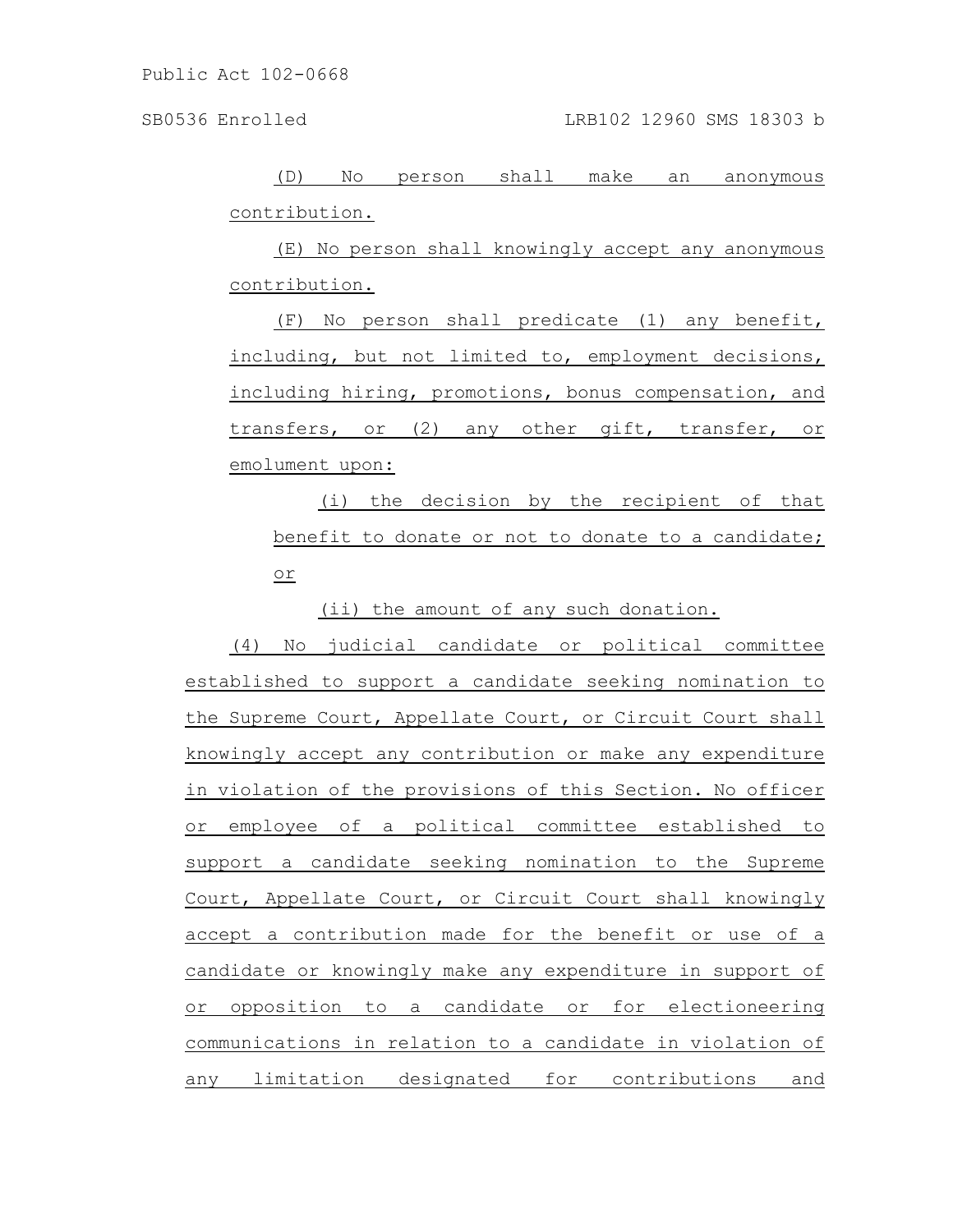expenditures under this Section.

|                                                      |  | (5) Where the provisions of this subsection (b-5) |  |  |  |
|------------------------------------------------------|--|---------------------------------------------------|--|--|--|
| conflict with any other provision of this Code, this |  |                                                   |  |  |  |
| subsection (b-5) shall control.                      |  |                                                   |  |  |  |

(c) During an election cycle, a political party committee may not accept contributions with an aggregate value over the following: (i) \$10,000 from any individual, (ii) \$20,000 from any corporation, labor organization, or association, or (iii) \$50,000 from a political action committee. A political party committee may accept contributions in any amount from another political party committee or a candidate political committee, except as provided in subsection (c-5). Nothing in this Section shall limit the amounts that may be transferred between a political party committee established under subsection (a) of Section 7-8 of this Code and an affiliated federal political committee established under the Federal Election Code by the same political party. A political party committee may not accept contributions from a ballot initiative committee or from an independent expenditure committee. A political party committee established by a legislative caucus may not accept contributions from another political party committee established by a legislative caucus.

(c-5) During the period beginning on the date candidates may begin circulating petitions for a primary election and ending on the day of the primary election, a political party committee may not accept contributions with an aggregate value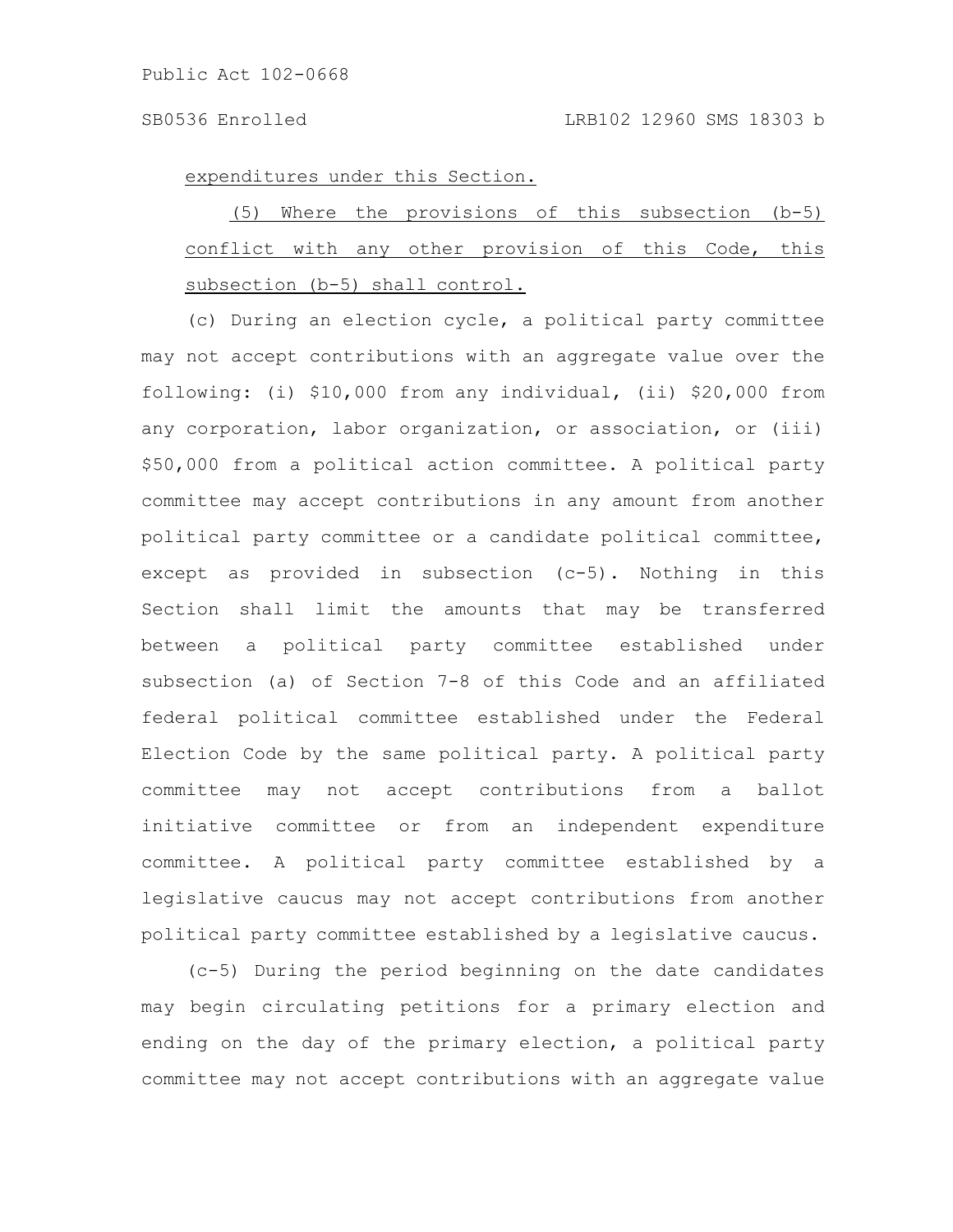# SB0536 Enrolled LRB102 12960 SMS 18303 b

over \$50,000 from a candidate political committee or political party committee. A political party committee may accept contributions in any amount from a candidate political committee or political party committee if the political party committee receiving the contribution filed a statement of nonparticipation in the primary as provided in subsection (c-10). The Task Force on Campaign Finance Reform shall study and make recommendations on the provisions of this subsection to the Governor and General Assembly by September 30, 2012. This subsection becomes inoperative on July 1, 2013 and thereafter no longer applies.

(c-10) A political party committee that does not intend to make contributions to candidates to be nominated at a general primary election or consolidated primary election may file a Statement of Nonparticipation in a Primary Election with the Board. The Statement of Nonparticipation shall include a verification signed by the chairperson and treasurer of the committee that (i) the committee will not make contributions or coordinated expenditures in support of or opposition to a candidate or candidates to be nominated at the general primary election or consolidated primary election (select one) to be held on (insert date), (ii) the political party committee may accept unlimited contributions from candidate political committees and political party committees, provided that the political party committee does not make contributions to a candidate or candidates to be nominated at the primary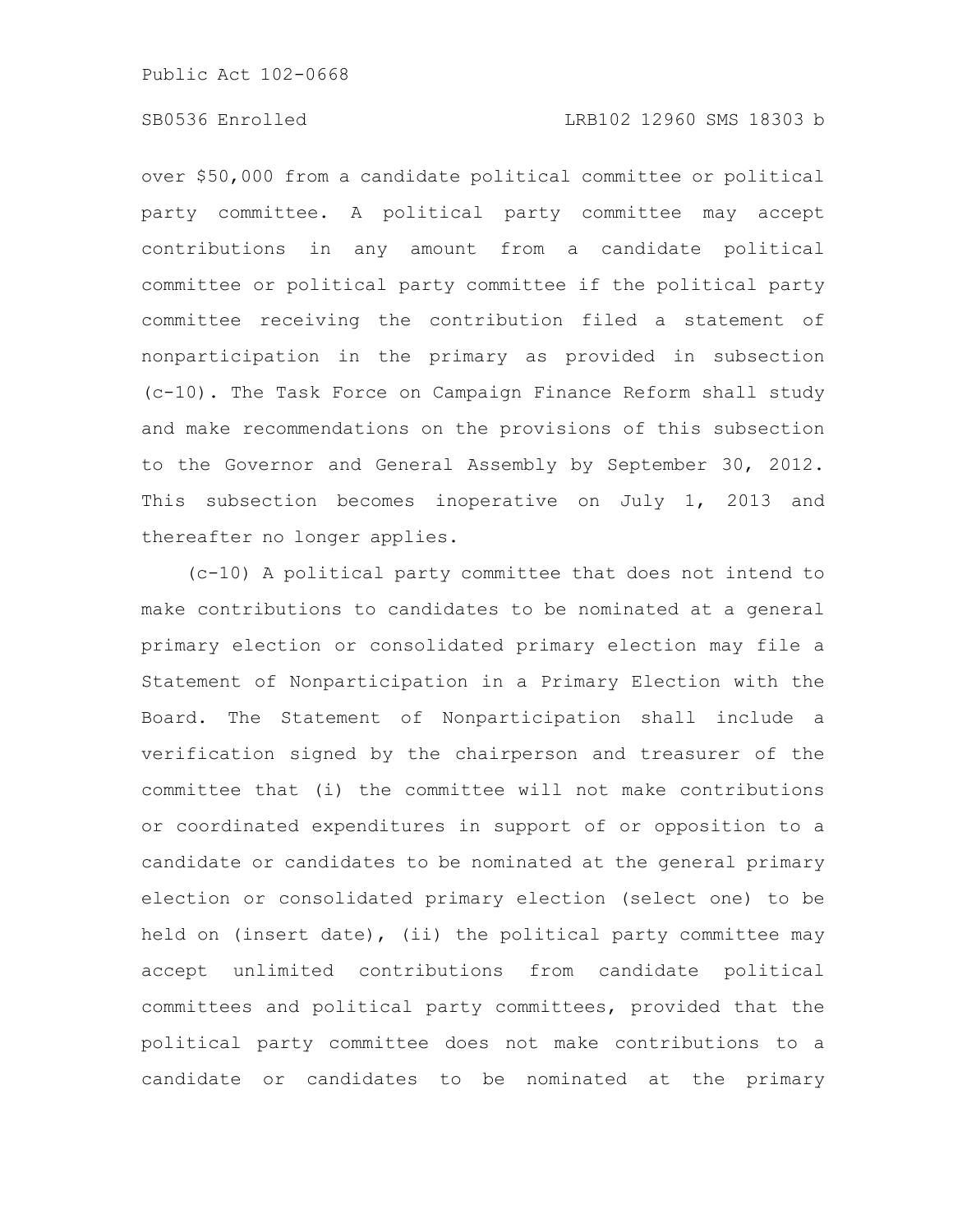### SB0536 Enrolled LRB102 12960 SMS 18303 b

election, and (iii) failure to abide by these requirements shall deem the political party committee in violation of this Article and subject the committee to a fine of no more than 150% of the total contributions or coordinated expenditures made by the committee in violation of this Article. This subsection becomes inoperative on July 1, 2013 and thereafter no longer applies.

(d) During an election cycle, a political action committee may not accept contributions with an aggregate value over the following: (i) \$10,000 from any individual, (ii) \$20,000 from any corporation, labor organization, political party committee, or association, or (iii) \$50,000 from a political action committee or candidate political committee. A political action committee may not accept contributions from a ballot initiative committee or from an independent expenditure committee.

(e) A ballot initiative committee may accept contributions in any amount from any source, provided that the committee files the document required by Section 9-3 of this Article and files the disclosure reports required by the provisions of this Article.

(e-5) An independent expenditure committee may accept contributions in any amount from any source, provided that the committee files the document required by Section 9-3 of this Article and files the disclosure reports required by the provisions of this Article.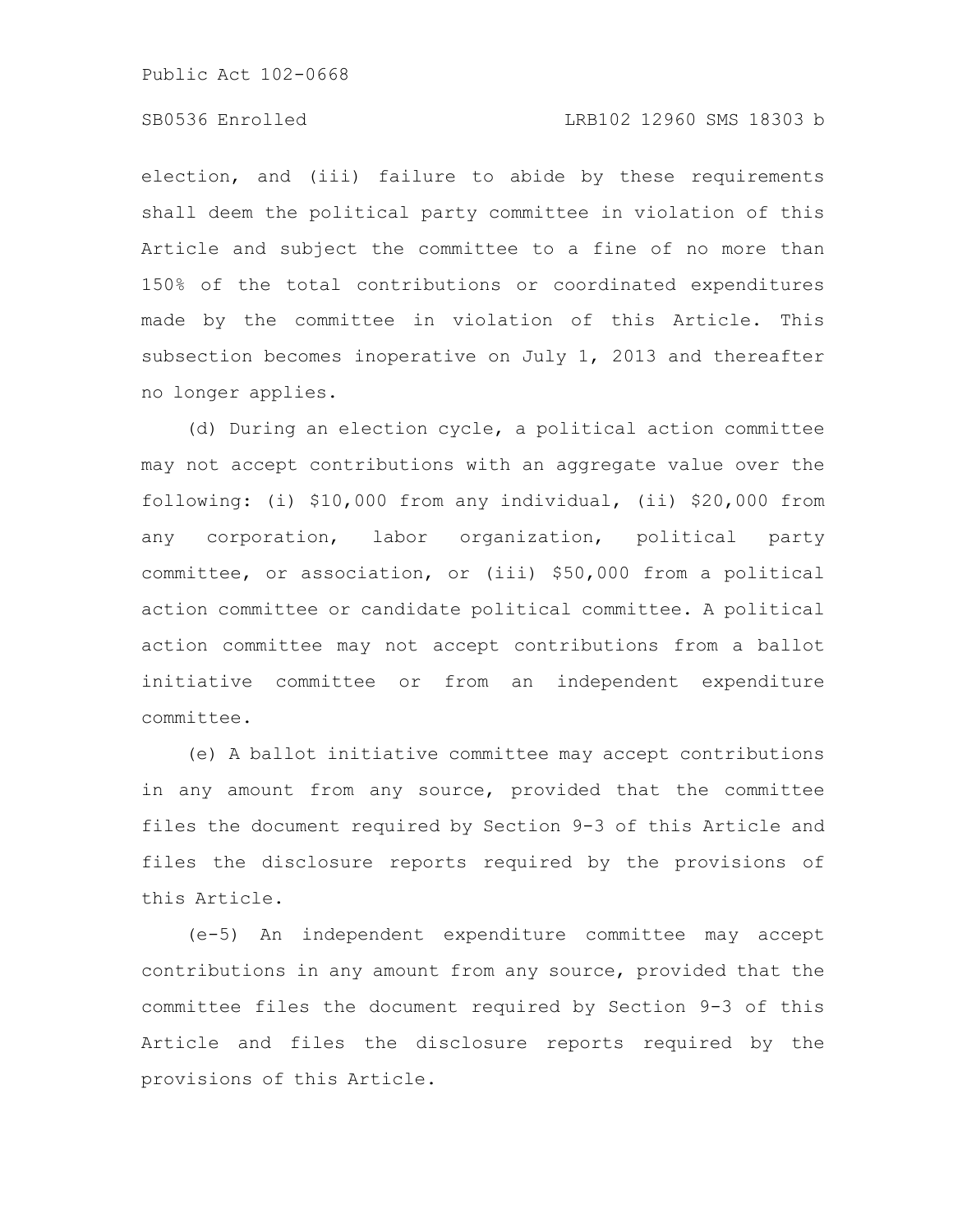# SB0536 Enrolled LRB102 12960 SMS 18303 b

(e-10) A limited activity committee shall not accept contributions, except that the officer or a candidate the committee has designated to support may contribute personal funds in order to pay for maintenance expenses. A limited activity committee may only make expenditures that are: (i) necessary for maintenance of the committee; (ii) for rent or lease payments until the end of the lease in effect at the time the officer or candidate is confirmed by the Senate; (iii) contributions to  $501(c)(3)$  charities; or (iv) returning contributions to original contributors.

(f) Nothing in this Section shall prohibit a political committee from dividing the proceeds of joint fundraising efforts; provided that no political committee may receive more than the limit from any one contributor, and provided that an independent expenditure committee may not conduct joint fundraising efforts with a candidate political committee or a political party committee.

(g) On January 1 of each odd-numbered year, the State Board of Elections shall adjust the amounts of the contribution limitations established in this Section for inflation as determined by the Consumer Price Index for All Urban Consumers as issued by the United States Department of Labor and rounded to the nearest \$100. The State Board shall publish this information on its official website.

(h) Self-funding candidates. If a public official, a candidate, or the public official's or candidate's immediate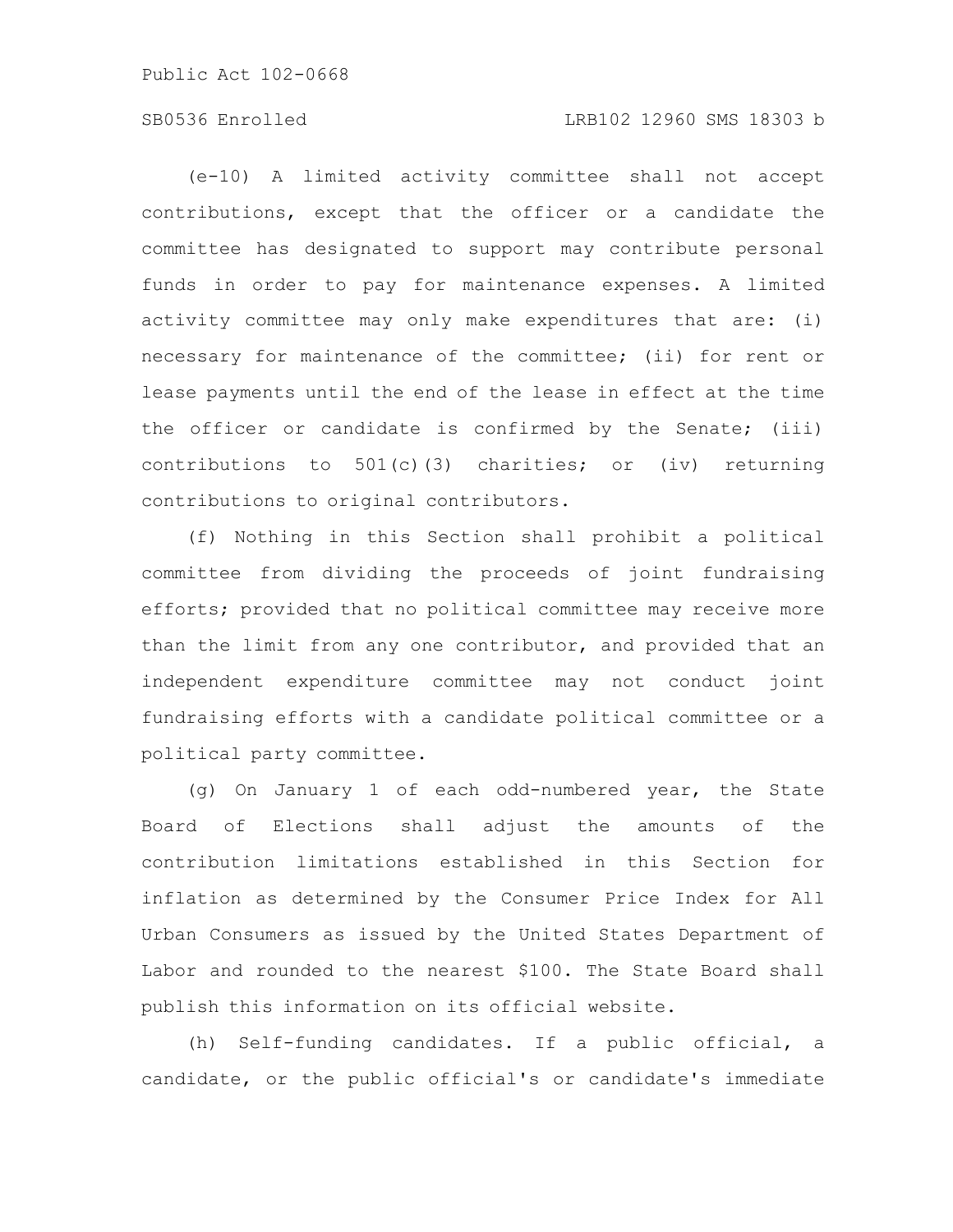# SB0536 Enrolled LRB102 12960 SMS 18303 b

family contributes or loans to the public official's or candidate's political committee or to other political committees that transfer funds to the public official's or candidate's political committee or makes independent expenditures for the benefit of the public official's or candidate's campaign during the 12 months prior to an election in an aggregate amount of more than (i) \$250,000 for statewide office or (ii) \$100,000 for all other elective offices, then the public official or candidate shall file with the State Board of Elections, within one day, a Notification of Self-funding that shall detail each contribution or loan made by the public official, the candidate, or the public official's or candidate's immediate family. Within 2 business days after the filing of a Notification of Self-funding, the notification shall be posted on the Board's website and the Board shall give official notice of the filing to each candidate for the same office as the public official or candidate making the filing, including the public official or candidate filing the Notification of Self-funding. Notice shall be sent via first class mail to the candidate and the treasurer of the candidate's committee. Notice shall also be sent by e-mail to the candidate and the treasurer of the candidate's committee if the candidate and the treasurer, as applicable, have provided the Board with an e-mail address. Upon posting of the notice on the Board's website, all candidates for that office, including the public official or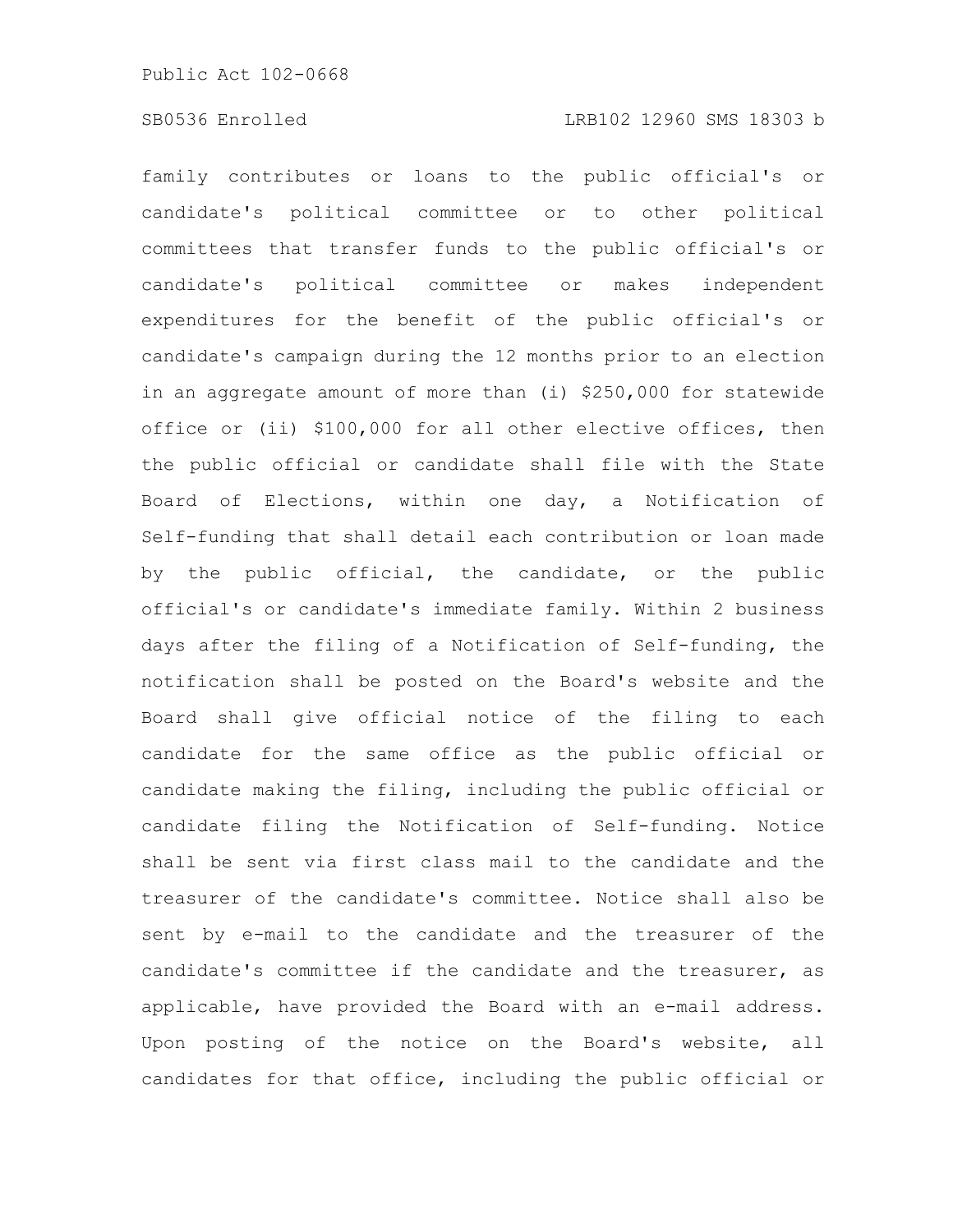candidate who filed a Notification of Self-funding, shall be permitted to accept contributions in excess of any contribution limits imposed by subsection (b). If a public official or candidate filed a Notification of Self-funding during an election cycle that includes a general primary election or consolidated primary election and that public official or candidate is nominated, all candidates for that office, including the nominee who filed the notification of self-funding, shall be permitted to accept contributions in excess of any contribution limit imposed by subsection (b) for the subsequent election cycle. For the purposes of this subsection, "immediate family" means the spouse, parent, or child of a public official or candidate.

(h-5) If a natural person or independent expenditure committee makes independent expenditures in support of or in opposition to the campaign of a particular public official or candidate in an aggregate amount of more than (i) \$250,000 for statewide office or (ii) \$100,000 for all other elective offices in an election cycle, as reported in a written disclosure filed under subsection (a) of Section 9-8.6 or subsection (e-5) of Section 9-10, then the State Board of Elections shall, within 2 business days after the filing of the disclosure, post the disclosure on the Board's website and give official notice of the disclosure to each candidate for the same office as the public official or candidate for whose benefit or detriment the natural person or independent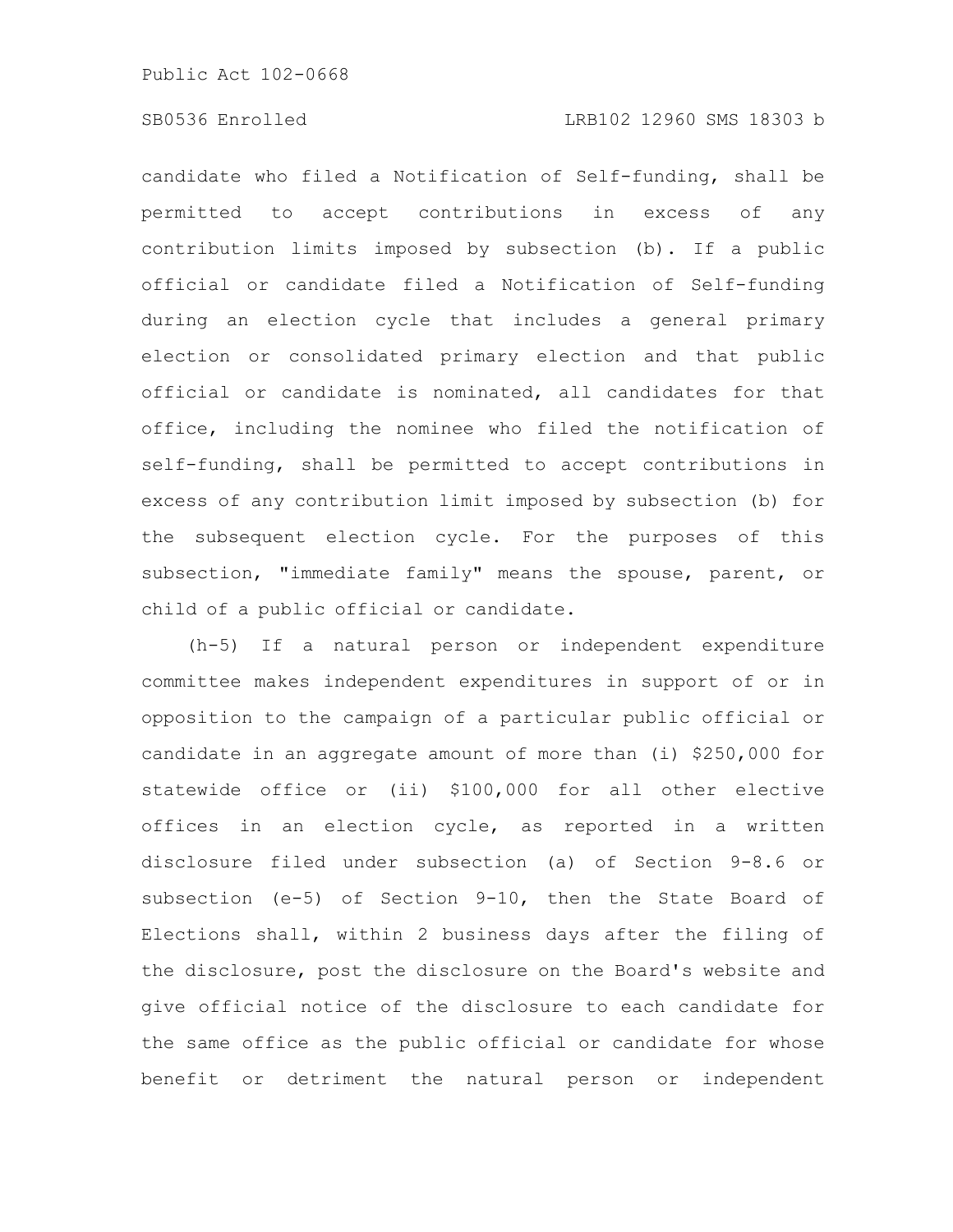# SB0536 Enrolled LRB102 12960 SMS 18303 b

expenditure committee made independent expenditures. Upon posting of the notice on the Board's website, all candidates for that office in that election, including the public official or candidate for whose benefit or detriment the natural person or independent expenditure committee made independent expenditures, shall be permitted to accept contributions in excess of any contribution limits imposed by subsection (b).

(h-10) If the State Board of Elections receives notification or determines that a natural person or persons, an independent expenditure committee or committees, or combination thereof has made independent expenditures in support of or in opposition to the campaign of a particular public official or candidate in an aggregate amount of more than (i) \$250,000 for statewide office or (ii) \$100,000 for all other elective offices in an election cycle, then the Board shall, within 2 business days after discovering the independent expenditures that, in the aggregate, exceed the threshold set forth in (i) and (ii) of this subsection, post notice of this fact on the Board's website and give official notice to each candidate for the same office as the public official or candidate for whose benefit or detriment the independent expenditures were made. Notice shall be sent via first class mail to the candidate and the treasurer of the candidate's committee. Notice shall also be sent by e-mail to the candidate and the treasurer of the candidate's committee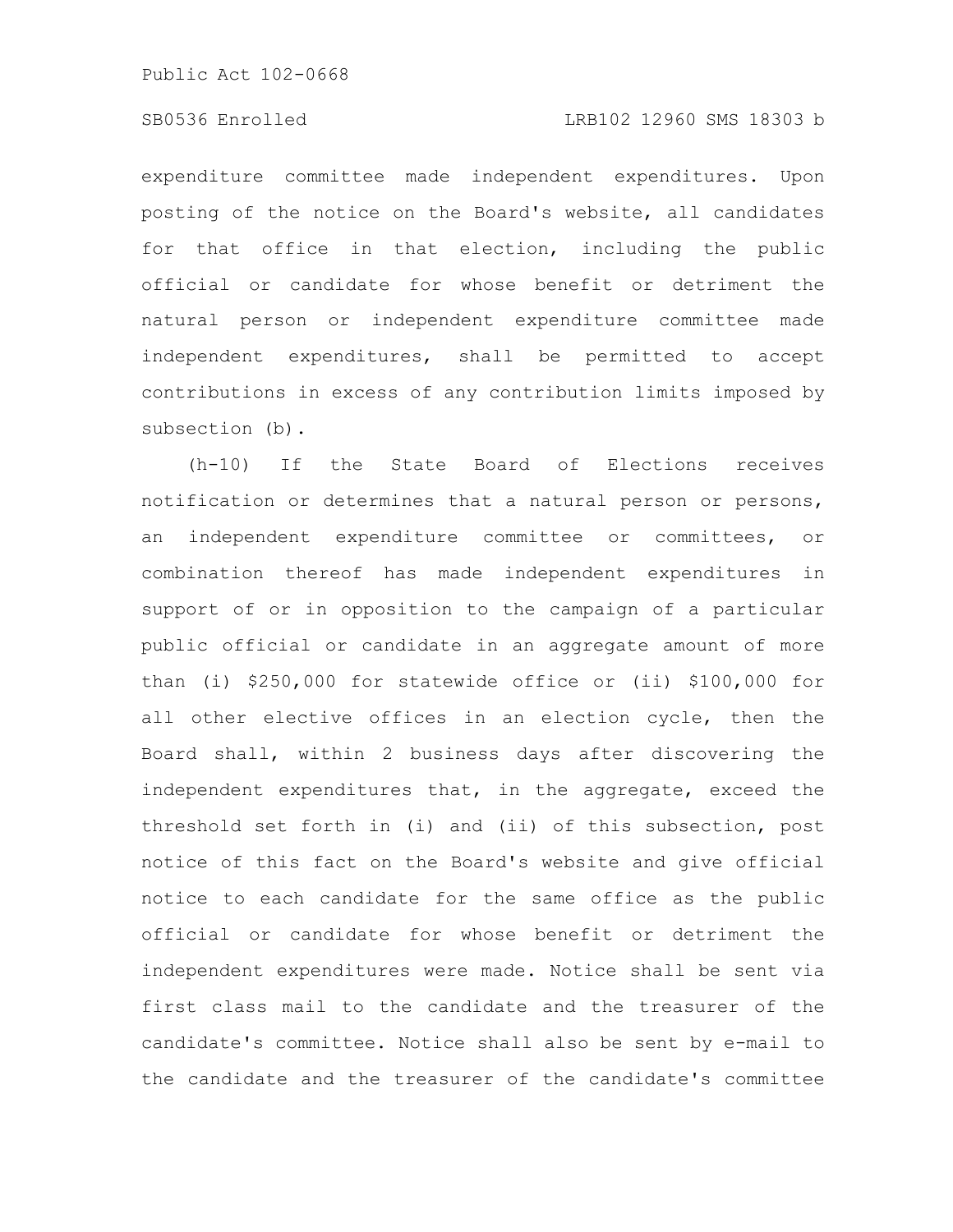# SB0536 Enrolled LRB102 12960 SMS 18303 b

if the candidate and the treasurer, as applicable, have provided the Board with an e-mail address. Upon posting of the notice on the Board's website, all candidates of that office in that election, including the public official or candidate for whose benefit or detriment the independent expenditures were made, may accept contributions in excess of any contribution limits imposed by subsection (b).

(i) For the purposes of this Section, a corporation, labor organization, association, or a political action committee established by a corporation, labor organization, or association may act as a conduit in facilitating the delivery to a political action committee of contributions made through dues, levies, or similar assessments and the political action committee may report the contributions in the aggregate, provided that: (i) contributions made through dues, levies, or similar assessments paid by any natural person, corporation, labor organization, or association in a calendar year may not exceed the limits set forth in this Section; (ii) the corporation, labor organization, association, or a political action committee established by a corporation, labor organization, or association facilitating the delivery of contributions maintains a list of natural persons, corporations, labor organizations, and associations that paid the dues, levies, or similar assessments from which the contributions comprising the aggregate amount derive; and (iii) contributions made through dues, levies, or similar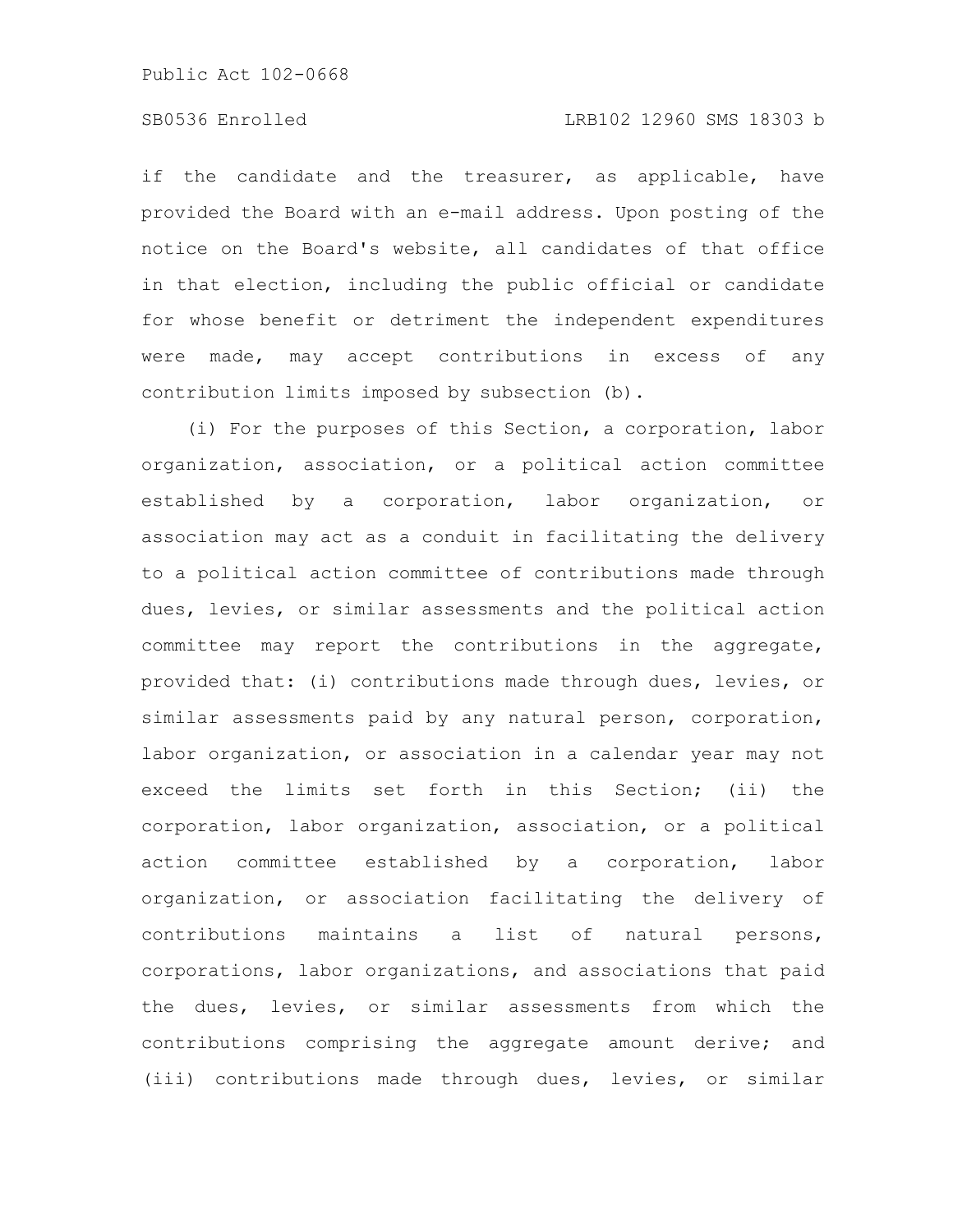assessments paid by any natural person, corporation, labor organization, or association that exceed \$1,000 \$500 in a quarterly reporting period shall be itemized on the committee's quarterly report and may not be reported in the aggregate. A political action committee facilitating the delivery of contributions or receiving contributions shall disclose the amount of contributions made through dues delivered or received and the name of the corporation, labor organization, association, or political action committee delivering the contributions, if applicable. On January 1 of each odd-numbered year, the State Board of Elections shall adjust the amounts of the contribution limitations established in this subsection for inflation as determined by the Consumer Price Index for All Urban Consumers as issued by the United States Department of Labor and rounded to the nearest \$100. The State Board shall publish this information on its official website.

(j) A political committee that receives a contribution or transfer in violation of this Section shall dispose of the contribution or transfer by returning the contribution or transfer, or an amount equal to the contribution or transfer, to the contributor or transferor or donating the contribution or transfer, or an amount equal to the contribution or transfer, to a charity. A contribution or transfer received in violation of this Section that is not disposed of as provided in this subsection within 30 days after the Board sends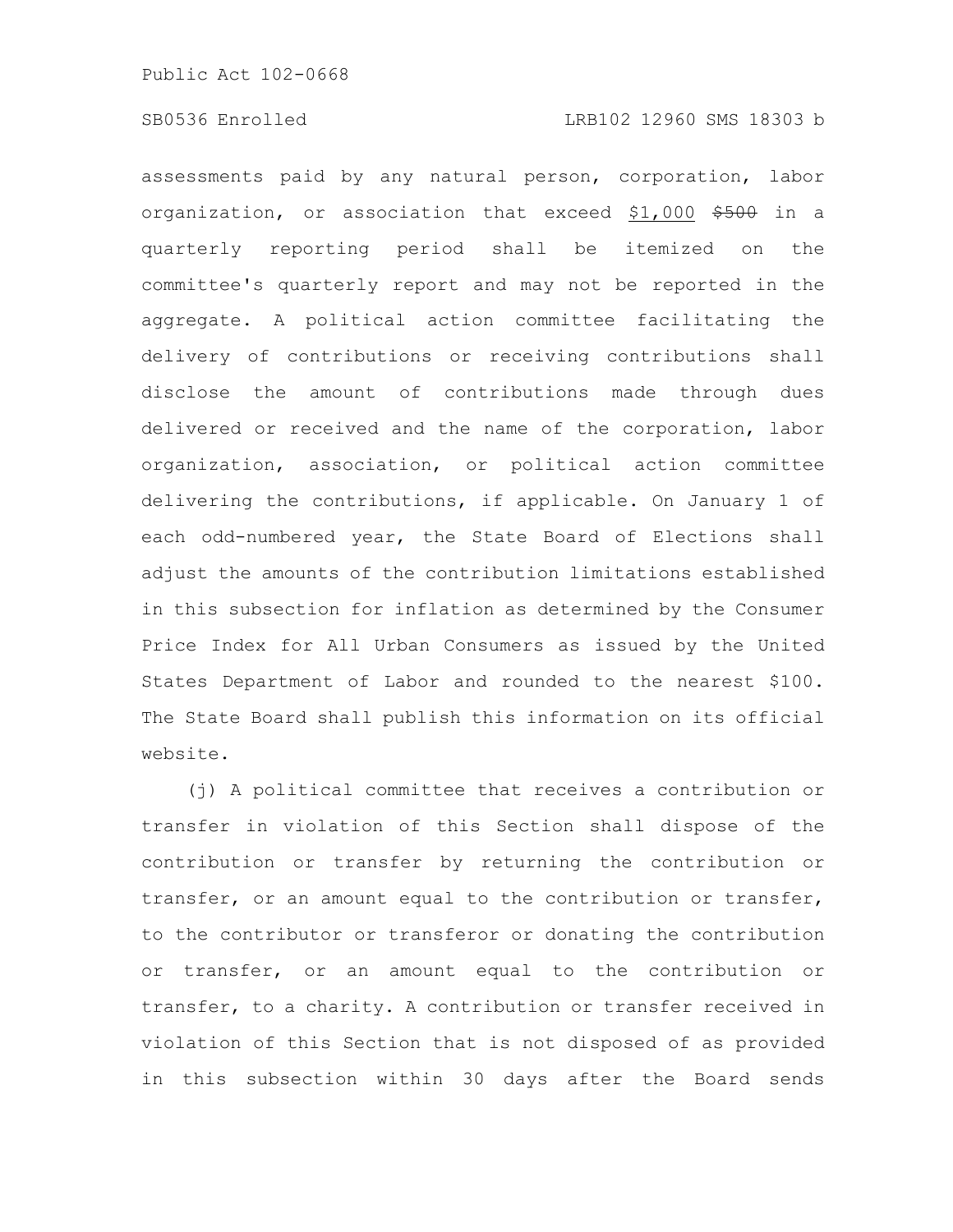# SB0536 Enrolled LRB102 12960 SMS 18303 b

notification to the political committee of the excess contribution by certified mail shall escheat to the General Revenue Fund and the political committee shall be deemed in violation of this Section and subject to a civil penalty not to exceed 150% of the total amount of the contribution.

(k) For the purposes of this Section, "statewide office" means the Governor, Lieutenant Governor, Attorney General, Secretary of State, Comptroller, and Treasurer.

(l) This Section is repealed if and when the United States Supreme Court invalidates contribution limits on committees formed to assist candidates, political parties, corporations, associations, or labor organizations established by or pursuant to federal law.

(Source: P.A. 102-664, eff. 1-1-22.)

(10 ILCS 5/9-10) (from Ch. 46, par. 9-10)

Sec. 9-10. Disclosure of contributions and expenditures.

(a) The treasurer of every political committee shall file with the Board reports of campaign contributions and expenditures as required by this Section on forms to be prescribed or approved by the Board.

(b) Every political committee shall file quarterly reports of campaign contributions, expenditures, and independent expenditures. The reports shall cover the period January 1 through March 31, April 1 through June 30, July 1 through September 30, and October 1 through December 31 of each year. A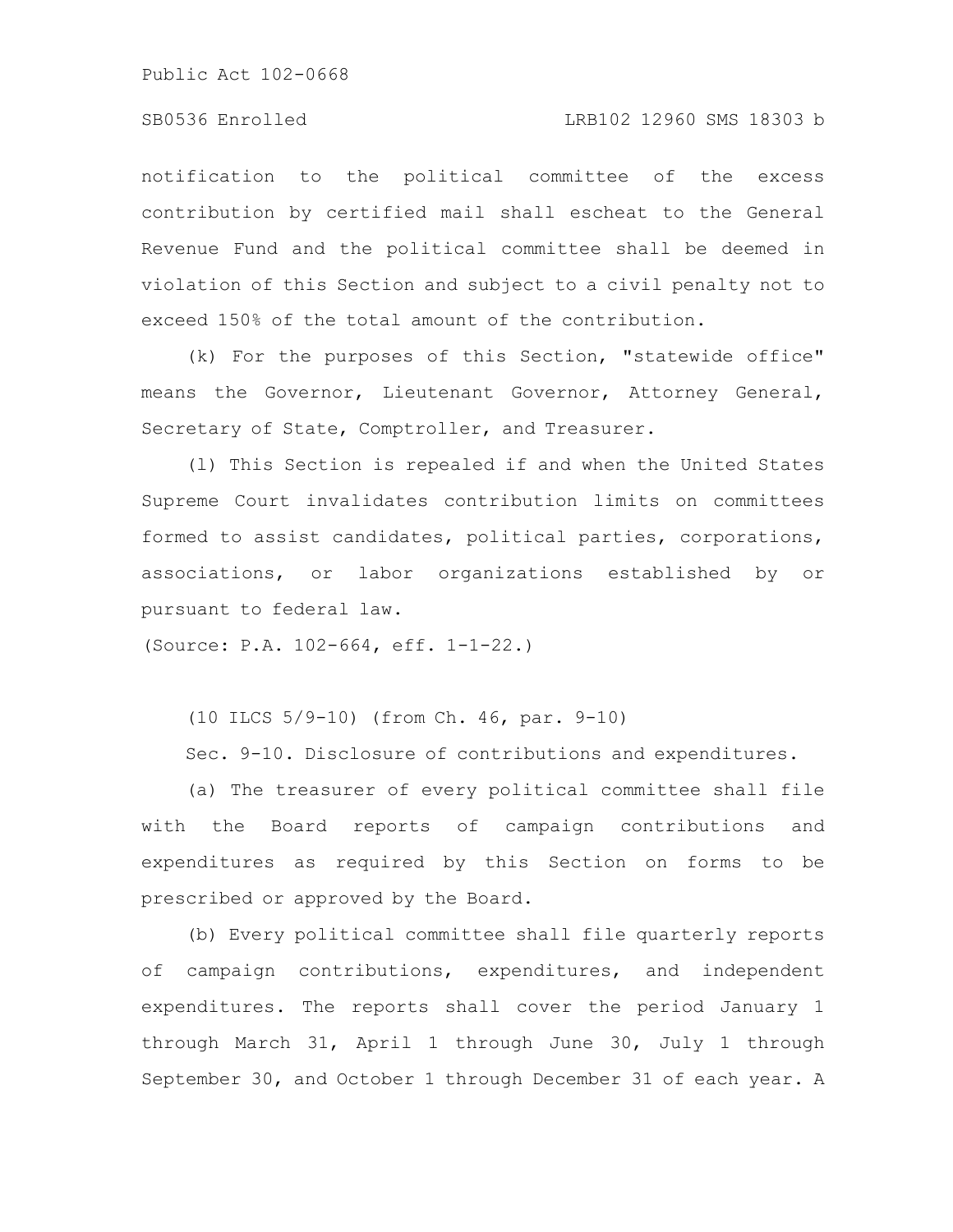political committee shall file quarterly reports no later than the 15th day of the month following each period. Reports of contributions and expenditures must be filed to cover the prescribed time periods even though no contributions or expenditures may have been received or made during the period. A report is considered timely filed if it is received by the Board no later than 11:59 p.m. on the deadline or postmarked no later than 3 days prior to the deadline. The Board shall a civil penalty not to exceed \$5,000 for failure to file a report required by this subsection. The fine, however, shall not exceed \$1,000 for a first violation if the committee files less than 10 days after the deadline. There shall be no fine if the report is mailed and postmarked at least 72 hours prior to the filing deadline. When considering the amount of the fine to be imposed, the Board shall consider whether the violation was committed inadvertently, negligently, knowingly, or intentionally and any past violations of this Section.

(c) A political committee shall file a report of any contribution of \$1,000 or more electronically with the Board within 5 business days after receipt of the contribution, except that the report shall be filed within 2 business days after receipt if (i) the contribution is received 30 or fewer days before the date of an election and (ii) the political committee supports or opposes a candidate or public question on the ballot at that election or makes expenditures in excess of \$500 on behalf of or in opposition to a candidate,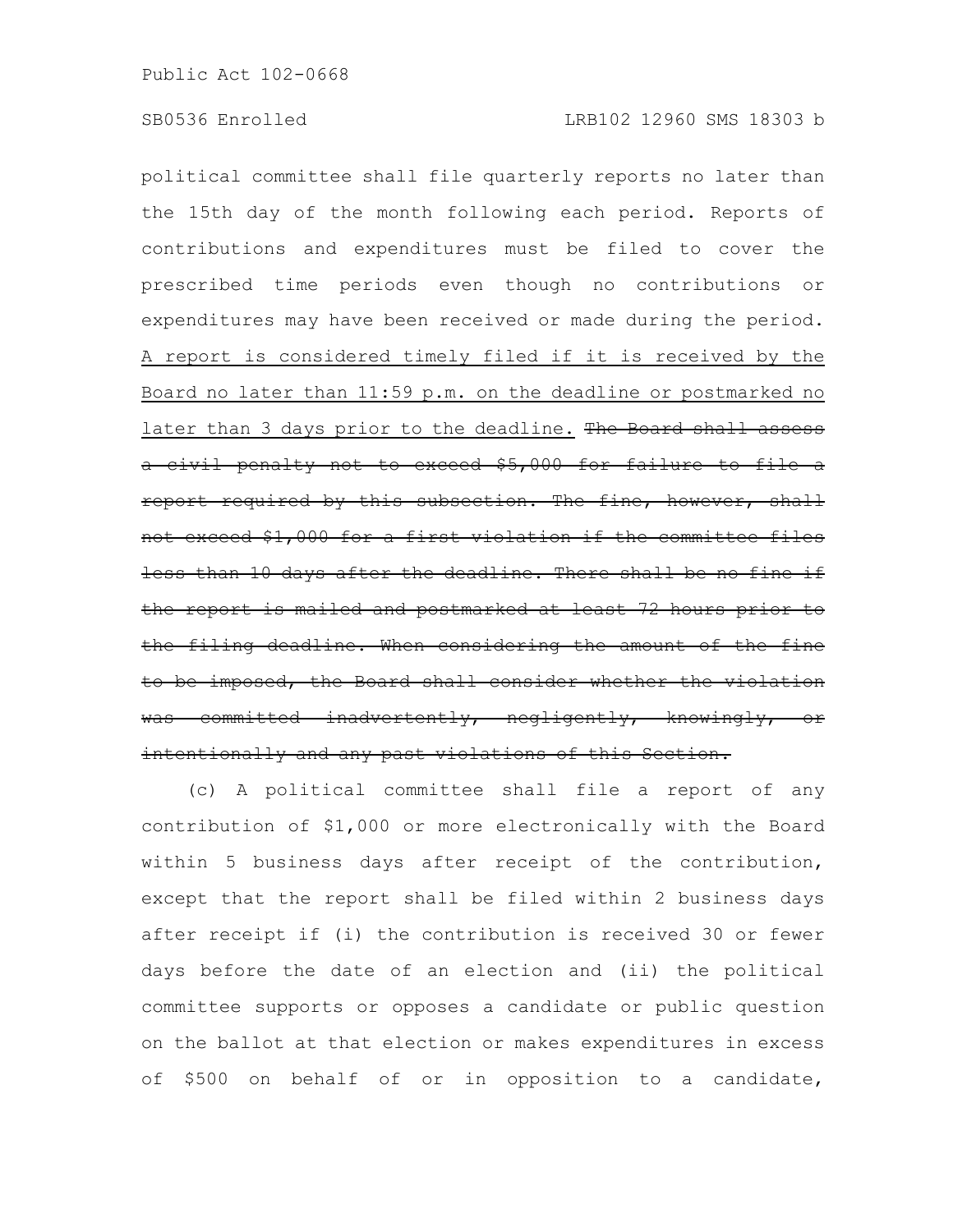candidates, a public question, or public questions on the ballot at that election. The State Board shall allow filings of reports of contributions of \$1,000 or more by political committees that are not required to file electronically to be made by facsimile transmission. It is not a violation of this subsection (c) and a political committee does not need to file a report of a contribution of \$1,000 or more if the contribution is received and returned within the same period it is required to be disclosed on a quarterly report. The Board shall assess a civil penalty for failure to file a report required by this subsection. Failure to report each contribution is a separate violation of this subsection. The Board shall impose fines for willful or wanton violations of this subsection (c) not to exceed 150% of the total amount of the contributions that were untimely reported, but in no case  $shall$  it be less than  $10\%$  of the total amount of contributions that were untimely reported. When considering the amount of the fine to be imposed for willful or wanton violations, the Board shall consider the number of days the contribution was reported late and past violations of this Section and Section 9-3. The Board may impose a fine for negligent or inadvertent violations of this subsection not to exceed 50% of the total amount of the contributions that untimely reported, or the Board may waive the fine. When considering whether to impose a fine and the amount of the fine, the Board shall consider the following factors: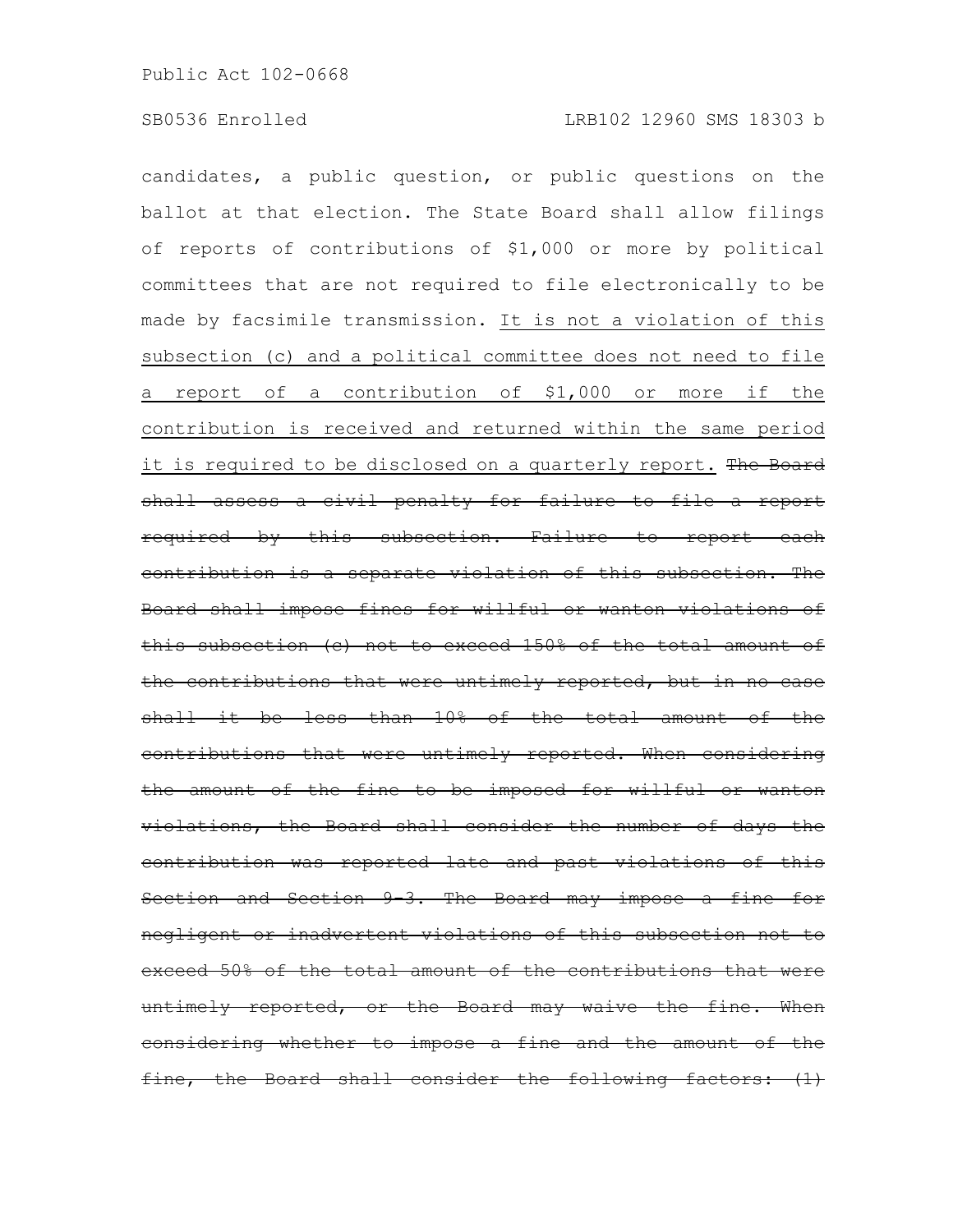whether the political committee made an attempt to disclose the contribution and any attempts made to correct the  $violation,$   $(2)$  whether the violation is attributed or computer error, (3) the amount contribution, (4) whether the violation arose from a discrepancy between the date the contribution was reported transferred by a political committee and the date the contribution was received by a political committee, (5) the number of days the contribution was reported late, and (6) past violations of this Section and Section 9-3 by the political committee.

(d) For the purpose of this Section, a contribution is considered received on the date (i) a monetary contribution was deposited in a bank, financial institution, or other repository of funds for the committee, (ii) the date a committee receives notice a monetary contribution was deposited by an entity used to process financial transactions by credit card or other entity used for processing a monetary contribution that was deposited in a bank, financial institution, or other repository of funds for the committee, or (iii) the public official, candidate, or political committee receives the notification of contribution of goods or services as required under subsection (b) of Section 9-6.

(e) A political committee that makes independent expenditures of \$1,000 or more shall file a report electronically with the Board within 5 business days after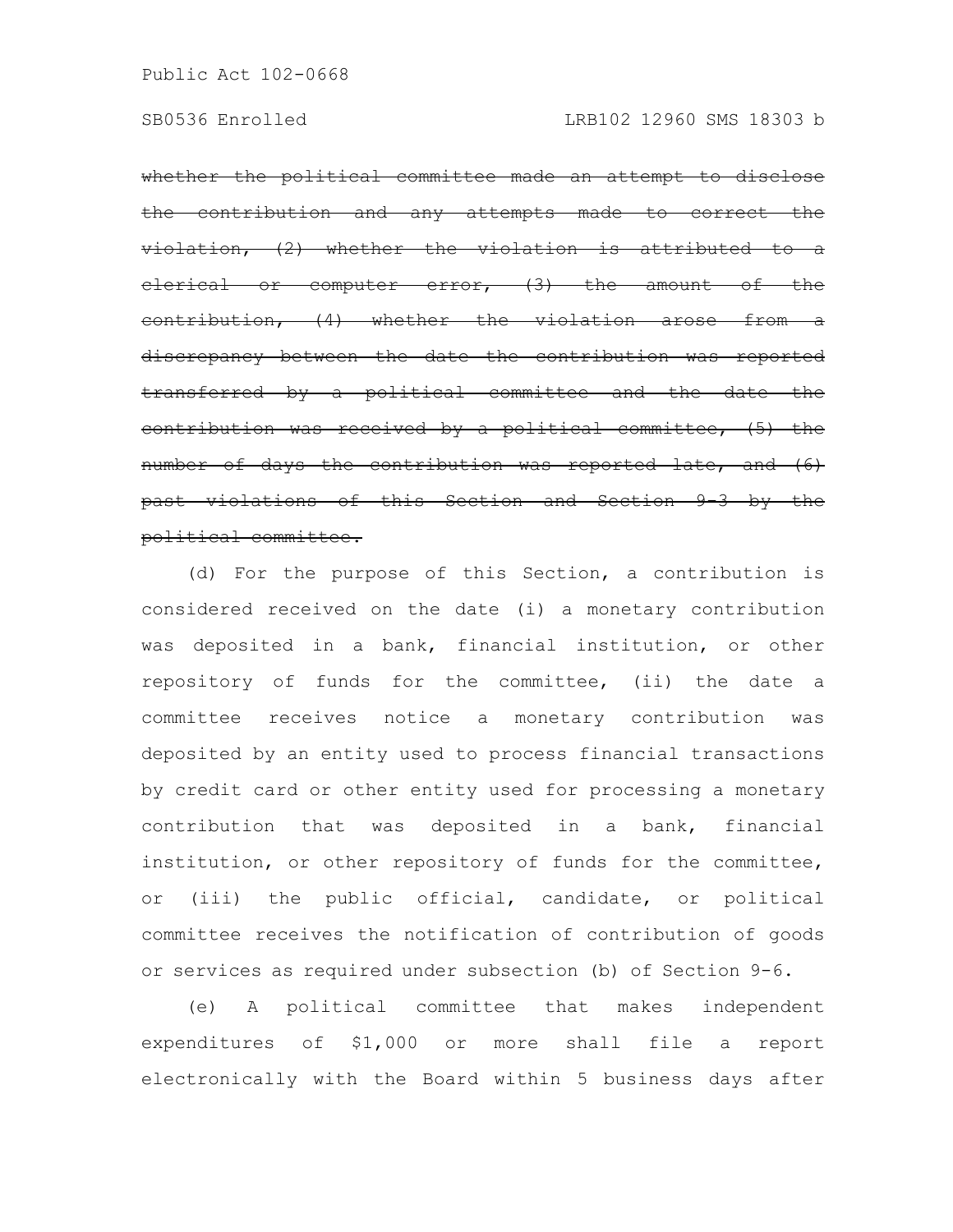# SB0536 Enrolled LRB102 12960 SMS 18303 b

making the independent expenditure, except that the report shall be filed within 2 business days after making the independent expenditure during the 60-day period before an election.

(e-5) An independent expenditure committee that makes an independent expenditure supporting or opposing a public official or candidate that, alone or in combination with any other independent expenditure made by that independent expenditure committee supporting or opposing that public official or candidate during the election cycle, equals an aggregate value of more than (i) \$250,000 for statewide office or (ii) \$100,000 for all other elective offices must file a written disclosure with the State Board of Elections within 2 business days after making any expenditure that results in the independent expenditure committee exceeding the applicable threshold. The Board shall assess a civil penalty against an independent expenditure committee for failure to file the disclosure required by this subsection not to exceed (i) \$500 for an initial failure to file the required disclosure and (ii) \$1,000 for each subsequent failure to file the required disclosure.

(f) A copy of each report or statement filed under this Article shall be preserved by the person filing it for a period of two years from the date of filing.

(g) The Board may assess a civil penalty against a committee for any violation of this Section. The Board shall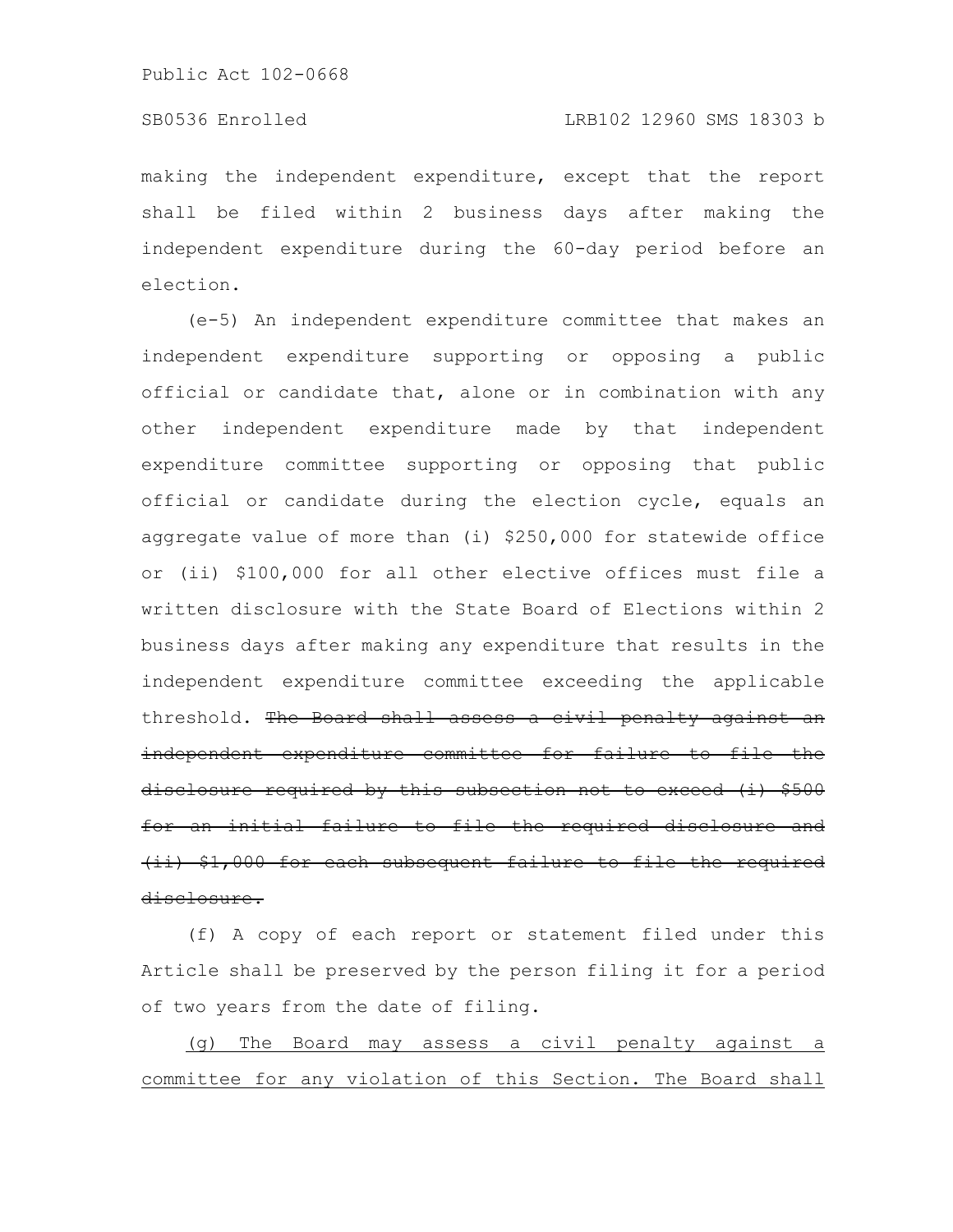provide notice of any violation no later than 365 days after the date of the violation and provide the committee with an opportunity to appeal a violation. A committee shall not be fined if notice is not provided as required by this subsection. The fine assessed by the Board for a violation of this Section shall not exceed the amount of the contribution and may be no more than \$500 for the first violation, no more than \$1,000 for the second violation, no more than \$2,000 for a third violation, and no more than \$3,000 for any subsequent violations. When determining whether to waive or reduce a fine, the Board shall consider: (1) whether the political committee made an attempt to disclose the contribution and any attempts made to correct the violation; (2) whether the violation was inadvertent, knowingly, or intentional; (3) whether the violation is attributed to a clerical or computer error; (4) the amount of the contribution or total contributions in the report; (5) whether the violation arose from a discrepancy between the date the contribution was reported and the date the contribution was received by a political committee; (6) the number of days the report was submitted late; and (7) any prior violations.

(Source: P.A. 99-437, eff. 1-1-16.)

(10 ILCS 5/11-2) (from Ch. 46, par. 11-2)

Sec. 11-2. Election precincts. The County Board in each county, except in counties having a population of 3,000,000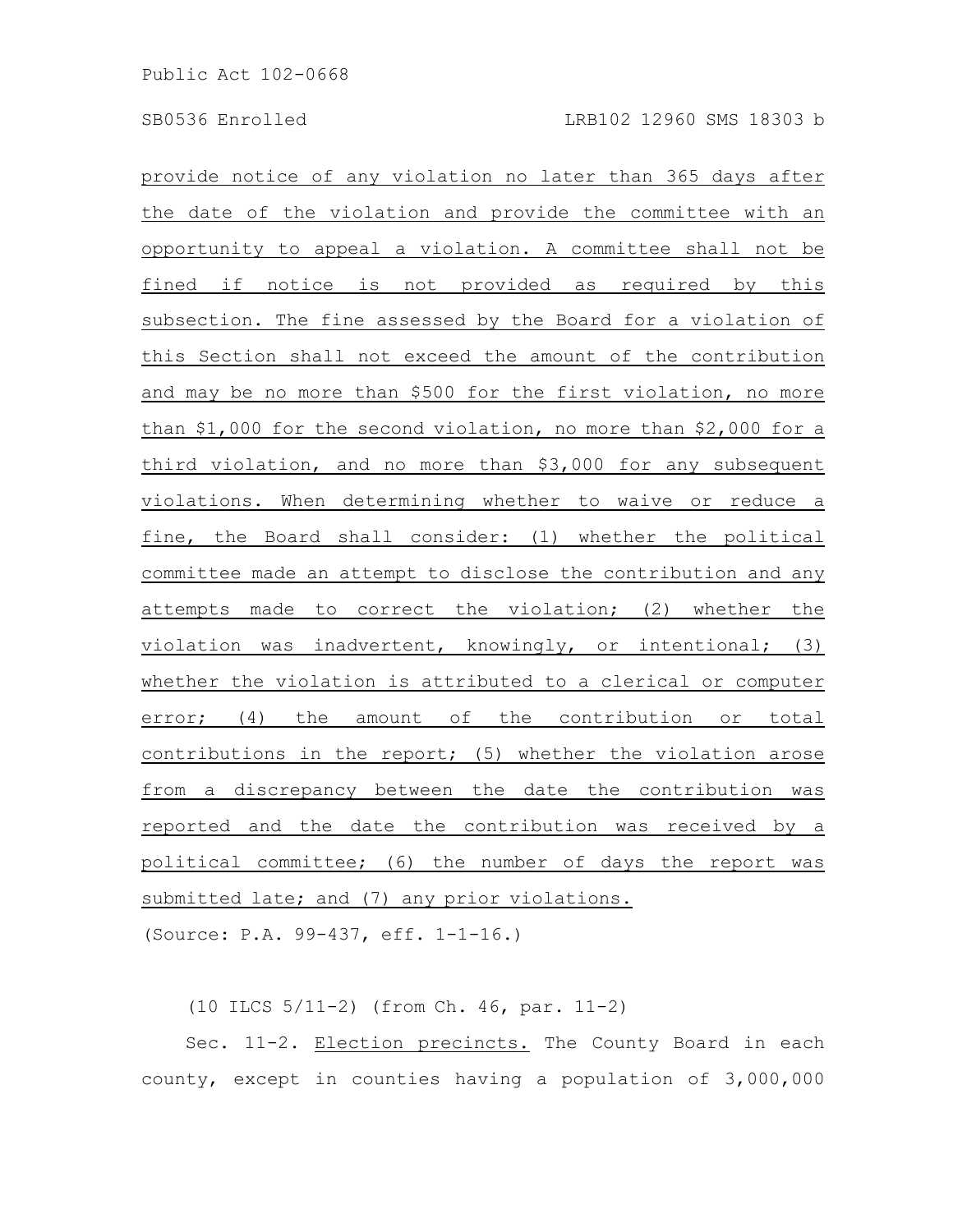inhabitants or over, shall, at its regular meeting in June or an adjourned meeting in July, divide its election precincts which contain more than 800 voters, into election districts so that each precinct district shall contain, as near as may be practicable, 1,200 registered 500 voters, and not more in any case than 800. Whenever the County Board ascertains that any election precinct contains more than 600 registered voters, it may divide such precinct, at its reqular meeting in June, into election precincts so that each precinct shall contain, as nearly as may be practicable, 500 voters. Insofar as is practicable, each precinct shall be situated within a single congressional, legislative and representative district and in not more than one County Board district and one municipal ward. In order to situate each precinct within a single district or ward, the County Board shall change the boundaries of election precincts after each decennial census as soon as is practicable following the completion of congressional and legislative redistricting, except that, in 2021, the county board shall change the boundaries at a regular or special meeting within 60 days after the effective date of this amendatory Act of the 102nd General Assembly. In determining whether a division of precincts should be made, the county board may anticipate increased voter registration in any precinct in which there is in progress new construction of dwelling units which will be occupied by voters more than 30 days before the next election. Each district shall be composed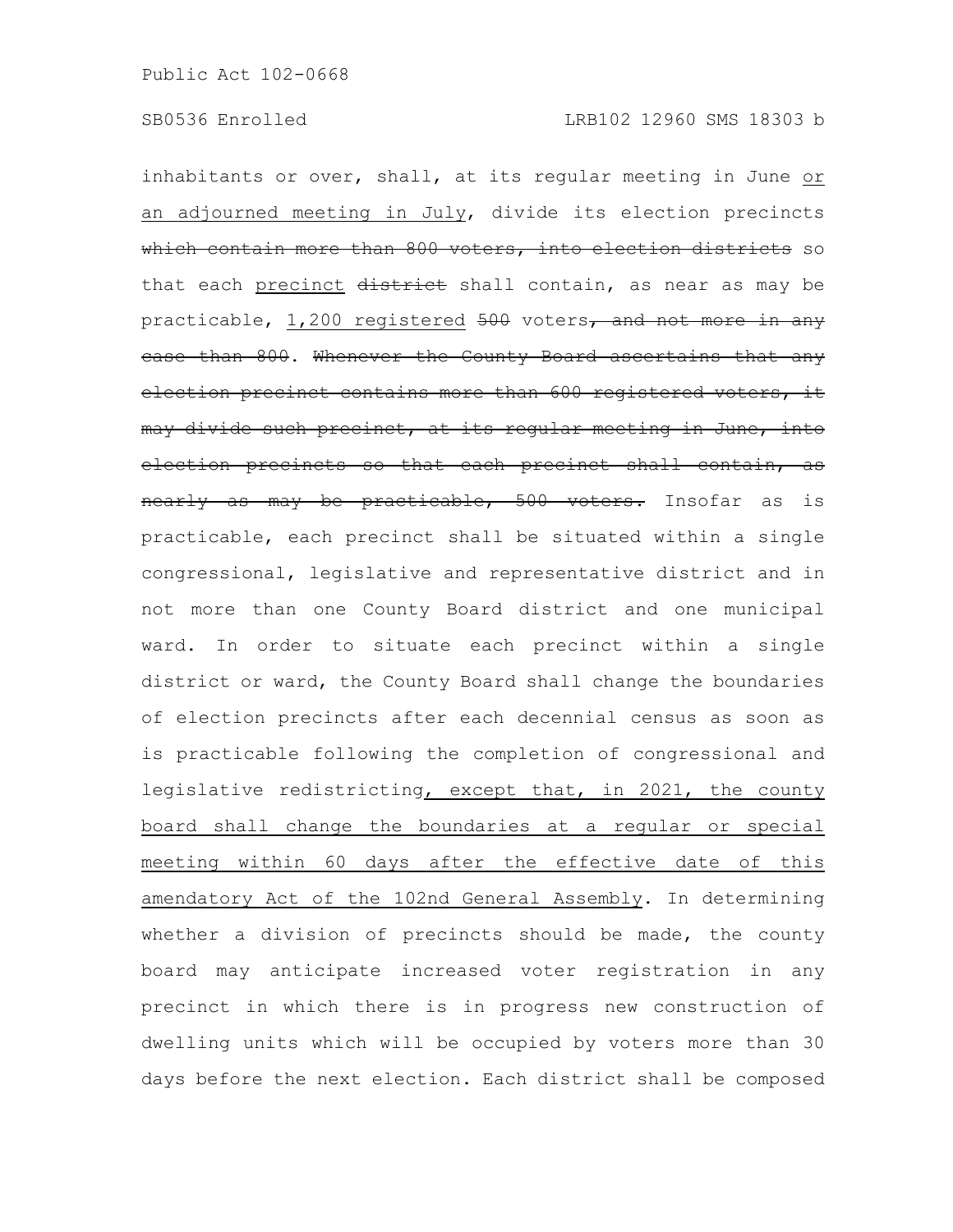of contiguous territory in as compact form as can be for the convenience of the electors voting therein. The several county boards in establishing districts shall describe them by metes and bounds and number them. And so often thereafter as it shall appear by the number of votes cast at the general election held in November of any year, that any election district or undivided election precinct contains more than 1,200 registered 800 voters, the County Board of the county in which the district or precinct may be, shall at its regular meeting in June, or an adjourned meeting in July next, after such November election, redivide or readjust such election district or election precinct, so that no district or election precinct shall contain more than the number of votes above specified. If for any reason the County Board fails in any year to redivide or readjust the election districts or election precinct, then the districts or precincts as then existing shall continue until the next regular June meeting of the County Board; at which regular June meeting or an adjourned meeting in July the County Board shall redivide or readjust the election districts or election precincts in manner as herein required. When at any meeting of the County Board any redivision, readjustment or change in name or number of election districts or election precincts is made by the County Board, the County Clerk shall immediately notify the State Board of Elections of such redivision, readjustment or change. The County Board in every case shall fix and establish the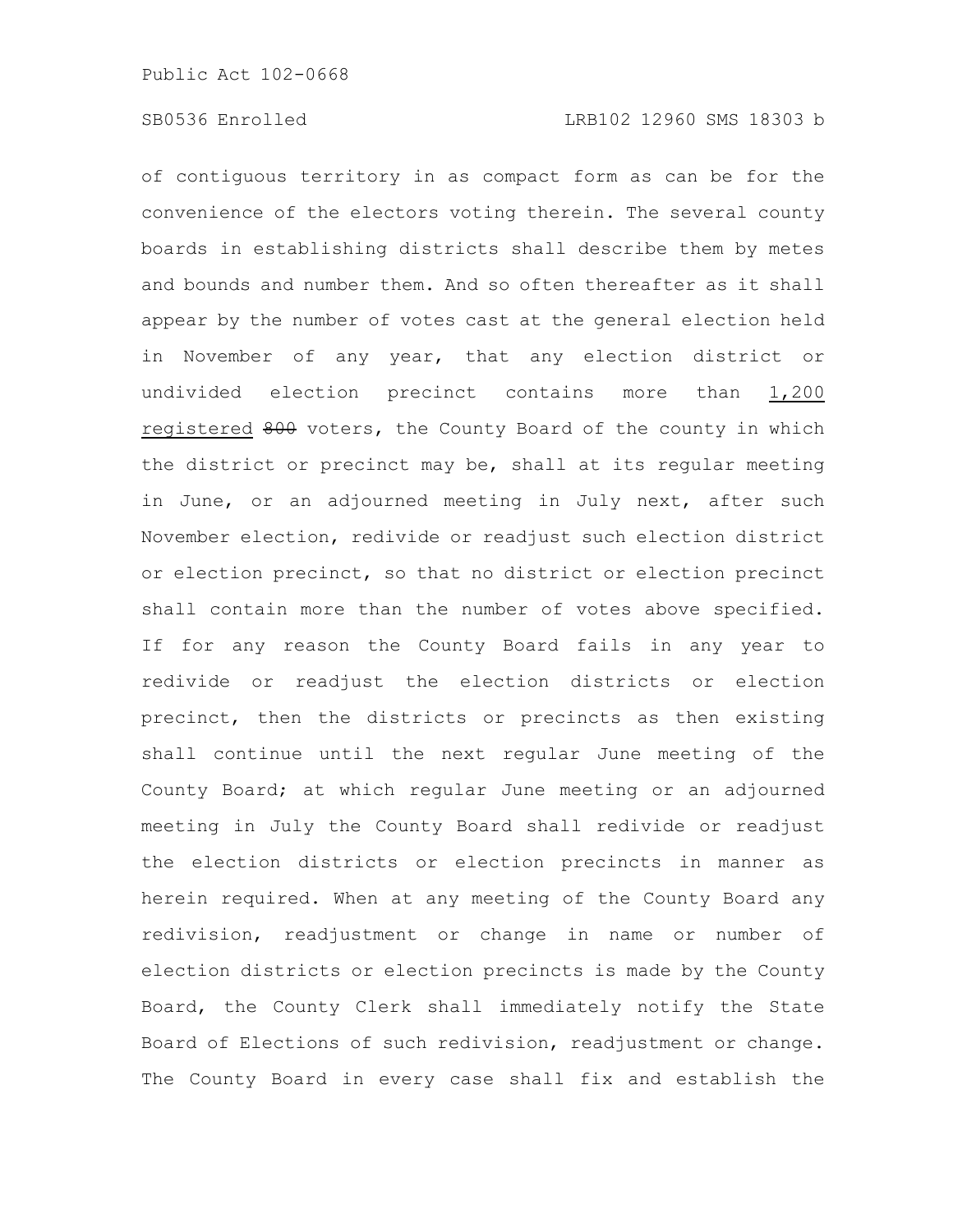places for holding elections in its respective county and all elections shall be held at the places so fixed. The polling places shall in all cases be upon the ground floor in the front room, the entrance to which is in a highway or public street which is at least 40 feet wide, and is as near the center of the voting population of the precinct as is practicable, and for the convenience of the greatest number of electors to vote thereat; provided, however, where the County Board is unable to secure a suitable polling place within the boundaries of a precinct, it may select a polling place at the most conveniently located suitable place outside the precinct; but in no case shall an election be held in any room used or occupied as a saloon, dramshop, bowling alley or as a place of resort for idlers and disreputable persons, billiard hall or in any room connected therewith by doors or hallways. No person shall be permitted to vote at any election except at the polling place for the precinct in which he resides, except as otherwise provided in this Section or Article 19 of this Act. In counties having a population of 3,000,000 inhabitants or over the County Board shall divide its election precincts and shall fix and establish places for holding elections as hereinbefore provided during the month of January instead of at its regular meeting in June or at an adjourned meeting in July.

However, in the event that additional divisions of election precincts are indicated after a division made by the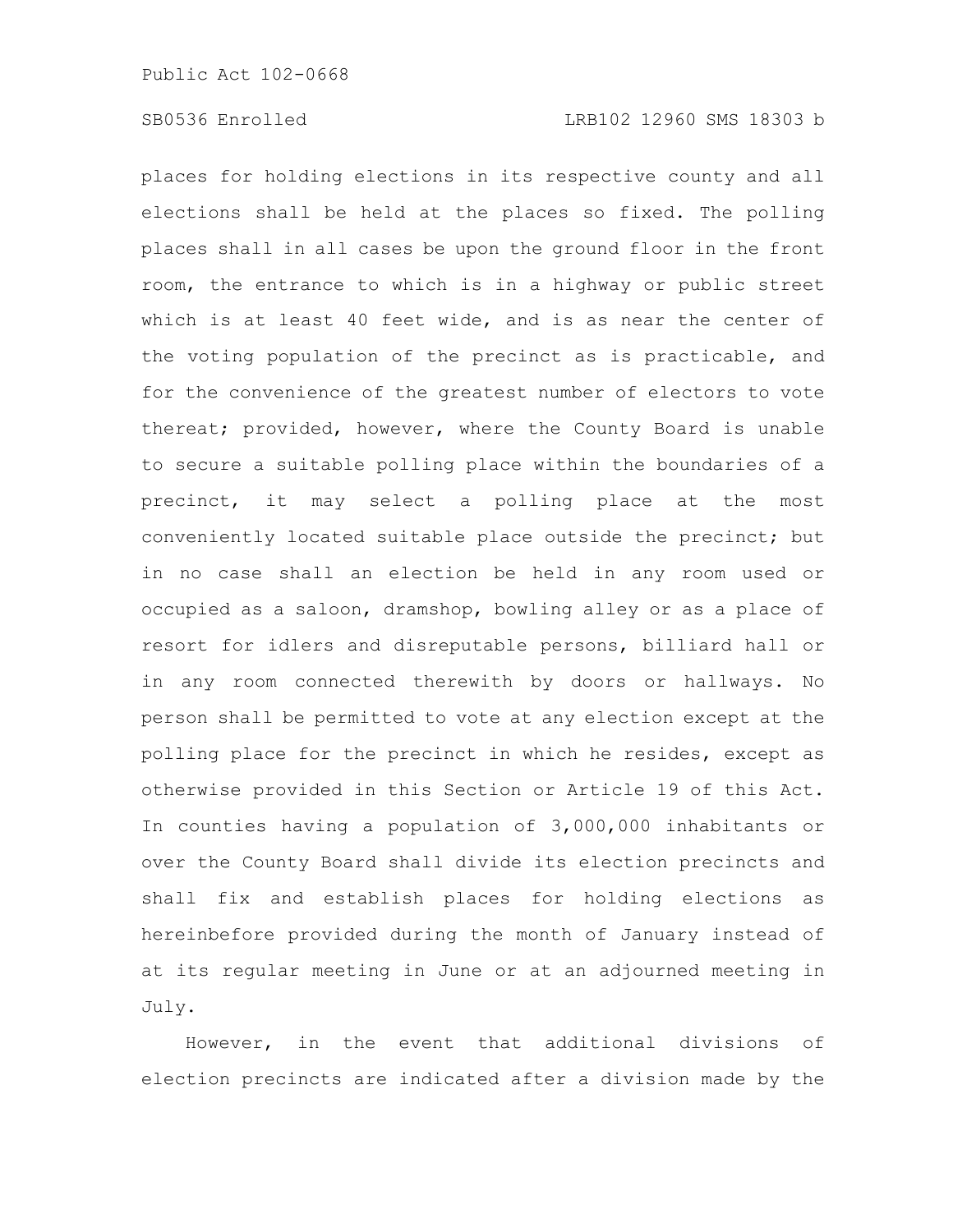# SB0536 Enrolled LRB102 12960 SMS 18303 b

County Board in the month of January, such additional divisions may be made by the County Board in counties having a population of 3,000,000 inhabitants or over, at the regular meeting in June or at adjourned meeting in July. The county board of such county may divide or readjust precincts at any meeting of the county board when the voter registration in a precinct has increased beyond 1,800 registered voters 800 and an election is scheduled before the next regular January or June meeting of the county board.

When in any city, village or incorporated town territory has been annexed thereto or disconnected therefrom, which annexation or disconnection becomes effective after election precincts or election districts have been established as above provided in this Section, the clerk of the municipality shall inform the county clerk thereof as provided in Section 4-21, 5-28.1, or 6-31.1, whichever is applicable. In the event that a regular meeting of the County Board is to be held after such notification and before any election, the County Board shall, at its next regular meeting establish new election precinct lines in affected territory. In the event that no regular meeting of the County Board is to be held before such election the county clerk shall, within 5 days after being so informed, call a special meeting of the county board on a day fixed by him not more than 20 days thereafter for the purpose of establishing election precincts or election districts in the affected territory for the ensuing elections.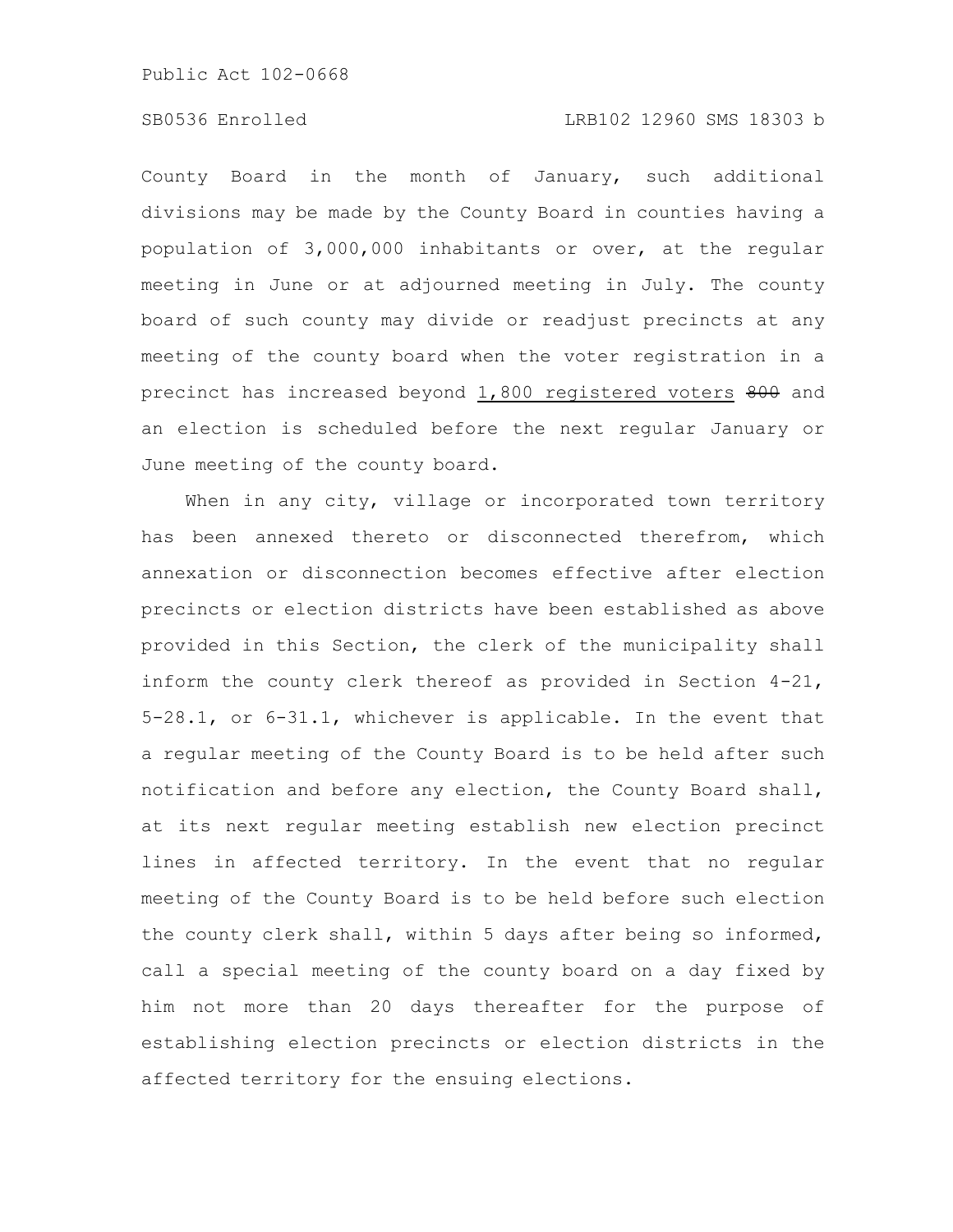# SB0536 Enrolled LRB102 12960 SMS 18303 b

At any consolidated primary or consolidated election at which municipal officers are to be elected, and at any emergency referendum at which a public question relating to a municipality is to be voted on, notwithstanding any other provision of this Code, the election authority shall establish a polling place within such municipality, upon the request of the municipal council or board of trustees at least 60 days before the election and provided that the municipality provides a suitable polling place. To accomplish this purpose, the election authority may establish an election precinct constituting a single municipality of under 500 population for all elections, notwithstanding the minimum precinct size otherwise specified herein.

Notwithstanding the above, when there are no more than 50 registered voters in a precinct who are entitled to vote in a local government or school district election, the election authority having jurisdiction over the precinct is authorized to reassign such voters to one or more polling places in adjacent precincts, within or without the election authority's jurisdiction, for that election. For the purposes of such local government or school district election only, the votes of the reassigned voters shall be tallied and canvassed as votes from the precinct of the polling place to which such voters have been reassigned. The election authority having jurisdiction over the precinct shall approve all administrative and polling place procedures. Such procedures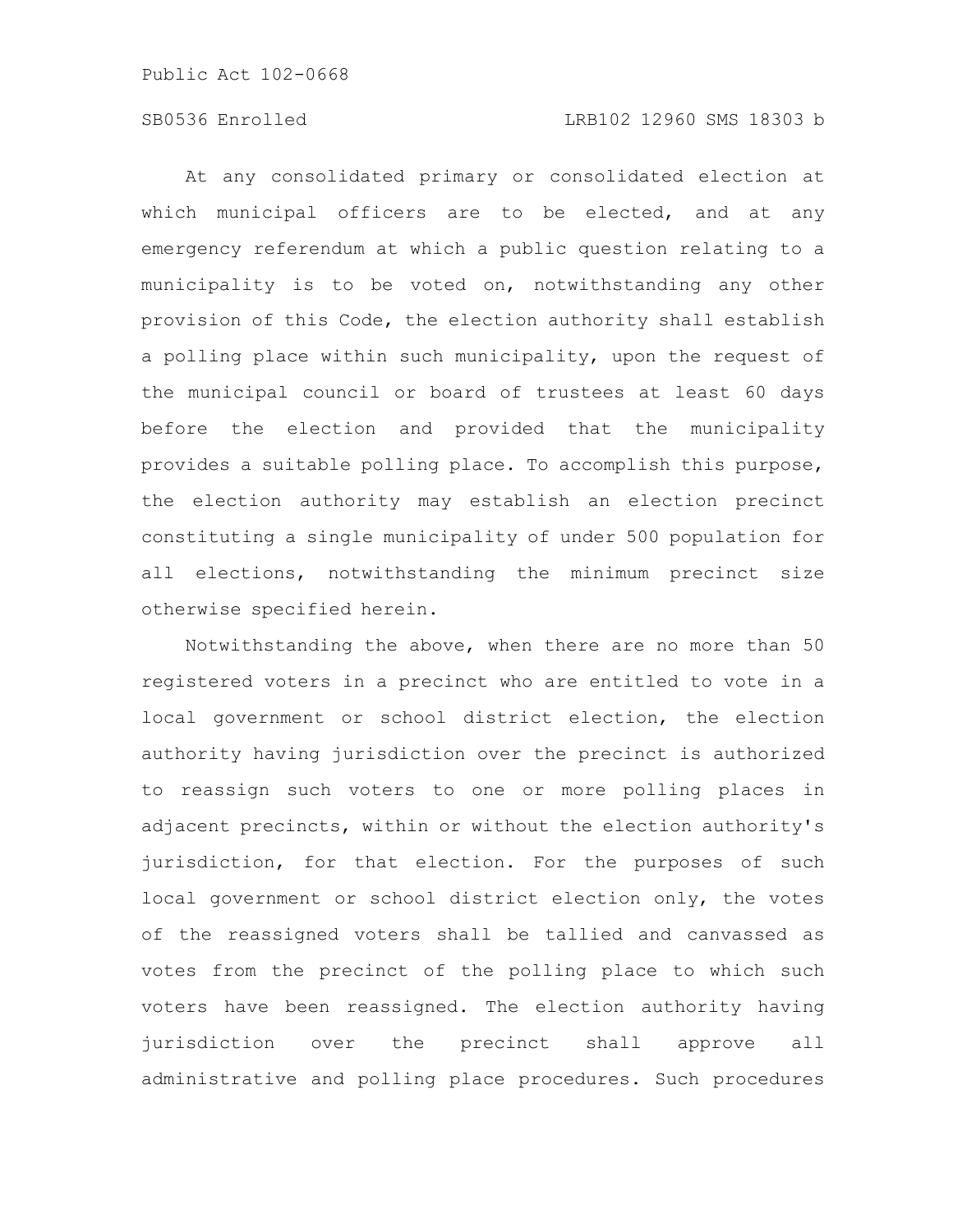shall take into account voter convenience, and ensure that the integrity of the election process is maintained and that the secrecy of the ballot is not violated.

Except in the event of a fire, flood or total loss of heat in a place fixed or established by any county board or election authority pursuant to this Section as a polling place for an election, no election authority shall change the location of a polling place so established for any precinct after notice of the place of holding the election for that precinct has been given as required under Article 12 unless the election authority notifies all registered voters in the precinct of the change in location by first class mail in sufficient time for such notice to be received by the registered voters in the precinct at least one day prior to the date of the election.

The provisions of this Section apply to all precincts, including those where voting machines or electronic voting systems are used.

(Source: P.A. 86-867.)

(10 ILCS 5/11-3) (from Ch. 46, par. 11-3)

Sec. 11-3. Election precincts.

(a) It shall be the duty of the Board of Commissioners established by Article 6 of this Act, within 2 months after its first organization, to divide the city, village or incorporated town which may adopt or is operating under Article 6, into election precincts, each of which shall be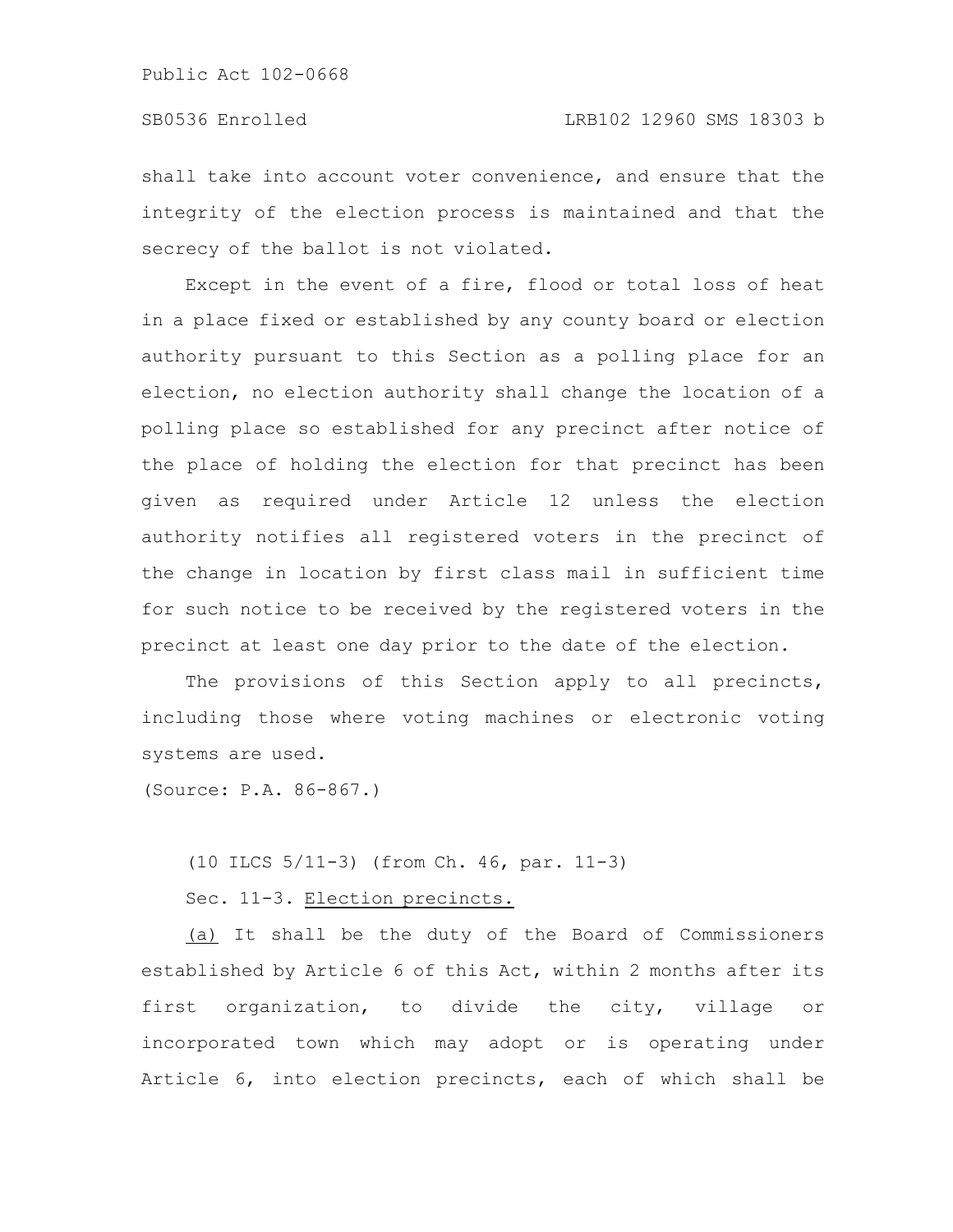situated within a single congressional, legislative and representative district insofar as is practicable and in not more than one County Board district and one municipal ward; in order to situate each precinct within a single district or ward, the Board of Election Commissioners shall change the boundaries of election precincts after each decennial census as soon as is practicable following the completion of congressional and legislative redistricting and such precincts shall contain as nearly as practicable: (i) 1,200 registered voters if the precinct is located in a county with fewer than 3,000,000 inhabitants; or (ii) 1,800 registered voters if the precinct is located in a county with 3,000,000 or more inhabitants 600 qualified voters, and in making such division and establishing such precincts such board shall take as a basis the poll books, or the number of votes cast at previous presidential election.

(b) Within 90 days after each presidential election, such board in a city with fewer than 500,000 inhabitants, village or incorporated town shall revise and rearrange such precincts on the basis of the votes cast at such election, making such precincts to contain, as near as practicable, 1,200 registered voters or 1,800 registered voters, as applicable 600 actual voters; but at any time in all instances where the vote cast at any precinct, at any election, equals 800, there must rearrangement so as to reduce the vote to the standard of 600 as near as may be. However, any apartment building in which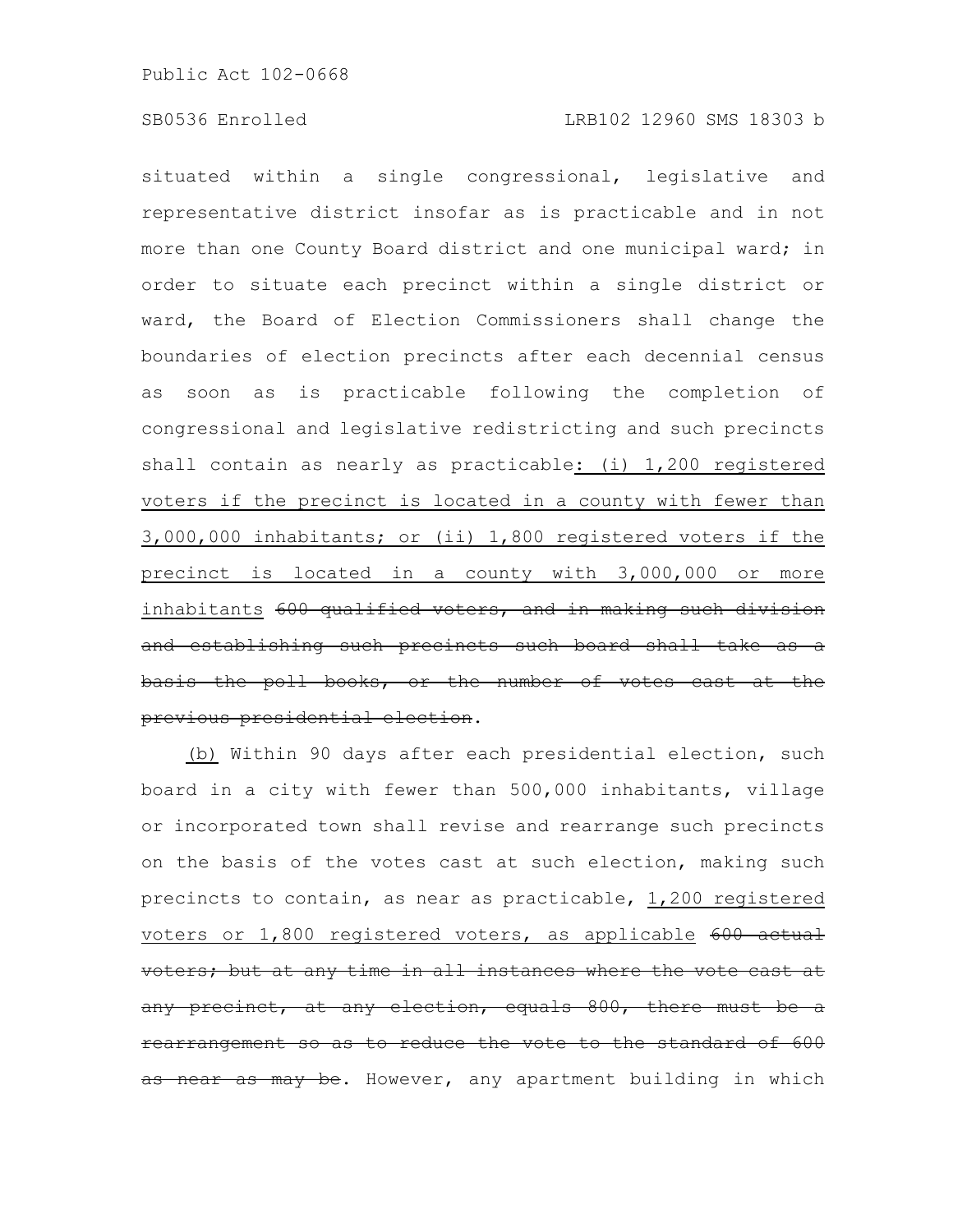more than 1,200 or 1,800 800 registered voters, as applicable, reside may be made a single precinct even though the vote in such precinct exceeds 1,200 or 1,800 registered voters, as applicable 800.

(c) Within 90 days after each presidential election, a board in a city with more than 500,000 inhabitants shall revise and rearrange such precincts on the basis of the votes cast at such election, making such precincts to contain, as near as practicable: (i) 1,200 registered voters if the precinct is located in a county with fewer than 3,000,000 inhabitants; or (ii) 1,800 registered voters if the precinct is located in a county with  $3,000,000$  or more inhabitants  $+400$ actual voters; but at any time in all instances where the vote cast at any precinct, at any election, equals 600, there must be a rearrangement so as to reduce the vote to the standard of 400 as near as may be. However, any apartment building in which more than 1,200 registered voters or 1,800 registered voters, as applicable, 600 registered voters reside may be made a single precinct even though the vote in such precinct exceeds 1,200 or 1,800 registered voters, as applicable 600.

(d) Immediately after the annexation of territory to the city, village or incorporated town becomes effective the Board of Election Commissioners shall revise and rearrange election precincts therein to include such annexed territory.

(e) Provided, however, that at any election where but one candidate is nominated and is to be voted upon at any election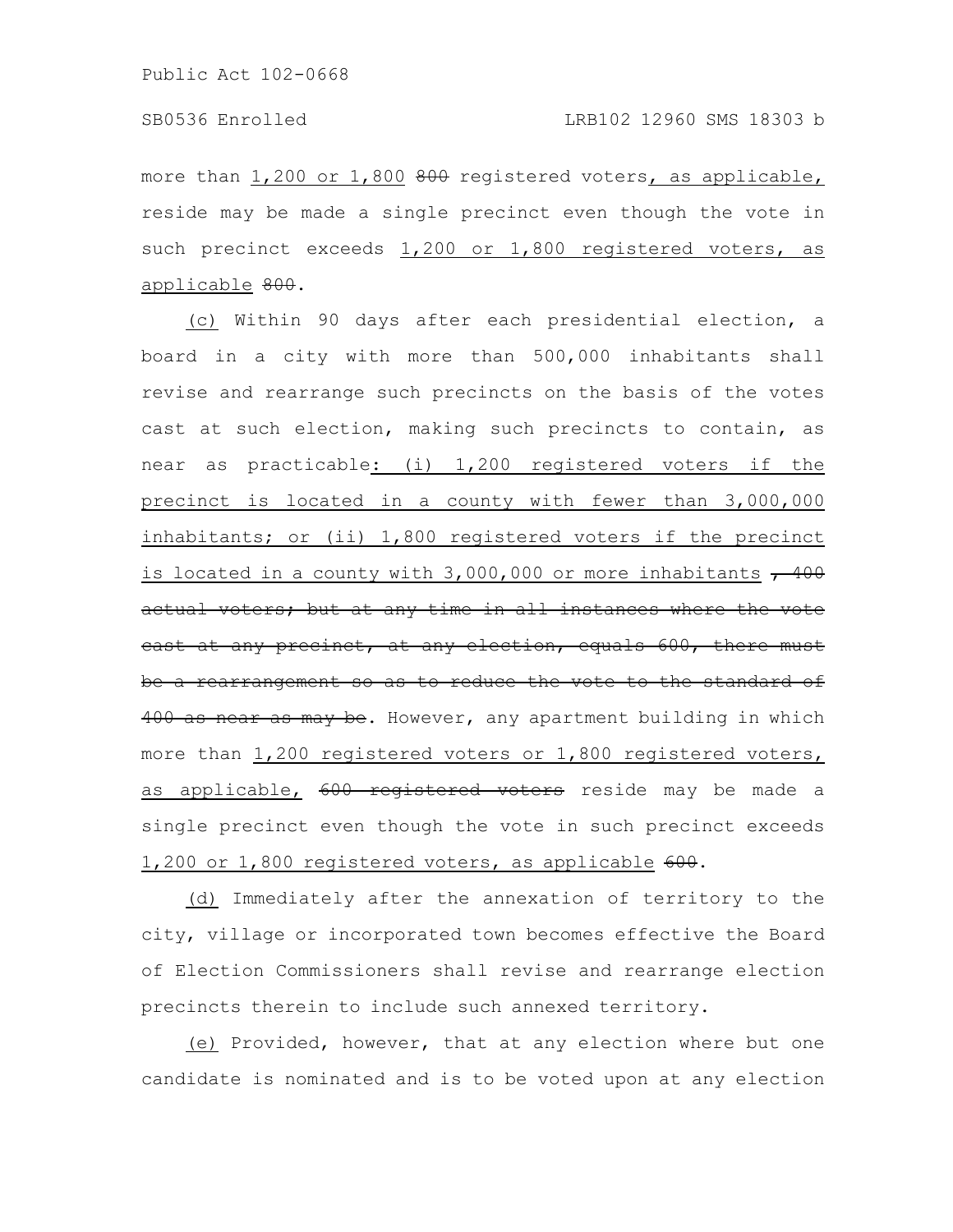### SB0536 Enrolled LRB102 12960 SMS 18303 b

held in any political subdivision of a city, village or incorporated town, the Board of Election Commissioners shall have the power in such political subdivision to determine the number of voting precincts to be established in such political subdivision at such election, without reference to the number of qualified voters therein. The precincts in each ward, village or incorporated town shall be numbered from one upwards, consecutively, with no omission.

(f) The provisions of this Section apply to all precincts, including those where voting machines or electronic voting systems are used.

(Source: P.A. 84-1308.)

(10 ILCS 5/11-4.2) (from Ch. 46, par. 11-4.2)

Sec. 11-4.2. (a) Except as otherwise provided in subsection (b) all polling places shall be accessible to voters with disabilities and elderly voters, as determined by rule of the State Board of Elections, and each polling place shall include at least one voting booth that is wheelchair accessible.

(b) Subsection (a) of this Section shall not apply to a polling place (1) in the case of an emergency, as determined by the State Board of Elections; or (2) if the State Board of Elections (A) determines that all potential polling places have been surveyed and no such accessible place is available, nor is the election authority able to make one accessible; and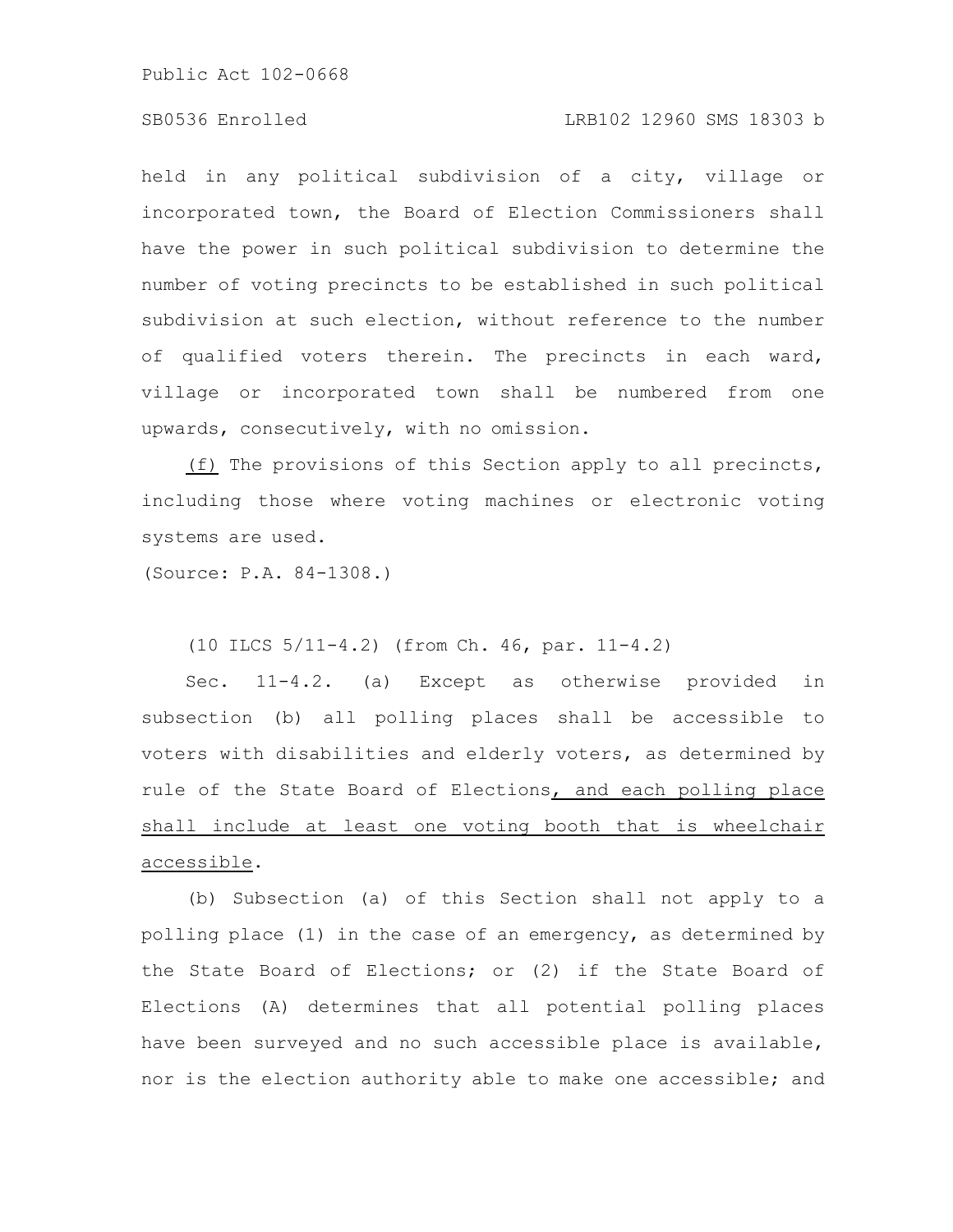# SB0536 Enrolled LRB102 12960 SMS 18303 b

(B) assures that any voter with a disability or elderly voter assigned to an inaccessible polling place, upon advance request of such voter (pursuant to procedures established by rule of the State Board of Elections) will be provided with an alternative means for casting a ballot on the day of the election or will be assigned to an accessible polling place.

(c) No later than December 31 of each even numbered year, the State Board of Elections shall report to the General Assembly and the Federal Election Commission the number of accessible and inaccessible polling places in the State on the date of the next preceding general election, and the reasons for any instance of inaccessibility.

(Source: P.A. 99-143, eff. 7-27-15.)

(10 ILCS 5/11-8)

(Section scheduled to be repealed on January 1, 2023) Sec. 11-8. Vote centers.

(a) Notwithstanding any law to the contrary, election authorities shall establish at least one location to be located at an office of the election authority or in the largest municipality within its jurisdiction where all voters in its jurisdiction are allowed to vote on election day during polling place hours, regardless of the precinct in which they are registered. An election authority establishing such a location under this Section shall identify the location, hours of operation, and any health and safety requirements by the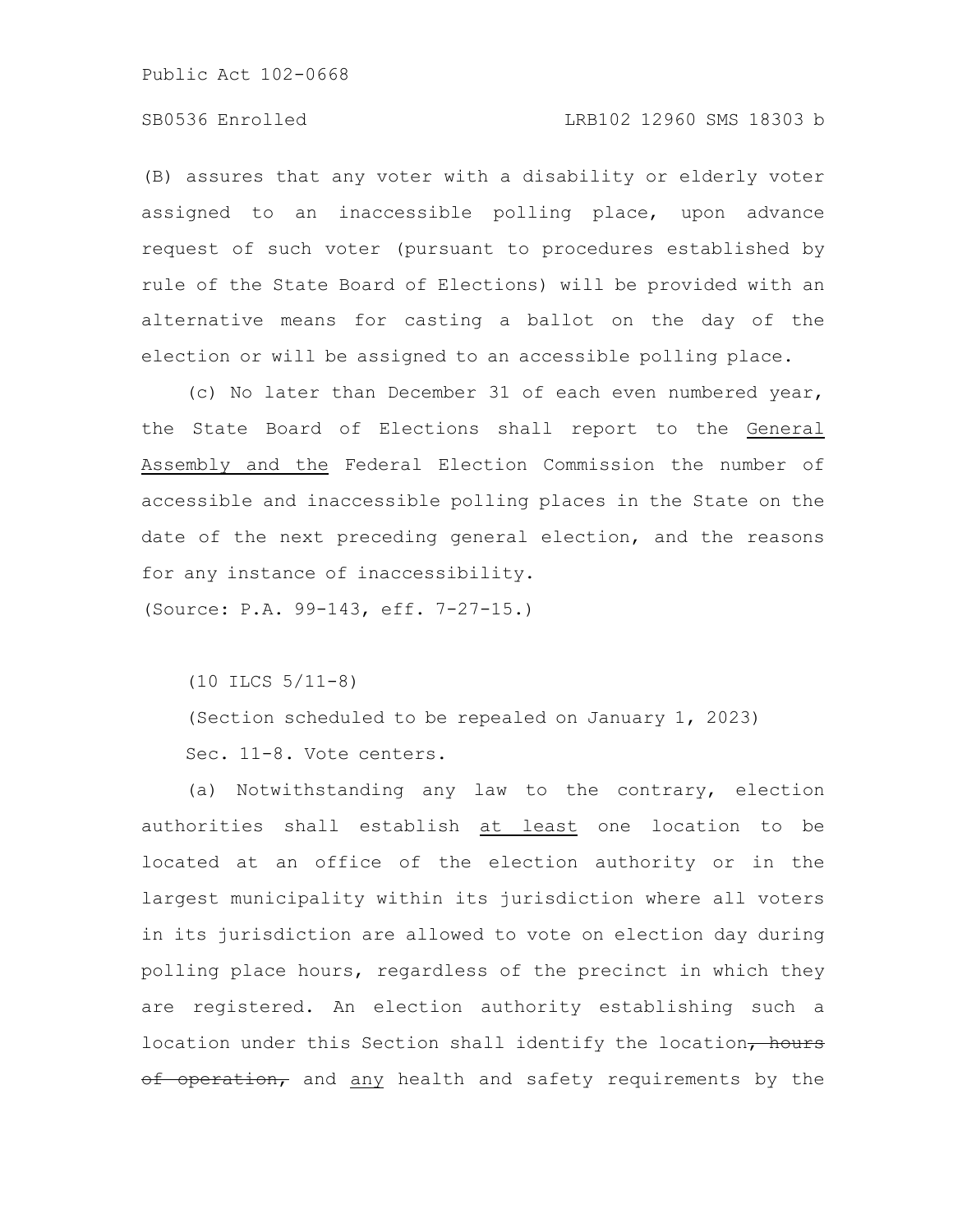# SB0536 Enrolled LRB102 12960 SMS 18303 b

40th day preceding the 2022 general primary election and the 2022 general election and certify such to the State Board of Elections.

(b) This Section is repealed on January 1, 2023. (Source: P.A. 102-15, eff. 6-17-21.)

(10 ILCS 5/19-2) (from Ch. 46, par. 19-2)

Sec. 19-2. Except as otherwise provided in this Code, any elector as defined in Section 19-1 may by mail or electronically on the website of the appropriate election authority, not more than 90 nor less than 5 days prior to the date of such election, or by personal delivery not more than 90 nor less than one day prior to the date of such election, make application to the county clerk or to the Board of Election Commissioners for an official ballot for the voter's precinct to be voted at such election, or be added to a list of permanent vote by mail status voters who receive an official vote by mail ballot for subsequent elections. Such a ballot shall be delivered to the elector only upon separate application by the elector for each election. Voters who make an application for permanent vote by mail ballot status shall follow the procedures specified in Section 19-3 and may apply year round. Voters whose application for permanent vote by mail status is accepted by the election authority shall remain on the permanent vote by mail list until the voter requests to be removed from permanent vote by mail status, the voter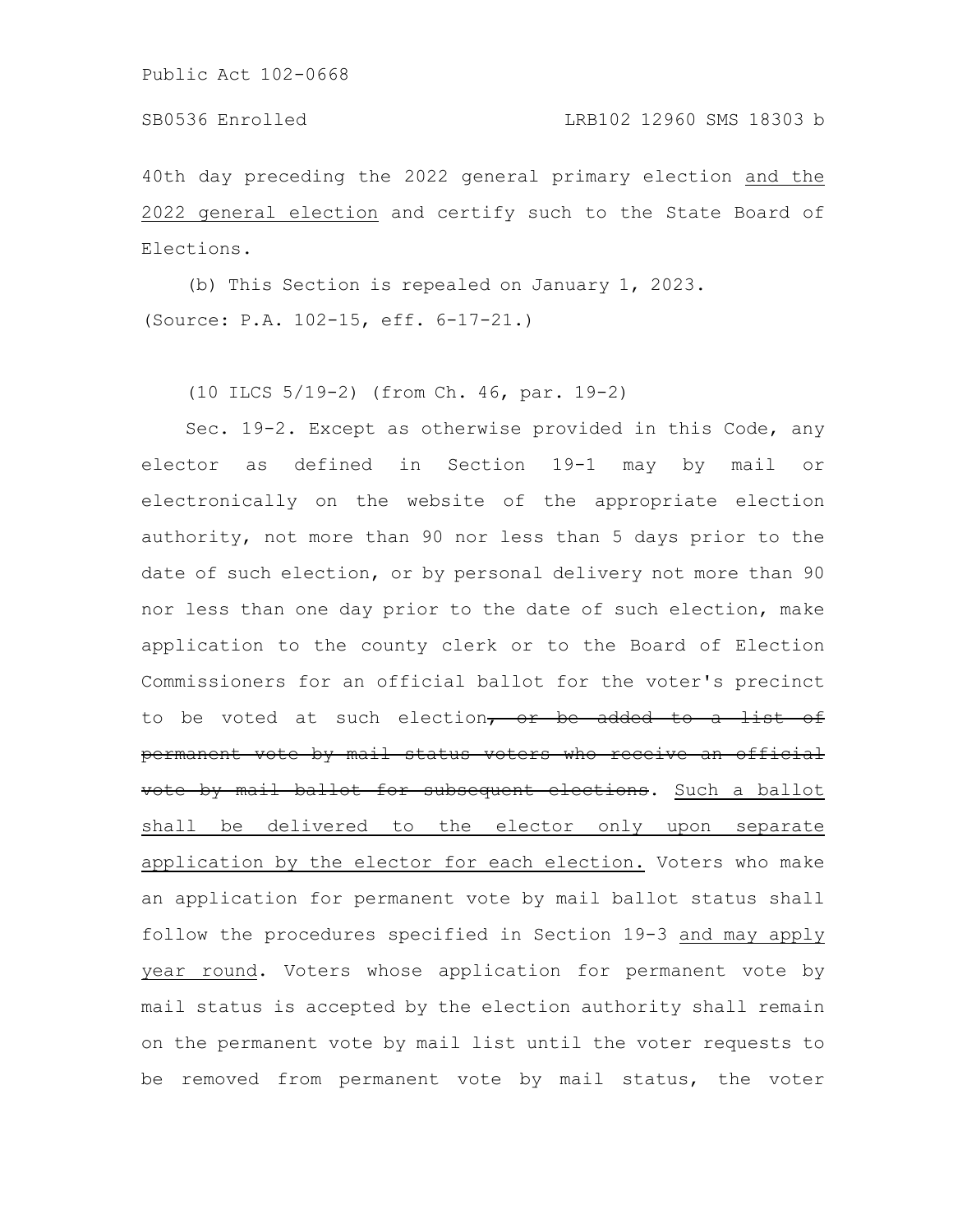### SB0536 Enrolled LRB102 12960 SMS 18303 b

provides notice to the election authority of a change in registration that affects their registration status, or the election authority receives confirmation that the voter has subsequently registered to vote in another election authority jurisdiction county. The URL address at which voters may electronically request a vote by mail ballot shall be fixed no later than 90 calendar days before an election and shall not be changed until after the election. Such a ballot shall be delivered to the elector only upon separate application by the elector for each election.

(Source: P.A. 102-15, eff. 6-17-21; revised 7-15-21.)

(10 ILCS 5/19-2.5)

Sec. 19-2.5. Notice for vote by mail ballot. An election authority shall notify all qualified voters, not more than 90 days nor less than 45 days before a general or consolidated election, of the option for permanent vote by mail status using the following notice and including the application for permanent vote by mail status in subsection (b) of Section 19-3:

"You may apply to permanently be placed on vote by mail status using the attached application.".

(Source: P.A. 102-15, eff. 6-17-21.)

(10 ILCS 5/19-6) (from Ch. 46, par. 19-6) Sec. 19-6. Such vote by mail voter shall make and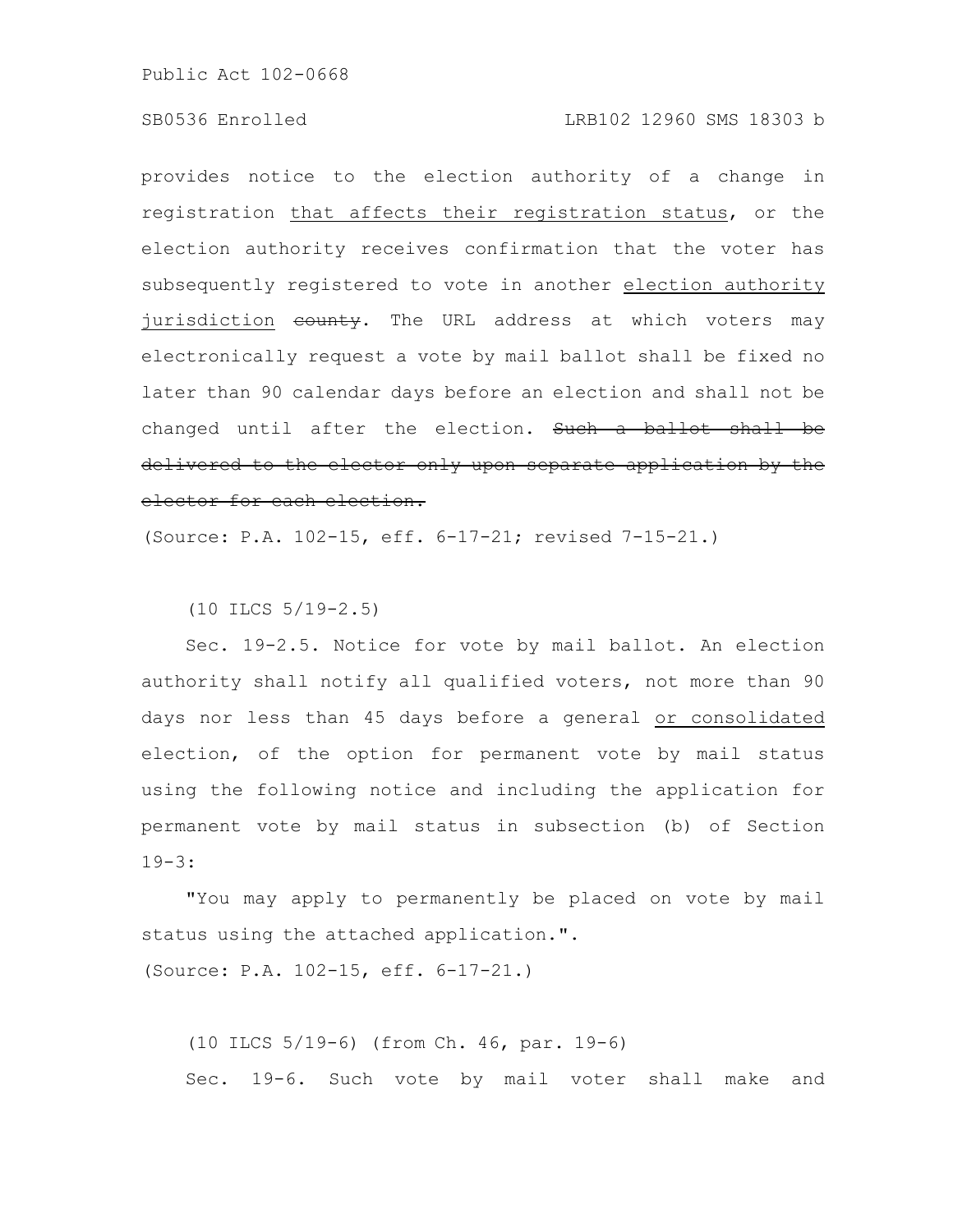# SB0536 Enrolled LRB102 12960 SMS 18303 b

subscribe to the certifications provided for in the application and on the return envelope for the ballot, and such ballot or ballots shall be folded by such voter in the manner required to be folded before depositing the same in the ballot box, and be deposited in such envelope and the envelope securely sealed. The voter shall then endorse his certificate upon the back of the envelope and the envelope shall be mailed in person by such voter, postage prepaid, to the election authority issuing the ballot or, if more convenient, it may be delivered in person, by either the voter or by any person authorized by the voter, or by a company licensed as a motor carrier of property by the Illinois Commerce Commission under the Illinois Commercial Transportation Law, which is engaged in the business of making deliveries.

Election authorities shall accept any vote by mail ballot returned, including ballots returned with insufficient or no postage. Election authorities may maintain one or more secure collection sites for the postage-free return of vote by mail ballots. Any election authority with collection sites shall collect all ballots returned each day at close of business and process them as required by this Code, including noting the day on which the ballot was collected returned. Ballots returned to such collection sites after close of business shall be dated as delivered the next day, with the exception of ballots delivered on election day, which shall be dated as received on election day. Election authorities shall permit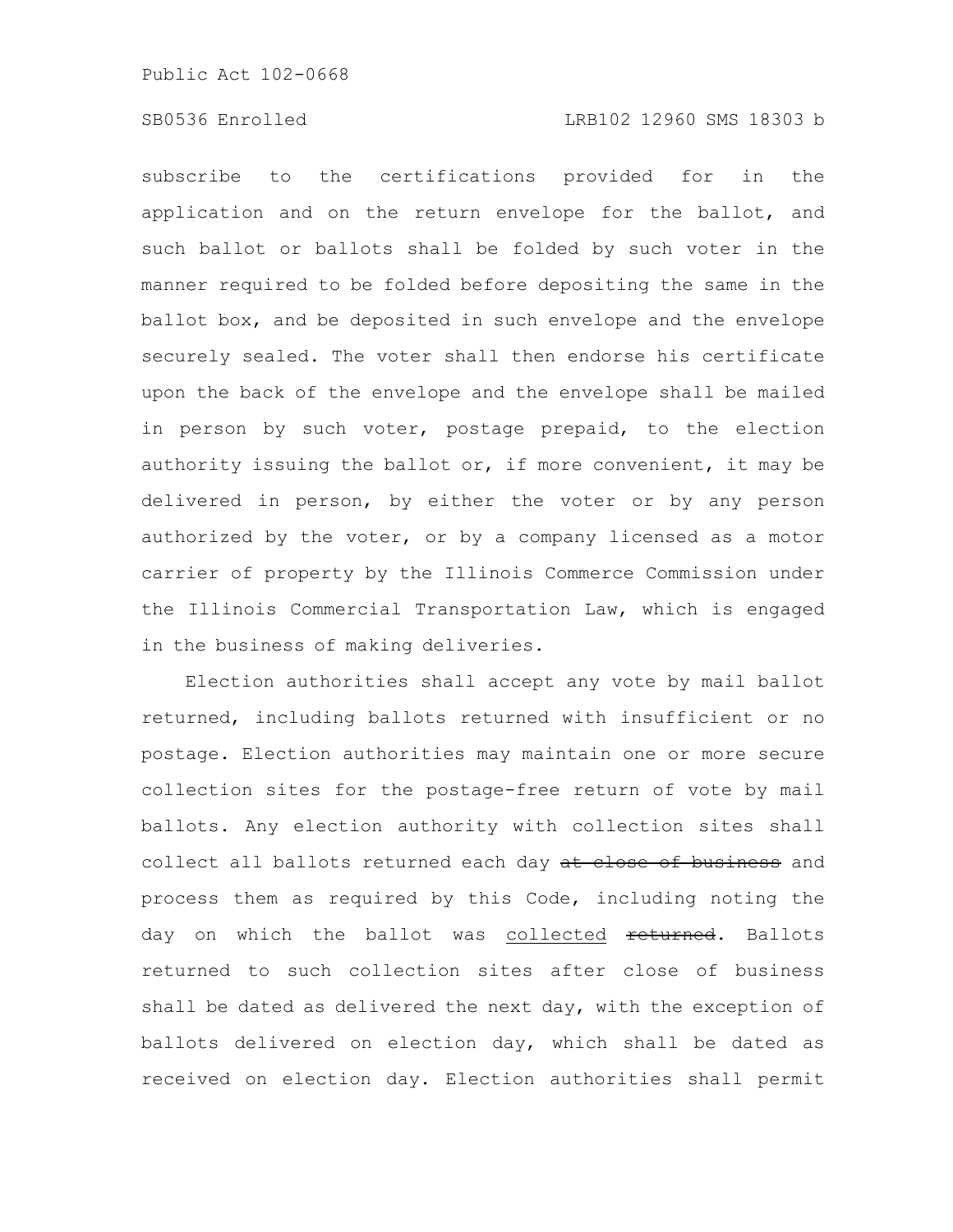# SB0536 Enrolled LRB102 12960 SMS 18303 b

electors to return vote by mail ballots at any collection site it has established through the close of polls on election day. All collection sites shall be secured by locks that may be opened only by election authority personnel. The State Board of Elections shall establish additional guidelines for the security of collection sites.

It shall be unlawful for any person not the voter or a person authorized by the voter to take the ballot and ballot envelope of a voter for deposit into the mail unless the ballot has been issued pursuant to application by a physically incapacitated elector under Section 3-3 or a hospitalized voter under Section 19-13, in which case any employee or person under the direction of the facility in which the elector or voter is located may deposit the ballot and ballot envelope into the mail. If the voter authorized a person to deliver the ballot to the election authority, the voter and the person authorized to deliver the ballot shall complete the authorization printed on the exterior envelope supplied by an election authority for the return of the vote by mail ballot. The exterior of the envelope supplied by an election authority for the return of the vote by mail ballot shall include an authorization in substantially the following form:

I ............ (voter) authorize ............... to take the necessary steps to have this ballot delivered promptly to the office of the election authority.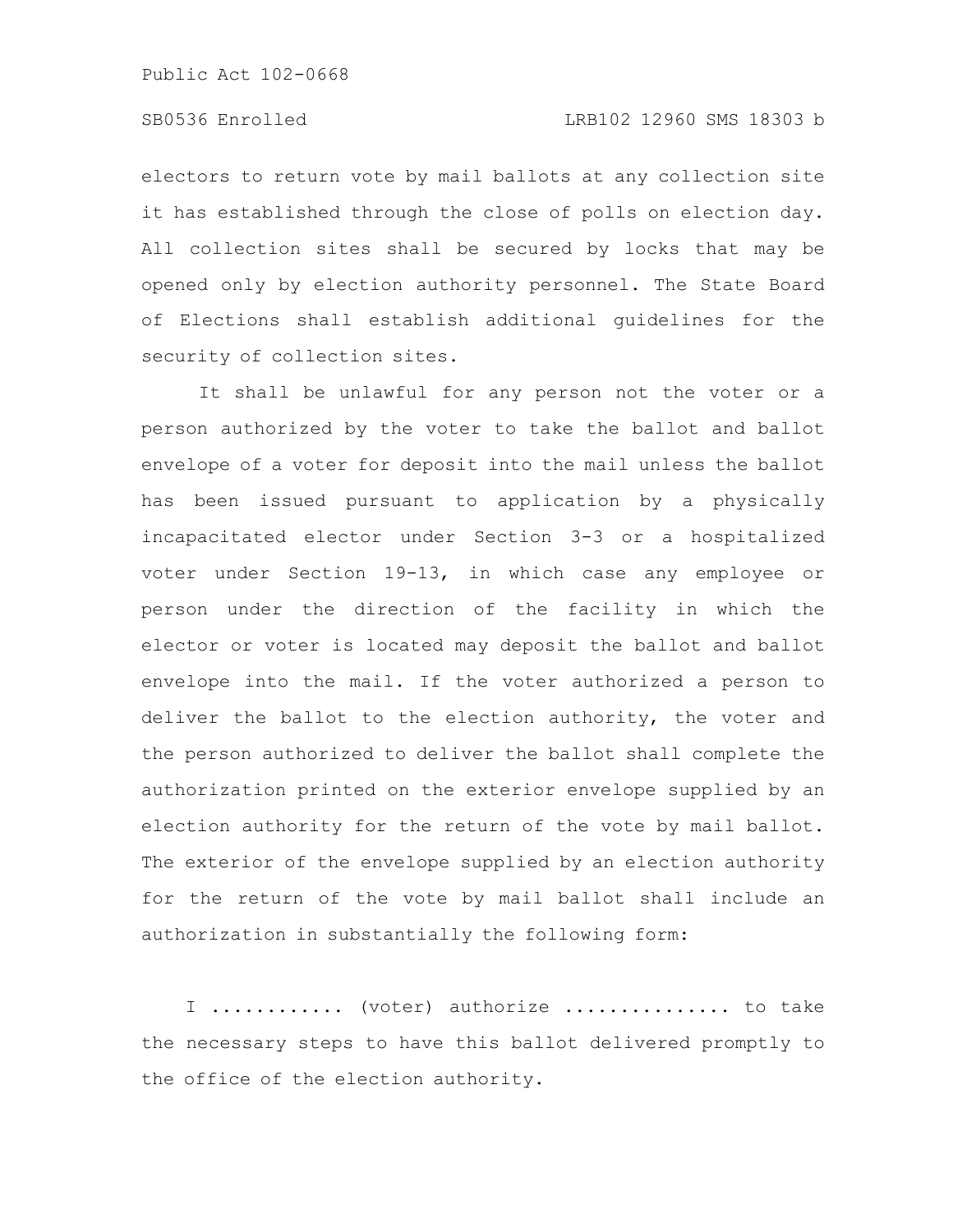SB0536 Enrolled LRB102 12960 SMS 18303 b

....................... ........................

Date Signature of voter

...............................................

Printed Name of Authorized Delivery Agent

...............................................

Signature of Authorized Delivery Agency

...............................................

Date Delivered to the Election Authority (Source: P.A. 102-1, eff. 4-2-21.)

(10 ILCS 5/11-5 rep.) Section 10. The Election Code is amended by repealing Section 11-5.

Section 15. The Legislative Commission Reorganization Act of 1984 is amended by changing Section 9-2.5 as follows:

(25 ILCS 130/9-2.5)

Sec. 9-2.5. Newsletters and brochures. The Legislative Printing Unit may not print for any member of the General Assembly any newsletters or brochures during the period beginning February 1 of the year of a general primary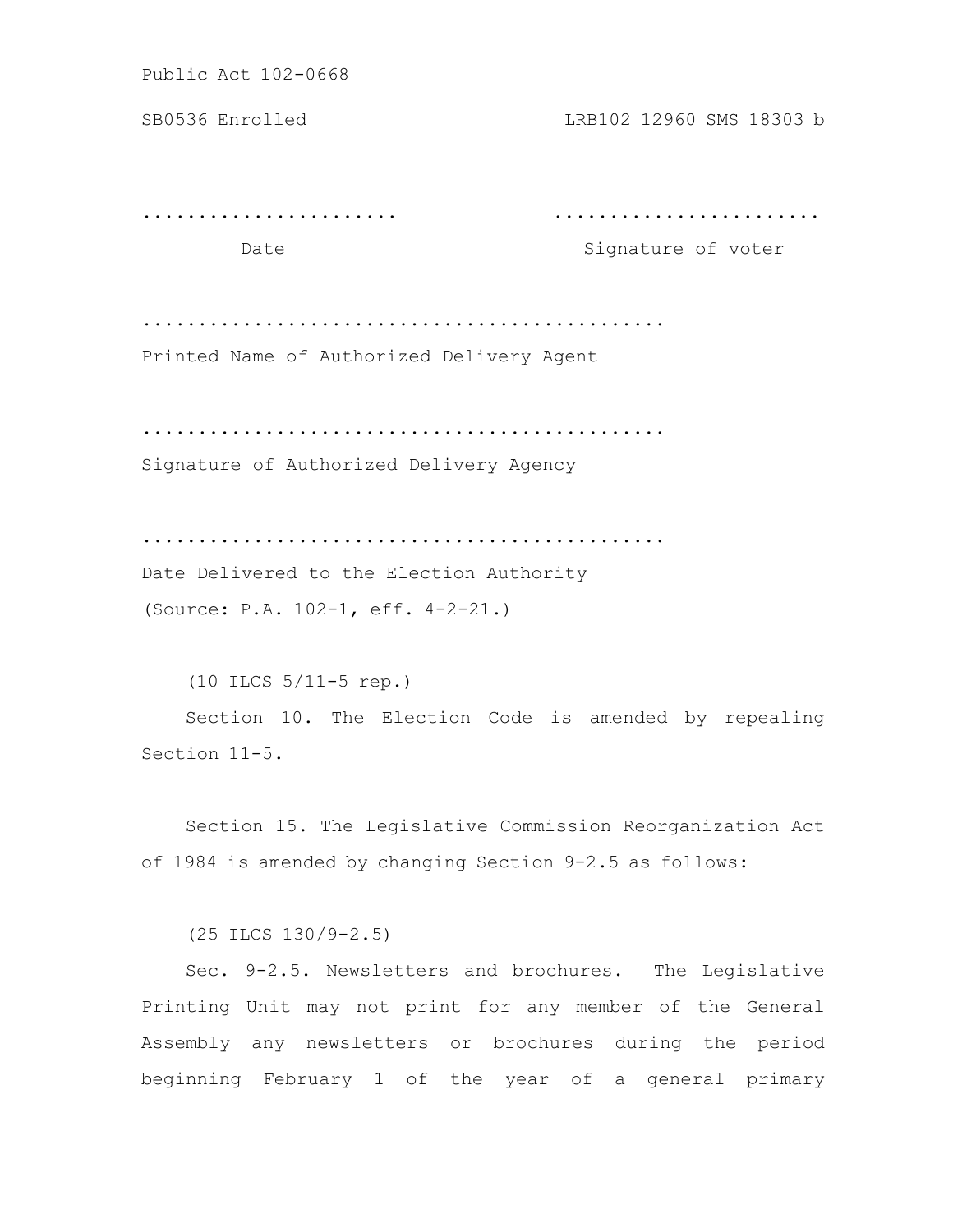### SB0536 Enrolled LRB102 12960 SMS 18303 b

election, except that in 2022 the period shall begin on May 15, 2022, and ending the day after the general primary election and during a period beginning September 1 of the year of a general election and ending the day after the general election. A member of the General Assembly may not mail, during a period beginning February 1 of the year of a general primary election and ending the day after the general primary election and during a period beginning September 1 of the year of a general election and ending the day after the general election, any newsletters or brochures that were printed, at any time, by the Legislative Printing Unit, except that such a newsletter or brochure may be mailed during those times if it is mailed to a constituent in response to that constituent's inquiry concerning the needs of that constituent or questions raised by that constituent.

(Source: P.A. 95-6, eff. 6-20-07; 96-886, eff. 1-1-11.)

Section 20. The Counties Code is amended by changing Section 2-3004 as follows:

(55 ILCS 5/2-3004) (from Ch. 34, par. 2-3004)

Sec. 2-3004. Failure to complete reapportionment. If any county board fails to complete the reapportionment of its county by July 1 in 2011 or any 10 years thereafter or by the day after the county board's regularly scheduled July meeting in 2011 or any 10 years thereafter, or for the reapportionment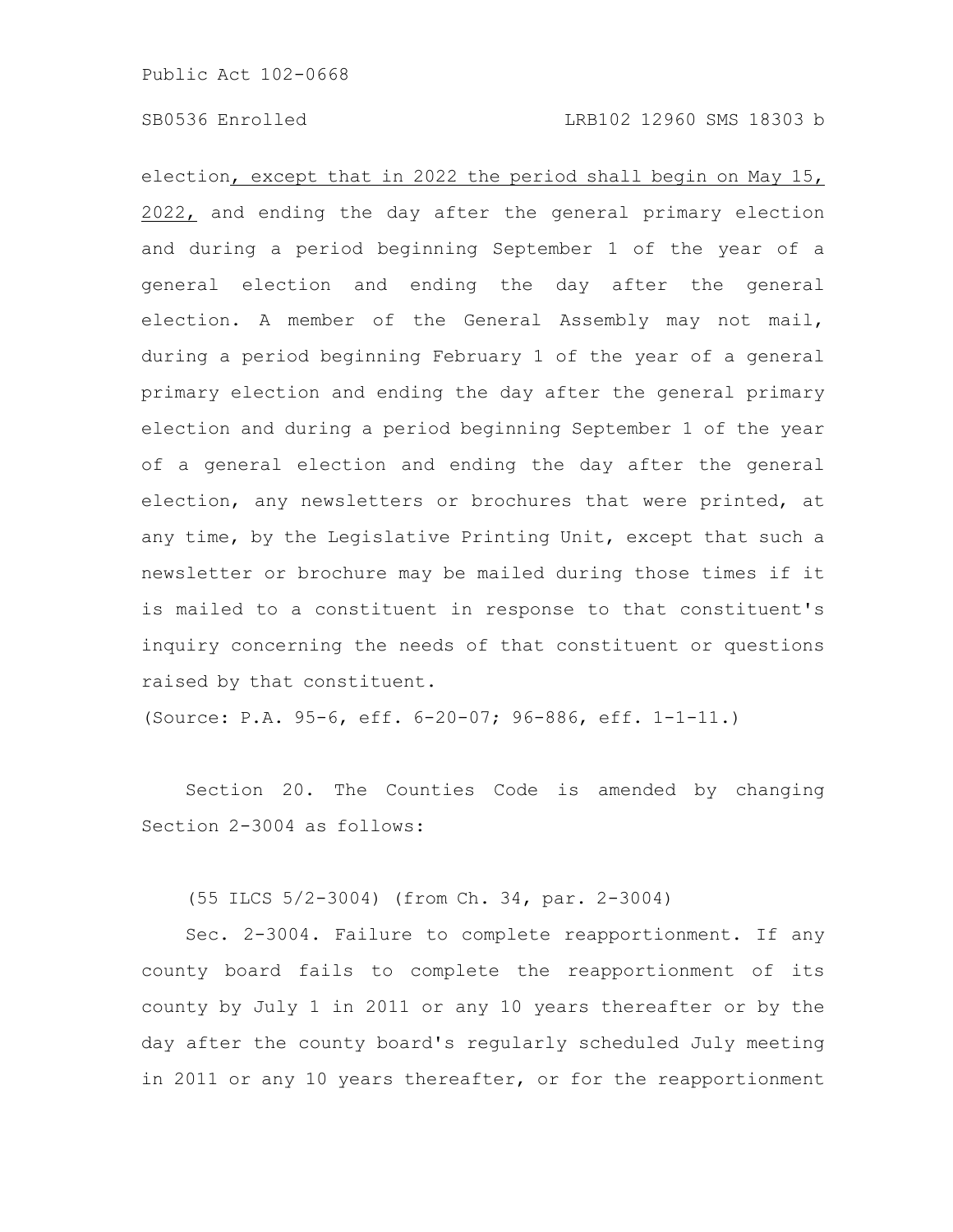# SB0536 Enrolled LRB102 12960 SMS 18303 b

of 2021, by December 31 the third Wednesday in November in the year after a federal decennial census year, whichever is later, the county clerk of that county shall convene the county apportionment commission. Three members of the commission shall constitute a quorum, but a majority of all the members must vote affirmatively on any determination made by the commission. The commission shall adopt rules for its procedure.

The commission shall develop an apportionment plan for the county in the manner provided by Section 2-3003, dividing the county into the same number of districts as determined by the county board. If the county board has failed to determine the size of the county board to be elected, then the number of districts and the number of members to be elected shall be the largest number to which the county is entitled under Section  $2 - 3002$ .

The commission shall submit its apportionment plan by October 1 in the year that it is convened, or for the reapportionment of 2021, by February 1, 2022, except that the circuit court, for good cause shown, may grant an extension of time, not exceeding a total of 60 days, within which such a plan may be submitted.

(Source: P.A. 102-15, eff. 6-17-21.)

Section 25. The Downstate Forest Preserve District Act is amended by changing Section 3c and by adding Section 3c-1 as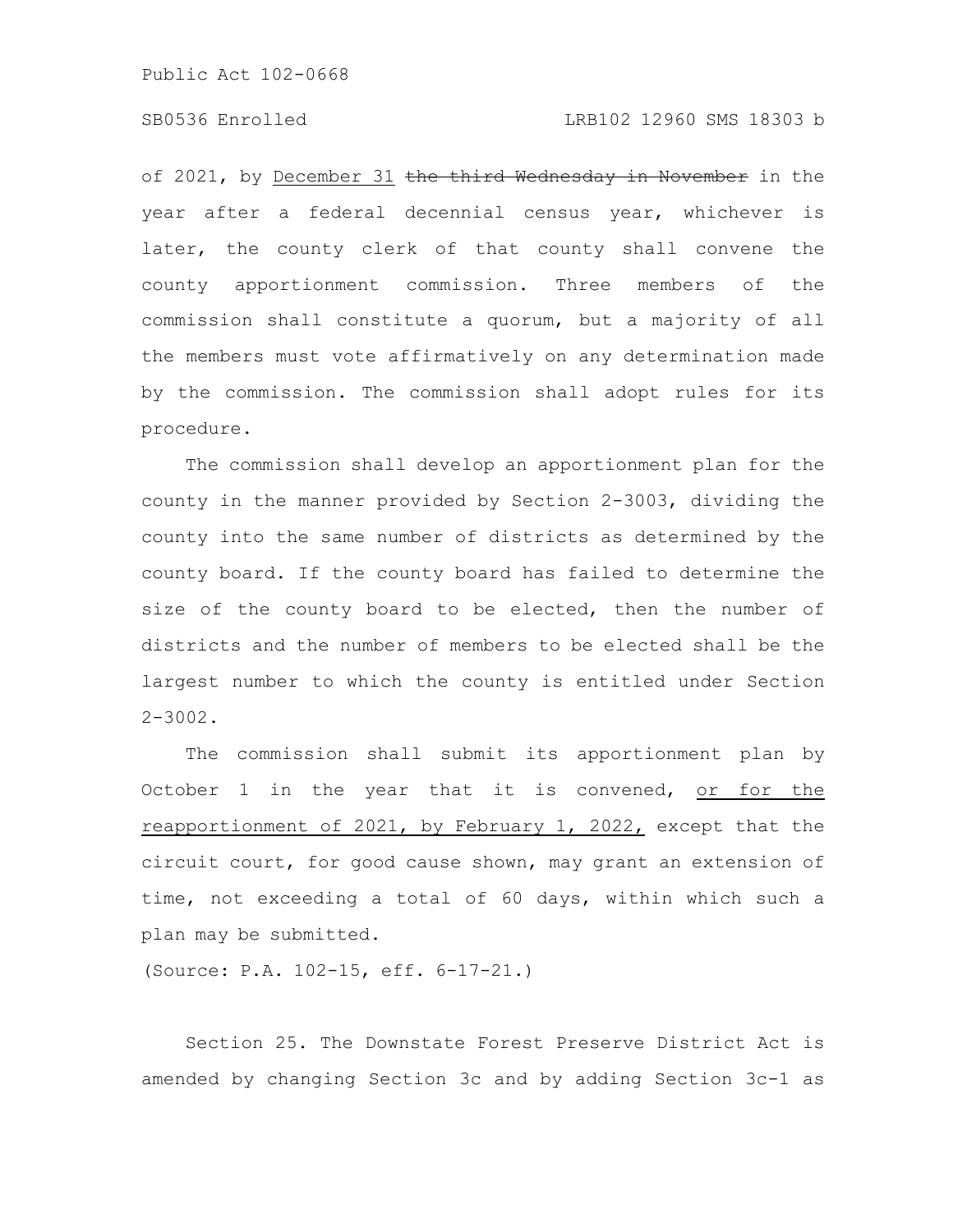follows:

(70 ILCS 805/3c)

Sec. 3c. Elected board of commissioners in certain counties. If the boundaries of a district are co-extensive with the boundaries of a county having a population of more than 800,000 but less than 3,000,000, all commissioners of the forest preserve district shall be elected from the number of districts as determined by the forest preserve district board of commissioners. Such a forest preserve district is a separate and distinct legal entity, and its board members are elected separate and apart from the elected county commissioners. Upon its formation, or as a result of decennial reapportionment, such a forest preserve district shall adopt a district map determining the boundary lines of each district. That map shall be adjusted and reapportioned subject to the same decennial reapportionment process stated in Section 3c-1. No more than one commissioner shall be elected from each district. The the same districts as members of the county board beginning with the general election held in 2002 and each succeeding general election. One commissioner shall be elected from each district. At their first meeting after their election in 2002 and following each subsequent decennial reapportionment of the county under Division Counties Code, the elected commissioners shall publicly by divide themselves into 2 groups, as equal in size as possible.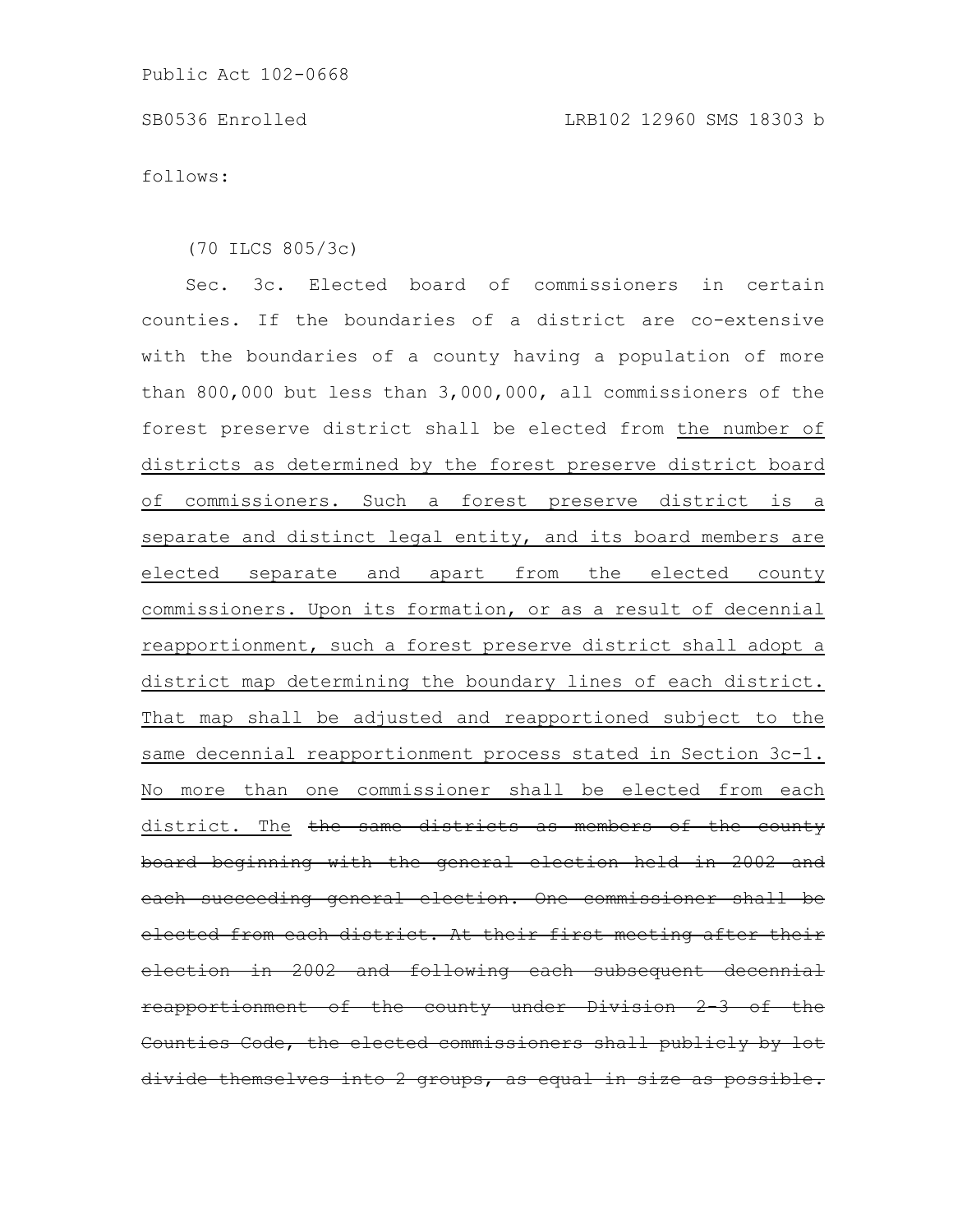Commissioners from the first group shall serve for terms of 2, 4, and 4 years; and commissioners from the second group shall serve terms of 4, 4, and 2 years. Beginning with the general election in 2002, the president of the board of commissioners of the forest preserve district shall be elected by the voters of the county, rather than by the commissioners. The president shall be a resident of the county and shall be elected throughout the county for a 4-year term without having been first elected as commissioner of the forest preserve district. Each commissioner shall be a resident of the forest preserve eounty board district from which he or she was elected not later than the date of the commencement of the term of office. The term of office for the president and commissioners elected under this Section shall commence on the first Monday of the month following the month of election. Neither a commissioner nor the president of the board of commissioners of that forest preserve district shall serve simultaneously as member or chairman of the county board. No person shall seek election to both the forest preserve commission and the county board at the same election, nor shall they be eligible to hold both offices at the same time. The president, with the advice and consent of the board of commissioners shall appoint a secretary, treasurer, and such other officers as deemed necessary by the board of commissioners, which officers need not be members of the board of commissioners. The president shall have the powers and duties as specified in Section 12 of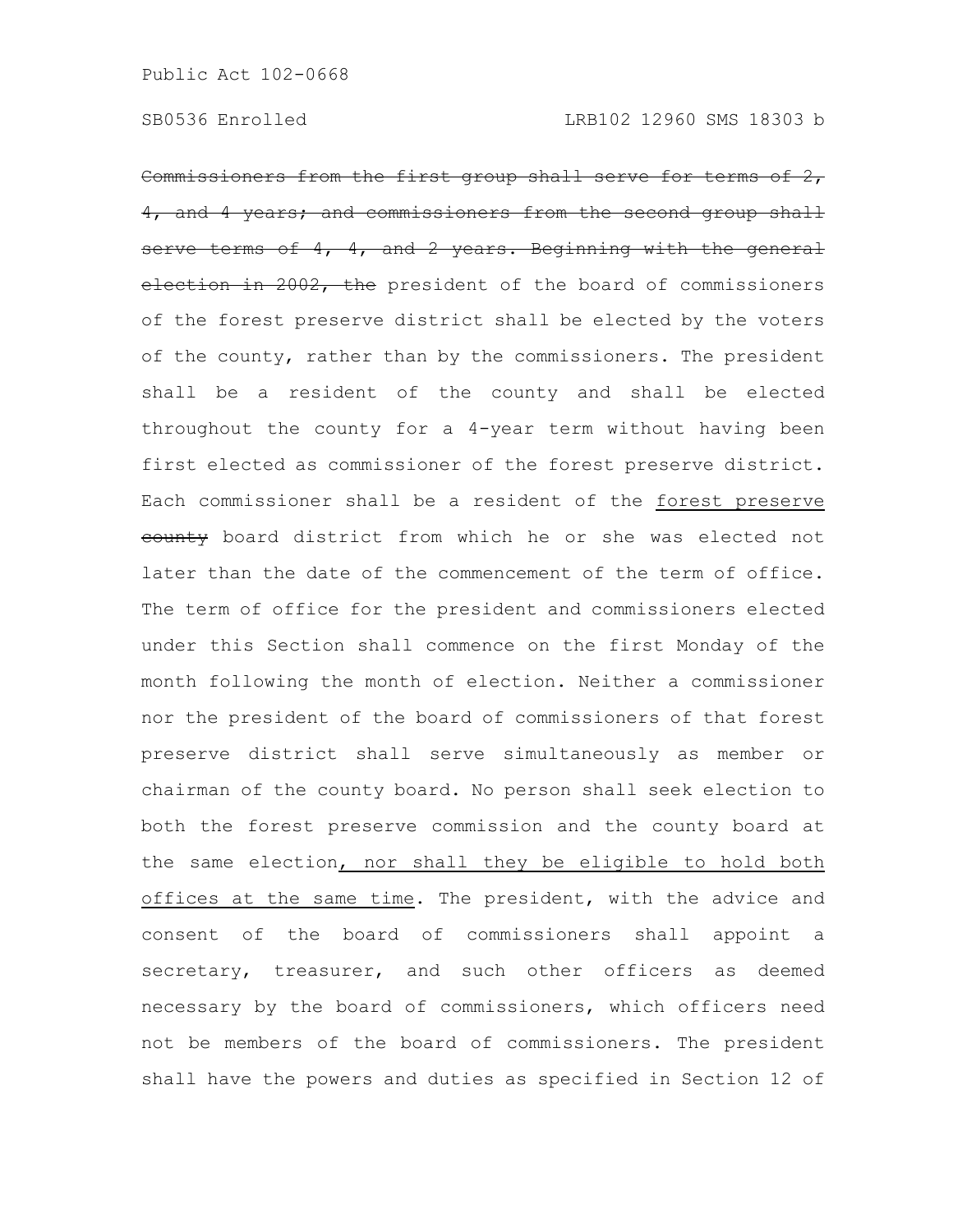this Act.

Candidates for president and commissioner shall be candidates of established political parties.

If a vacancy in the office of president or commissioner occurs, other than by expiration of the president's or commissioner's term, the forest preserve district board of commissioners shall declare that a vacancy exists and notification of the vacancy shall be given to the county central committee of each established political party within 3 business days after the occurrence of the vacancy. If the vacancy occurs in the office of forest preserve district commissioner, the president of the board of commissioners shall, within 60 days after the date of the vacancy, with the advice and consent of other commissioners then serving, appoint a person to serve for the remainder of the unexpired term. The appointee shall be affiliated with the same political party as the commissioner in whose office the vacancy occurred and be a resident of such district. If a vacancy in the office of president occurs, other than by expiration of the president's term, the remaining members of the board of commissioners shall, within 60 days after the vacancy, appoint one of the commissioners to serve as president for the remainder of the unexpired term. In that case, the office of the commissioner who is appointed to serve as president shall be deemed vacant and shall be filled within 60 days by appointment of the president with the advice and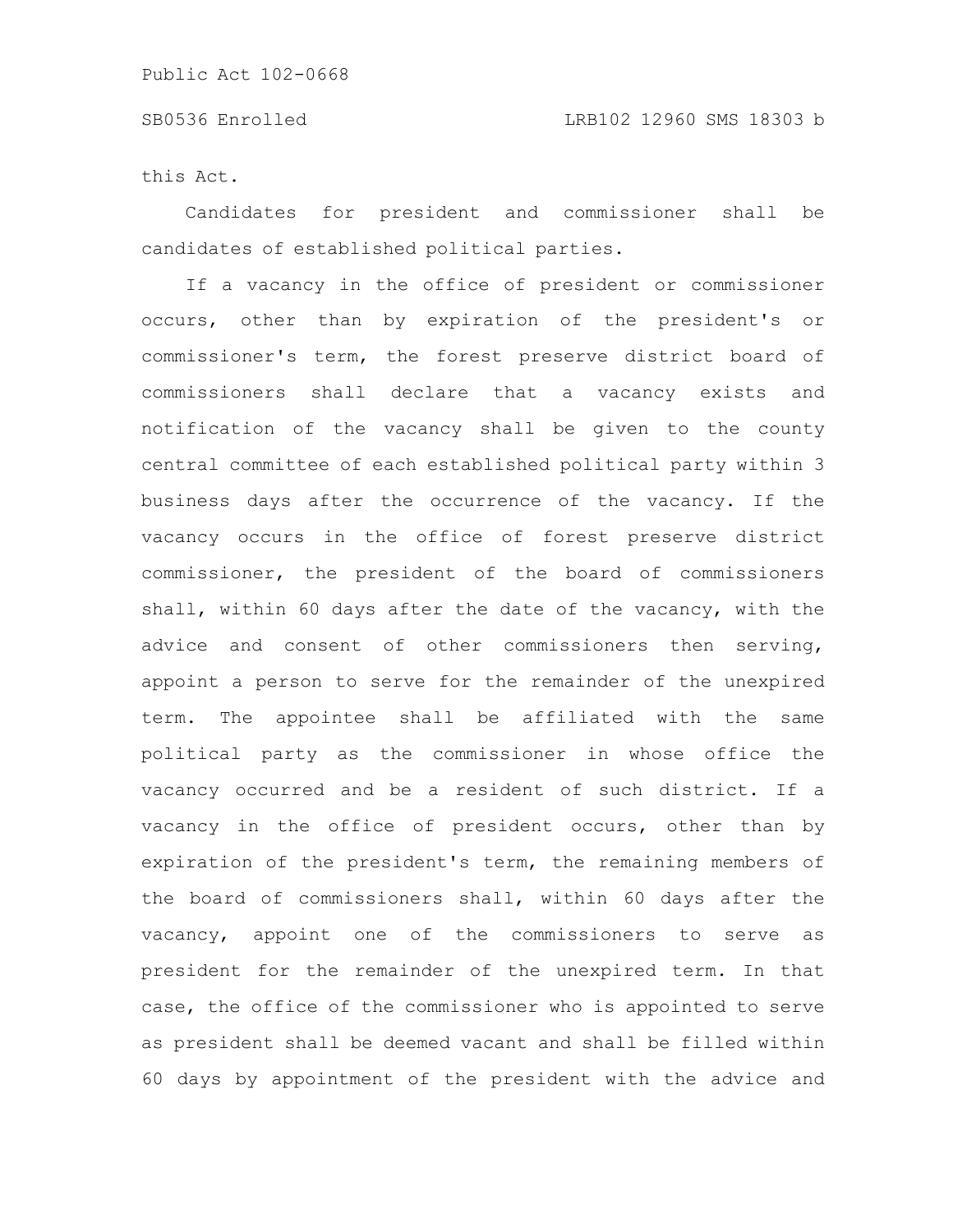consent of the other forest preserve district commissioners. The commissioner who is appointed to fill a vacancy in the office of president shall be affiliated with the same political party as the person who occupied the office of president prior to the vacancy. A person appointed to fill a vacancy in the office of president or commissioner shall establish his or her party affiliation by his or her record of voting in primary elections or by holding or having held an office in an established political party organization before the appointment. If the appointee has not voted in a party primary election or is not holding or has not held an office in an established political party organization before the appointment, the appointee shall establish his or her political party affiliation by his or her record of participating in an established political party's nomination or election caucus. If, however, more than 28 months remain in the unexpired term of a commissioner or the president, the appointment shall be until the next general election, at which time the vacated office of commissioner or president shall be filled by election for the remainder of the term. Notwithstanding any law to the contrary, if a vacancy occurs after the last day provided in Section 7-12 of the Election Code for filing nomination papers for the office of president of a forest preserve district where that office is elected as provided for in this Section, or as set forth in Section 7-61 of the Election Code, a vacancy in nomination shall be filled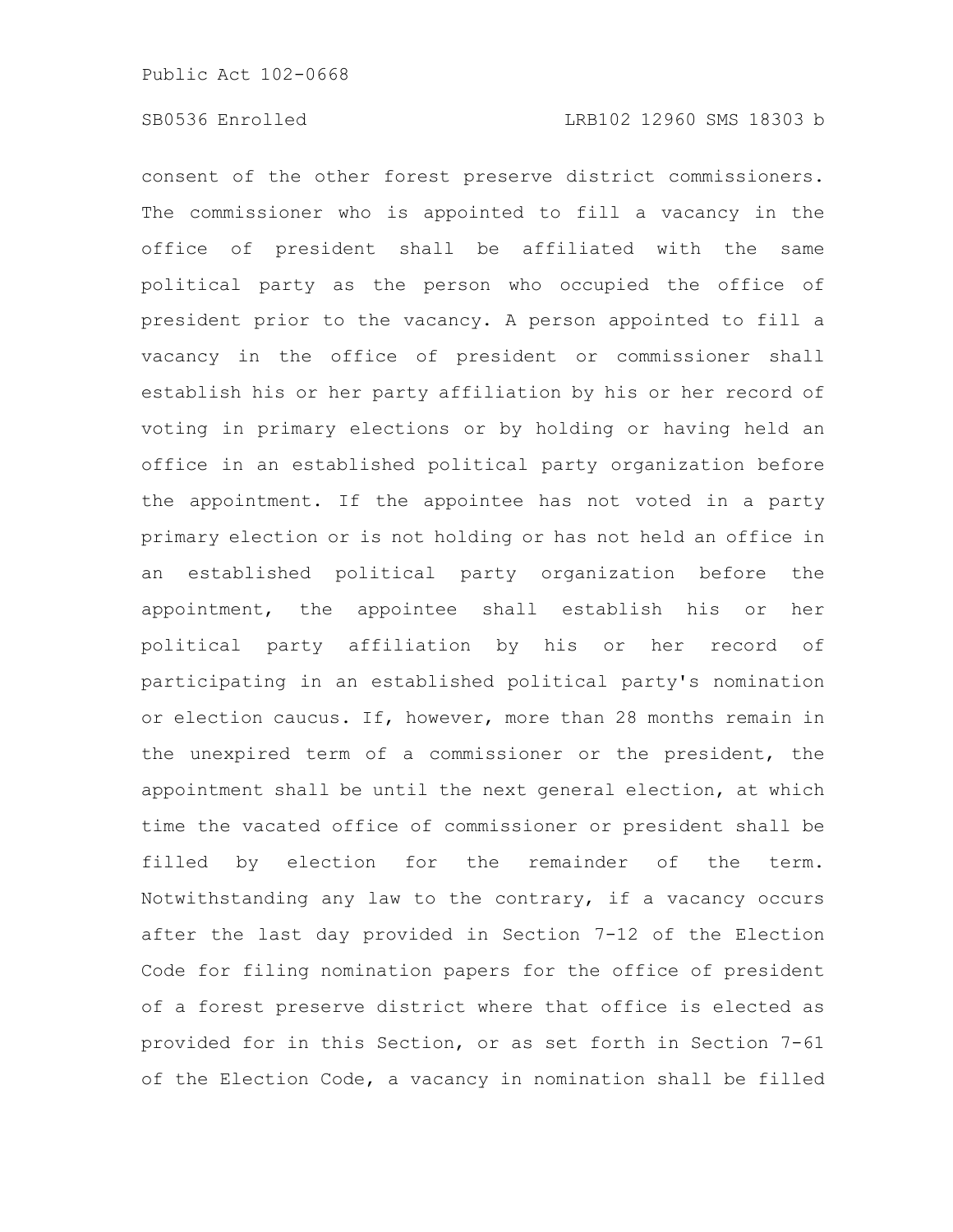# SB0536 Enrolled LRB102 12960 SMS 18303 b

by the passage of a resolution by the nominating committee of the affected political party within the time periods specified in the Election Code. The nominating committee shall consist of the chairman of the county central committee and the township chairmen of the affected political party. All other vacancies in nomination shall be filled in accordance with the provisions of the Election Code.

The president and commissioners elected under this Section may be reimbursed for their reasonable expenses actually incurred in performing their official duties under this Act in accordance with the provisions of Section 3a. The reimbursement paid under this Section shall be paid by the forest preserve district.

Compensation for the president and the forest preserve commissioners elected under this Section shall be established by the board of commissioners of the forest preserve district.

This Section does not apply to a forest preserve district created under Section 18.5 of the Conservation District Act. (Source: P.A. 94-617, eff. 8-18-05; 94-900, eff. 6-22-06.)

(70 ILCS 805/3c-1 new)

Sec. 3c-1. Reapportionment plan for forest preserve districts under Section 3c.

(a) The Downstate Forest Preserve District board of commissioners shall develop an apportionment plan and specify the number of districts. Each district shall have one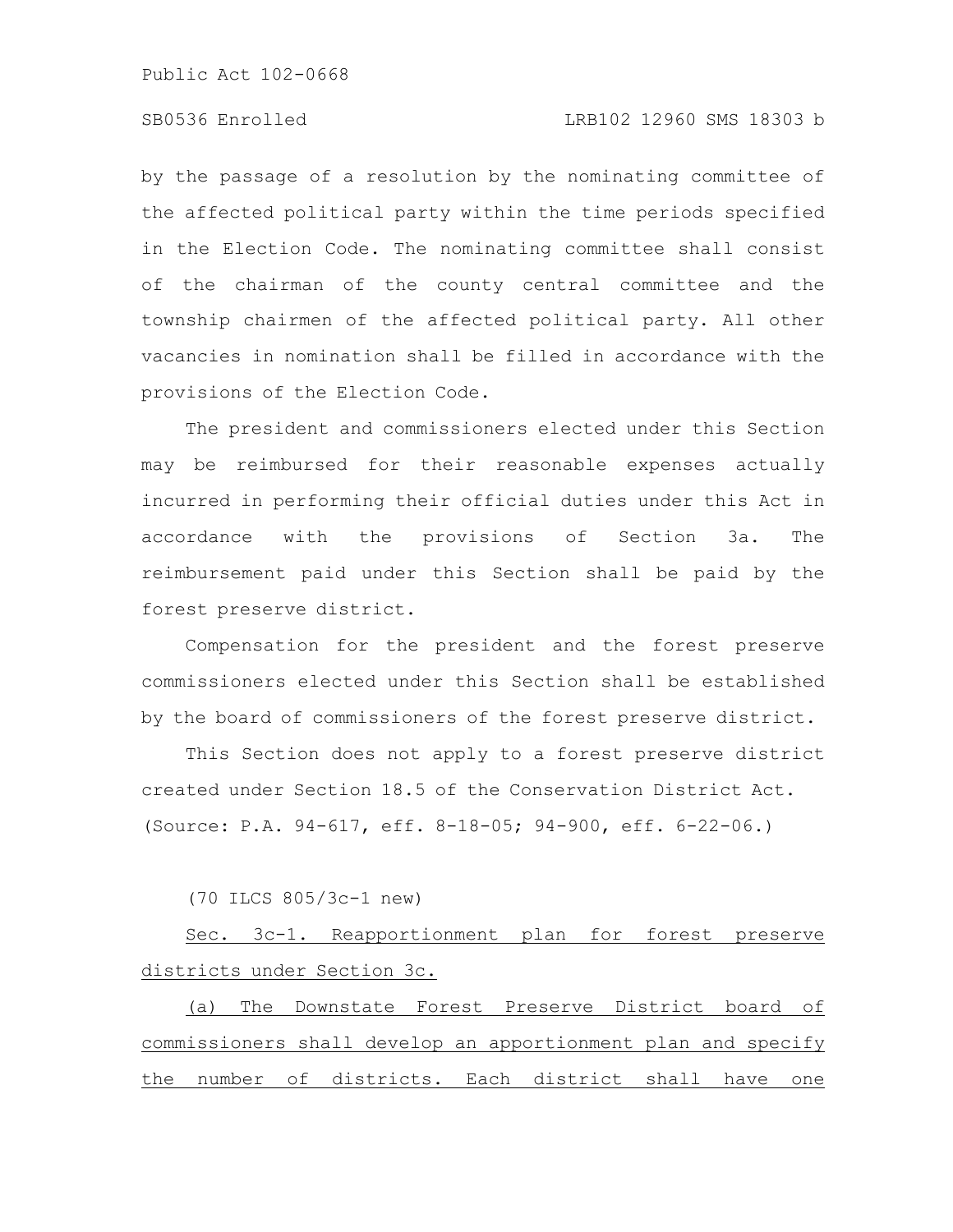commissioner. Each such district:

(1) shall be substantially equal in population to each other district; and

(2) shall be comprised of contiguous territory, as nearly compact as practicable; and

(3) shall be created in such a manner so that no precinct shall be divided between 2 or more districts, insofar as is practicable.

(b) The president of the board of commissioners of a Downstate Forest Preserve District may develop a reappointment plan and that plan, as presented or as amended, shall be presented to the board by the third Wednesday in May in the year after a federal decennial census year for approval in accordance with the provisions of subsection (a) of this Section. If the president presents a plan to the board by the third Wednesday in May, the board shall conduct at least one public hearing to receive comments and to discuss the apportionment plan. That hearing shall be held at least 6 days but not more than 21 days before the board may consider adopting the plan, and the public shall be given notice by publication in a newspaper of general circulation in the district of the hearing at least 6 days in advance of the hearing. The president of the board of commissioners shall have access to the federal decennial census available to the board.

(c) For the reapportionment in calendar year 2021, the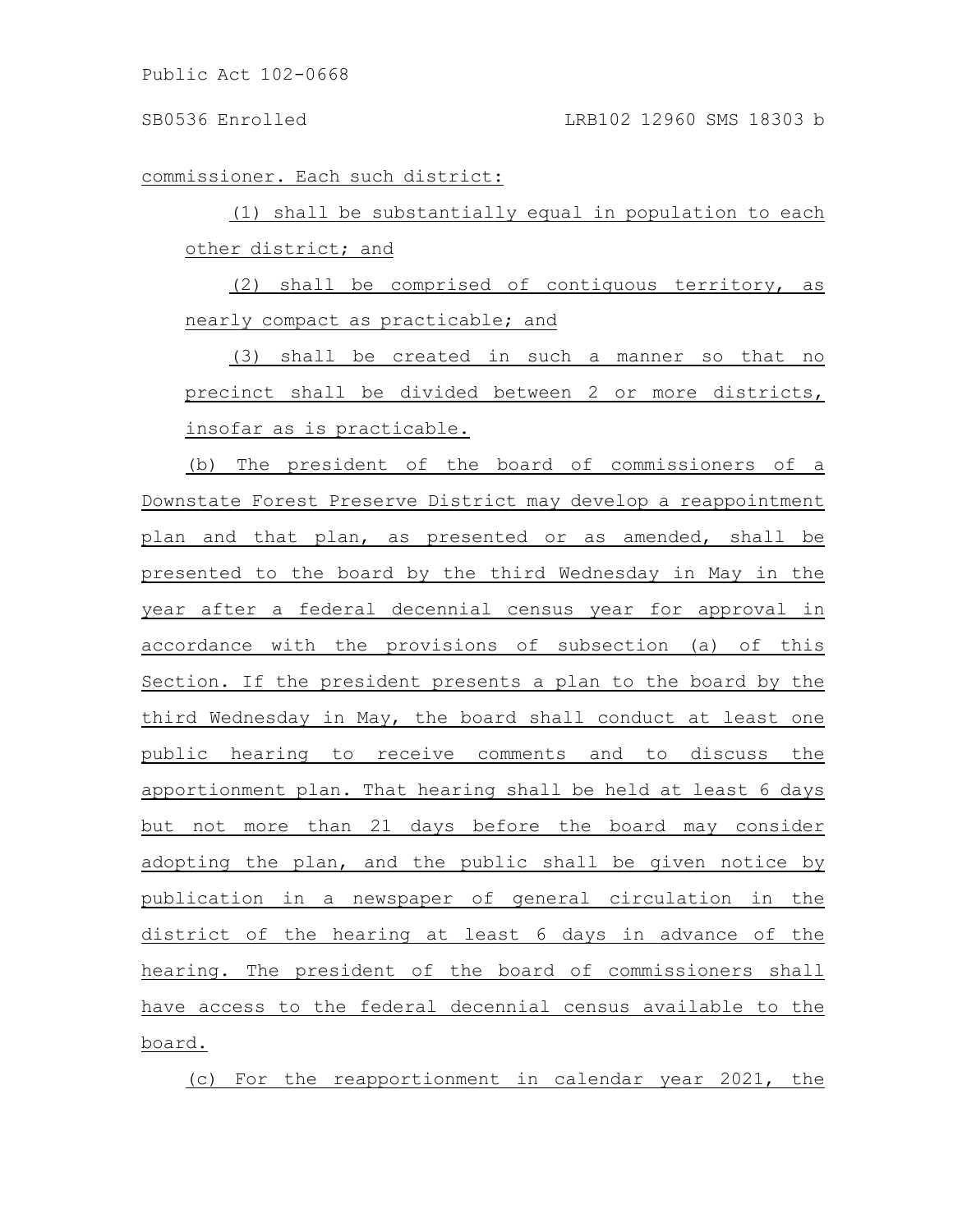president of the board of commissioners may develop and present (or redevelop and represent) to the board by the third Wednesday in November of 2021 an apportionment plan. If a plan is presented, the Board shall conduct at least one hearing on the proposed plan before it may be adopted. That hearing shall be held at least 6 days but not more than 21 days before the board may consider adopting the plan, and the public shall be given notice by publication in a newspaper of general circulation in the district of the hearing at least 6 days in advance of the hearing.

(d) After each decennial census, the Downstate Forest Preserve District board is not obligated to reapportion the districts if existing districts are within a 10% population deviation from each other based on the results of the decennial census.

(e) As used in this Section, "Downstate Forest Preserve District" means a district described in Section 3c.

Section 30. The Circuit Courts Act is amended by changing Sections 2f, 2f-2, 2f-4, 2f-5, 2f-6, and 2f-9 as follows:

(705 ILCS 35/2f) (from Ch. 37, par. 72.2f)

Sec. 2f. (a) The Circuit of Cook County shall be divided into 15 units to be known as subcircuits. The subcircuits shall be compact, contiguous, and substantially equal in population. The General Assembly shall create the subcircuits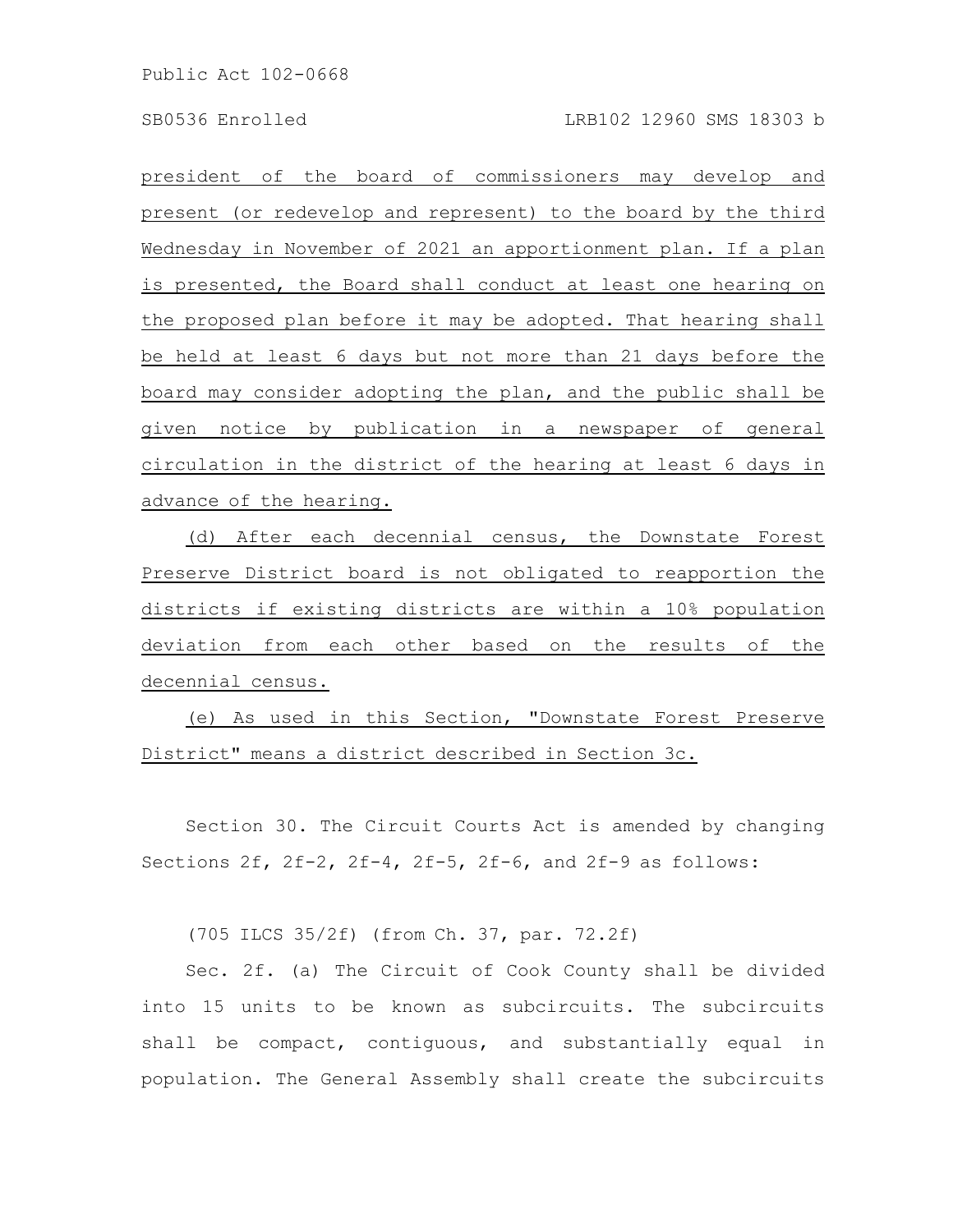by law on or before July 1, 1991, using population data as determined by the 1990 Federal census.

(a-5) In 2022 In 2021, the General Assembly shall redraw the boundaries of the subcircuits to reflect the results of the 2020 federal decennial census. The General Assembly shall redraw the subcircuit boundaries after every federal decennial census. The subcircuits shall be compact, contiguous, and substantially equal in population. In accordance with subsection (d), a resident judgeship assigned to a subcircuit shall continue to be assigned to that subcircuit. Any vacancy in a resident judgeship existing on or occurring after the effective date of a law redrawing the boundaries of the subcircuits shall be filled by a resident of the redrawn subcircuit.

(b) The 165 resident judges to be elected from the Circuit of Cook County shall be determined under paragraph (4) of subsection (a) of Section 2 of the Judicial Vacancies Act.

(c) The Supreme Court shall allot (i) the additional resident judgeships provided by paragraph (4) of subsection (a) of Section 2 of the Judicial Vacancies Act and (ii) all vacancies in resident judgeships existing on or occurring on or after the effective date of this amendatory Act of 1990, with respect to the other resident judgeships of the Circuit of Cook County, for election from the various subcircuits until there are 11 resident judges to be elected from each of the 15 subcircuits (for a total of 165). A resident judgeship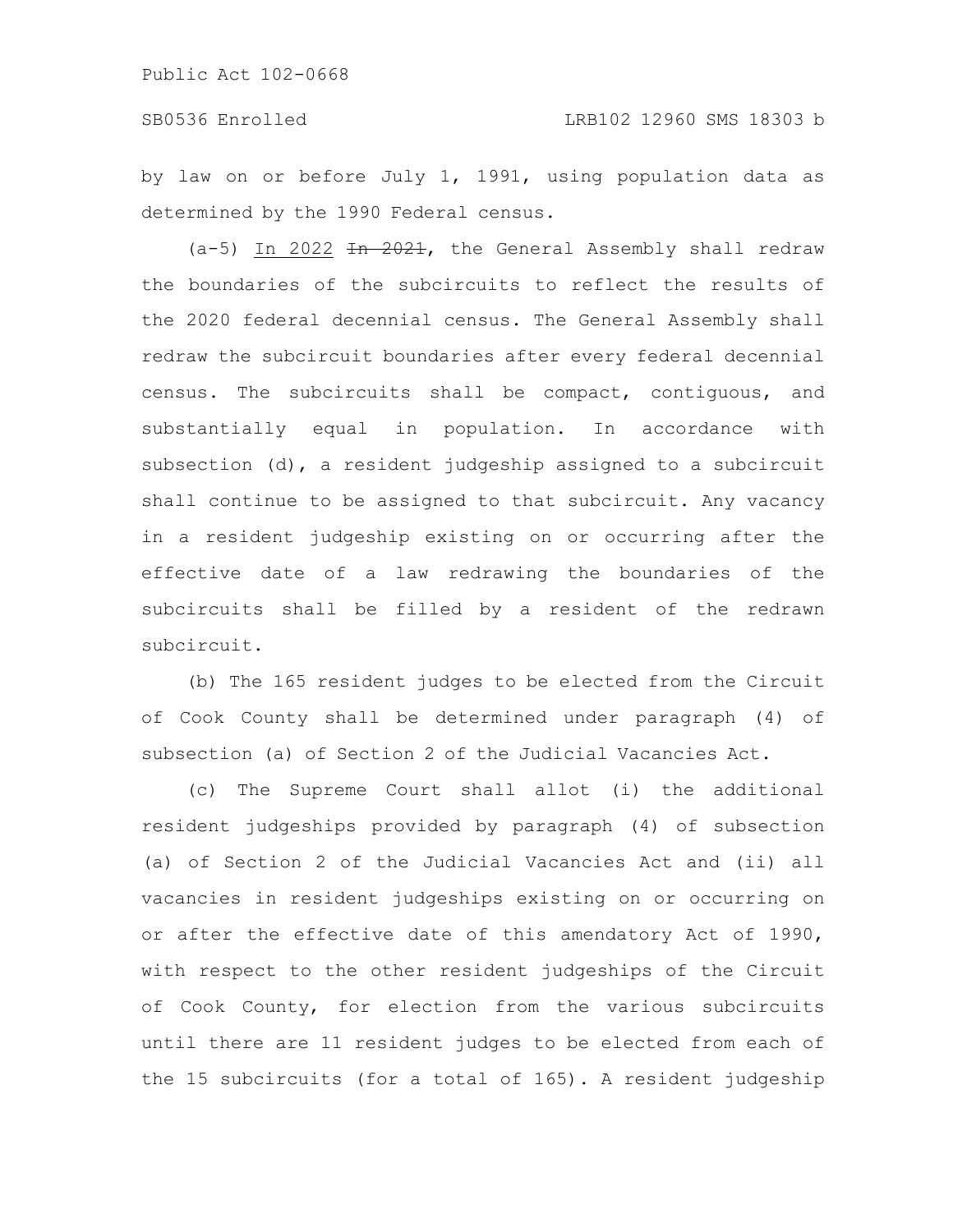authorized before the effective date of this amendatory Act of 1990 that became vacant and was filled by appointment by the Supreme Court before that effective date shall be filled by election at the general election in November of 1992 from the unit of the Circuit of Cook County within Chicago or the unit of that Circuit outside Chicago, as the case may be, in which the vacancy occurred.

(d) As soon as practicable after the subcircuits are created by law, the Supreme Court shall determine by lot a numerical order for the 15 subcircuits. That numerical order shall be the basis for the order in which resident judgeships are assigned to the subcircuits. After the first round of assignments, the second and all later rounds shall be based on the same numerical order. Once a resident judgeship is assigned to a subcircuit, it shall continue to be assigned to that subcircuit for all purposes.

(e) A resident judge elected from a subcircuit shall continue to reside in that subcircuit as long as he or she holds that office. A resident judge elected from a subcircuit after January 1, 2008, must retain residency as a registered voter in the subcircuit to run for retention from the circuit at large thereafter.

(Source: P.A. 101-477, eff. 6-1-20.)

(705 ILCS 35/2f-2) Sec. 2f-2. 19th judicial circuit; subcircuits; additional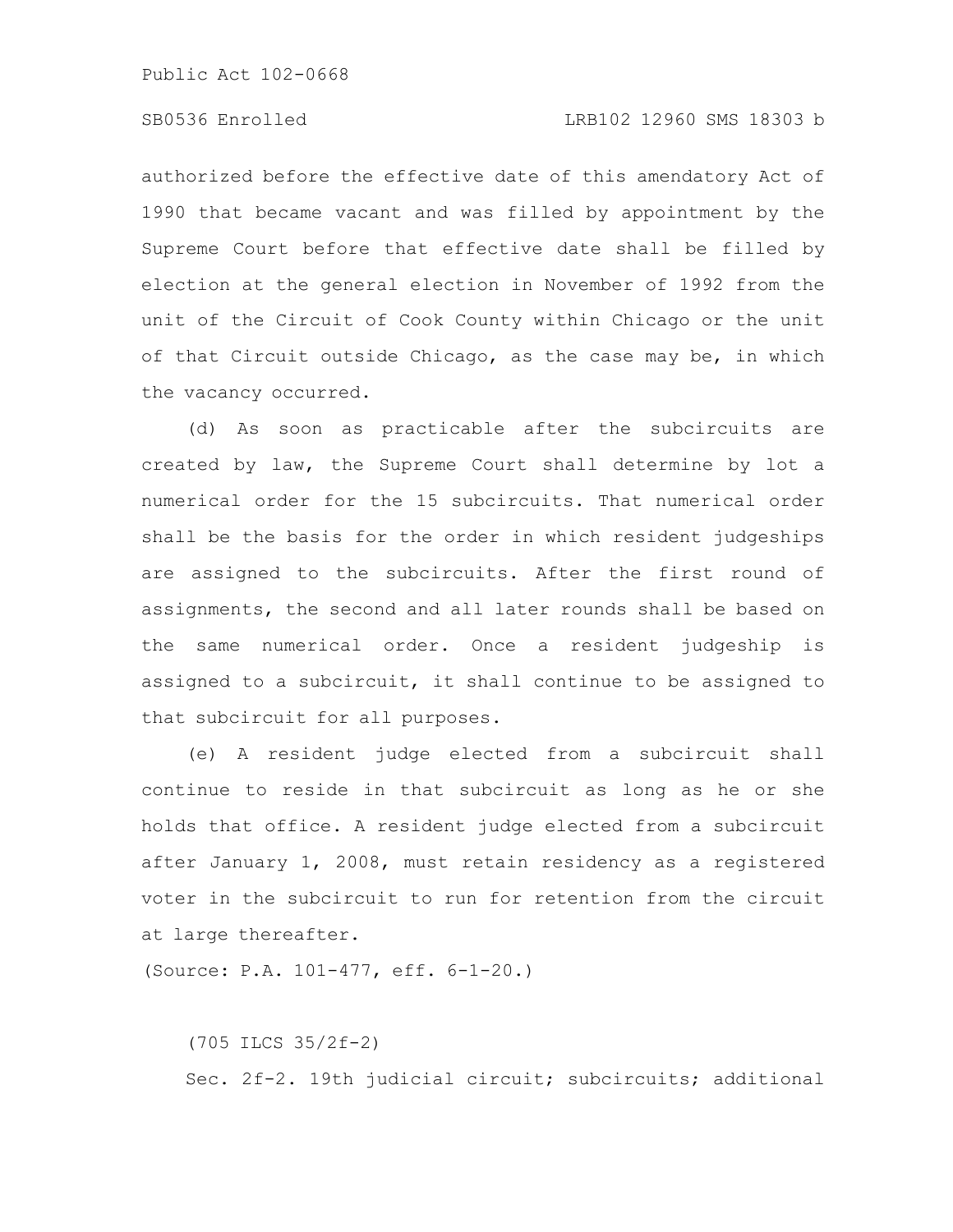judges.

(a) Prior to the boundaries of the subcircuits being redrawn under subsection (a-3), the 19th circuit shall be divided into 6 subcircuits. The subcircuits shall be compact, contiguous, and substantially equal in population. The General Assembly by law shall create the subcircuits, using population data as determined by the 2000 federal census, and shall determine a numerical order for the 6 subcircuits. That numerical order shall be the basis for the order in which resident judgeships are assigned to the subcircuits. The 6 resident judgeships to be assigned that are not added by or converted from at-large judgeships as provided in this amendatory Act of the 96th General Assembly shall be assigned to the 1st, 2nd, 3rd, 4th, 5th, and 6th subcircuits, in that order. The 6 resident judgeships to be assigned that are added by or converted from at-large judgeships as provided in this amendatory Act of the 96th General Assembly shall be assigned to the 6th, 5th, 4th, 3rd, 2nd, and 1st subcircuits, in that order. Once a resident judgeship is assigned to a subcircuit, it shall continue to be assigned to that subcircuit for all purposes.

 $(a-3)$  In 2022 <del>In 2021</del>, the General Assembly shall redraw the boundaries of the subcircuits to reflect the results of the 2020 federal decennial census and divide the 19th circuit into at least 10 subcircuits. The General Assembly shall redraw the subcircuit boundaries after every federal decennial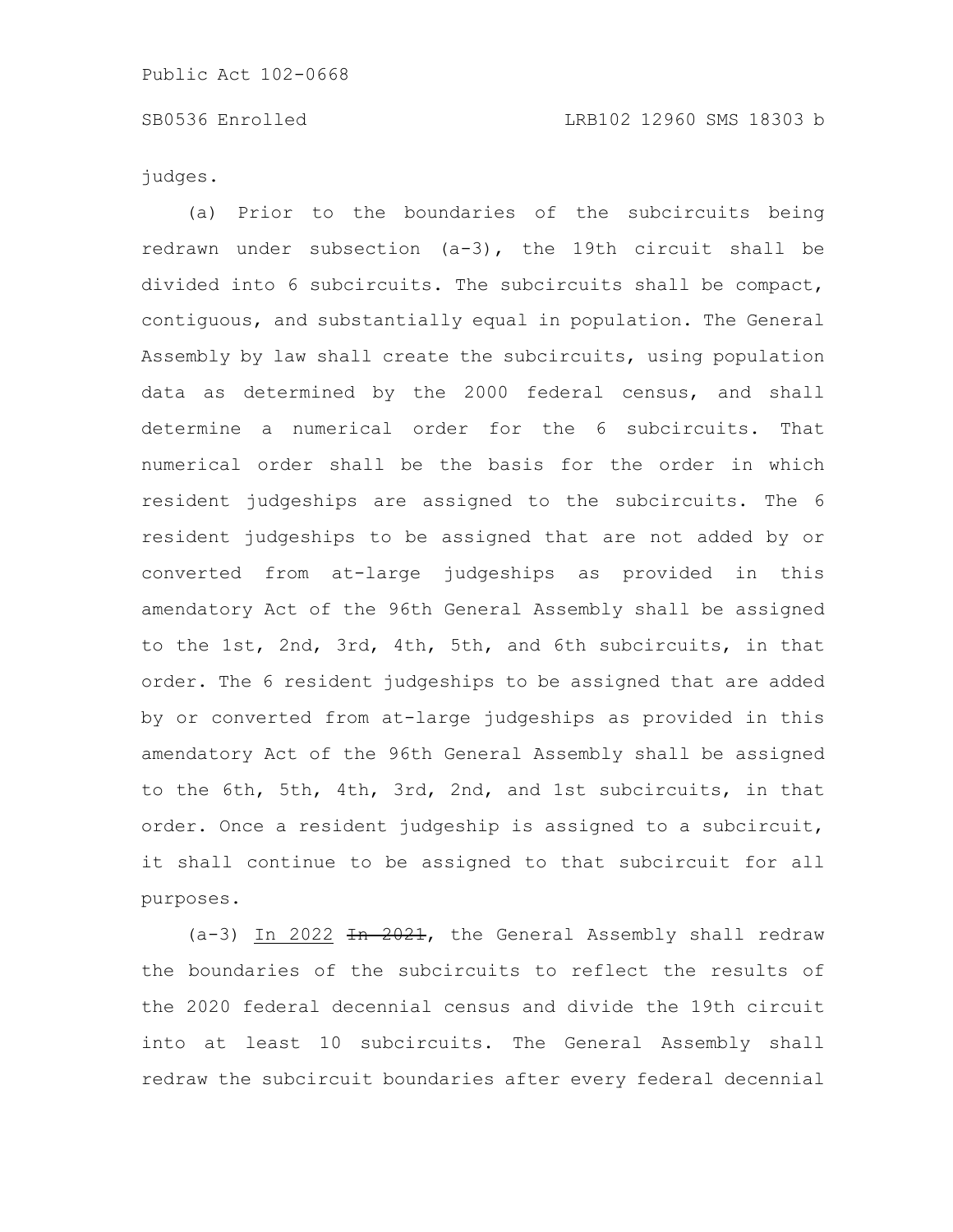census. The subcircuits shall be compact, contiguous, and substantially equal in population. Upon the division of subcircuits pursuant to this Section: (i) each resident judgeship shall be assigned to the newly drawn subcircuit in which the judge of the resident judgeship in question resides; and (ii) each at-large judgeship shall be converted to a resident judgeship and assigned to the subcircuit in which the judge of the converted judgeship in question resides. Once a resident judgeship is assigned to a subcircuit or an at-large judgeship is converted to a resident judgeship and assigned to a subcircuit, it shall be assigned to that subcircuit for all purposes. Any vacancy in a resident judgeship existing on or occurring after the effective date of a law redrawing the boundaries of the subcircuits shall be filled by a resident of the redrawn subcircuit. When a vacancy occurs in a resident judgeship, the resident judgeship shall be allotted by the Supreme Court under subsection (c) and filled by election. Notwithstanding the preceding 2 sentences, the resident judgeship shall not be allotted by the Supreme Court and filled by election if, after the vacancy arises, there are still 2 or more nonvacant resident judgeships in the subcircuit of the vacant resident judgeship in question.

(a-5) Of the at-large judgeships of the 19th judicial circuit, the first 3 that are or become vacant on or after the effective date of this amendatory Act of the 96th General Assembly shall become resident judgeships of the 19th judicial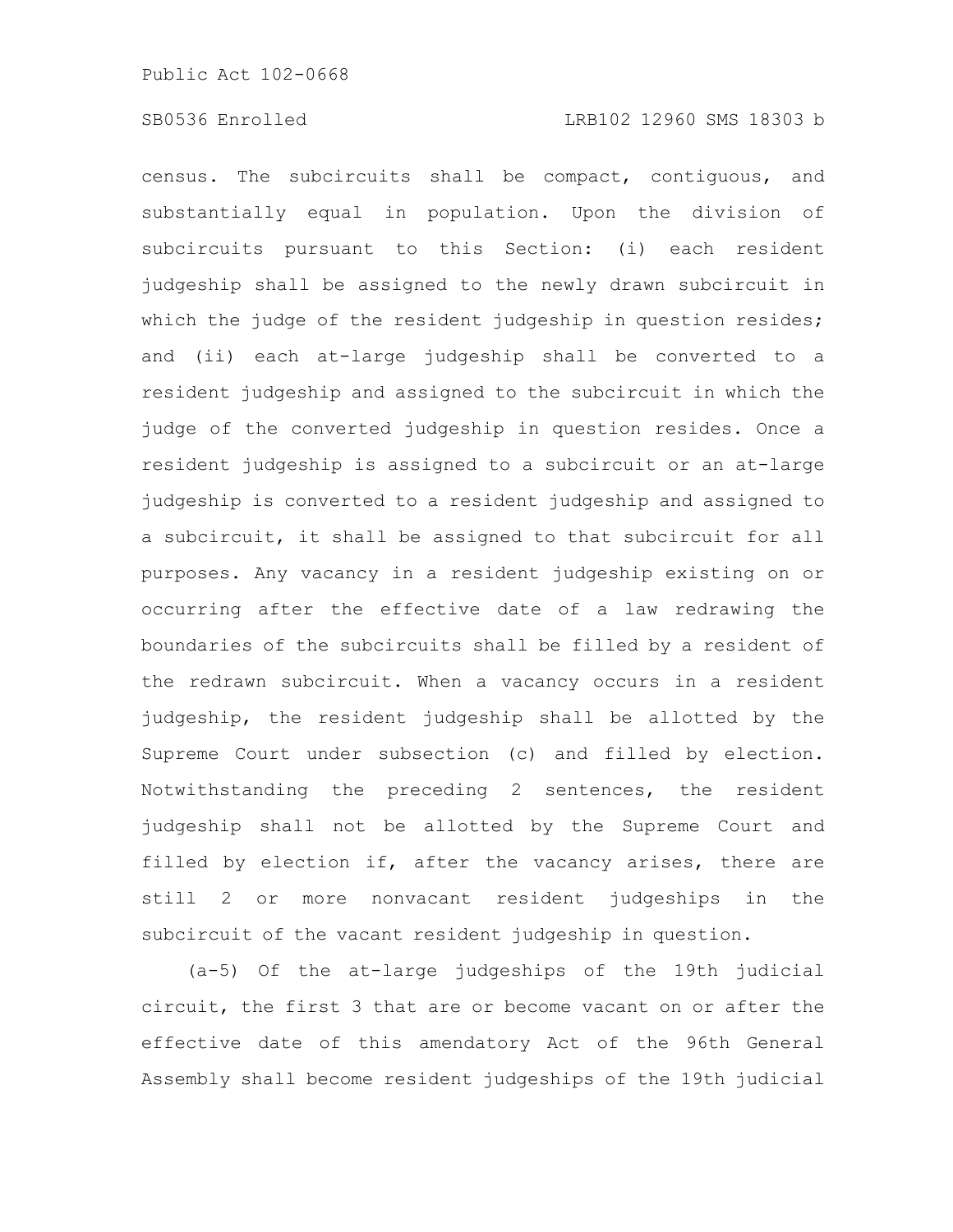circuit to be allotted by the Supreme Court under subsection (c) and filled by election, except that the Supreme Court may fill those judgeships by appointment for any remainder of a vacated term until the resident judgeships are filled initially by election. As used in this subsection, a vacancy does not include the expiration of a term of an at-large judge who seeks retention in that office at the next term.

(a-10) The 19th judicial circuit shall have 3 additional resident judgeships to be allotted by the Supreme Court under subsection (c). One of the additional resident judgeships shall be filled by election beginning at the 2010 general election. Two of the additional resident judgeships shall be filled by election beginning at the 2012 general election.

(a-15) The 19th judicial circuit shall have additional resident judgeships as provided by subsection (a-3) to be allotted by the Supreme Court under subsection (c). The resident judgeships shall be allotted by the Supreme Court in numerical order as provided by the General Assembly upon the redrawing of boundaries and the division of subcircuits pursuant to subsection (a-3). Two additional resident judgeships allotted by the Supreme Court pursuant to this subsection, in numerical order as provided by the General Assembly, shall be filled by election beginning at the 2022 general election. The remainder of the additional resident judgeships shall be filled by election at the 2024 election.

(a-20) In addition to the 2 judgeships filled by election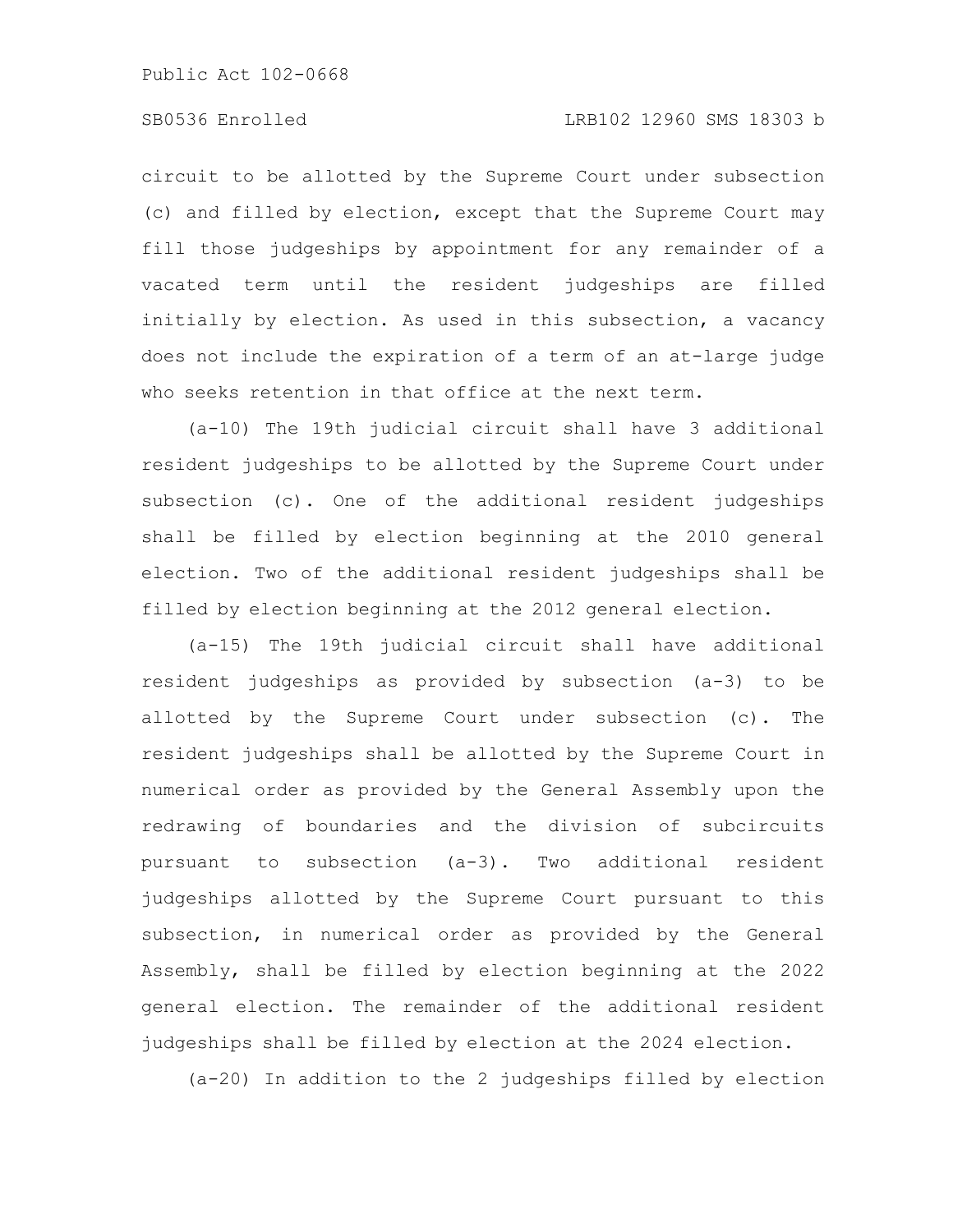# SB0536 Enrolled LRB102 12960 SMS 18303 b

at the 2022 election as provided by subsection (a-15), any judgeship that became vacant after January 1, 2020 and on the effective date of this amendatory Act of the 102nd General Assembly is held by an individual appointed by the Supreme Court also shall be filled by election at the 2022 general election. This subsection is subject to the requirement of subsection (a-3) that no judgeship shall be allotted by the Supreme Court and filled by election if, after the vacancy arises, there are still 2 or more nonvacant resident judgeships in the subcircuit of the vacant resident judgeship in question.

(b) The 19th circuit shall have a total of 12 resident judgeships (6 resident judgeships existing on the effective date of this amendatory Act of the 96th General Assembly, 3 formerly at-large judgeships as provided in subsection (a-5), and 3 resident judgeships added by subsection (a-10)). The number of resident judgeships allotted to subcircuits of the 19th judicial circuit pursuant to this Section shall constitute all the resident judgeships of the 19th judicial circuit.

(c) The Supreme Court shall allot (i) all vacancies in resident judgeships of the 19th circuit existing on or occurring on or after the effective date of this amendatory Act of the 93rd General Assembly and not filled at the 2004 general election, (ii) the resident judgeships of the 19th circuit filled at the 2004 general election as those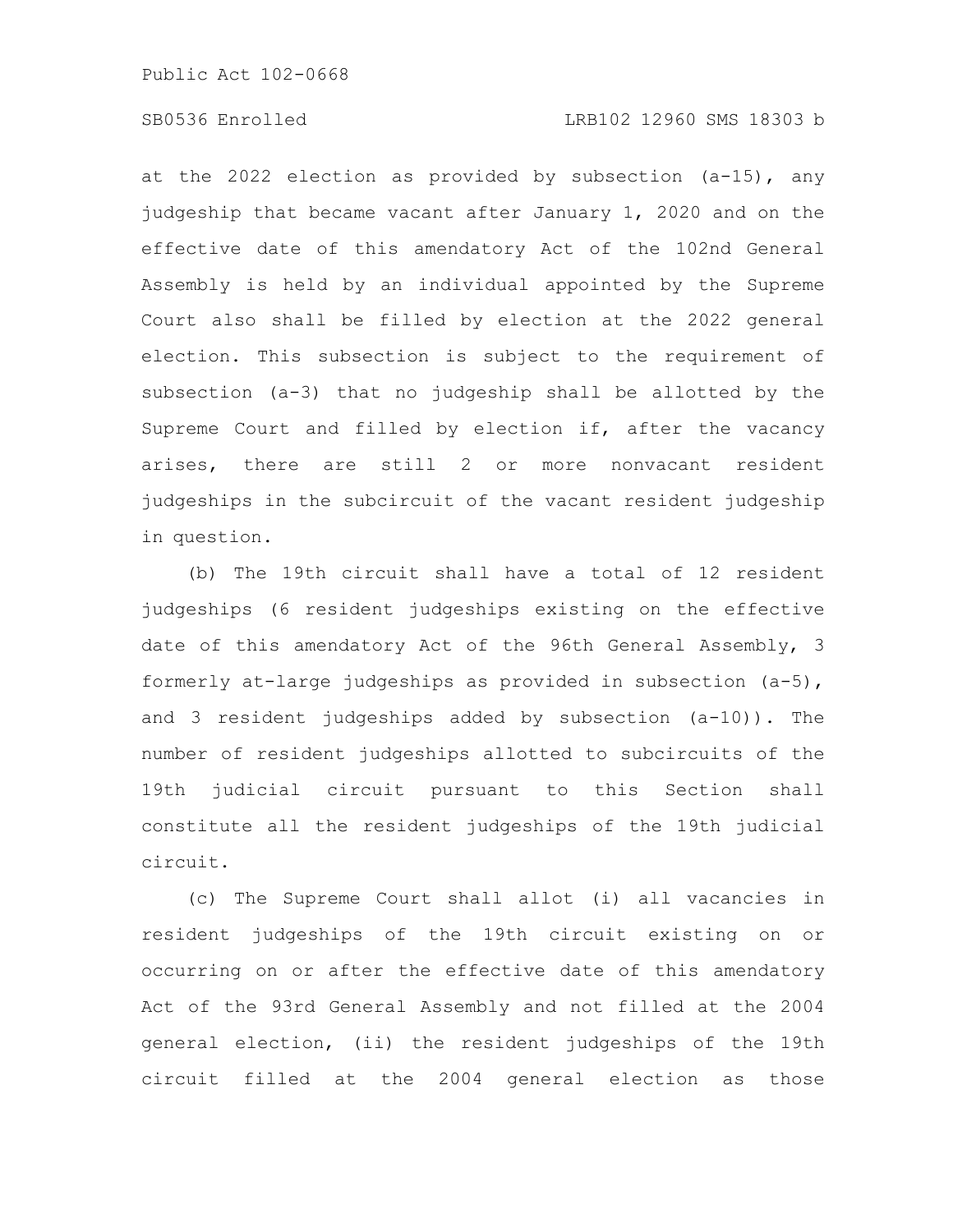judgeships thereafter become vacant, (iii) the 3 formerly at-large judgeships described in subsection (a-5) as they become available, (iv) the 3 resident judgeships added by subsection (a-10), and (v) the additional resident judgeships provided for by subsection (a-3), for election from the various subcircuits until there are 2 resident judges to be elected from each subcircuit. No resident judge of the 19th circuit serving on the effective date of this amendatory Act of the 93rd General Assembly shall be required to change his or her residency in order to continue serving in office or to seek retention in office as resident judgeships are allotted by the Supreme Court in accordance with this Section.

(d) A resident judge elected from a subcircuit shall continue to reside in that subcircuit as long as he or she holds that office. A resident judge elected from a subcircuit after January 1, 2008, must retain residency as a registered voter in the subcircuit to run for retention from the circuit at-large thereafter.

(e) Vacancies in resident judgeships of the 19th circuit shall be filled in the manner provided in Article VI of the Illinois Constitution.

(Source: P.A. 101-477, eff. 6-1-20; 102-380, eff. 8-13-21.)

(705 ILCS 35/2f-4) Sec. 2f-4. 12th circuit; subcircuits; additional judges. (a) The 12th circuit shall be divided into 5 subcircuits.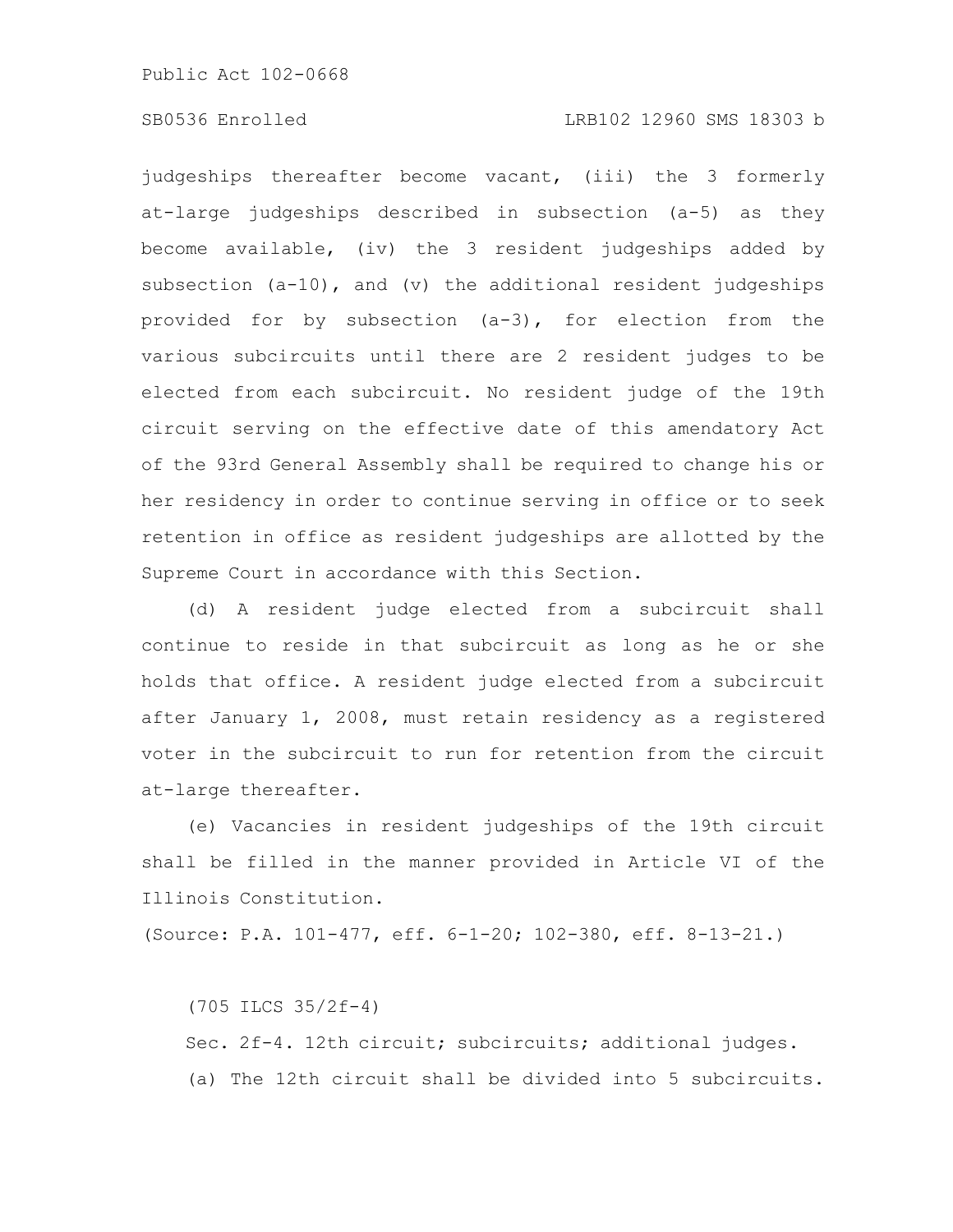# SB0536 Enrolled LRB102 12960 SMS 18303 b

The subcircuits shall be compact, contiguous, and substantially equal in population. The General Assembly by law shall create the subcircuits, using population data as determined by the 2000 federal census, and shall determine a numerical order for the 5 subcircuits. That numerical order shall be the basis for the order in which resident judgeships are assigned to the subcircuits. The 5 resident judgeships to be assigned after the effective date of this amendatory Act of the 96th General Assembly shall be assigned to the 3rd, 4th, 5th, 1st, and 2nd subcircuits, in that order. Once a resident judgeship is assigned to a subcircuit, it shall continue to be assigned to that subcircuit for all purposes.

(a-5) In 2022 In 2021, the General Assembly shall redraw the boundaries of the subcircuits to reflect the results of the 2020 federal decennial census. The General Assembly shall redraw the subcircuit boundaries after every federal decennial census. The subcircuits shall be compact, contiguous, and substantially equal in population. In accordance with subsection (a), a resident judgeship assigned to a subcircuit shall continue to be assigned to that subcircuit. Any vacancy in a resident judgeship existing on or occurring after the effective date of a law redrawing the boundaries of the subcircuits shall be filled by a resident of the redrawn subcircuit.

(a-10) The first vacancy in the 12th judicial circuit's 10 existing circuit judgeships (8 at large and 2 resident), but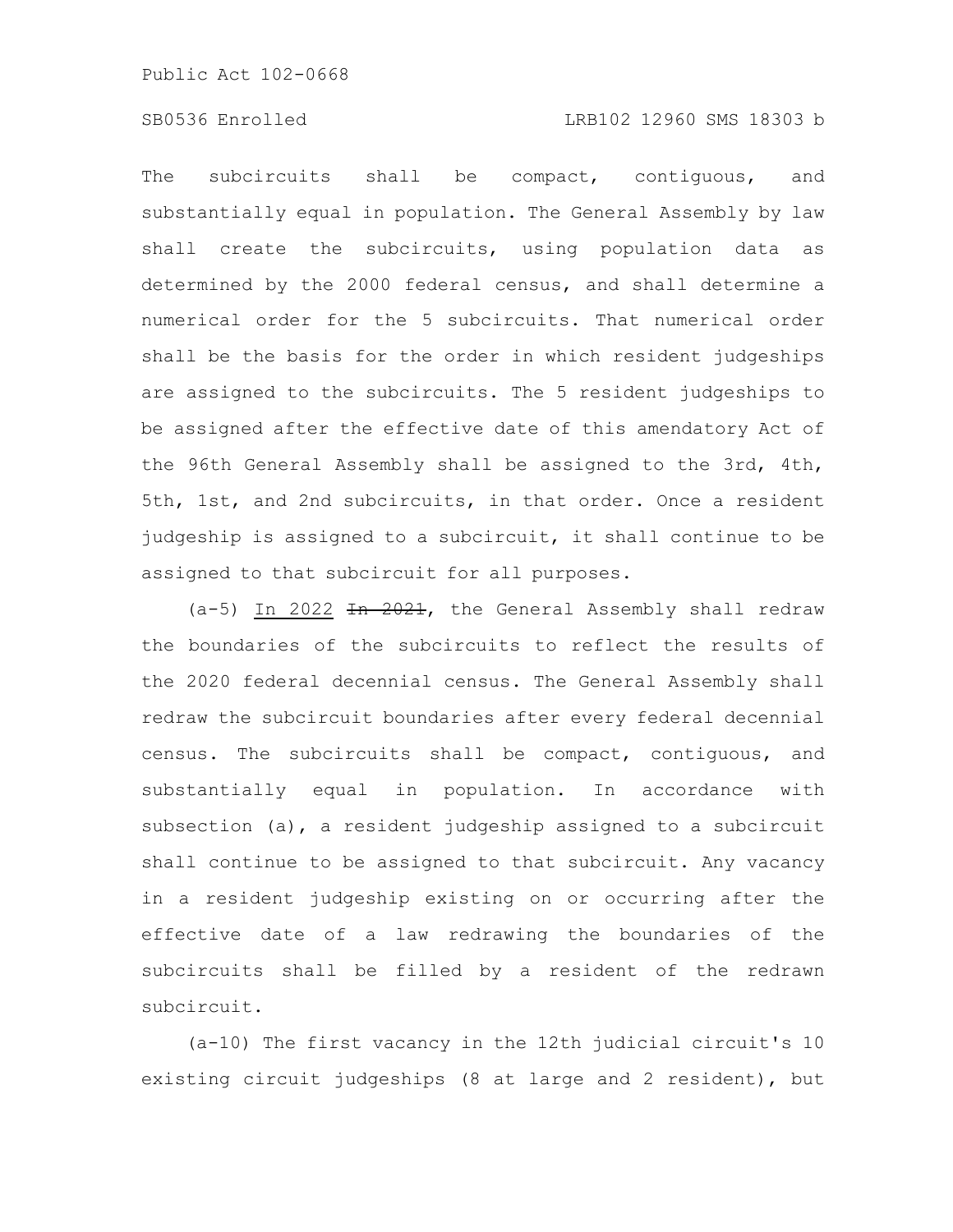# SB0536 Enrolled LRB102 12960 SMS 18303 b

not in the additional judgeships described in subsections (b) and (b-5), that exists on or after the effective date of this amendatory Act of the 94th General Assembly shall not be filled, by appointment or election, and that judgeship is eliminated. Of the 12th judicial circuit's 10 existing circuit judgeships (8 at large and 2 resident), but not the additional judgeships described in subsections (b) and (b-5), the second to be vacant or become vacant on or after the effective date of this amendatory Act of the 94th General Assembly shall be allotted as a 12th circuit resident judgeship under subsection  $(c)$ .

(a-15) Of the at large judgeships of the 12th judicial circuit not affected by subsection (a-10), the first 2 that are or become vacant on or after the effective date of this amendatory Act of the 96th General Assembly shall become resident judgeships of the 12th judicial circuit to be allotted by the Supreme Court under subsection (c) and filled by election, except that the Supreme Court may fill those judgeships by appointment for any remainder of a vacated term until the resident judgeships are filled initially by election.

(a-20) As used in subsections (a-10) and (a-15), a vacancy does not include the expiration of a term of an at large or resident judge who seeks retention in that office at the next term.

(b) The 12th circuit shall have 6 additional resident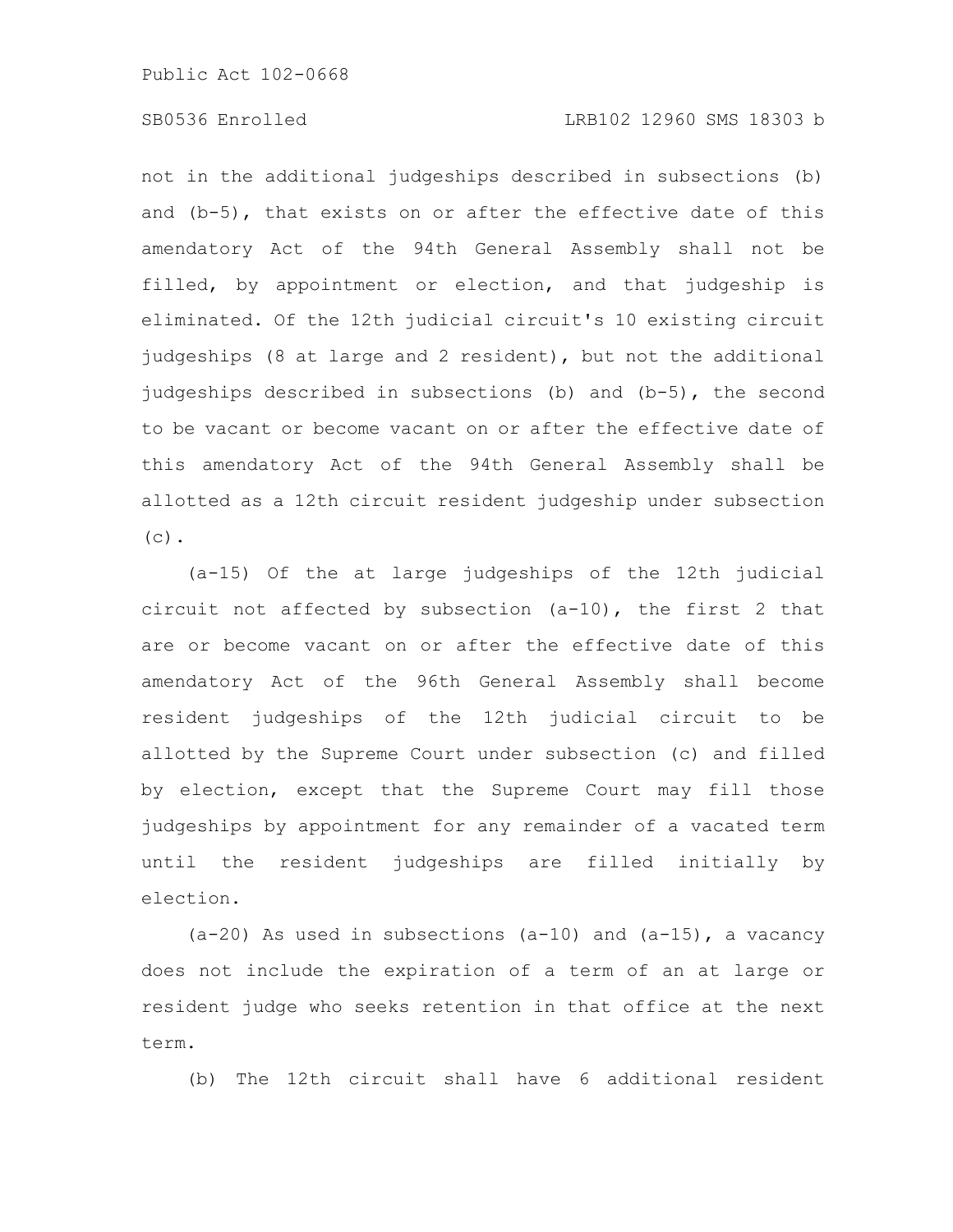judgeships, as well as its existing resident judgeship as established in subsection (a-10), and existing at large judgeships, for a total of 15 judgeships available to be allotted under subsection (c) to the 10 subcircuit resident judgeships. The additional resident judgeship created by Public Act 93-541 shall be filled by election beginning at the general election in 2006. The 2 additional resident judgeships created by this amendatory Act of 2004 shall be filled by election beginning at the general election in 2008. The additional resident judgeships created by this amendatory Act of the 96th General Assembly shall be filled by election beginning at the general election in 2010. After the subcircuits are created by law, the Supreme Court may fill by appointment the additional resident judgeships created by Public Act 93-541, this amendatory Act of 2004, and this amendatory Act of the 96th General Assembly until the 2006, 2008, or 2010 general election, as the case may be.

(b-5) In addition to the number of circuit judges and resident judges otherwise authorized by law, and notwithstanding any other provision of law, beginning on April 1, 2006 there shall be one additional resident judge who is a resident of and elected from the fourth judicial subcircuit of the 12th judicial circuit. That additional resident judgeship may be filled by appointment by the Supreme Court until filled by election at the general election in 2008, regardless of whether the judgeships for subcircuits 1, 2, and 3 have been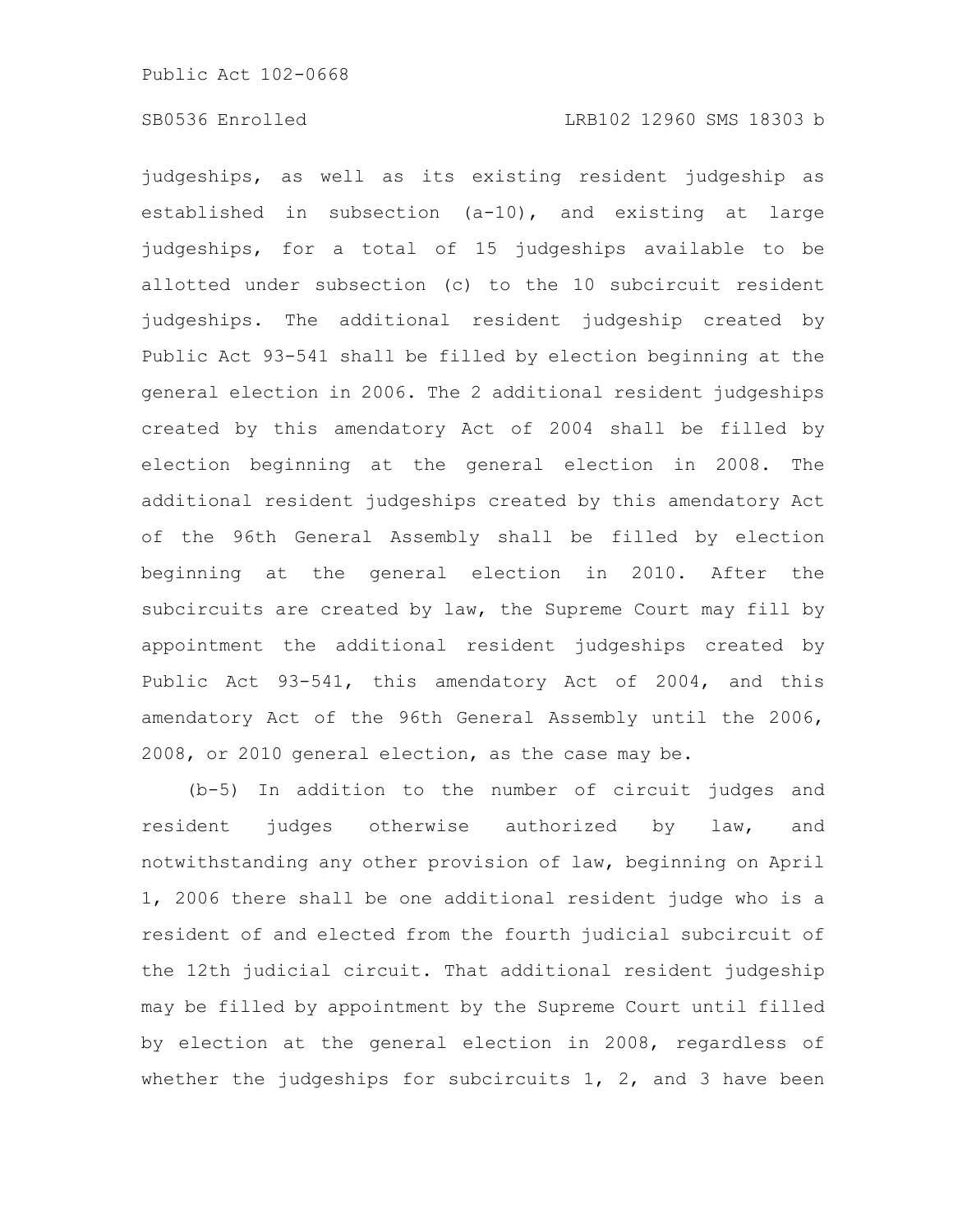filled.

(c) The Supreme Court shall allot (i) the additional resident judgeships of the 12th circuit created by Public Act 93-541, this amendatory Act of 2004, and this amendatory Act of the 96th General Assembly, (ii) the second vacancy in the at large and resident judgeships of the 12th circuit as provided in subsection (a-10), and (iii) the 2 formerly at large judgeships described in subsection (a-15) as they become available, for election from the various subcircuits until, with the additional judge of the fourth subcircuit described in subsection (b-5), there are 2 resident judges to be elected from each subcircuit. No at large or resident judge of the 12th circuit serving on August 18, 2003 shall be required to change his or her residency in order to continue serving in office or to seek retention in office as at large or resident judgeships are allotted by the Supreme Court in accordance with this Section.

(d) A resident judge elected from a subcircuit shall continue to reside in that subcircuit as long as he or she holds that office. A resident judge elected from a subcircuit after January 1, 2008, must retain residency as a registered voter in the subcircuit to run for retention from the circuit at large thereafter.

(e) Vacancies in resident judgeships of the 12th circuit shall be filled in the manner provided in Article VI of the Illinois Constitution, except as otherwise provided in this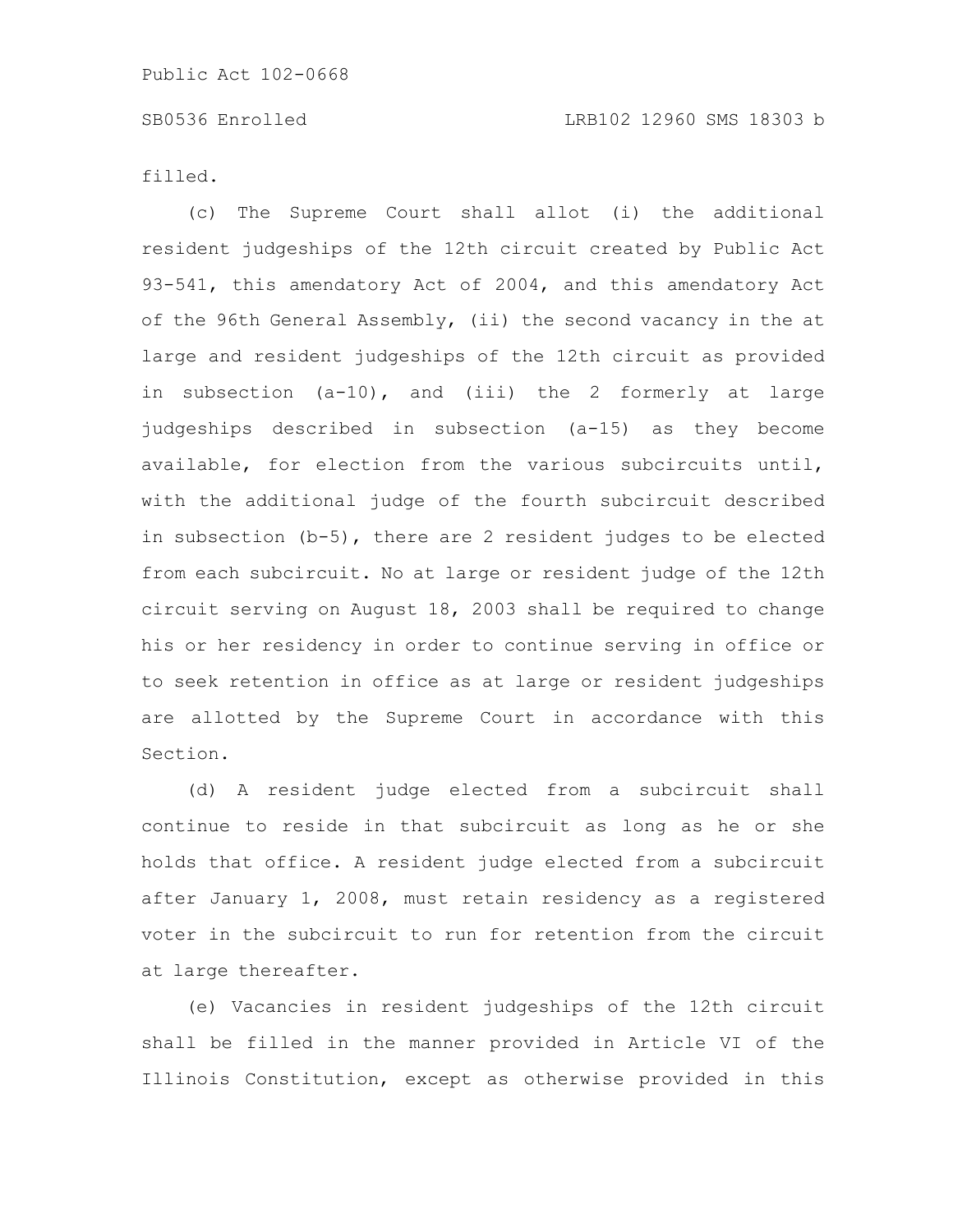Section.

(Source: P.A. 101-477, eff. 6-1-20.)

(705 ILCS 35/2f-5)

Sec. 2f-5. 22nd circuit; subcircuits; additional resident judgeship.

(a) The 22nd circuit shall be divided into 4 subcircuits. The subcircuits shall be compact, contiguous, and substantially equal in population. The General Assembly by law shall create the subcircuits, using population data as determined by the 2000 federal census, and shall determine a numerical order for the 4 subcircuits. That numerical order shall be the basis for the order in which resident judgeships are assigned to the subcircuits. Once a resident judgeship is assigned to a subcircuit, it shall continue to be assigned to that subcircuit for all purposes.

 $(a-5)$  In 2022  $\overline{1}$   $\overline{1}$   $\overline{2021}$ , the General Assembly shall redraw the boundaries of the subcircuits to reflect the results of the 2020 federal decennial census. The General Assembly shall redraw the subcircuit boundaries after every federal decennial census. The subcircuits shall be compact, contiguous, and substantially equal in population. In accordance with subsection (a), a resident judgeship assigned to a subcircuit shall continue to be assigned to that subcircuit. Any vacancy in a resident judgeship existing on or occurring after the effective date of a law redrawing the boundaries of the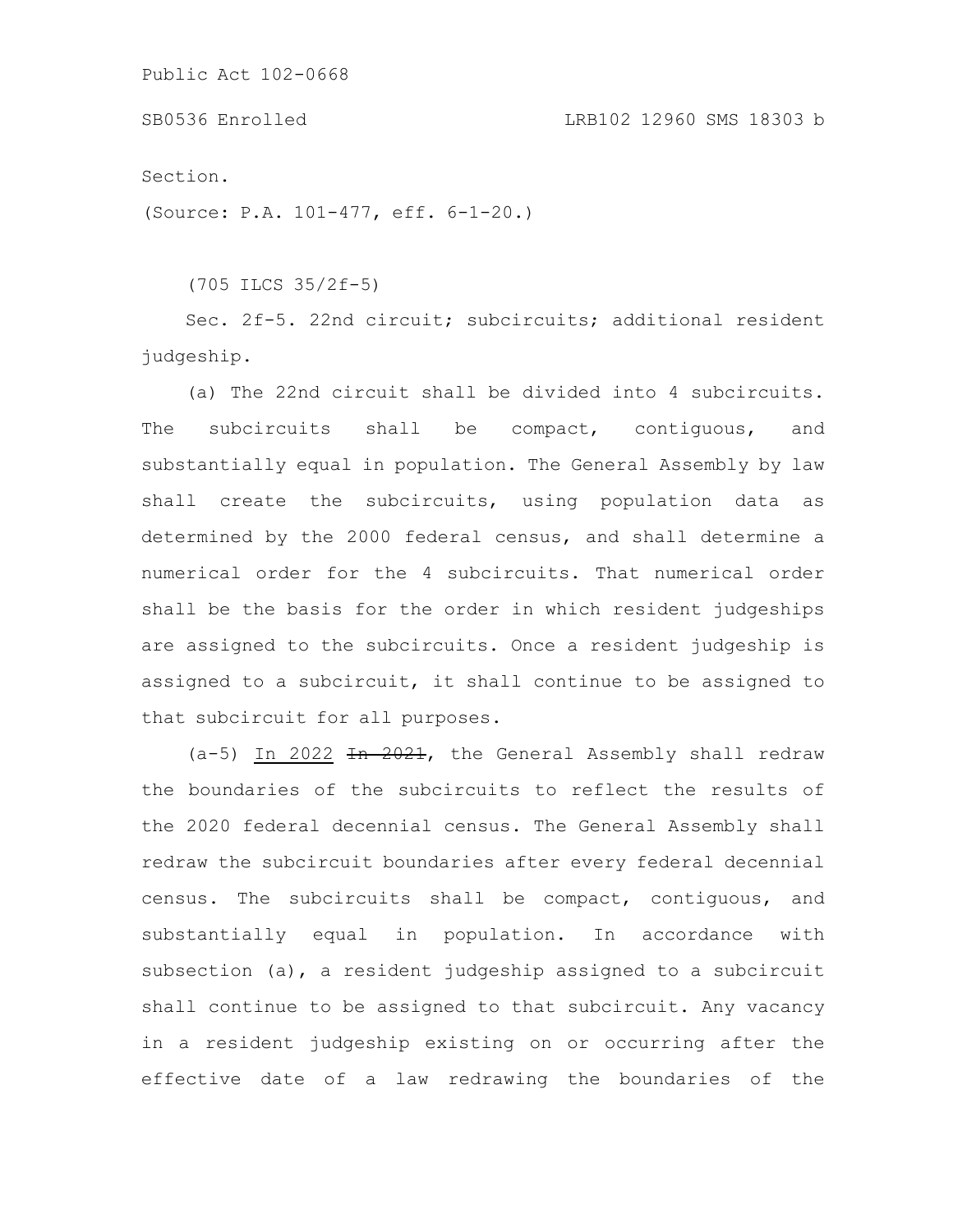subcircuits shall be filled by a resident of the redrawn subcircuit.

(b) Other than the resident judgeship added by this amendatory Act of the 96th General Assembly, the 22nd circuit shall have one additional resident judgeship, as well as its 3 existing resident judgeships, for a total of 4 resident judgeships to be allotted to the 4 subcircuit resident judgeships. The additional resident judgeship created by this amendatory Act of the 93rd General Assembly shall be filled by election beginning at the general election in 2006 and shall not be filled by appointment before the general election in 2006. The number of resident judgeships allotted to subcircuits of the 22nd judicial circuit pursuant to this Section, and the resident judgeship added by this amendatory Act of the 96th General Assembly, shall constitute all the resident judgeships of the 22nd judicial circuit.

(c) The Supreme Court shall allot (i) all eligible vacancies in resident judgeships of the 22nd circuit existing on or occurring on or after August 18, 2003 and not filled at the 2004 general election, (ii) the resident judgeships of the 22nd circuit filled at the 2004 general election as those judgeships thereafter become vacant, and (iii) the additional resident judgeship of the 22nd circuit created by this amendatory Act of the 93rd General Assembly, for election from the various subcircuits until there is one resident judge to be elected from each subcircuit. No resident judge of the 22nd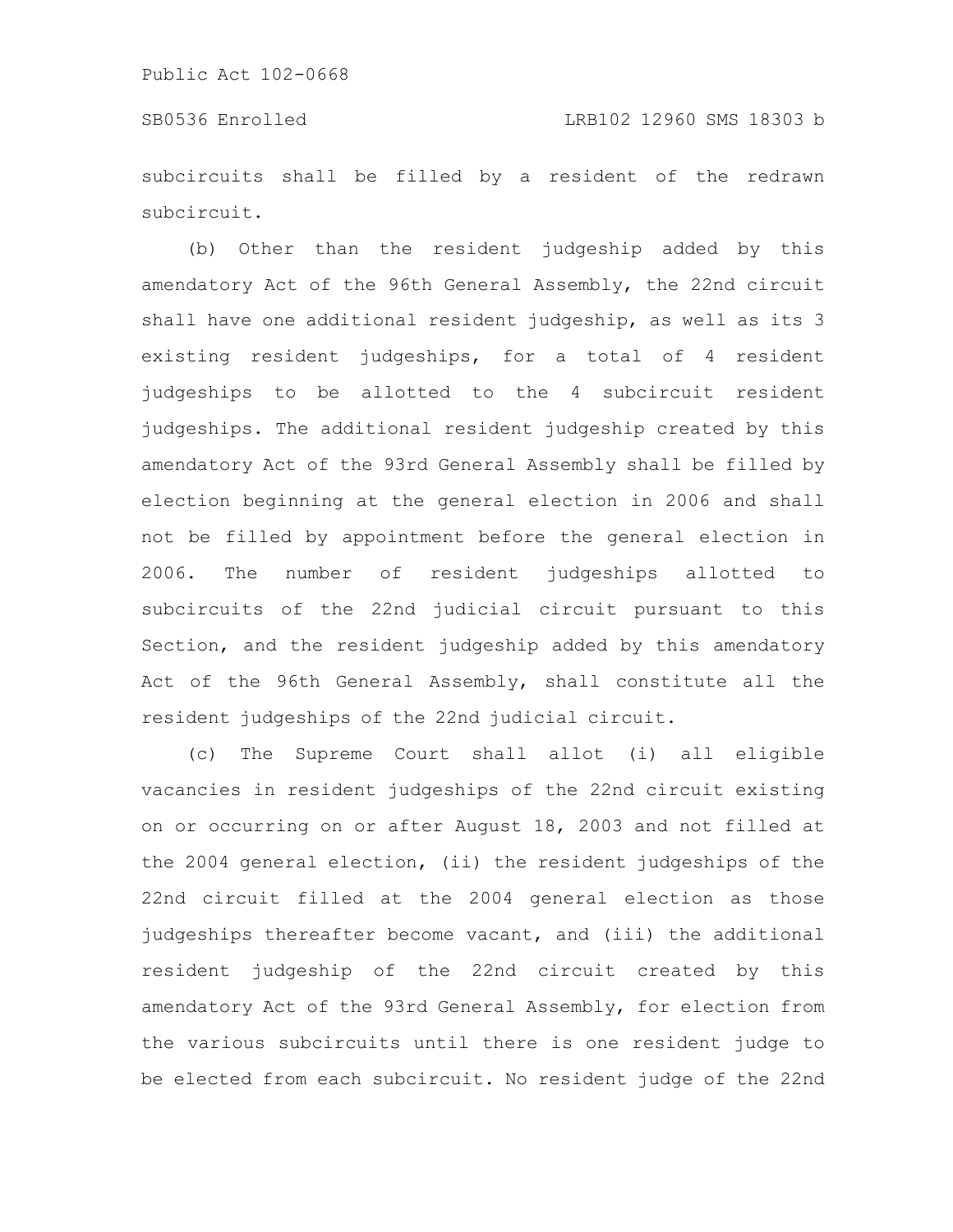circuit serving on August 18, 2003 shall be required to change his or her residency in order to continue serving in office or to seek retention in office as resident judgeships are allotted by the Supreme Court in accordance with this Section.

(d) A resident judge elected from a subcircuit shall continue to reside in that subcircuit as long as he or she holds that office. A resident judge elected from a subcircuit after January 1, 2008, must retain residency as a registered voter in the subcircuit to run for retention from the circuit at large thereafter.

(e) Vacancies in resident judgeships of the 22nd circuit shall be filled in the manner provided in Article VI of the Illinois Constitution.

(Source: P.A. 101-477, eff. 6-1-20.)

(705 ILCS 35/2f-6)

Sec. 2f-6. 17th judicial circuit; subcircuits.

(a) The 17th circuit shall be divided into 4 subcircuits. The subcircuits shall be compact, contiguous, and substantially equal in population. The General Assembly by law shall create the subcircuits, using population data as determined by the 2000 federal census, and shall determine a numerical order for the 4 subcircuits. That numerical order shall be the basis for the order in which resident judgeships are assigned to the subcircuits. Once a resident judgeship is assigned to a subcircuit, it shall continue to be assigned to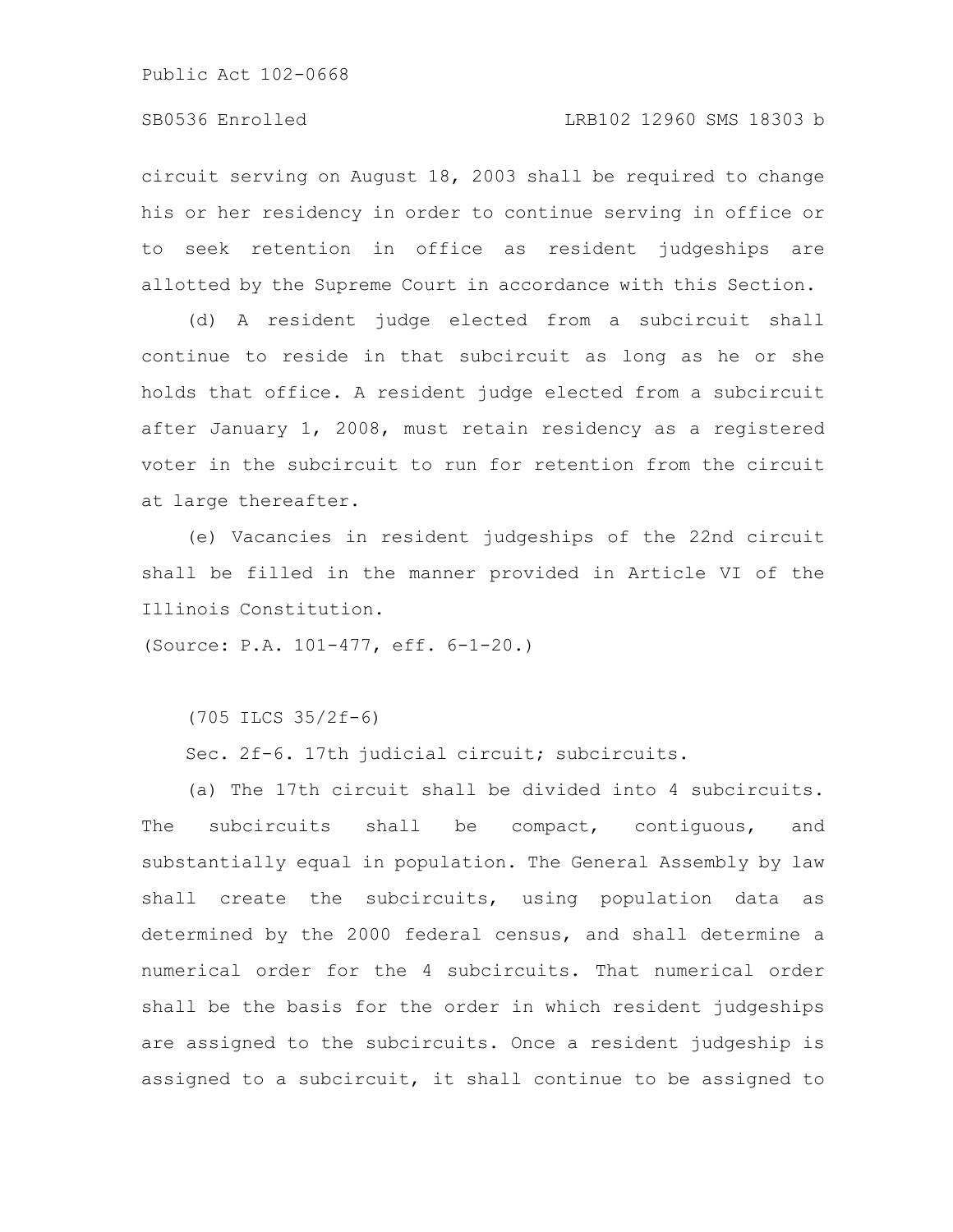that subcircuit for all purposes.

 $(a-5)$  In 2022 <del>In 2021</del>, the General Assembly shall redraw the boundaries of the subcircuits to reflect the results of the 2020 federal decennial census. The General Assembly shall redraw the subcircuit boundaries after every federal decennial census. The subcircuits shall be compact, contiguous, and substantially equal in population. In accordance with subsection (a), a resident judgeship assigned to a subcircuit shall continue to be assigned to that subcircuit. Any vacancy in a resident judgeship existing on or occurring after the effective date of a law redrawing the boundaries of the subcircuits shall be filled by a resident of the redrawn subcircuit.

(a-10) Of the 17th circuit's 9 circuit judgeships existing on April 7, 2005 (6 at large and 3 resident), but not including the one resident judgeship added by this amendatory Act of the 96th General Assembly, the 3 resident judgeships shall be allotted as 17th circuit resident judgeships under subsection (c) as those resident judgeships are or become vacant on or after the effective date of this amendatory Act of the 93rd General Assembly. Of the 17th circuit's associate judgeships, the first associate judgeship that is or becomes vacant on or after the effective date of this amendatory Act of the 93rd General Assembly shall become a resident judgeship of the 17th circuit to be allotted by the Supreme Court under subsection (c) as a resident subcircuit judgeship. These resident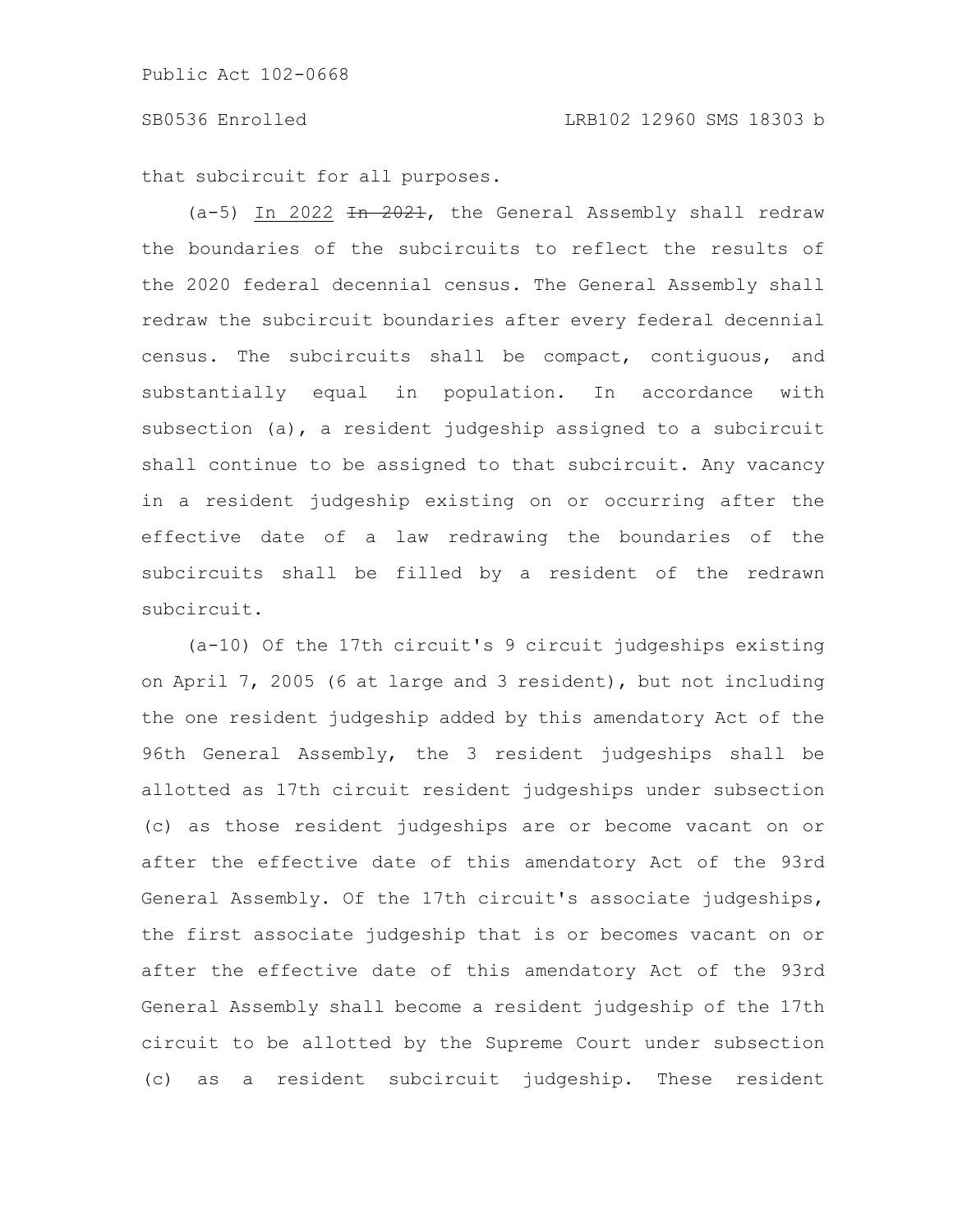# SB0536 Enrolled LRB102 12960 SMS 18303 b

judgeships, and the one resident judgeship added by this amendatory Act of the 96th General Assembly, shall constitute all of the resident judgeships of the 17th circuit. As used in this subsection, a vacancy does not include the expiration of a term of a resident judge who seeks retention in that office at the next term. A vacancy does not exist or occur at the expiration of an associate judge's term if the associate judge is reappointed.

(b) The 17th circuit shall have a total of 4 judgeships (3 resident judgeships existing on April 7, 2005 and one associate judgeship), but not including the one resident judgeship added by this amendatory Act of the 96th General Assembly, available to be allotted to the 4 subcircuit resident judgeships.

(c) The Supreme Court shall allot (i) the 3 resident judgeships of the 17th circuit existing on April 7, 2005 as they are or become vacant as provided in subsection (a-10) and (ii) the one associate judgeship converted into a resident judgeship of the 17th circuit as it is or becomes vacant as provided in subsection (a-10), for election from the various subcircuits until there is one resident judge to be elected from each subcircuit. No resident or associate judge of the 17th circuit serving on the effective date of this amendatory Act of the 93rd General Assembly shall be required to change his or her residency in order to continue serving in office or to seek retention or reappointment in office as resident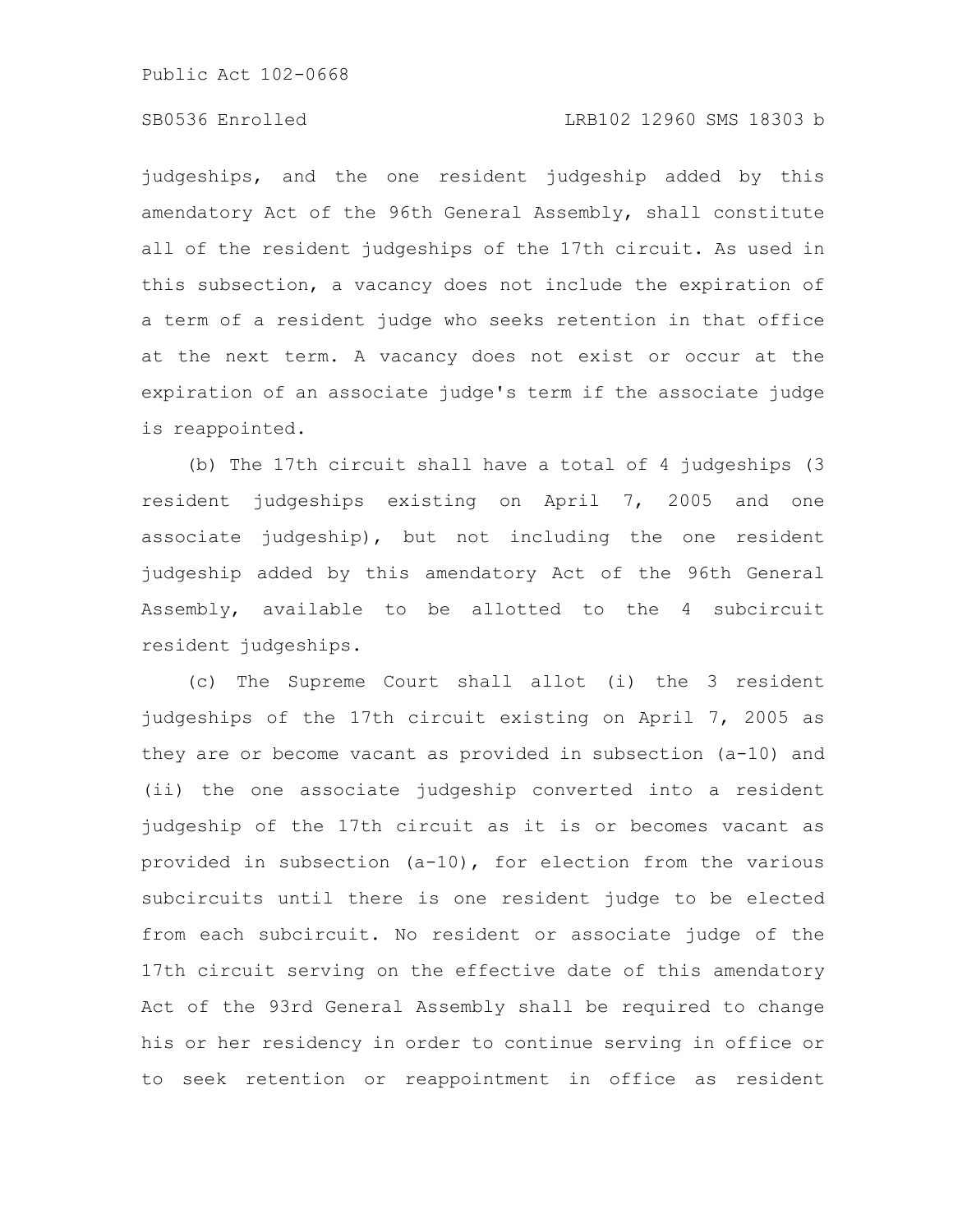#### SB0536 Enrolled LRB102 12960 SMS 18303 b

judgeships are allotted by the Supreme Court in accordance with this Section.

(d) A resident judge elected from a subcircuit shall continue to reside in that subcircuit as long as he or she holds that office. A resident judge elected from a subcircuit after January 1, 2008, must retain residency as a registered voter in the subcircuit to run for retention from the circuit at large thereafter.

(e) Vacancies in resident judgeships of the 17th circuit shall be filled in the manner provided in Article VI of the Illinois Constitution.

(Source: P.A. 101-477, eff. 6-1-20.)

(705 ILCS 35/2f-9)

Sec. 2f-9. 16th judicial circuit; subcircuits.

(a) The 16th circuit shall be divided into 4 subcircuits. Subcircuits 1, 2, and 4 of the 16th circuit in existence on April 15, 2011 shall continue to use their established boundaries in the new 16th circuit as of December 3, 2012. Subcircuit 3 in existence on April 15, 2011 shall continue to use its established boundary until December 3, 2012. For a judge elected to subcircuit 3 as of April 15, 2011, the current boundaries in existence as of April 15, 2011 shall continue until the conclusion of the existing term of office, following the 2012 general election, and upon the conclusion of the existing term of office, the new boundary shall go into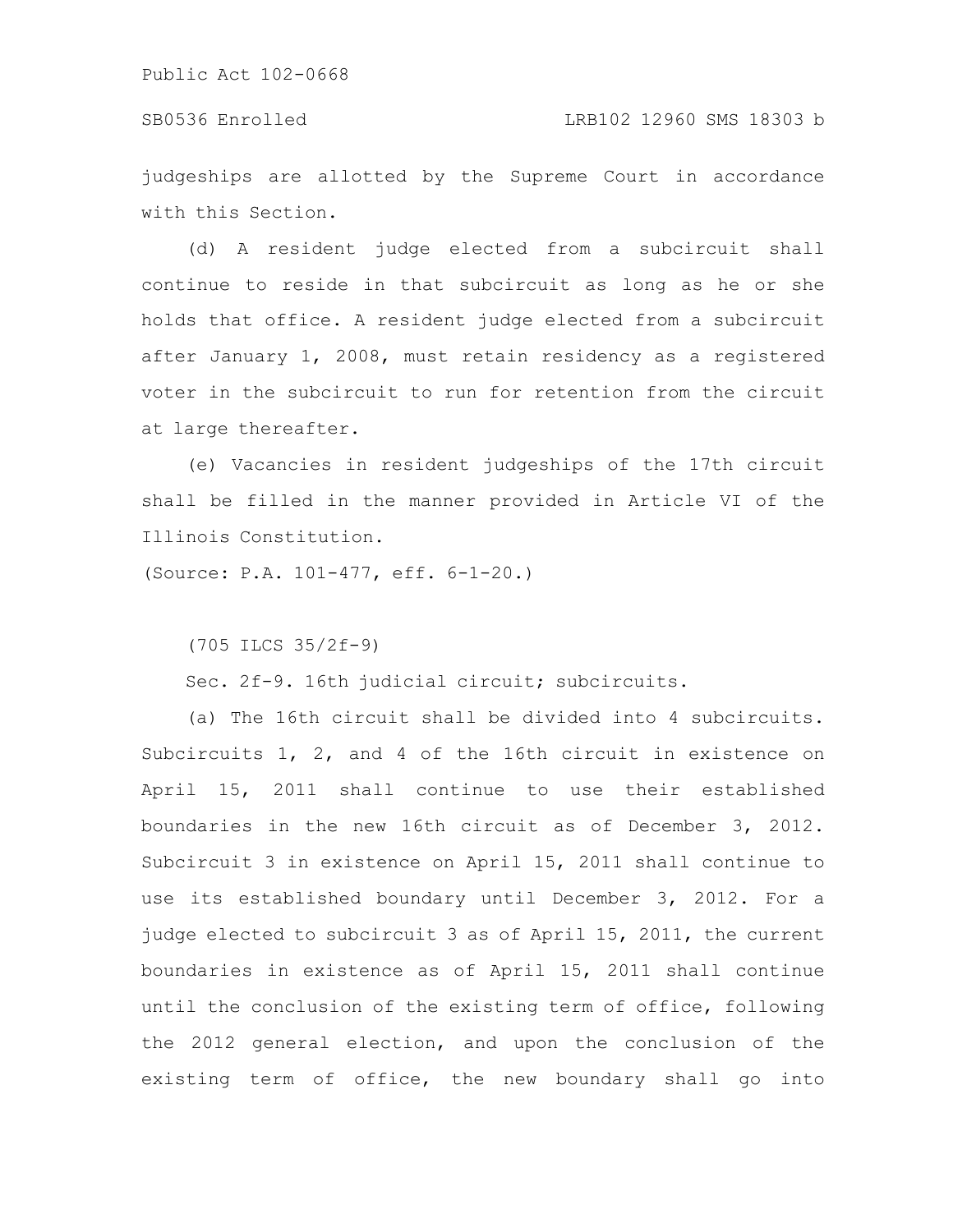effect. The new boundary for subcircuit 3 shall contain and be made up of the following townships in the County of Kane, excluding the portions of the townships currently served by subcircuit 1, 2, or 4: Aurora, Blackberry, Big Rock, Burlington, Campton, Dundee, Elgin, Hampshire, Kaneville, Plato, Rutland, Sugar Grove, and Virgil. The subcircuits shall be compact, contiguous, and substantially equal in population. The General Assembly by law shall create the subcircuits, using population data as determined by the 2000 federal census, and shall determine a numerical order for the 4 subcircuits. That numerical order shall be the basis for the order in which resident judgeships are assigned to the subcircuits. Once a resident judgeship is assigned to a subcircuit, it shall continue to be assigned to that subcircuit for all purposes.

(a-5) In 2022 In 2021, the General Assembly shall redraw the boundaries of the subcircuits to reflect the results of the 2020 federal decennial census. The General Assembly shall redraw the subcircuit boundaries after every federal decennial census. The subcircuits shall be compact, contiguous, and substantially equal in population. In accordance with subsection (a), a resident judgeship assigned to a subcircuit shall continue to be assigned to that subcircuit. Any vacancy in a resident judgeship existing on or occurring after the effective date of a law redrawing the boundaries of the subcircuits shall be filled by a resident of the redrawn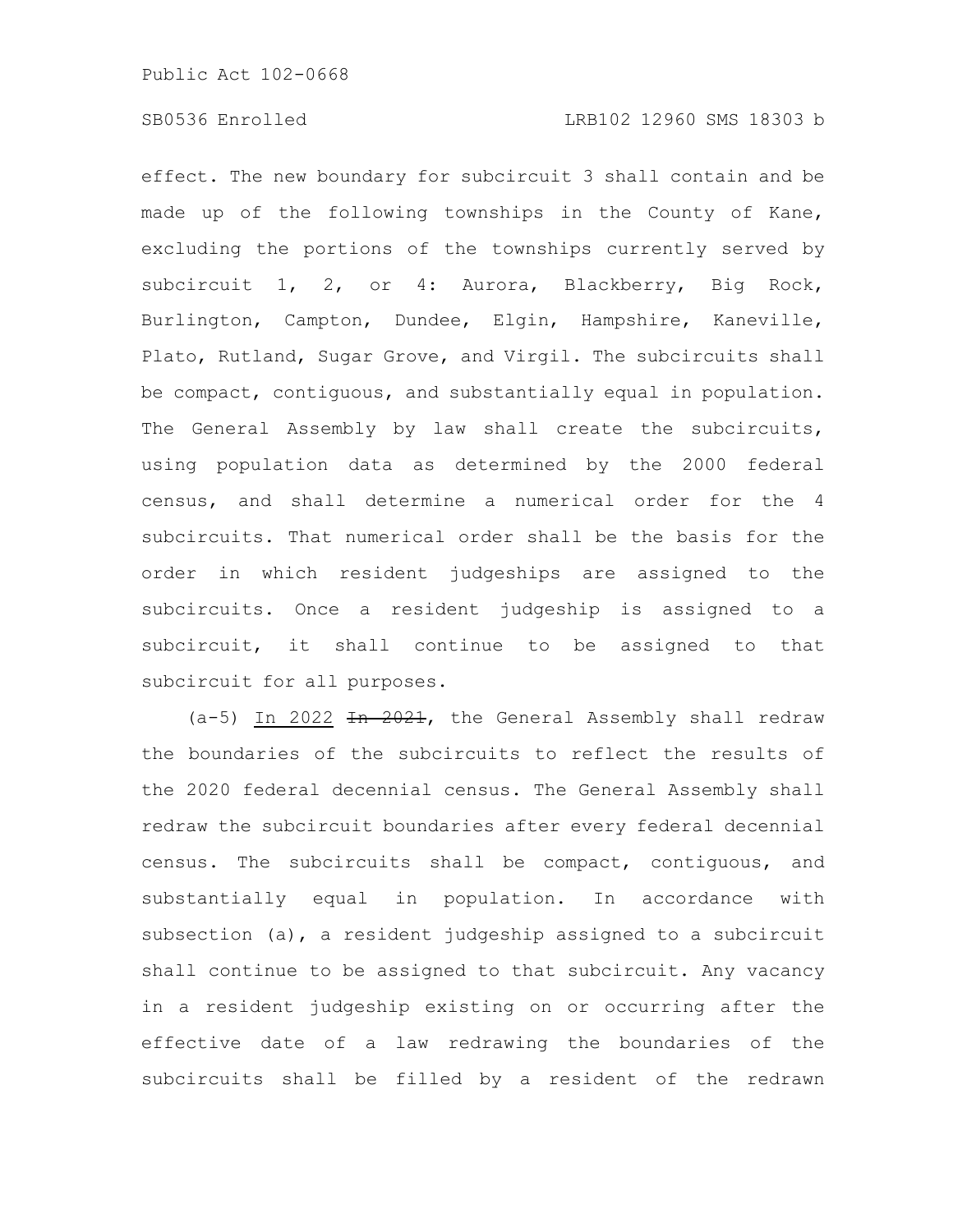# SB0536 Enrolled LRB102 12960 SMS 18303 b

subcircuit.

(b) (Blank).

(c) No resident judge of the 16th circuit serving on the effective date of this amendatory Act of the 93rd General Assembly shall be required to change his or her residency in order to continue serving in office or to seek retention in office as judgeships are allotted by the Supreme Court in accordance with this Section. No resident judge elected from a subcircuit serving on the effective date of this amendatory Act of the 97th General Assembly shall be required to change his or her residency in order to continue serving in or to seek retention in office until the 2012 general election, or until the conclusion of the existing term.

(d) A resident judge elected from a subcircuit shall continue to reside in that subcircuit as long as he or she holds that office. A resident judge elected from a subcircuit after January 1, 2008, must retain residency as a registered voter in the subcircuit to run for retention from the circuit at large thereafter. A resident judge elected from a subcircuit after January 1, 2011, must retain residency as a registered voter in the subcircuit to run for retention from the circuit at large thereafter.

(e) Vacancies in resident judgeships of the 16th circuit shall be filled in the manner provided in Article VI of the Illinois Constitution.

(Source: P.A. 101-477, eff. 6-1-20.)